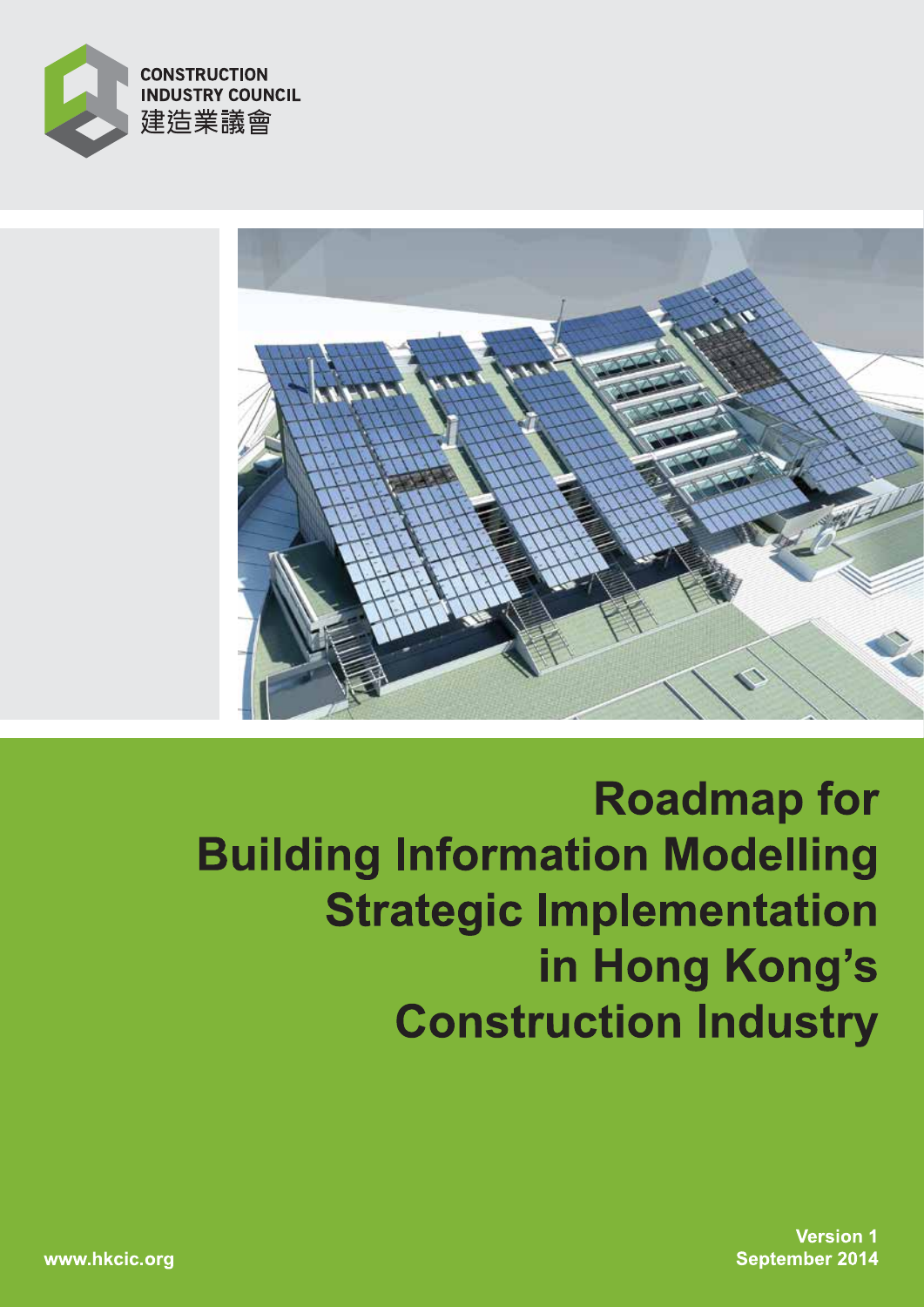### **Disclaimer**

*Whilst reasonable efforts have been made to ensure the accuracy of the information contained in this publication, the CIC nevertheless would encourage readers to seek appropriate independent advice from their professional advisers where possible and readers should not treat or rely on this publication as a substitute for such professional advice for taking any relevant actions.*

\*\* Cover image courtesy of Ronald Lu & Partners \*\*

## **Enquiries**

Enquiries on this Reference Material may be made to the CIC Secretariat at:

15/F, Allied Kajima Building 138 Gloucester Road, Wanchai Hong Kong

Tel: (852) 2100 9000 Fax: (852) 2100 9090 Email: enquiry@hkcic.org Website: [www.hkcic.org](http://www.hkcic.org/)

© 2014 Construction Industry Council.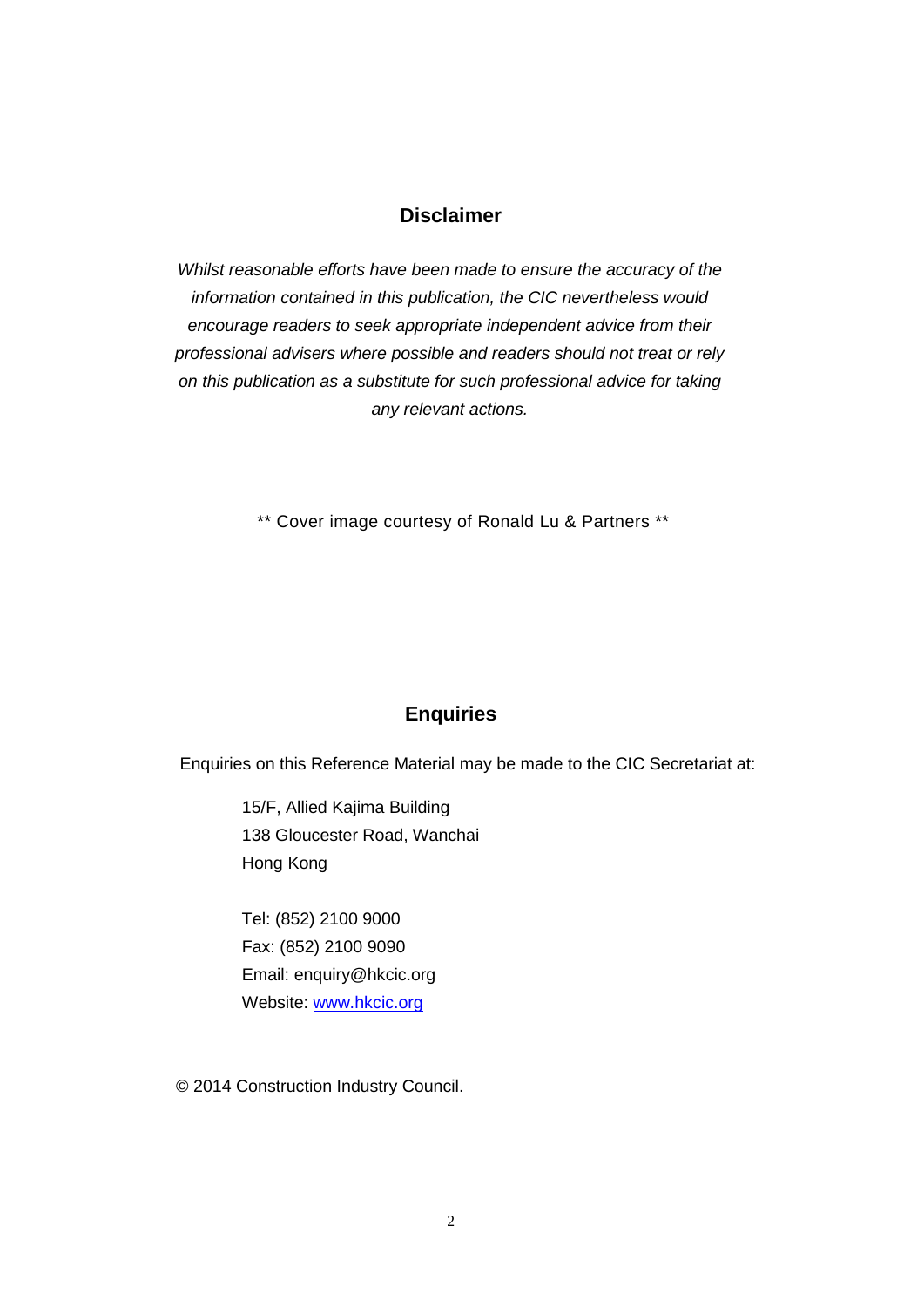# **Revision History**

| <b>Version</b> | <b>Date</b>       | <b>Revision</b>          |
|----------------|-------------------|--------------------------|
|                |                   |                          |
|                | 10 September 2014 | $\overline{\phantom{a}}$ |
|                |                   |                          |
|                |                   |                          |
|                |                   |                          |
|                |                   |                          |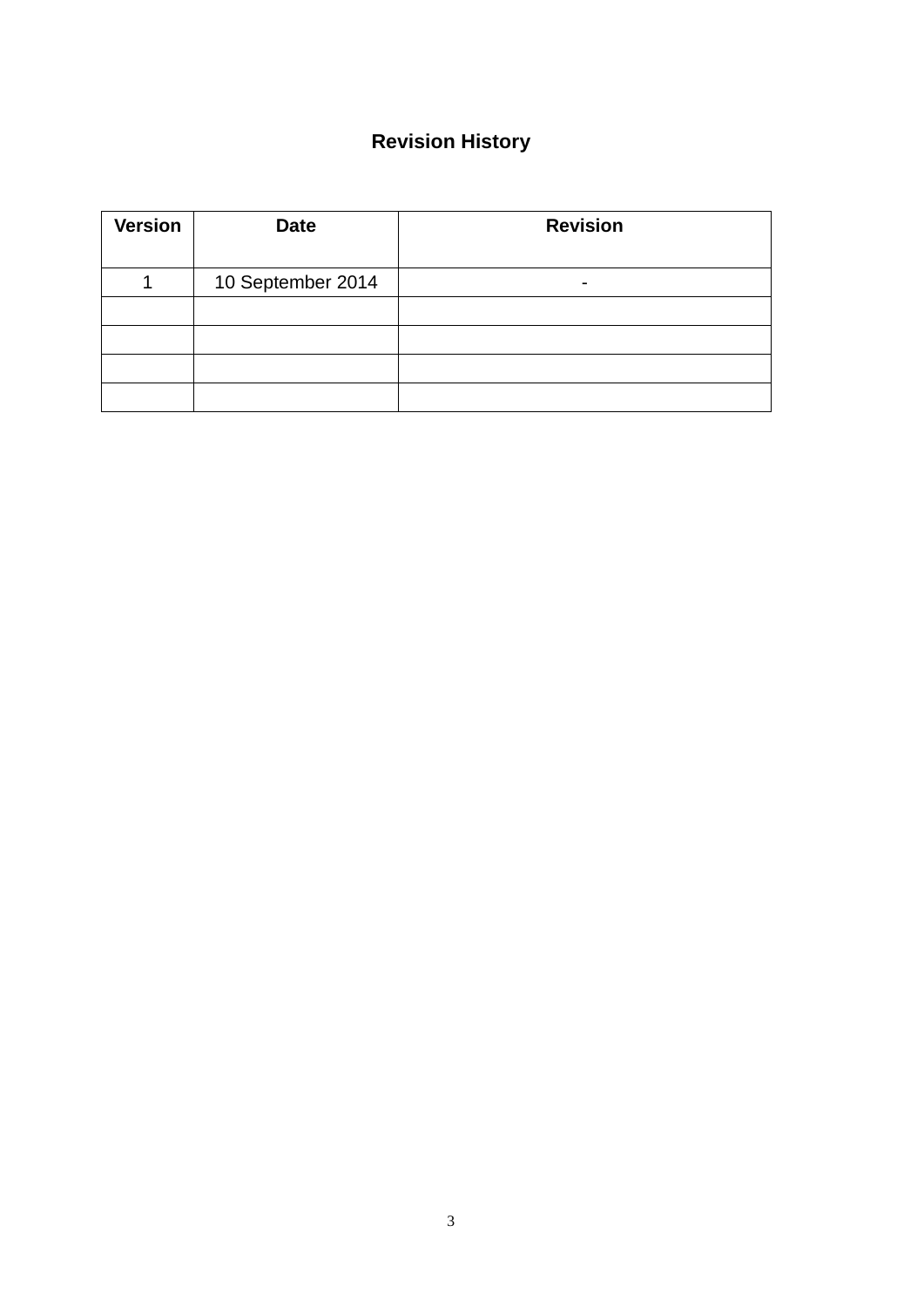|  | <b>Table of Contents</b> |
|--|--------------------------|
|  |                          |

| 1. |                                                                          |
|----|--------------------------------------------------------------------------|
| 2. |                                                                          |
| 3. |                                                                          |
| 4. | Review of the Adoption of BIM in the Hong Kong's Construction Industry19 |
| 5. |                                                                          |
| 6. |                                                                          |
| 7. |                                                                          |
| 8. |                                                                          |
| 9. |                                                                          |
|    |                                                                          |
|    |                                                                          |
|    |                                                                          |
|    |                                                                          |
|    |                                                                          |
|    |                                                                          |
|    |                                                                          |
|    |                                                                          |
|    |                                                                          |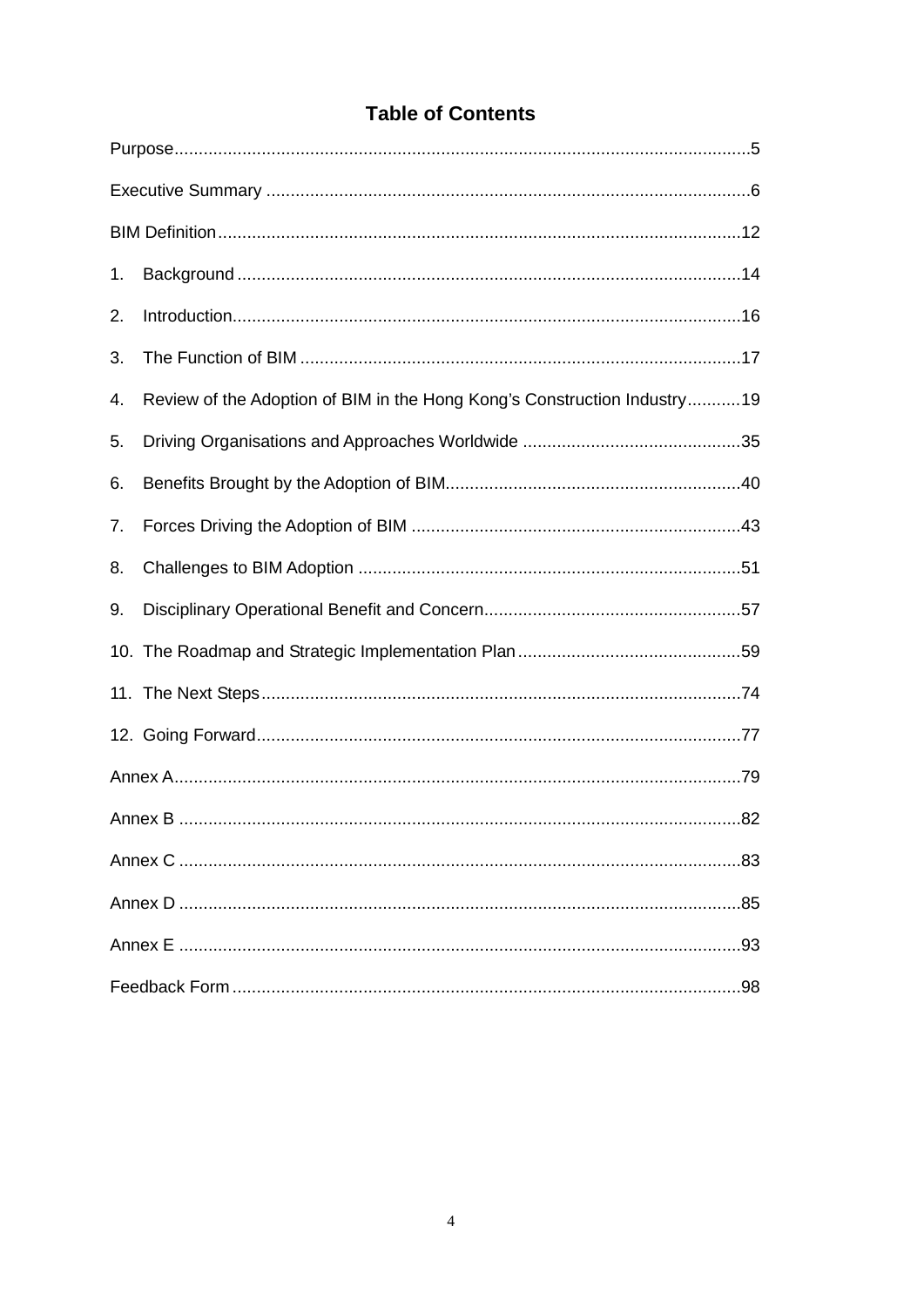## **Purpose**

<span id="page-4-0"></span>This Reference Material has been prepared by the Working Group on Roadmap for BIM Implementation (Working Group) established under the Committee on Environment and Technology (now the Committee on Environment, Innovation and Technology) of the Construction Industry Council (CIC). It summarises the Working Group's views on the strategic implementation of Building Information Modelling (BIM) in Hong Kong's construction industry.

The purpose of this Reference Material is:

- 1.To share the experience of construction industry practitioners using BIM in Hong Kong;
- 2. To present the construction industry's views and concerns on the current adoption of BIM in Hong Kong;
- 3.To realise the global trend toward adopting BIM in the construction industry;
- 4.To summarise the benefits and constraints of adopting BIM in Hong Kong;
- 5.To help industry stakeholders to prepare to voluntarily adopt BIM; and
- 6.To propose the way forward for BIM's strategic implementation in Hong Kong.

No quantitative data analysis is presented in this Reference Material but reference is made to the experience of overseas countries that have implemented BIM. For example, in 2013, McGraw-Hill Construction published a report on the business value of BIM for Architecture, Engineering and Construction (AEC) in the United States. The report provides statistical information that validates BIM's positive impact on the design, construction and operation of projects. In addition, the United Kingdom's Cabinet Office has also published an Investor's Report that illustrates the measurable benefits of adopting BIM.

Though it is an important component of strategically implementing BIM across an asset's life cycle, Facilities Management has not been included in this phase of the study. Given its complications, it has been excluded to simplify the study and facilitate an earlier release of this report. The Working Group may consider including Facilities Management by updating this Reference Material in next phase of the study.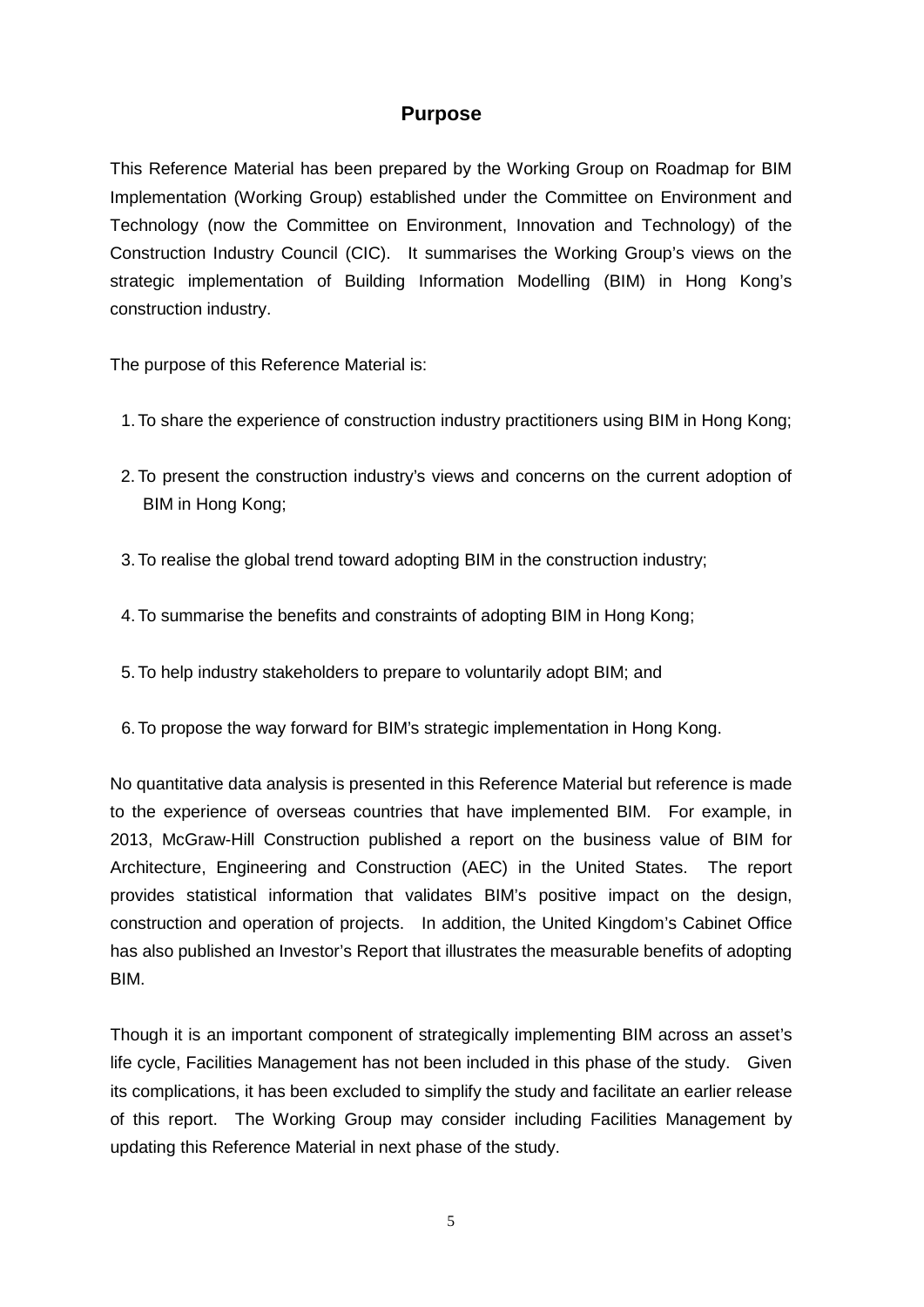## **Executive Summary**

<span id="page-5-0"></span>Building Information Modelling (BIM) is not just a 3D drawing tool but a new way of holistically managing the information related to construction projects, from planning to design, construction and operations. It offers a new method of working that uses modern technology to facilitate project management and execution. BIM enables better control of the construction process and enhances cross-disciplinary collaboration, internal coordination, external communication, problem solving, decision-making support, productivity management and risk management.

At a project management level, BIM benefits cross-disciplinary collaboration by facilitating early engagement with the relevant disciplines. Moreover, BIM can also help with localised engineering solutions such as clash analysis, shadow analysis, cost analysis, design scheme options, etc.

However, in addition to the benefits of adopting BIM, challenges and setbacks should also be carefully considered.

### *Accelerating Global Adoption*

The construction industry is adopting BIM on a global scale. The United States, the United Kingdom, a number of major European countries, Singapore and South Korea have mandated the use of BIM in public construction projects. Some countries have set up agencies to manage the nationwide implementation of BIM and the introduction of best practices and standards. A number of countries will require BIM to be adopted in the near future.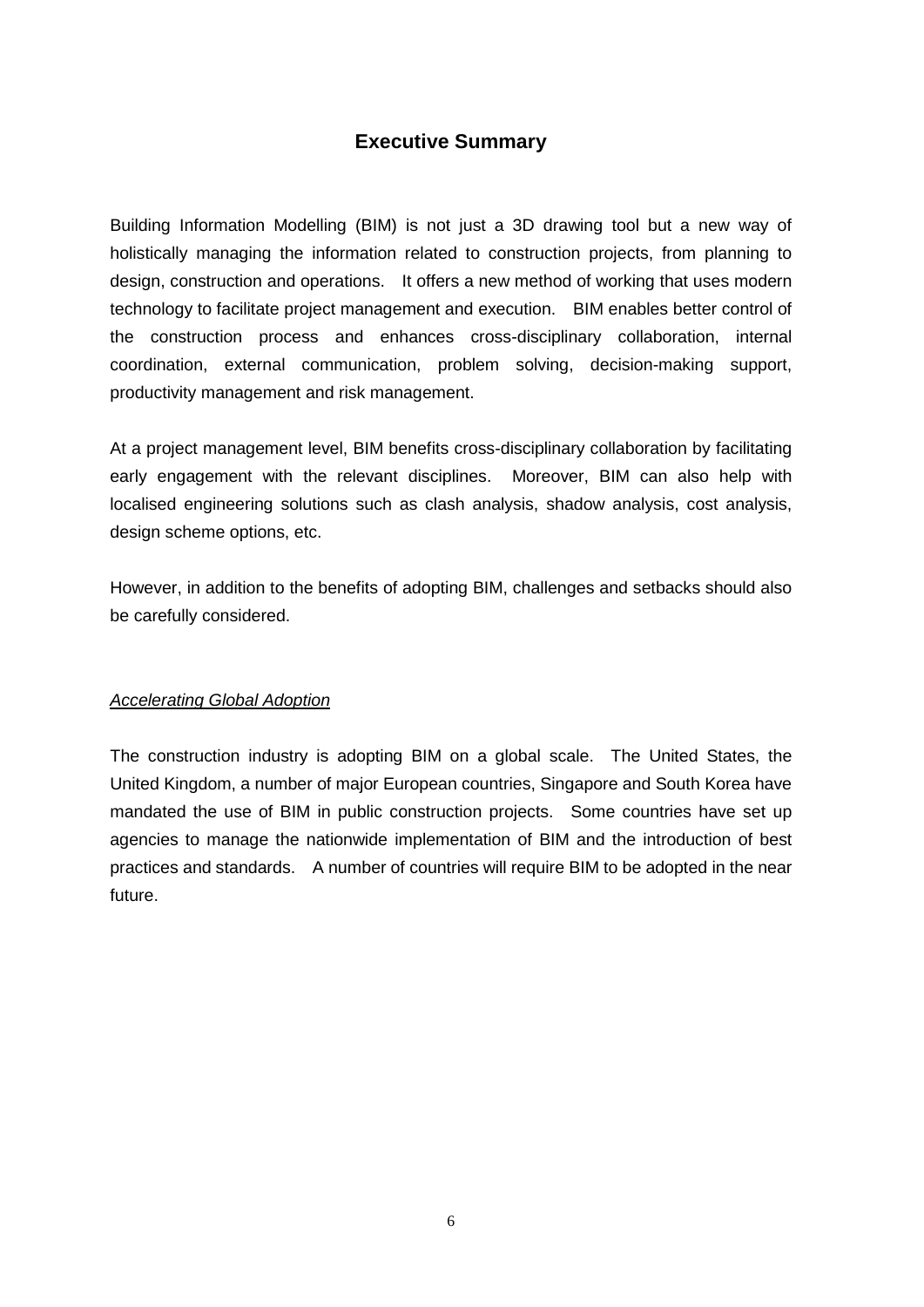An overview of BIM adoption around the world is outlined as below:

- **The United States** Since 2006, the General Services Administration has included spatial programme BIMs as part of the minimum requirements for submissions to the Office of Chief Architect for final concept approvals. The country is a mature BIM market and leads BIM best practice.
- **Singapore The country issued its nationwide BIM implementation** roadmap in 2011. BIM is used as part of the public sector building project procurement process. In 2015, BIM submission will be mandatory for new building projects over  $5,000m^2$ .
- **United Kingdom** From 2016 onwards, the government will require the mandatory use of BIM in public sector projects. The country aims to become the BIM leader in Europe.
- **Mainland China** BIM has been included as part of China's 12<sup>th</sup> Five Year Plan (2011 – 2015). The country is formulating a BIM framework.
- **10+ Other Countries** In addition to Canada and South Korea, the majority of European countries require the use of BIM in public construction projects. Some countries have set up agencies to manage nationwide implementation and introduce best practices and standards.

Around the world, BIM-related practices and issues surrounding planning, adoption, technology and performance are moving at a fast pace, especially in developed countries. Hong Kong's construction industry must keep pace with the majority of developed countries. Local AEC companies need trained staff with the relevant skill sets and associated BIM facilities to compete for jobs and projects outside of Hong Kong.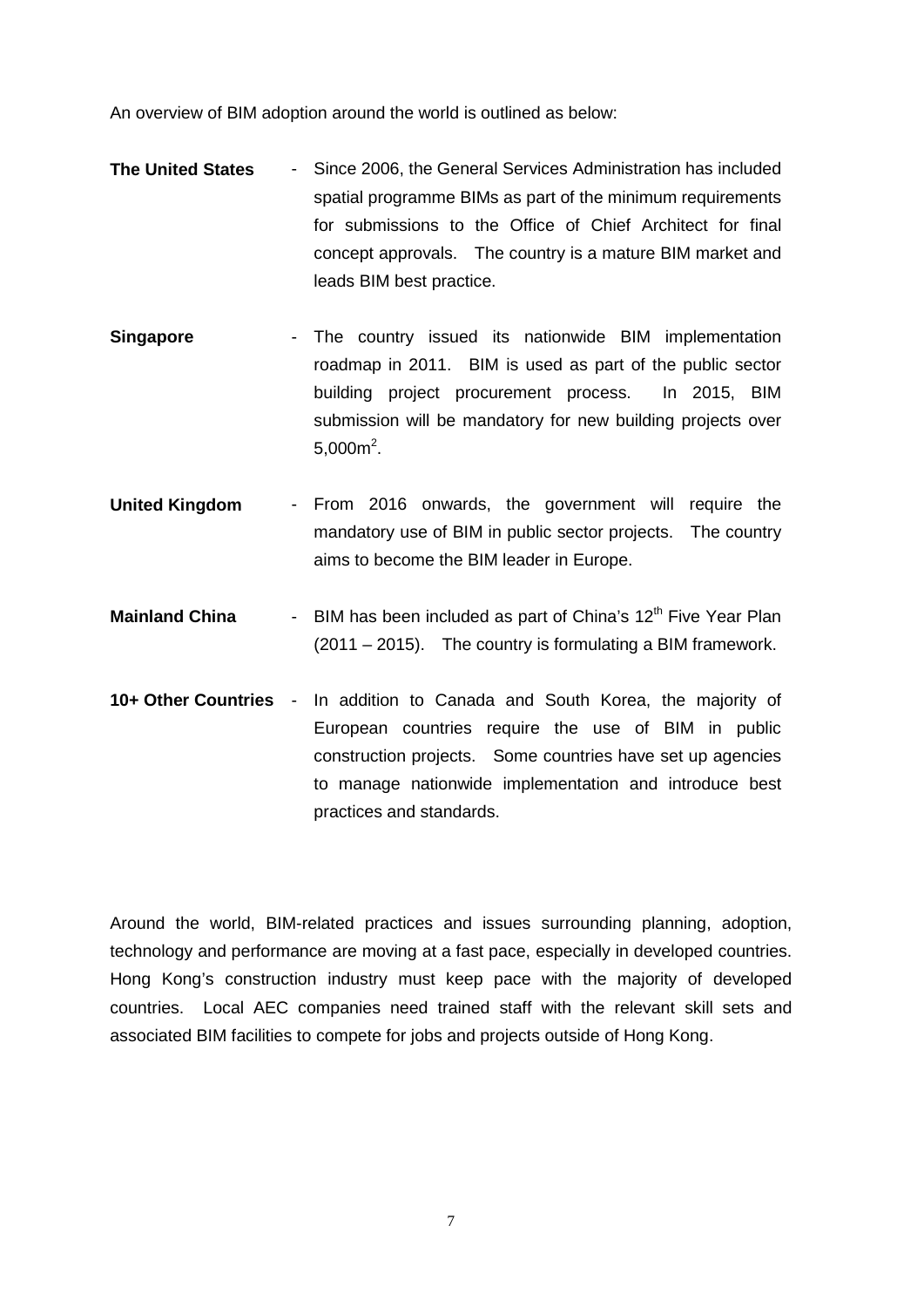### *Hong Kong's Construction Industry is Getting Ready for Change*

In Hong Kong's construction industry, BIM is at an early stage in the adoption process. However, individual practitioners have, to varying extents, been preparing themselves for the introduction of BIM. Some fast movers are almost ready for adoption while others are observers closely monitoring the adoption and utilisation of BIM. An overview of the current situation is as follows:

- **Private Developers** - Most private developers have adopted BIM to differing extents, ranging from project planning to being a mandatory requirement for particular developments. The Real Estate Developers Association of Hong Kong encourages its members to adopt BIM.
- **Public Clients** The Hong Kong Housing Authority, MTR Corporation and Airport Authority Hong Kong have already adopted BIM and are moving forward at a fast pace.

As early as 2009, the Development Bureau's Works Departments adopted BIM technology for some public works projects. Based on this experience, they have selected additional projects that will use BIM at different stages of the works. They are also exploring the use of BIM for asset management.

The Buildings Department has completed a consultancy study titled "Feasibility Study on the Implementation of an Electronic Submission System in the Buildings Department". The consultancy study recommends that the Buildings Department liaises with relevant bureaux and departments to take the initiative to set up a cross-departmental Electronic Submission platform in the future for processing electronic plans, including those in the BIM format. The study recommends that after local BIM standards have been established and sufficient training has been provided to Buildings Department staff, the Buildings Department may amend the relevant practice notes to accept submission of building plans in BIM format for Gross Floor Area (GFA) checking.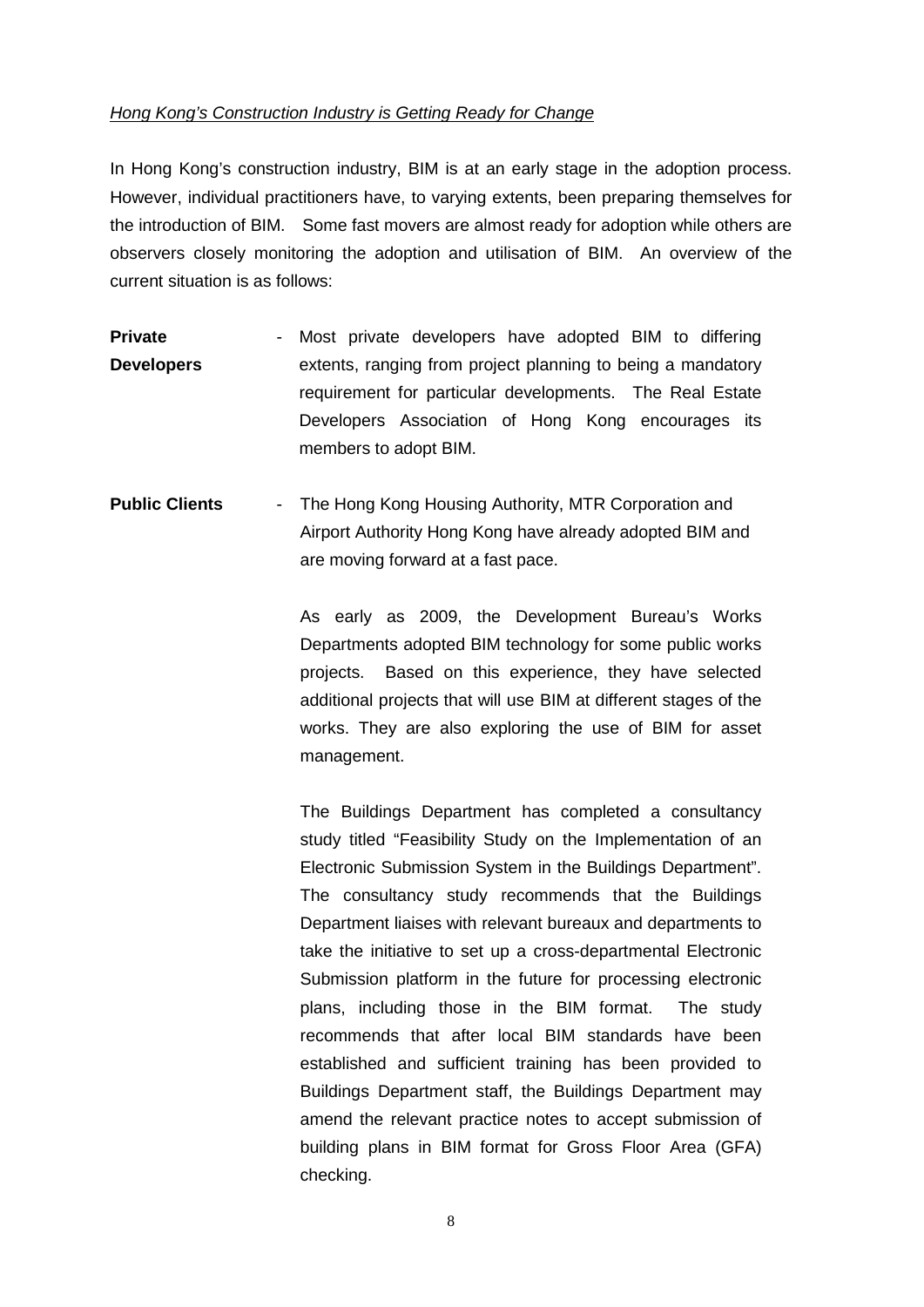- **Architects** The majority of architecture firms will soon be ready to adopt BIM. Some firms are experts in the technology.
- **Engineers** The majority of engineering consulting firms will soon be ready to adopt BIM. Some of the firms are experts in the technology.
- **Surveyors** Currently developing BIM best practices in surveying and considering offering value-added services through BIM.
- **Contractors** The majority of large contractors have been testing BIM to improve site safety, work scheduling, cost control, and constructability analysis.
- **Training Institutes** The Vocational Training Council (VTC) and Hong Kong Institute of Vocational Education (IVE) have included BIM training in construction-related higher diploma programmes. Some universities offer optional BIM courses as part of their degree curriculums. CIC has incorporated foundational BIM knowledge in a number of its training programmes for frontline site staff.

Some organisations and companies in Hong Kong have been progressively advancing their use of BIM, for example, constructing 5D models that include time and cost, applying BIM to site safety, integrating BIM and GIS and so on, widening the application of information technology in the construction industry.

While individual stakeholders are preparing for, or have prepared to use BIM, they wish to see a more organised and systematic approach that drives the industry-wide adoption of BIM in Hong Kong through the concerted efforts of the construction industry.

## *Key Driving Force – Commitment from the Industry and Project Clients*

Construction industry stakeholders generally agree that the construction industry is expecting an industry-wide catalyst to boost the use of BIM and for an industry leader to blueprint, drive, accelerate and engage its implementation.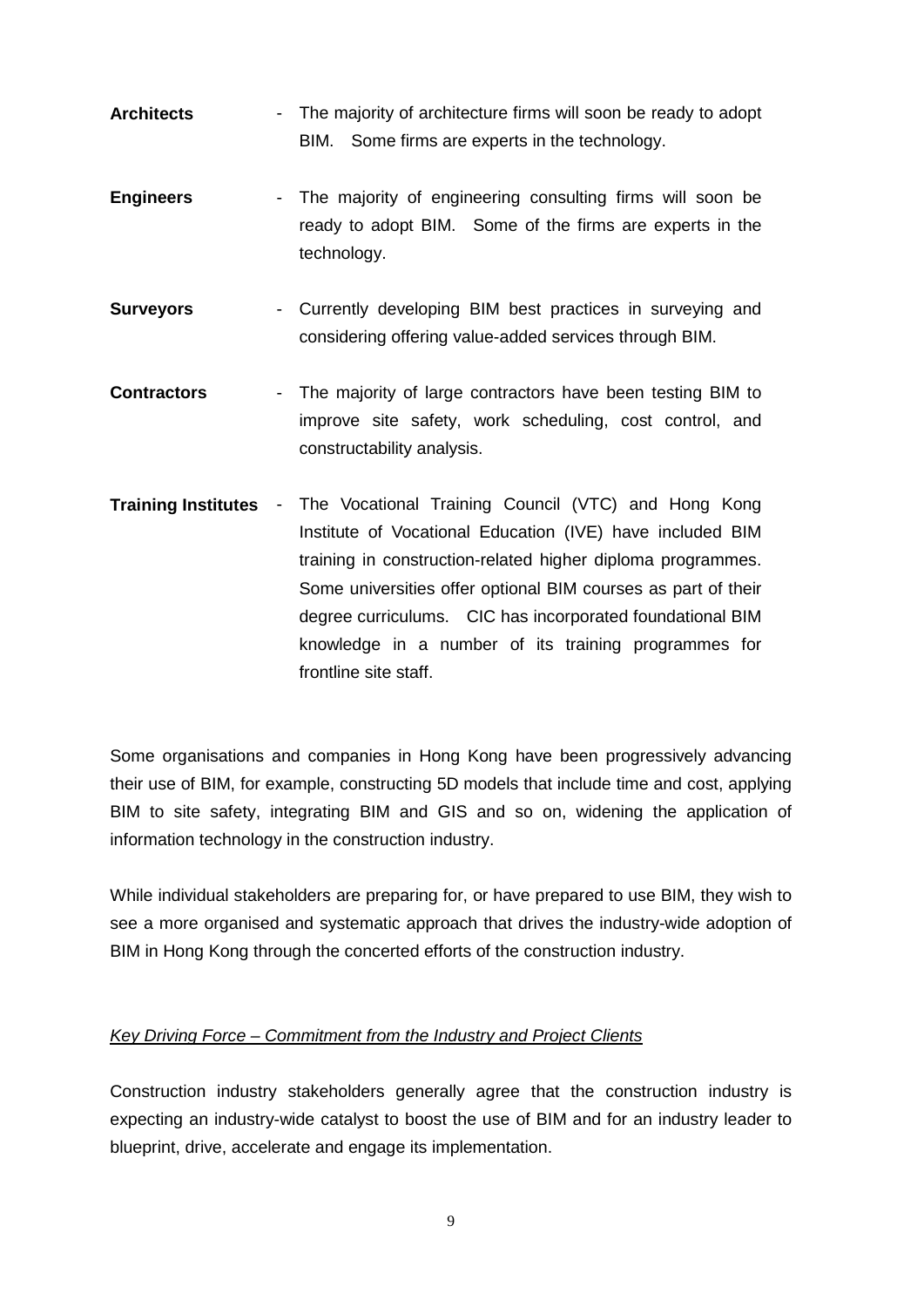In order to sustain the industry's momentum, gaining project clients' commitment to advancing construction through the use of BIM is necessary.

### *Benefits of BIM for Project Clients*

Project clients (e.g. property developers, the government and public bodies) are generally recognised as the key stakeholders driving the adoption of BIM. From the project client's perspective, BIM can help to:

- (a) Provide multi-dimensional visual images and timely information related to construction projects;
- (b) Test models and quickly generate options for better decision-making in respect of time, cost, process, risk, etc.;
- (c) Detect design faults (especially clashes) and minimise the number of changes;
- (d) Improve site safety management and education;
- (e) Enhance financial risk management and minimise financial claims due to variations and delays;
- (f) Facilitate better project coordination by bringing together relevant participants in the construction project to collaborate and achieve an integrated design at an early stage;
- (g) Facilitate third party and public engagement by enhancing communications with a view to soliciting the support of the community at the project planning stage.

### *The Way Forward*

The Working Group on Roadmap for BIM Implementation, chaired by Ms Ada FUNG of the Hong Kong Housing Authority, was established under the Committee on Environment and Technology (now the Committee on Environment, Innovation and Technology) of the Construction Industry Council. The Working Group was formed to define a roadmap and implementation strategies to drive the widespread adoption of BIM in Hong Kong's construction industry. To this end, the Working Group recommends that the industry implements the following three imminent initiatives: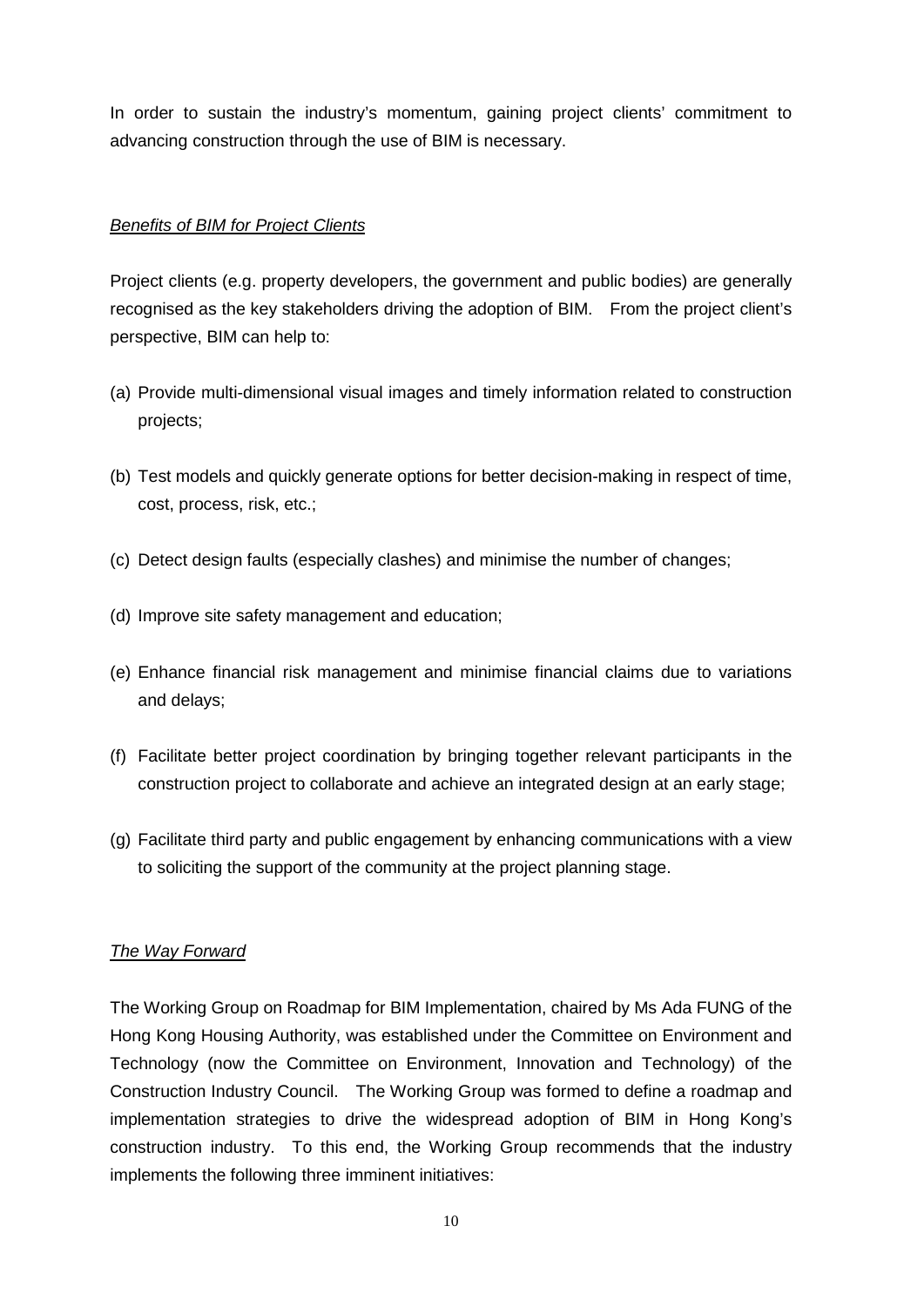- 1. **ESTABLISHMENT OF STANDARDS** Devise a common set of standards, best practices or reference documents to facilitate the wider use of BIM in construction projects;
- 2. **PROMOTION** Carry out additional promotional activities targeting industry stakeholders who are not familiar with the use and benefits of BIM. Activities should demonstrate BIM's benefits to the top management of major project clients as they are key drivers of BIM adoption and play a vital role in preparing their organisation to adopt BIM. Promotion should not be limited to local practitioners but also include exposure to regional and international practices;
- 3. **TRAINING** Build Hong Kong's BIM capacity and skills by driving curricular change in construction-related and computer science programmes offered by academic institutes. Provide BIM training in three areas: BIM model development, management of BIM, and use of BIM models.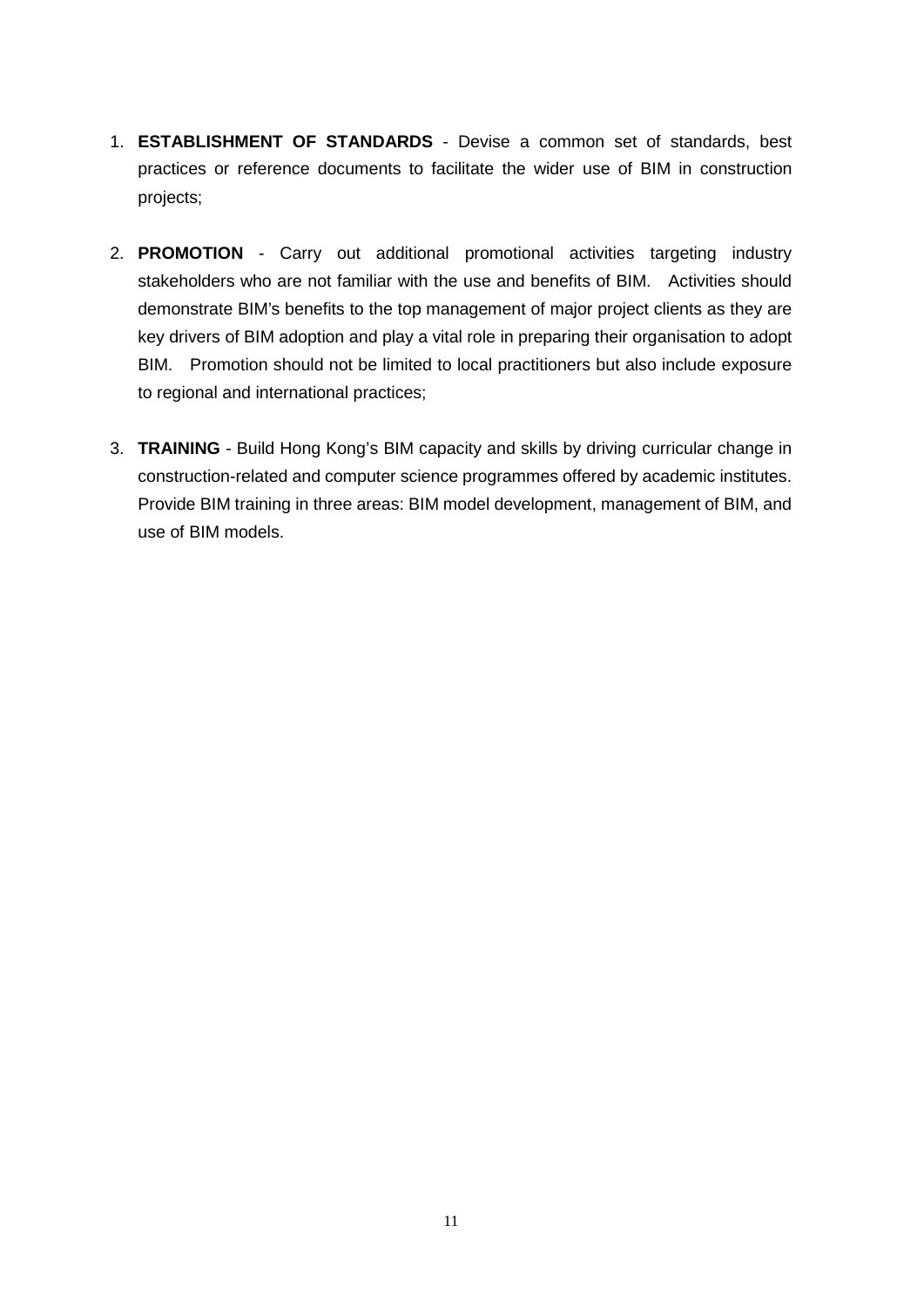### **BIM Definition**

<span id="page-11-0"></span>The term Building Information Modelling (BIM) refers to the ability to use, reuse and exchange information, of which electronic documents are just a single component. BIM is much more than 3D rendering or electronic version of paper documents. By implementing BIM, "risk is reduced, design intent is maintained, quality control is streamlined, communication is clearer, and higher analytic tools are more assessable" (CRC Construction Innovation (2007), "Business Drivers for BIM").

"BIM is the development and use of a computer software model to simulate the construction and operation of a facility. The resulting model, a BIM, is a data-rich, object-oriented, intelligent and parametric digital representation of the facility, from which views and data appropriate to various users' needs can be extracted and analysed to generate information that can be used to make decision and improve the process of delivering the facility. The process of using BIM models to improve the planning, design and construction process is increasingly being referred as Virtual Design and Construction" (Associated General Contractors of America, "AGC Guide to BIM").

At its highest level, a BIM model is an intelligent digital representation of physical and functional characteristics about a capital facility ("http://en.wikipedia.org"). A BIM model has the following characteristics:

- 1. A BIM model is a parametric, relational database that ties together multiple layers of information about specific objects  $-$  every object in the building. The model can also store information far beyond design and construction details, and become the owner's operation and maintenance data source.
- 2. A BIM model is "smart". A change to a component is reflected in all components to which it relates. When making changes, not only the view changes but also the information in the database of the model, and those views and analysis all use the same database.
- 3. A BIM model offers a constant 3D representation of the building. Because all the information in a BIM model is 3D, a 3D view of a structure, from any angle, at any section, can be generated at any time during the design process, and in the same programme the designers and engineers are already working in.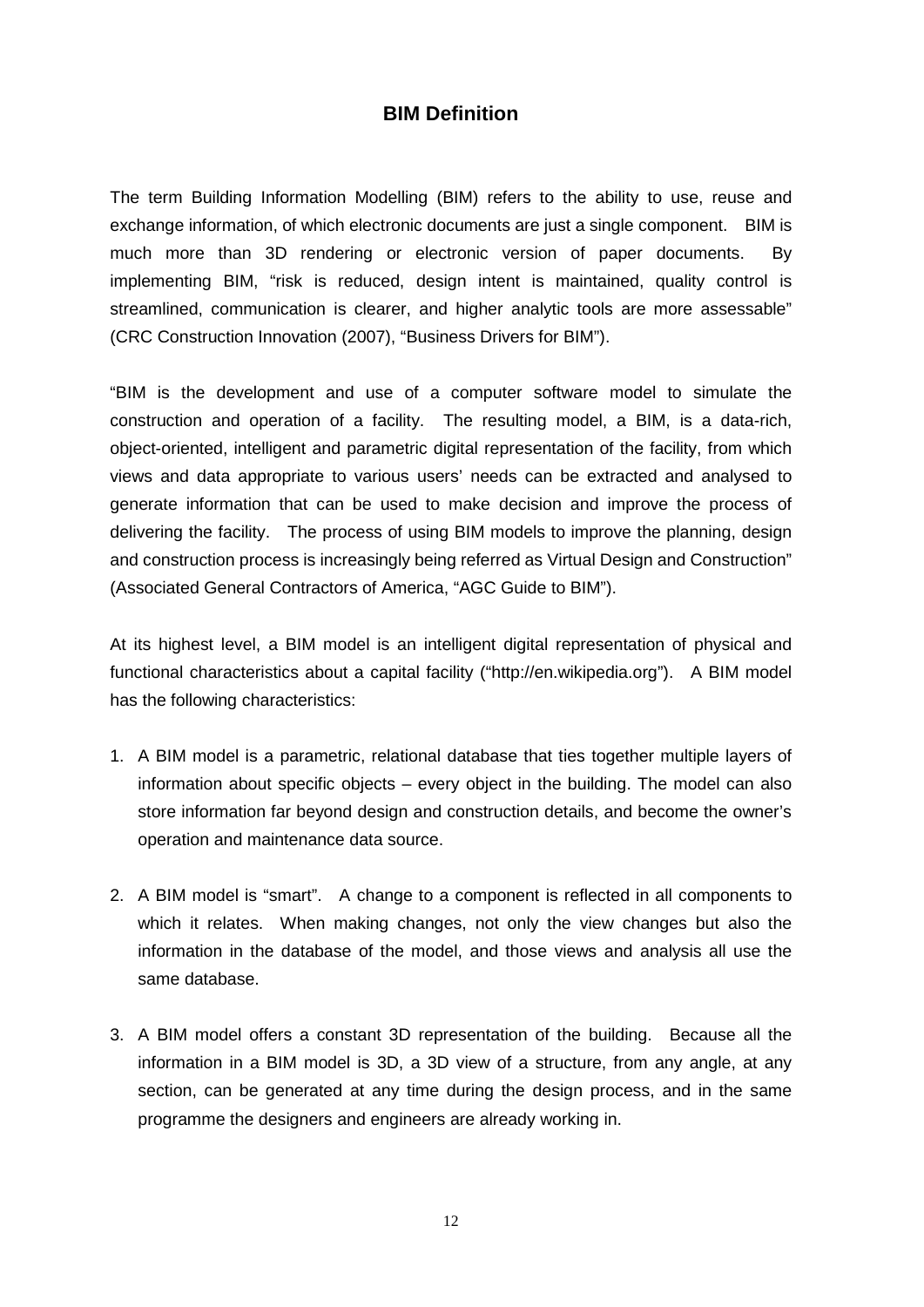- 4. A BIM model is an intelligent tool that can be used for study and analysis across multiple disciplines. Because the elements in a BIM model contain their attributes and characteristics (e.g. thermal conductivity, geometry, surface materials, etc.), the model can be used to simulate a structure's behaviour.
- 5. A BIM model is a permanent and living document. With BIM, all the information is not only in one place, the BIM model can be an active management tool in the whole life cycle of an asset.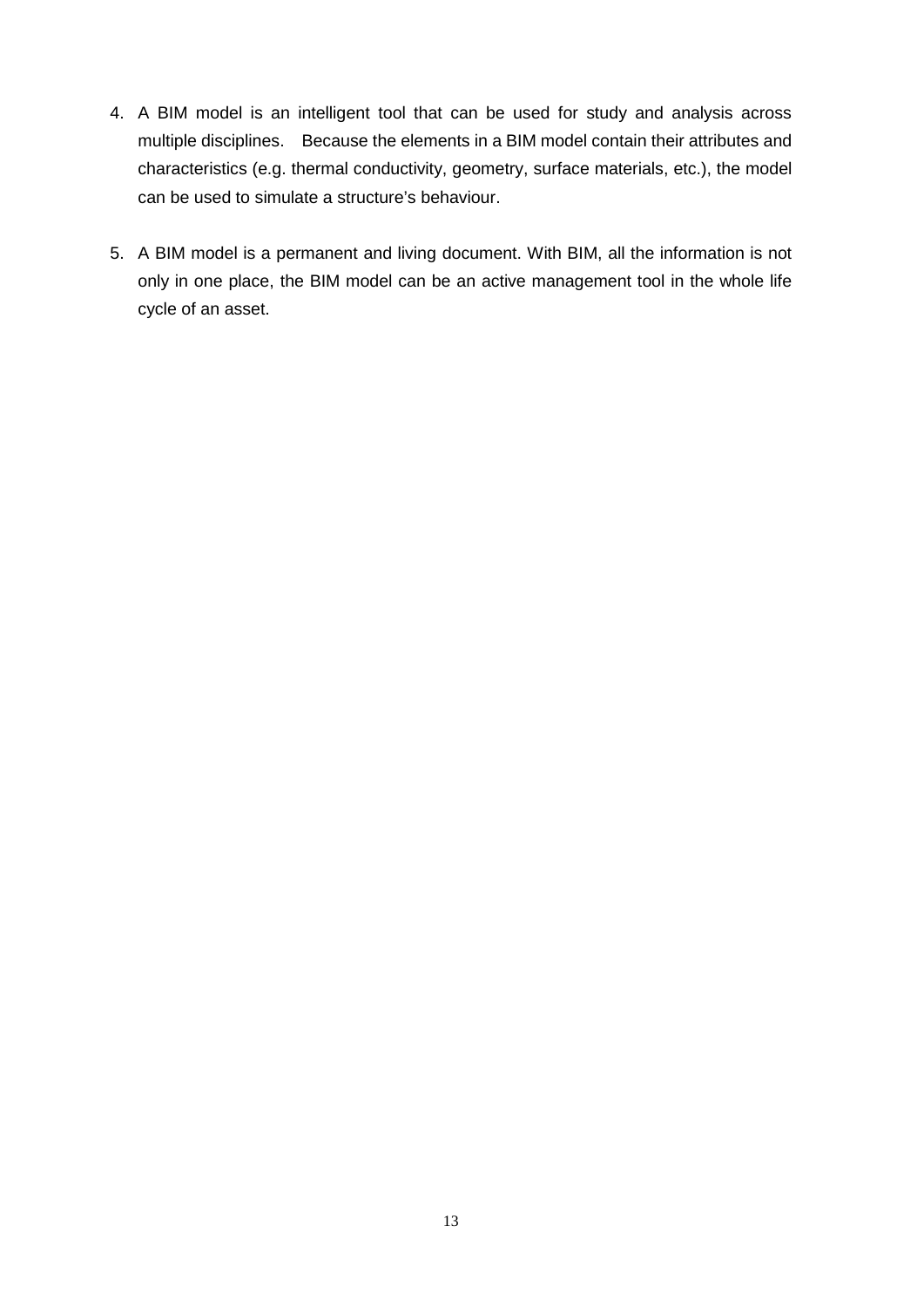## **1. Background**

<span id="page-13-0"></span>In view of a growing trend for using BIM in construction works projects, the then Committee on Environment and Technology (now renamed Committee on Environment, Innovation and Technology) has undertaken to define the Roadmap for BIM Implementation in Hong Kong's construction industry.

A seminar titled "Building Information Modelling for the Future" was organised on 11 October 2011 to engage professionals and experts to share their relevant project experiences with participants. The speakers, from Housing Department, Hong Kong Polytechnic University, and Hong Kong Institute of Building Information Modelling shared their insight and vision in the future application of BIM. The successful seminar was over-subscribed which reflected the industry's interest in BIM.

The five challenges set out by Professor from Hong Kong Polytechnic University at the seminar were:

- (a) Challenge 1: Building Information Modelling or Management?
- (b) Challenge 2: Who owns the Intellectual Property?
- (c) Challenge 3: Do we need to change the contractual arrangements?
- (d) Challenge 4: Legal and Insurance Concerns
- (e) Challenge 5: Lack of skilled BIM managers

At the discussion session of the seminar, there was much debate over the challenges.

In consideration of the great interest from the industry, the then Committee on Environment and Technology established a Working Group on Roadmap for BIM Implementation to define the strategic implementation plan and set out the roadmap at industry level.

Furthermore, the adoption of BIM is already a global trend. Hong Kong construction industry must keep up with the fast pace of the global adoption of BIM so as to maintain Hong Kong's Architecture, Engineering and Construction (AEC)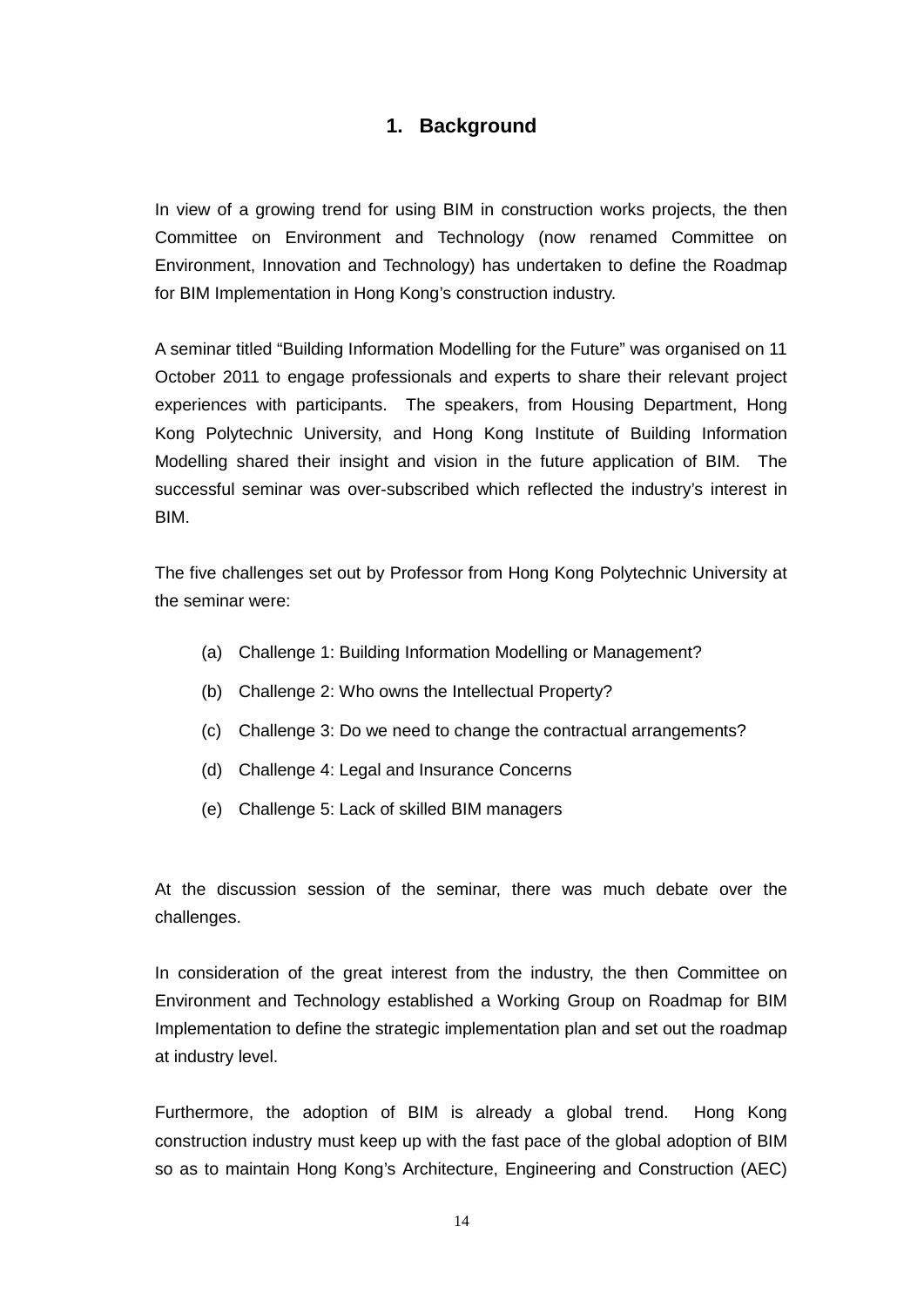competitiveness in the region and even in the world. Hong Kong's AEC companies would need suitable BIM skill sets to compete for jobs/ projects outside the Hong Kong market in the foreseeable future.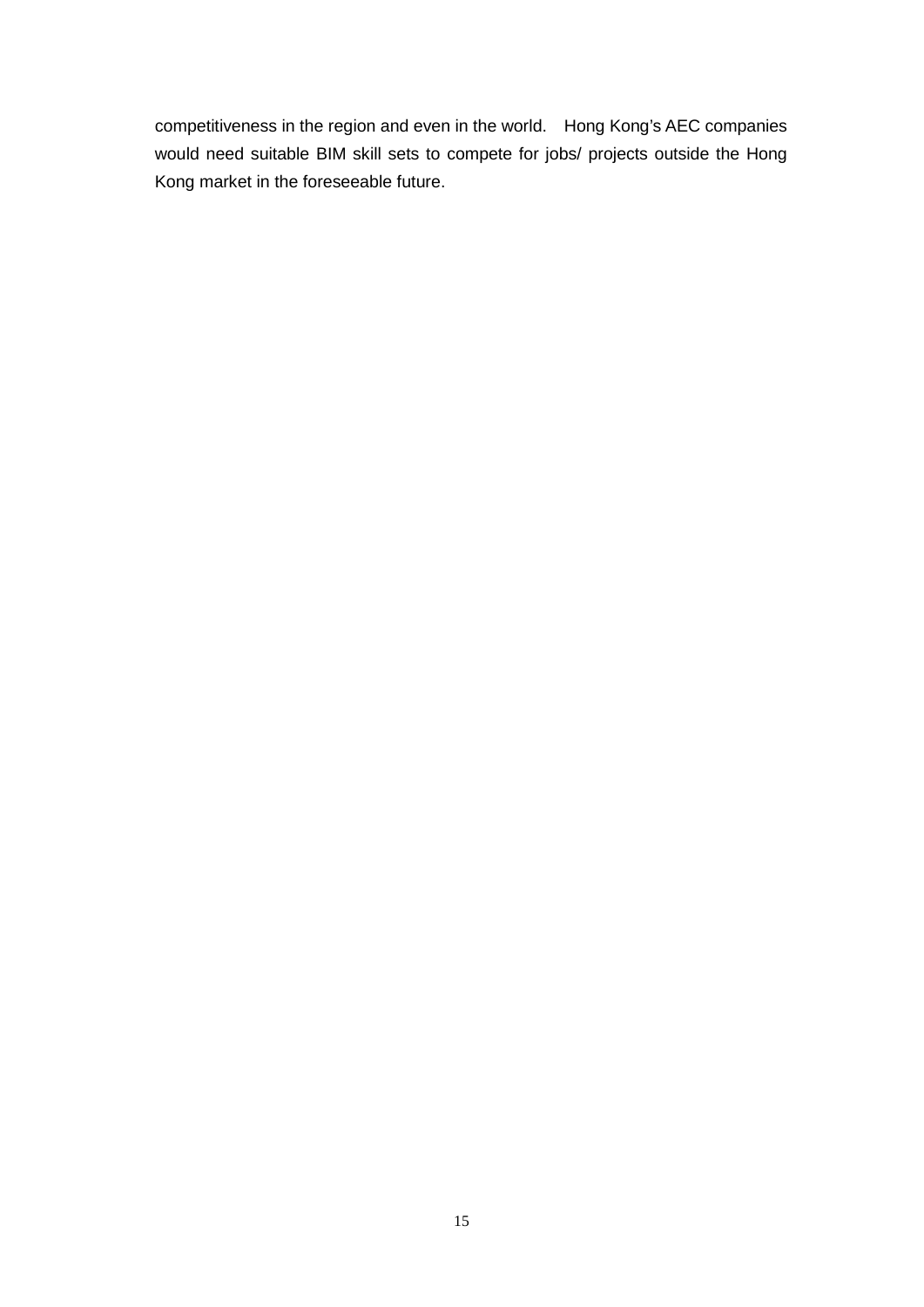## **2. Introduction**

<span id="page-15-0"></span>In consideration of the great interest from the industry on the use of BIM in Hong Kong, the then Committee on Environment and Technology (now renamed Committee on Environment, Innovation and Technology) considered the need to take forward the adoption of BIM in a more systematic and strategic way. As the scope of studies covers a wide range of topics from technical aspects, business considerations to market transformation, the then Committee on Environment and Technology undertook to commence the study through taking an overview on the adoption of BIM in Hong Kong's construction industry with a view to drawing up a roadmap and strategic implementation of BIM in the construction industry in Hong Kong aiming to enhance productivity and efficiency, as well as promote understanding, an open BIM standard and exchange of experience.

The then Committee on Environment and Technology set up a working group, namely the Working Group on Roadmap for BIM Implementation (Working Group), with major participants in BIM application as members to prepare the overview. The Working Group focuses its effort:

- (a) To define strategies for achieving the market transformation with respect to the application of BIM in construction industry.
- (b) To identify the possible scope of application in local construction industry and those factors affecting the suitability or causing limitations of BIM application in local construction projects.
- (c) To identify the potential impacts on the construction supply chain arising from the adoption of BIM such as changes in planning and design approaches, mode of collaboration among different entities of the construction supply chain, training needs, etc.
- (d) To identify the areas which require further and detailed investigation and the needs of collaborative research or studies with relevant organisations or appropriate research institutes.

Members of the Working Group are listed in **Annex A**.

The discussions, observations, findings and suggestions by the Working Group are summarised in the following sections of the Reference Material.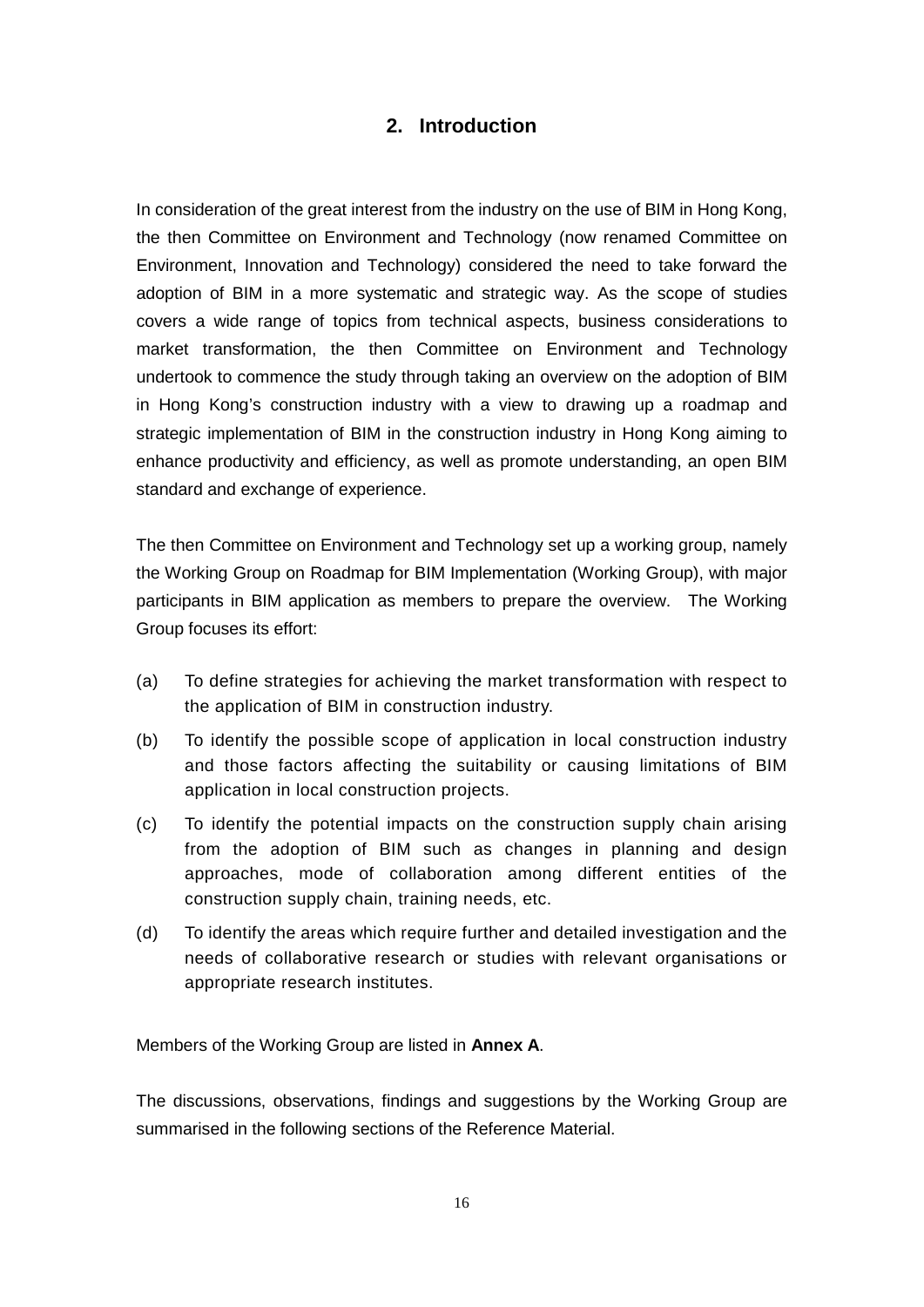## **3. The Function of BIM**

<span id="page-16-0"></span>BIM is not just a drawing tool but a new tool to holistically manage information relating to construction projects from planning stage, to design, construction and operational stages. It is a new way of working, using new technology to facilitate project management and execution, better construction process control, cross-disciplinary collaboration, internal coordination, problem solving, and risk management.

A building information model contains information of the geometry, spatial relationships, geographic information, quantities and properties of building elements, cost estimates, material inventories and project schedule. This model can be used to demonstrate the entire building life cycle (Bazjanac, 2006). As a result, quantities and shared properties of materials can be readily extracted. Scopes of work can be easily isolated and defined. Systems, assemblies, and sequences can be shown in a relative scale with the entire facility or group of facilities. The construction documents such as the drawings, procurement details, submitted processes and other specification can be easily interrelated (Khemlani et al, 2006).

A model could be used for the following purposes:

- Visualization: 3D renderings can be easily generated with lesser effort.
- Fabrication/ shop drawings: it can assist in producing shop drawings for various building systems, for example, the sheet metal ductwork shop drawings can be quickly produced once the model is completed.
- Simulation analysis: a model can be easily adapted to graphically illustrate the performance of the building, such as direct sunlight study, natural ventilation, heat gain, evacuation plans, etc.
- Facilities management: a model can be used for renovations, space planning and operation and maintenance activities.
- Cost estimating: Some BIM software has built-in cost estimating features. Material quantities can be automatically extracted and updated when any changes are made in a model.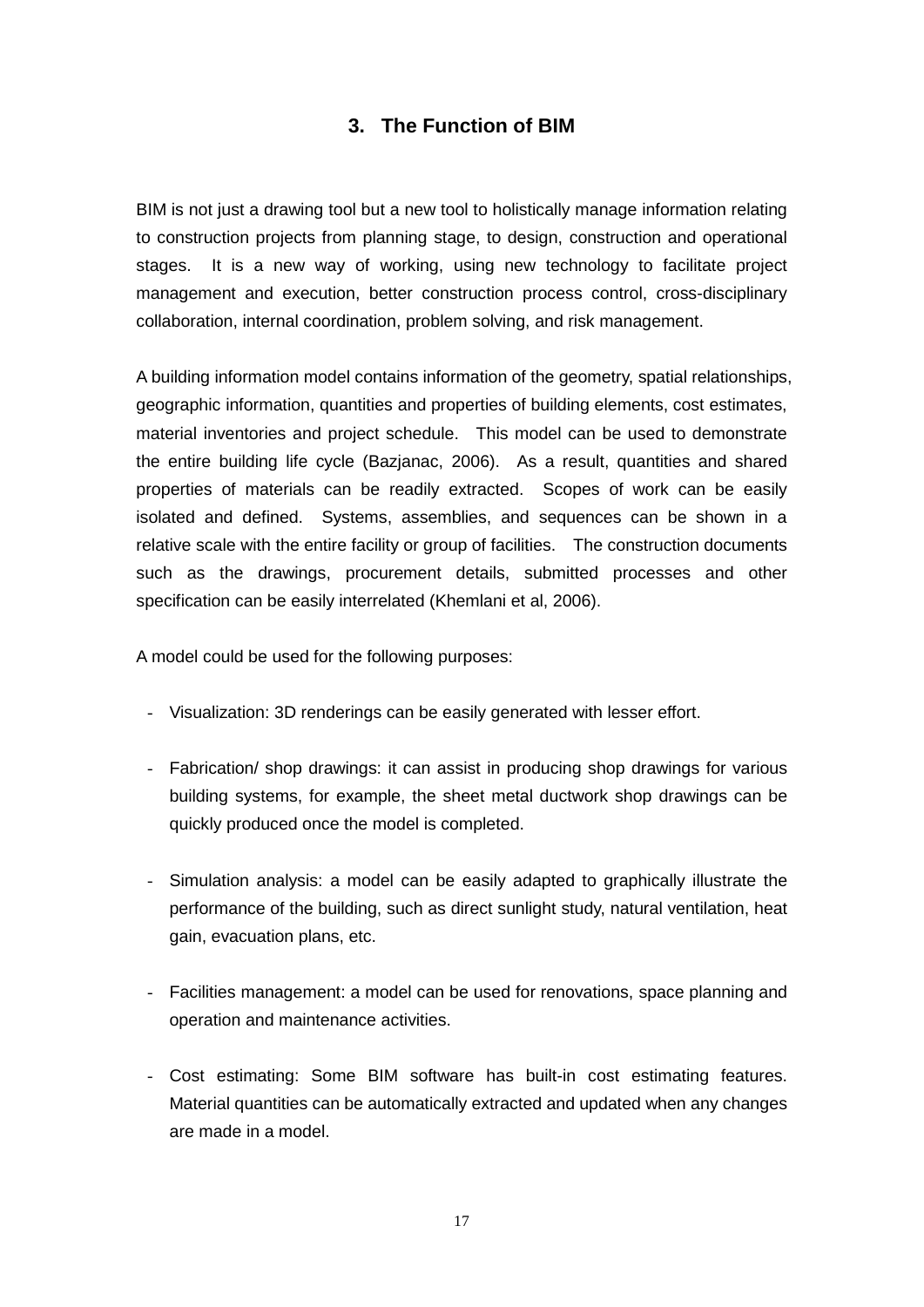- Construction sequencing: a model can be effectively used to provide accurate information for materials ordering, fabrication, and delivery schedules.
- Conflict, interference and collision detection/ checking: because BIM models are created to scale and in 3D space, all major systems can be checked for interferences. As such, this process can be used to verify whether building components are conflicting with each other.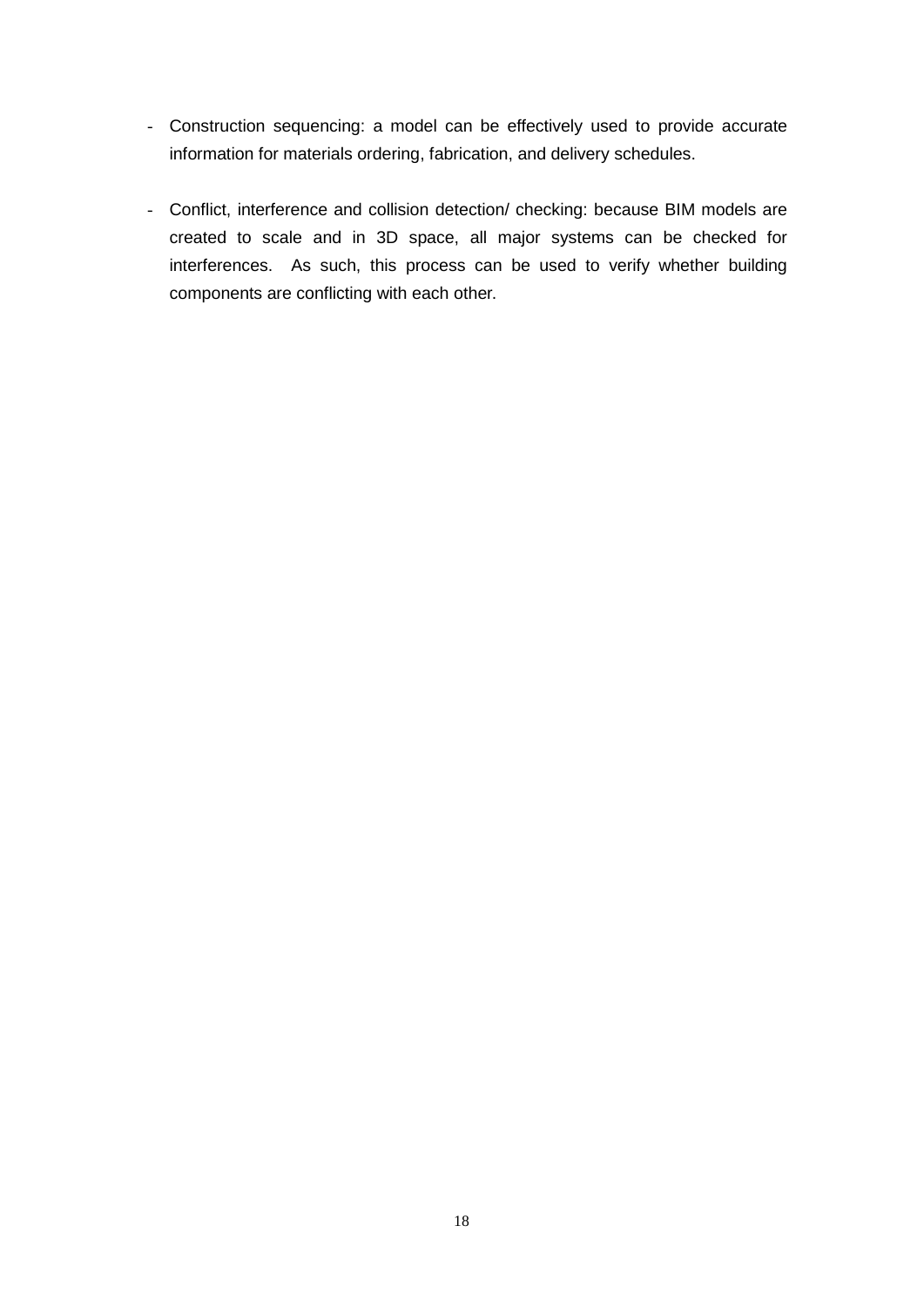## <span id="page-18-0"></span>**4. Review of the Adoption of BIM in the Hong Kong's Construction Industry**

Global investment in capital projects is growing at a rate that will soon outpace GDP growth, with a projected 67% growth in construction globally by 2020 according to "Global Construction 2020, A Global Forecast for the Construction Industry Over the Next Decade to 2020" (Mike Betts, 2009). Construction productivity growth is marginal or negative over the past two decades. Adoption of BIM is accelerating in reaction to this problem, and is expected to reach 80% in some sectors this decade according to "SmartMarket Report on Building Information Modelling: Transforming Design and Construction to Achieve Greater Industry Productivity" (McGraw Hill, 2008). To evaluate BIM maturity and its contribution to construction value, Dr. Calvin Kam, one of the directors of Stanford University's Center for Integrated Facilities Engineering (CIFE) started the research and development of the Virtual Design and Construction (VDC) Scorecard since 2009, a methodical framework (Figure 1) focusing on qualitative planning as well as quantitative performance metrics and other areas to track and control BIM/ VDC use. Evaluations are benchmarked against other current projects around the world, and the "scores," are used to identify areas of strength and weakness to drive performance improvements.

The overall VDC Score illustrates how the project is ranked among other projects in the global market via a 5-level innovation ranking system in a range from "Conventional Practice" (without BIM) to "Innovative Practice" (industry 'firsts'). The ranking system continues at a deeper level of four Areas: Planning, Adoption, Technology, and Performance; these areas are in turn sub-divided into ten divisions and over 50 measures.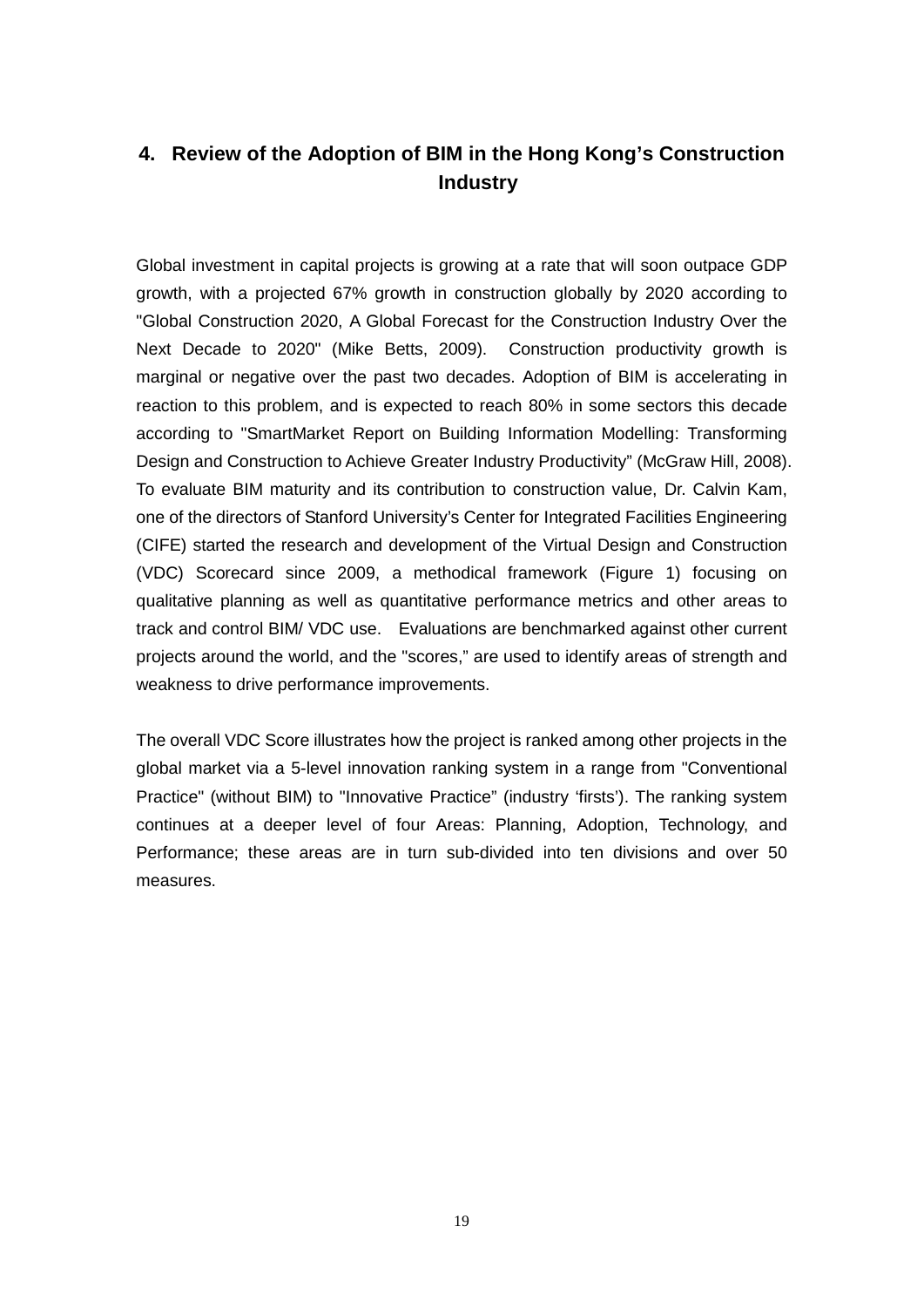



vdcscorecard.stanford.edu

By using the 10 award-winning projects of 2012 Autodesk Hong Kong BIM award as the representatives of the Hong Kong market, Dr. Kam presented the evaluation results of these 10 projects using the 5-level ranking system of the VDC Scorecard. The Median Score indicated the BIM implementation of Hong Kong construction projects is currently at "Advanced Practice" (Figure 2 and Figure 3). It should be noted that the median here is suggested on the basis of statistical population limited to the 10 Hong Kong BIM award projects only.



Figure 2: Median Score Breakdown of Hong Kong Practice Based on Hong Kong BIM Award Projects.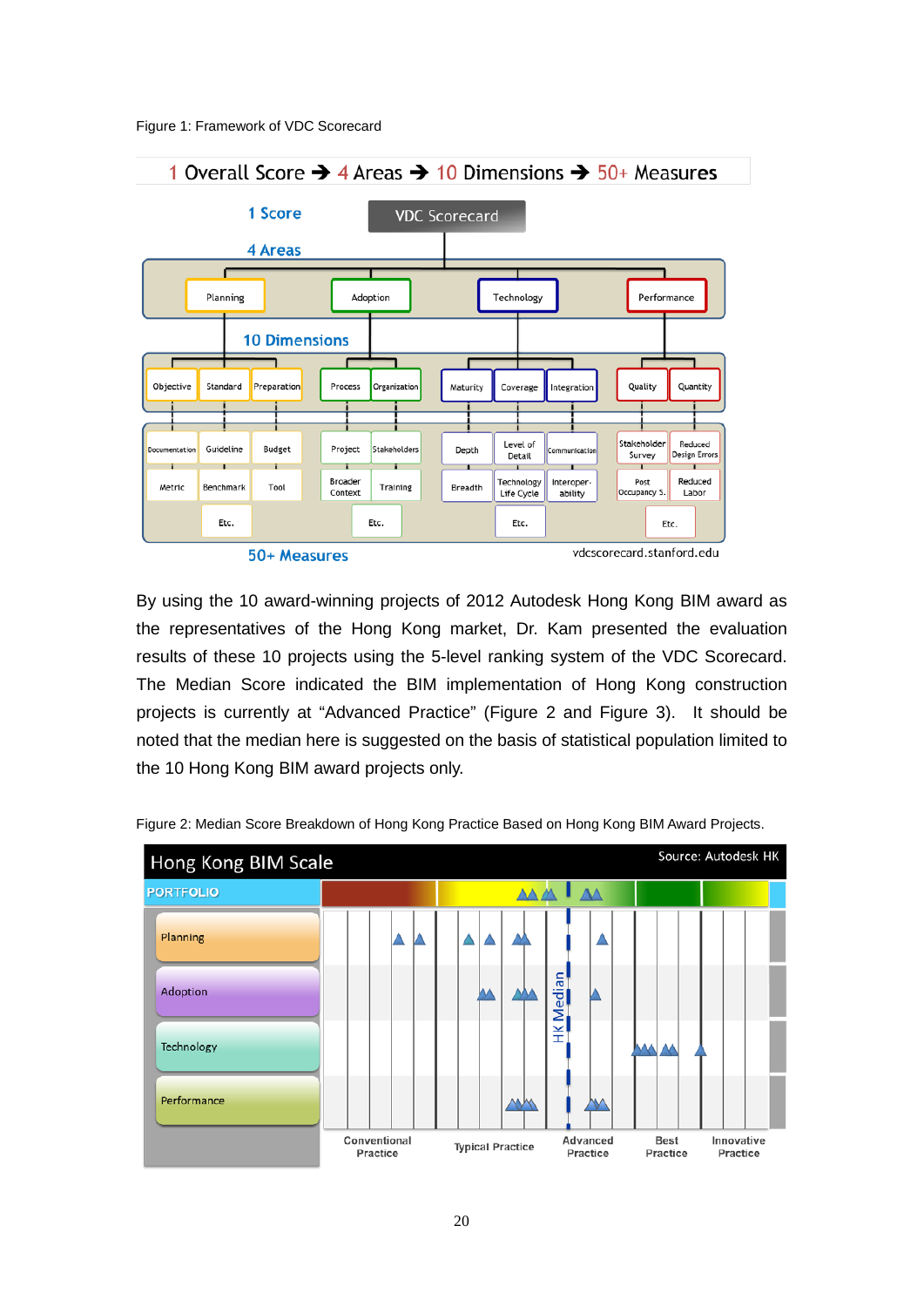Figure 3: Overall Median Score of Hong Kong Practice Based on Hong Kong BIM Award Projects.



Leveraging the framework's scalable score weighting system, Dr. Kam's team benchmarked these Hong Kong projects with the global database and observed that when compared to global state of BIM practice, the Hong Kong median score however shifts from "Advanced Practice" to the "Typical Practice" rank (Figure 4).

Figure 4: Overall Median Score of Hong Kong Practice Based on World-wide Projects.



Compared with international practice of BIM with respect to these four areas, Hong Kong is strongly encouraged to keep up with the fast pace of the global adoption of BIM. Recently, some organisations and companies in Hong Kong are taking a step forward in using BIM and even pioneer in some areas, e.g. 5D BIM conforming to Standard Method of Measurement of Building Works 4th Edition (SMM4), application of BIM for site safety, integration of BIM and GIS, etc.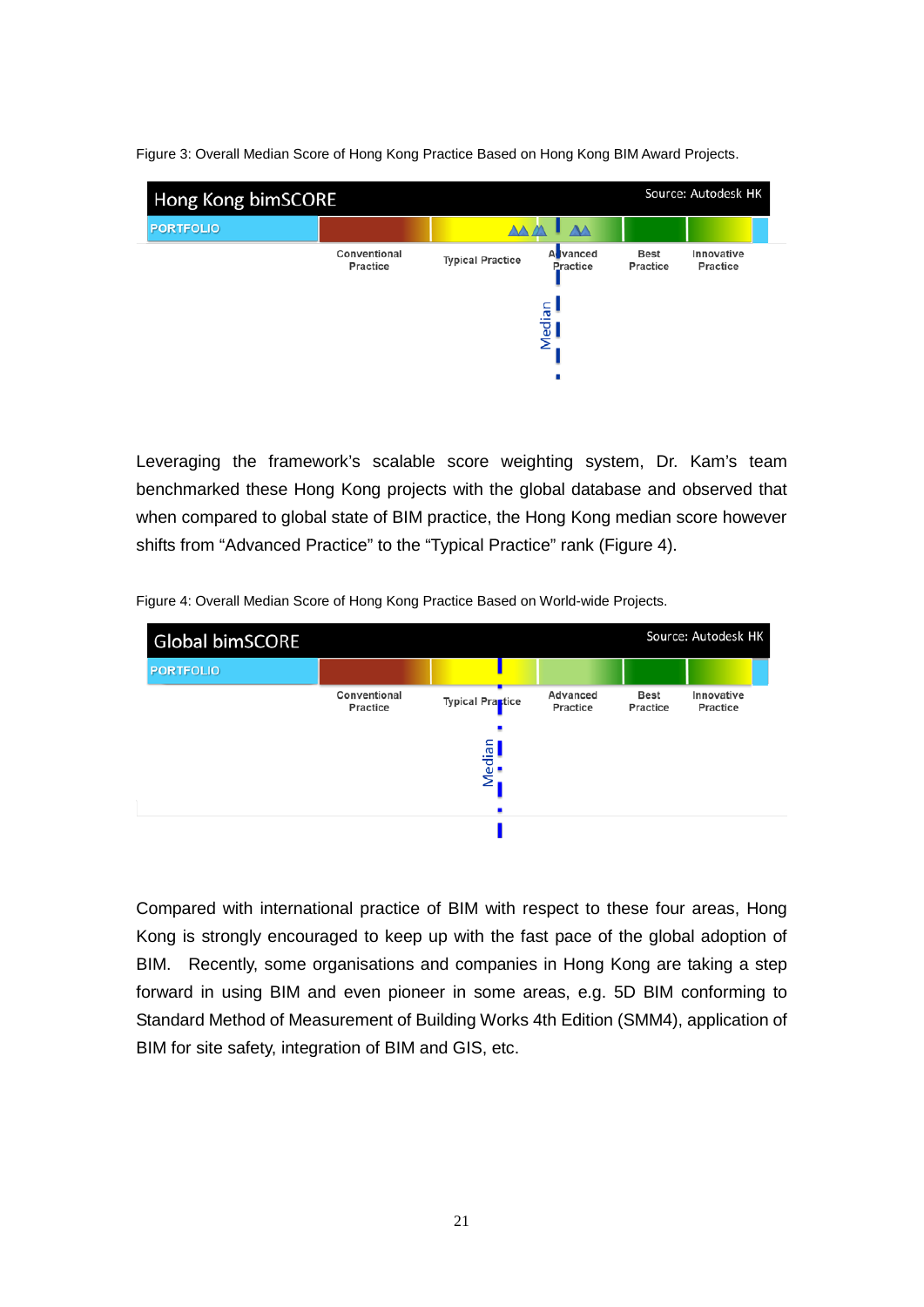Still, there is scope for us to learn in the global marketplace (Figure 5):



Figure 5: Comparison of Leading Practice Countries and Hong Kong Practice.

### **BIM Practice by Leading Practice Countries**

**Planning:** Leading practice countries have established national standards and guidelines for BIM implementation, and governmental agencies or jurisdictions within these leading nations may have individual BIM requirements for both public and private projects.

**Adoption:** Leading practice countries have high rates of BIM adoption, due to both governmental or owner requirements, as well as pressure to maintain competitive advantage in an increasingly BIM-enabled marketplace.

**Technology:** Technology employed in leading practice countries is both broad and mature. BIM are commonly used for visualization, documentation, performance analyses, and increased automation of design and construction tasks.

**Performance:** Few countries have objectively demonstrated improved performance with BIM adoption. Most assessments of BIM's contribution to improved performance rely on subjective representations and few quantitative metrics, without benchmarks or performance targets based on historical data.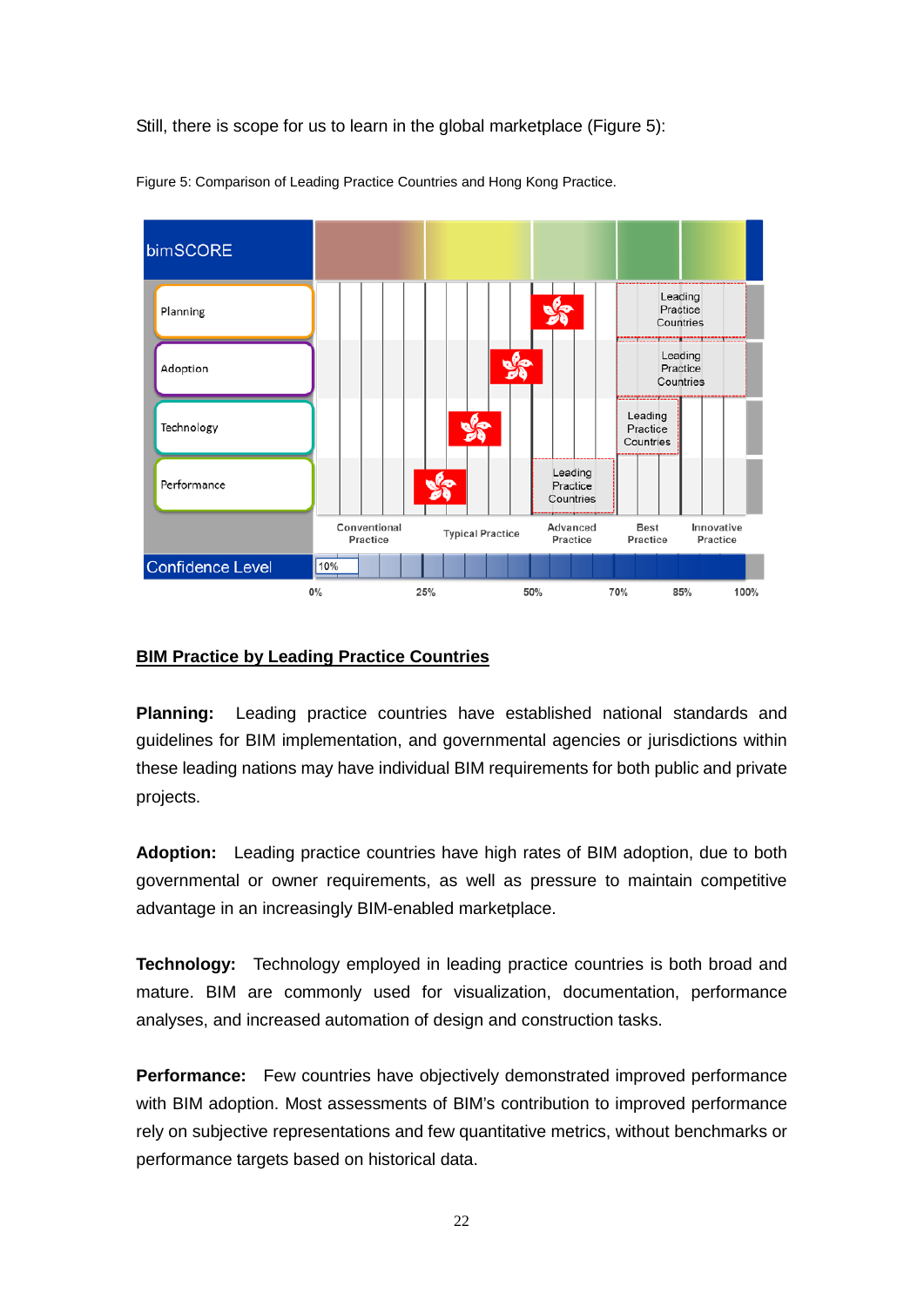### **Initiatives for Hong Kong Suggested by CIFE Stanford University**

Hong Kong has the human and capital resources to become a world leader in use of BIM and VDC implementation, as well as a profound need for rapid, economical, and ecological expansion of the built environment. The government and commercial companies of Hong Kong have several opportunities to realize this potential:

**Planning:** Invest in shared BIM standards to harmonize BIM implementation across a spectrum of design, construction, and operation disciplines. Establish performance measures and target goals.

**Adoption:** (1) Establish BIM and VDC education programmes at all levels from executive to apprentice to keep decision-makers informed of latest value propositions and strategies leveraging BIM, and build skill sets of the Architects, Engineers, Contractors, Owners and Operators (AECOO community) who design, deliver, and manage the built environment. (2) Incentivize beneficial use of BIM in public and private projects through education grants, bonuses, and/ or benefit sharing agreements.

**Technology:** Engage implementation in all categories of BIM users from visualization to automation, throughout the AECOO community, and in all stages of project life cycle from conceptualization to operation and recycling.

**Performance:** Develop meaningful corporate, industry, and national targets for project and built environment performance; track how BIM contributes to realization of these goals.

While all of these steps can contribute to raising Hong Kong's use of BIM, and more importantly position Hong Kong to enjoy the benefits brought by superior implementation of BIM and VDC methods, the most important first step is engagement. Dr. Kam urges everyone in the Hong Kong AECOO community to reach out and take a next step with BIM.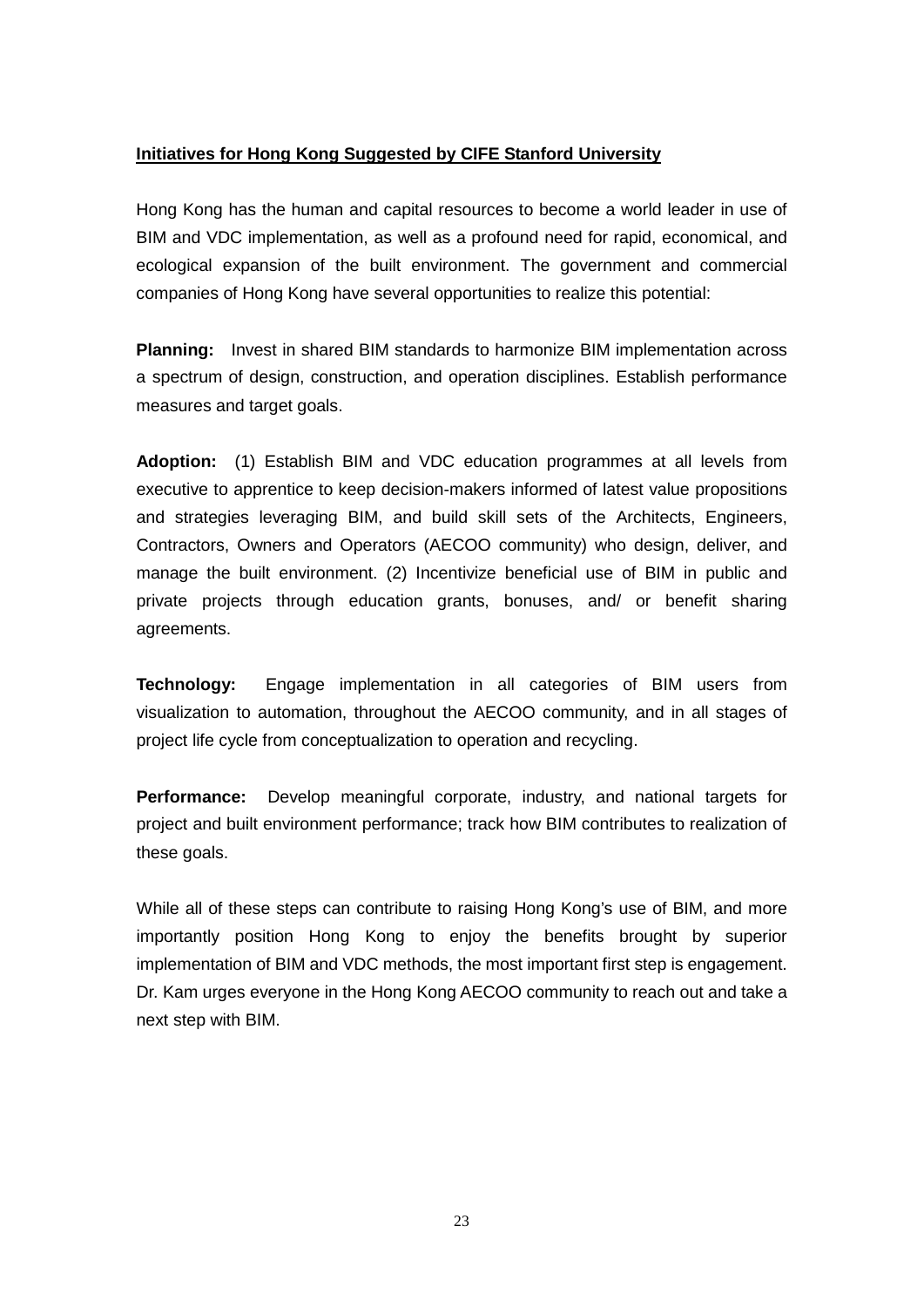## **Types of BIM Users in Hong Kong**

As a whole, BIM implementation in the construction industry in Hong Kong is still in the primary stage. Individual participants' knowledge of BIM and capability to utilise BIM are diversified. In Hong Kong, two extreme types of BIM users exist - one type is a fast mover and follower getting ready to move fast, the other type is an observer.

| Type of BIM User                                           | Example (Note: including but not limited to)                                                                                                                                                                                                                                                                                                                                 |  |
|------------------------------------------------------------|------------------------------------------------------------------------------------------------------------------------------------------------------------------------------------------------------------------------------------------------------------------------------------------------------------------------------------------------------------------------------|--|
| (1) Fast Mover, and Follower<br>Getting Ready to Move Fast | Hong Kong Housing Authority<br><b>MTR Corporation</b><br>-<br><b>Airport Authority Hong Kong</b><br>West Kowloon Cultural District Authority<br>A number of major private developers<br>Government works departments<br>Majority of engineering, architectural and<br>surveying consultants<br>Certain disciplines of surveying consultants<br>Majority of major contractors |  |
| (2) Observer                                               | Some other private developers<br>Some other consultants<br>Some other contractors in particular the smaller<br>sized ones                                                                                                                                                                                                                                                    |  |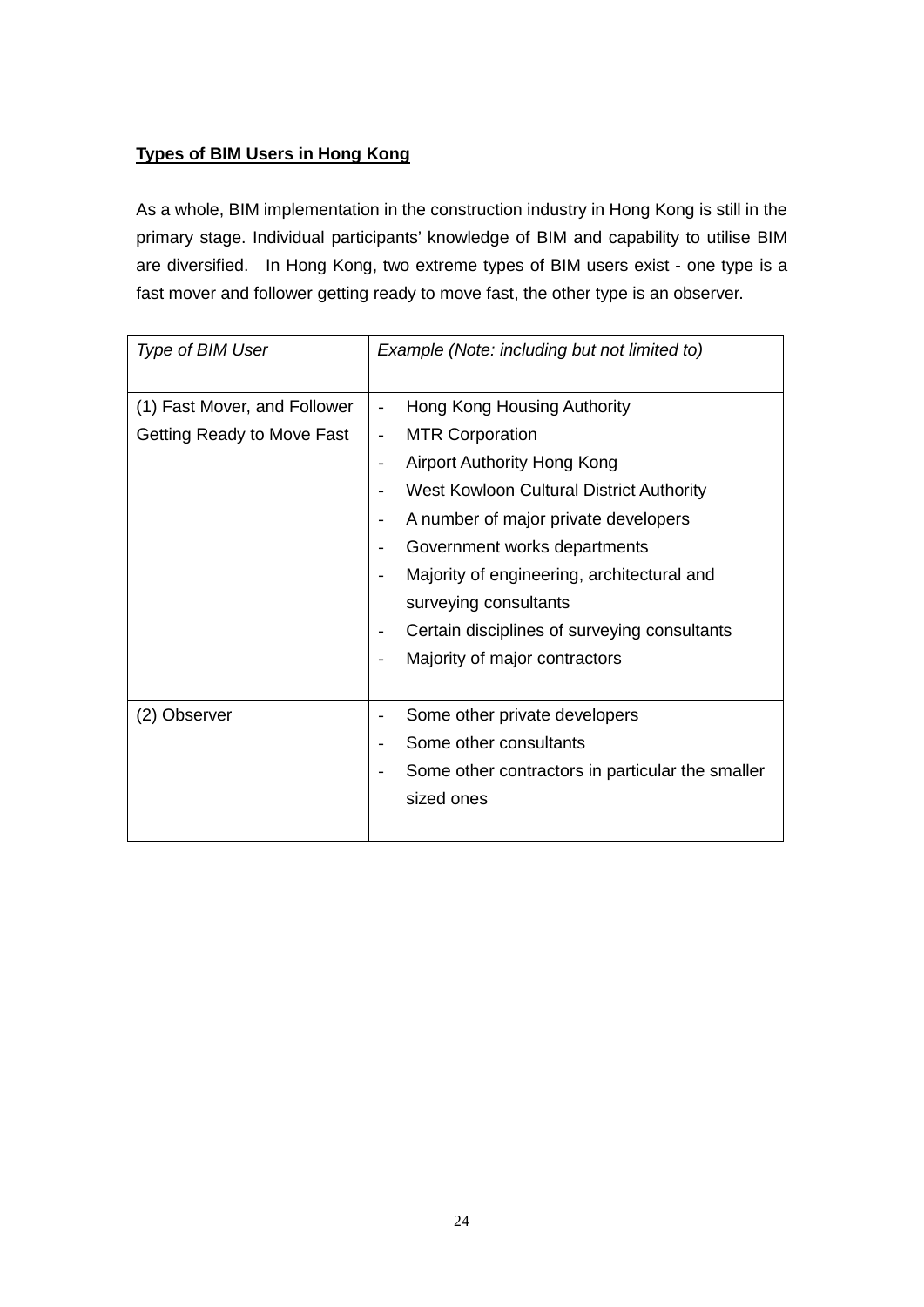## **Updates on the Progress of the BIM Adoption in Hong Kong (as of March 2014)**

Starting from the establishment of the Working Group on Roadmap for BIM Implementation of the CIC in September 2012, the followings summarise the major activities carried out by different stakeholders which aim to promote wider adoption of the BIM in Hong Kong's construction industry:

| Corresponding<br>Perspective       | Corresponding<br>Initiative                                                                              | <b>Major Activity</b>                                                                                                                                                                                               |  |
|------------------------------------|----------------------------------------------------------------------------------------------------------|---------------------------------------------------------------------------------------------------------------------------------------------------------------------------------------------------------------------|--|
| A. Collaboration                   | A.1 - To setup<br>industry recognised<br>co-ordinating body<br>to foster<br>collaboration<br>locally and | Setup a Working Group on Roadmap for BIM<br>а.<br>Implementation in 2012 to define strategies<br>for achieving the market transformation with<br>respect to the application of BIM in the<br>construction industry. |  |
|                                    | internationally                                                                                          | The Working Group published the Final Draft<br>b.<br>Report of the Roadmap for BIM Strategic<br>Implementation in Hong Kong's Construction<br>Industry in September 2013.                                           |  |
|                                    |                                                                                                          | The Working Group published Final Report of<br>C.<br>Roadmap<br><b>BIM</b><br>the<br>for<br>Strategic<br>Implementation in Hong Kong's Construction<br>Industry in September 2014.                                  |  |
| B. Incentive and<br>Proven Benefit | B.1 - To promote<br>public and private<br>clients to take the<br>lead                                    | Published a BIM Factsheet in May 2013<br>a.<br>provide project clients with a view of benefits<br>brought about by BIM from a project client's<br>perspectives.                                                     |  |
|                                    |                                                                                                          | Organised an Annual Conference on 29<br>b.<br>-"Construction<br>November<br>2013<br>themed<br>Innovation: Productivity and Technology" in                                                                           |  |

## **A. Construction Industry Council**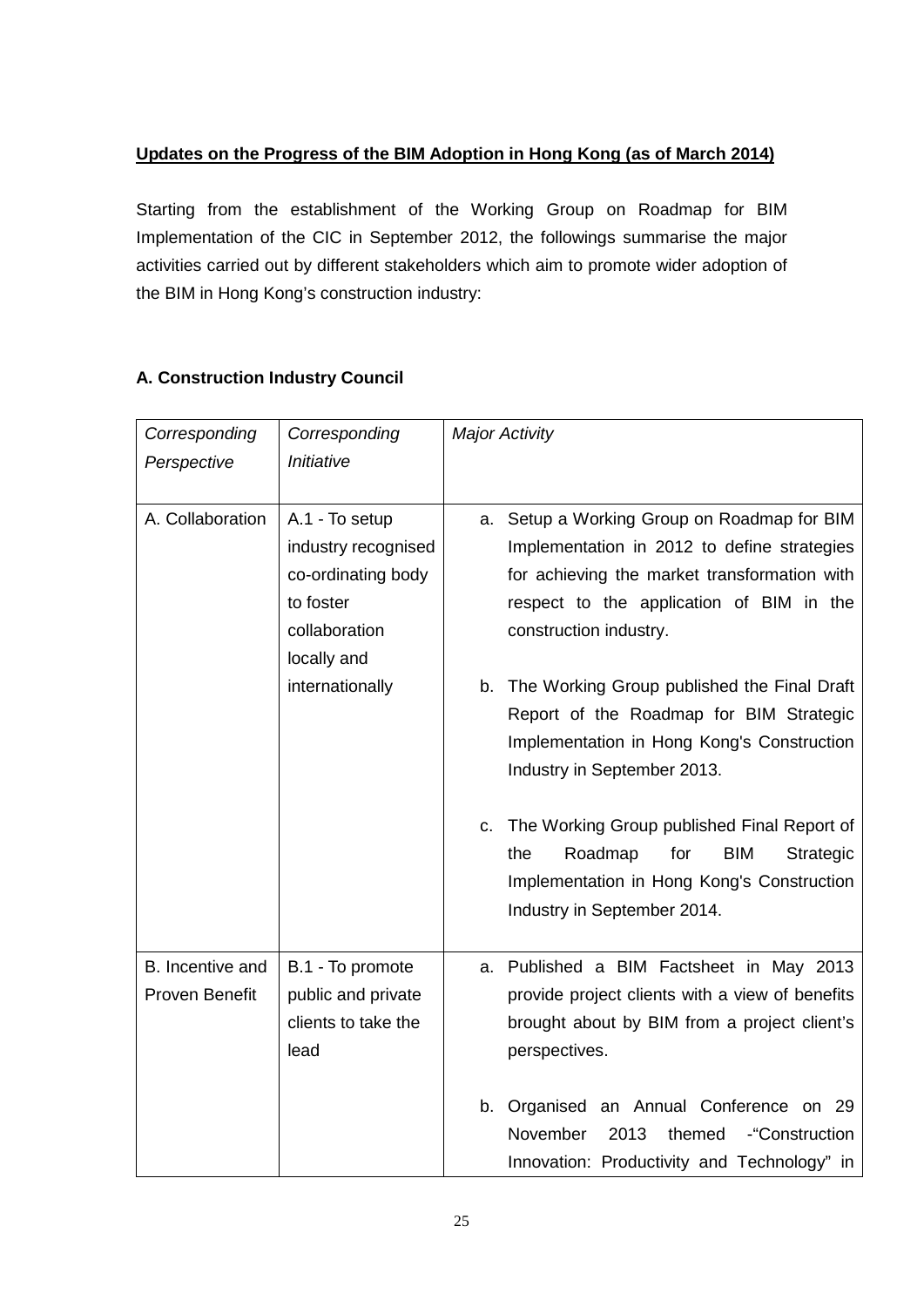|                                                |                                                                                     | which key topics in relation to BIM were<br>discussed, including:<br>Global BIM Practices & their Latest<br>Trend<br>Maximising Value of BIM<br>Legal Implications of BIM<br><b>BIM in Facilities Management</b><br>International<br>and Local<br><b>Resolutions</b><br>towards BIM.<br>c. Organised and collaborated BIM Year 2014<br>with BIM stakeholders to promote adoption of<br>BIM systematically and publicly.<br>d. Arranged<br>TV<br>interview<br>(ATV's<br>TV<br>Money World)<br>Programme:<br>about<br>the<br>business value and financial value of BIM with<br>Mr. Kevin POOLE and Ms. Ada FUNG in<br>January 2014.<br>Hong Kong Green Building Council (HKGBC) and<br>Business Environment Council (BEC) have formed a<br>Joint Working Group to identify strategies and to<br>provide solid and practical recommendations to the<br>Environment Bureau on initiatives that could increase<br>the reduction, reuse and recycling of construction and<br>demolition (C&D) waste in Hong Kong. The use of<br>BIM is encouraged for C&D waste reduction at<br>source. |  |
|------------------------------------------------|-------------------------------------------------------------------------------------|-----------------------------------------------------------------------------------------------------------------------------------------------------------------------------------------------------------------------------------------------------------------------------------------------------------------------------------------------------------------------------------------------------------------------------------------------------------------------------------------------------------------------------------------------------------------------------------------------------------------------------------------------------------------------------------------------------------------------------------------------------------------------------------------------------------------------------------------------------------------------------------------------------------------------------------------------------------------------------------------------------------------------------------------------------------------------------------|--|
|                                                | B.2 - To build-up a<br>collection of client's<br>initiatives with<br>proven benefit |                                                                                                                                                                                                                                                                                                                                                                                                                                                                                                                                                                                                                                                                                                                                                                                                                                                                                                                                                                                                                                                                                   |  |
| C. Standards<br>and Common<br><b>Practices</b> | C.1 - To establish<br>delivery standard<br>and common<br>practice                   | a. Setup a Task Group on Establishment of<br>Industry Standards for BIM Implementation in<br>2013 - aims to identify the types of standards,<br>specifications,<br>common<br>practices,<br>or<br>reference documents which are essential or<br>beneficial to wider adoption of BIM.                                                                                                                                                                                                                                                                                                                                                                                                                                                                                                                                                                                                                                                                                                                                                                                               |  |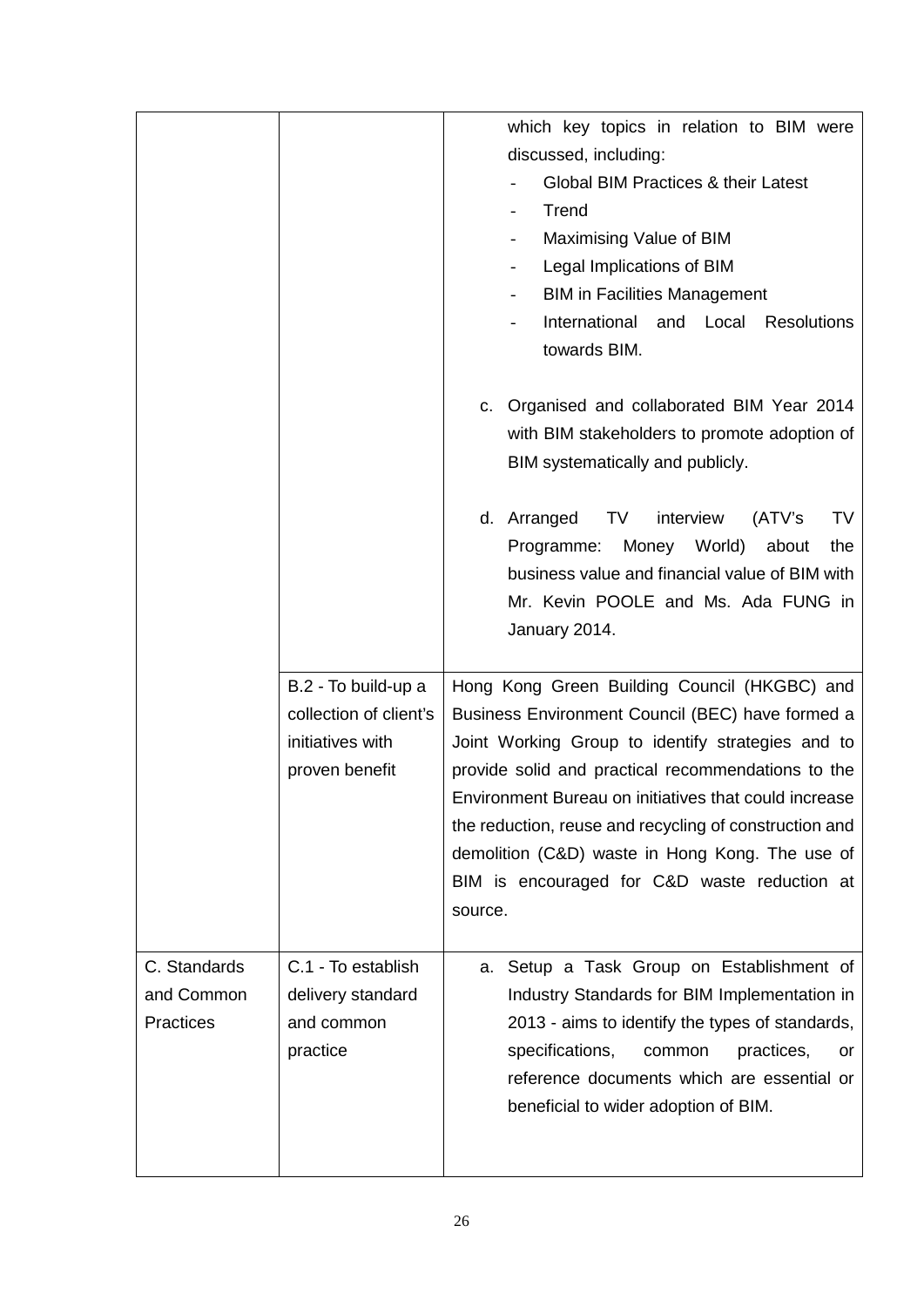|                           |                                                                             | b. Commissioned a consultant, in March 2014,<br>for the preparation of BIM Standards (Phase<br>One) - to prepare common BIM Standards for<br>Hong Kong's local practices (by referencing to<br>existing BIM standards of Housing Authority,<br>MTRC, HKIBIM) and trying to bridge regional<br>BIM practices to facilitate wider adoption of<br>BIM in Hong Kong.<br>Made research funding available for practical<br>C.<br>research including BIM by Hong Kong's<br>research institutes. |  |
|---------------------------|-----------------------------------------------------------------------------|------------------------------------------------------------------------------------------------------------------------------------------------------------------------------------------------------------------------------------------------------------------------------------------------------------------------------------------------------------------------------------------------------------------------------------------------------------------------------------------|--|
| D. Legal and<br>Insurance | $D.1 - To review$<br>procurement<br>practice and<br>contracts<br>provisions | Organised an Annual Conference in November 2013<br>themed -"Construction Innovation: Productivity and<br>Technology" in which legal implications and issues of<br>possible unfair competition of the adoption of BIM<br>were considered and explored.<br>Insights were<br>shared by speakers from legal professional and<br>national policy makers.                                                                                                                                      |  |
|                           | $D.2 - To review IP$<br>right and data<br>ownership                         | Organised an Annual Conference in November 2013<br>themed -"Construction Innovation: Productivity and<br>Technology" in which legal implications, intellectual<br>property rights, and issues of possible unfair<br>competition of the adoption of BIM were considered<br>and explored. Insights were shared by speakers<br>from legal professional and national policy makers.                                                                                                          |  |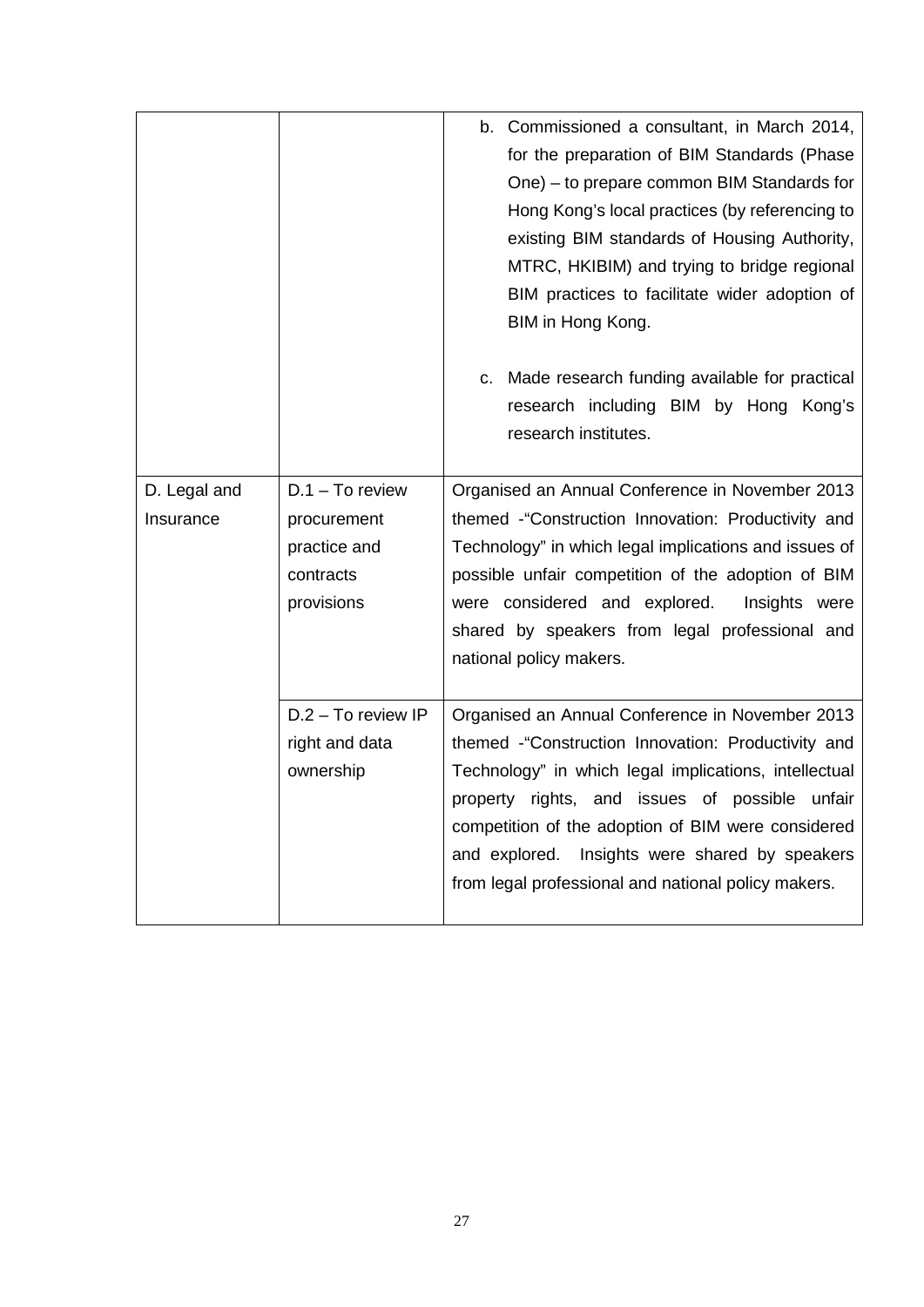| F. Promotion  | $F.1 - To offer$                                     | <b>BIM Education in Globe</b>                                                                                                                                                                                                                                                                         |  |
|---------------|------------------------------------------------------|-------------------------------------------------------------------------------------------------------------------------------------------------------------------------------------------------------------------------------------------------------------------------------------------------------|--|
| and Education | institutional support                                |                                                                                                                                                                                                                                                                                                       |  |
|               | and promotional<br>activities                        | Provided contribution to the publication named "BIM<br>Education - Global - Summary Report - 2013"<br>issued in January 2014 by NASPEC Construction<br>Information, Australia. This report provides a<br>summary of the current status of BIM education in a<br>number of countries across the globe. |  |
|               |                                                      |                                                                                                                                                                                                                                                                                                       |  |
|               |                                                      | <b>Professional Development</b>                                                                                                                                                                                                                                                                       |  |
|               |                                                      | Contributed and supported HKIE - Building Services<br>Division's one day short course themed "BIM in<br>Building Services" in March 2014.                                                                                                                                                             |  |
|               |                                                      | <b>Sponsorship and Industry Support</b>                                                                                                                                                                                                                                                               |  |
|               |                                                      | a. Sponsored annual conferences and events held<br>different professional organisations, for<br>by<br>example: HKIBIM, HKIS, buildingSMART Hong<br>Kong, etc., especially HKIBIM and HKIPM's latest<br>seminar on project management by BIM in March<br>2014, HKIE's Hi-tech Fiesta 2014, etc.        |  |
|               |                                                      | Contributed and provided support to events held<br>b.<br>professional organisations,<br>different<br>by<br>for<br>example: HKIBIM, HKIS, HKIE, buildingSMART<br>Hong Kong, etc.                                                                                                                       |  |
|               | $F.2 - To expect the$                                | <b>BIM Careers</b>                                                                                                                                                                                                                                                                                    |  |
|               | the building up of<br>BIM capacity and<br>capability | Supported and contributed in HKTDC's Education<br>and Careers Expo 2014 in which careers in BIM and<br>construction industry have been introduced to<br>industry practitioners and general public.                                                                                                    |  |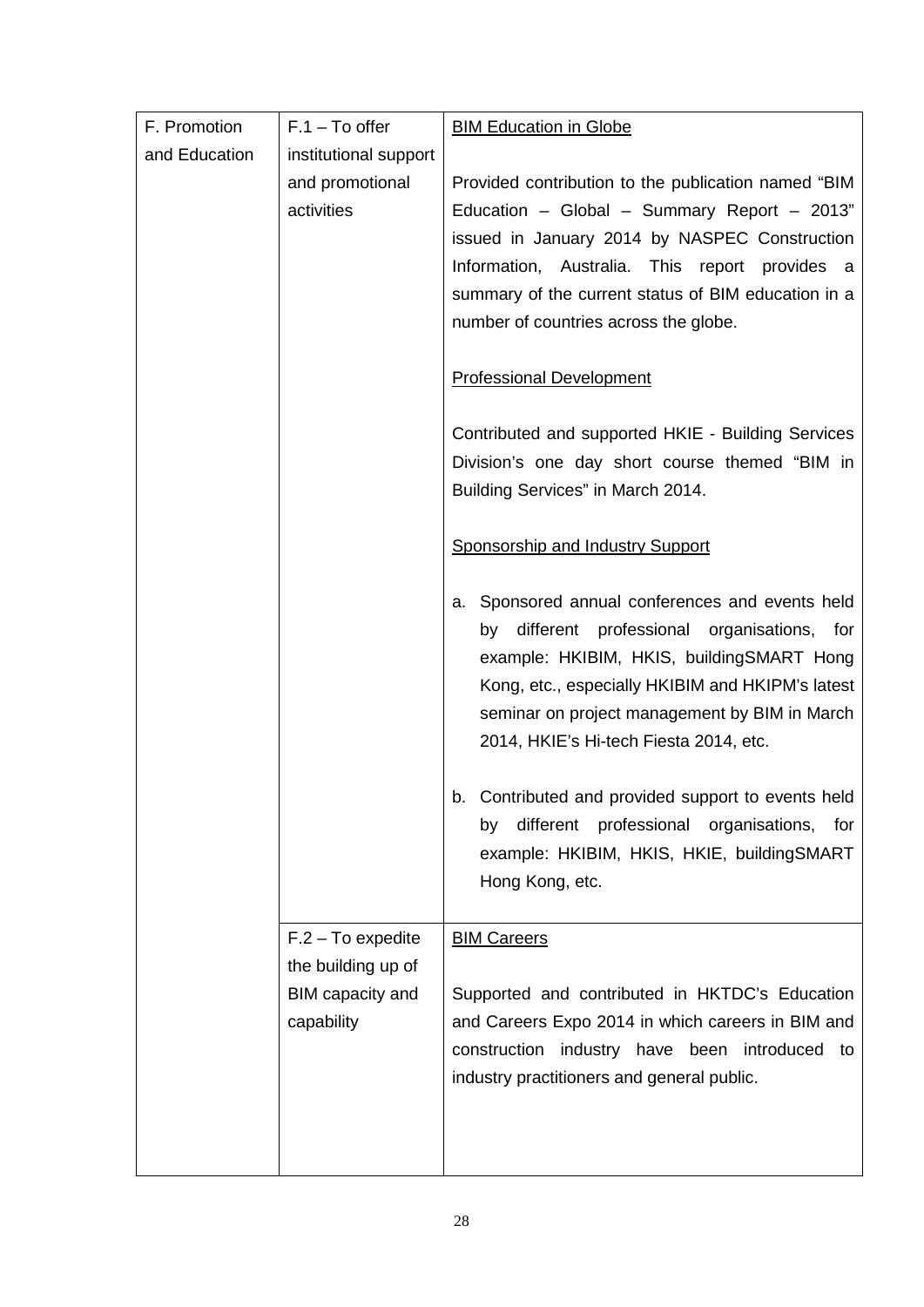|  | <b>BIM Training Center</b>                                                                                                                                                                            |
|--|-------------------------------------------------------------------------------------------------------------------------------------------------------------------------------------------------------|
|  | Setting up training centers and laboratories for BIM in<br>CIC's Training Centers in which a number of brands<br>of BIM systems and 3D printer (if possible) would be<br>installed/provided.          |
|  | <b>Registration and Accreditation Service (RAS)</b>                                                                                                                                                   |
|  | Planning to setup a new service named "RAS" to<br>accredit BIM training programme/ course according<br>to specified training ladder; and register professional<br>qualification of BIM professionals. |
|  | <b>Curriculum Change</b>                                                                                                                                                                              |
|  | Liaising<br>with<br>universities/<br>IVE.<br>consider<br>to<br>incorporating BIM into their curriculum of their degree<br>and higher diploma courses.                                                 |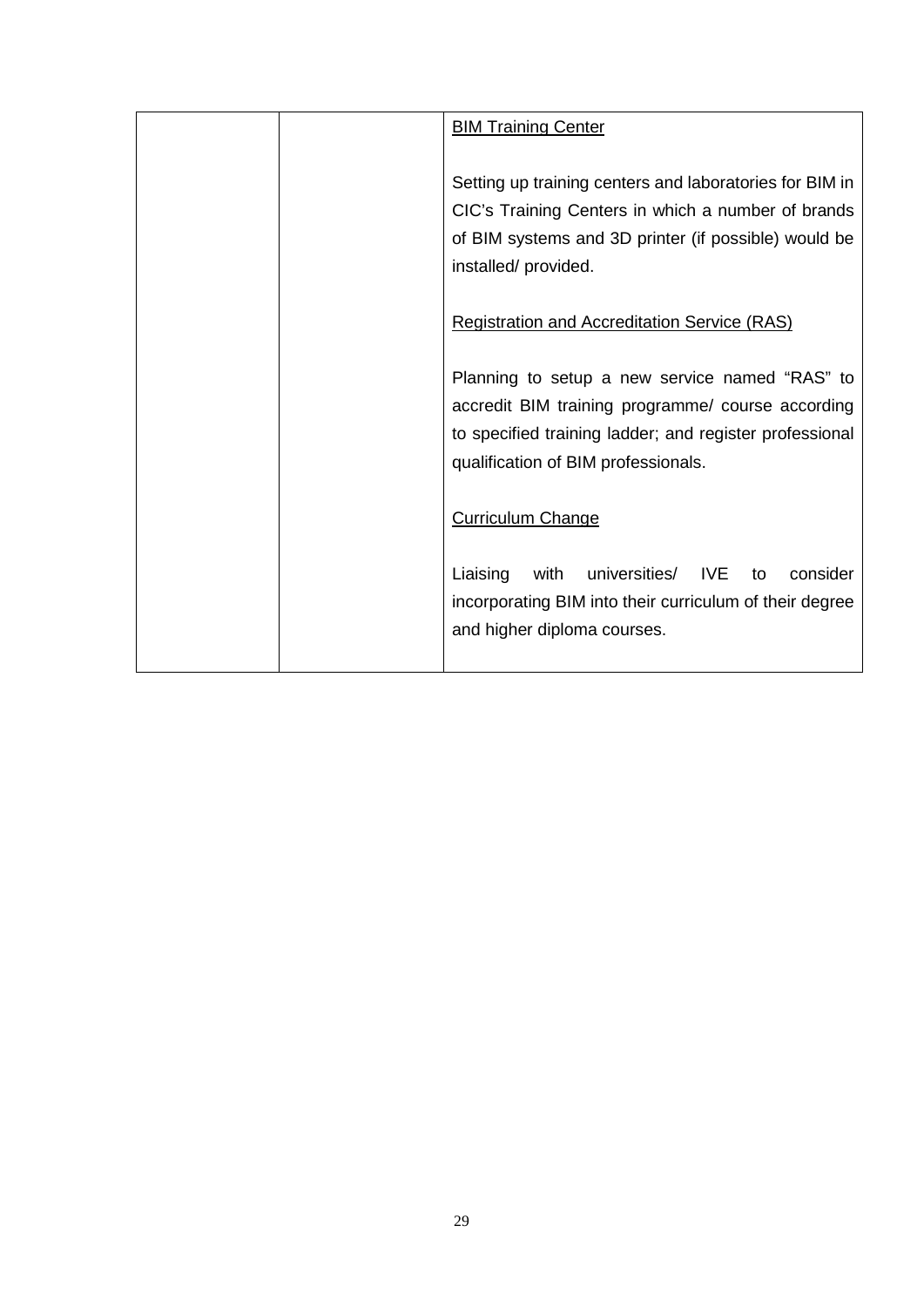| I. Global       | I.1 To maintain     | <b>Regional Presence and Connection</b>                 |  |
|-----------------|---------------------|---------------------------------------------------------|--|
| Competitiveness | Hong Kong           |                                                         |  |
|                 | Architecture,       | The CIC and Hong Kong Housing Authority<br>a.           |  |
|                 | Engineering and     | participated in the joint Asia Pacific Economies        |  |
|                 | Construction (AEC)  | Cooperation (APEC) and the Association of               |  |
|                 | competitiveness     | Southeast Asian Nations (ASEAN) forum on                |  |
|                 | among worldwide     | "How Building Information Modelling Standards           |  |
|                 | competitors         | Can Improve Building Performance," in June              |  |
|                 | equipped with       | 2013 at Medan Indonesia.                                |  |
|                 | higher productivity |                                                         |  |
|                 | and new             | The CIC coordinated delegates from relevant<br>b.       |  |
|                 | technology          | HKSAR Government Works Departments and                  |  |
|                 |                     | Hong Kong Housing Authority to the Government           |  |
|                 |                     | BIM Symposium and International Panel of                |  |
|                 |                     | Experts on BIM in Singapore in July/ August             |  |
|                 |                     | 2013.                                                   |  |
|                 |                     |                                                         |  |
|                 |                     | <b>International Presence and Connection</b>            |  |
|                 |                     |                                                         |  |
|                 |                     | Continue to connect with international institutes<br>а. |  |
|                 |                     | latest collaboration with Constructing<br>(e.g.         |  |
|                 |                     | Excellence of UK by signing of Memorandum of            |  |
|                 |                     | Understanding for Collaboration in 2013).               |  |
|                 |                     |                                                         |  |
|                 |                     | Continue to update international media (e.g. BCI<br>b.  |  |
|                 |                     | Asia, Engineering News-Record (ENR), BIM                |  |
|                 |                     | Academy, etc.) with latest development in the           |  |
|                 |                     | adoption of BIM in Hong Kong, for example:              |  |
|                 |                     | published article titled "Hong Kong and BIM the         |  |
|                 |                     | Road Ahead" in BIM Academy issued on 27                 |  |
|                 |                     | November 2013.                                          |  |
|                 |                     |                                                         |  |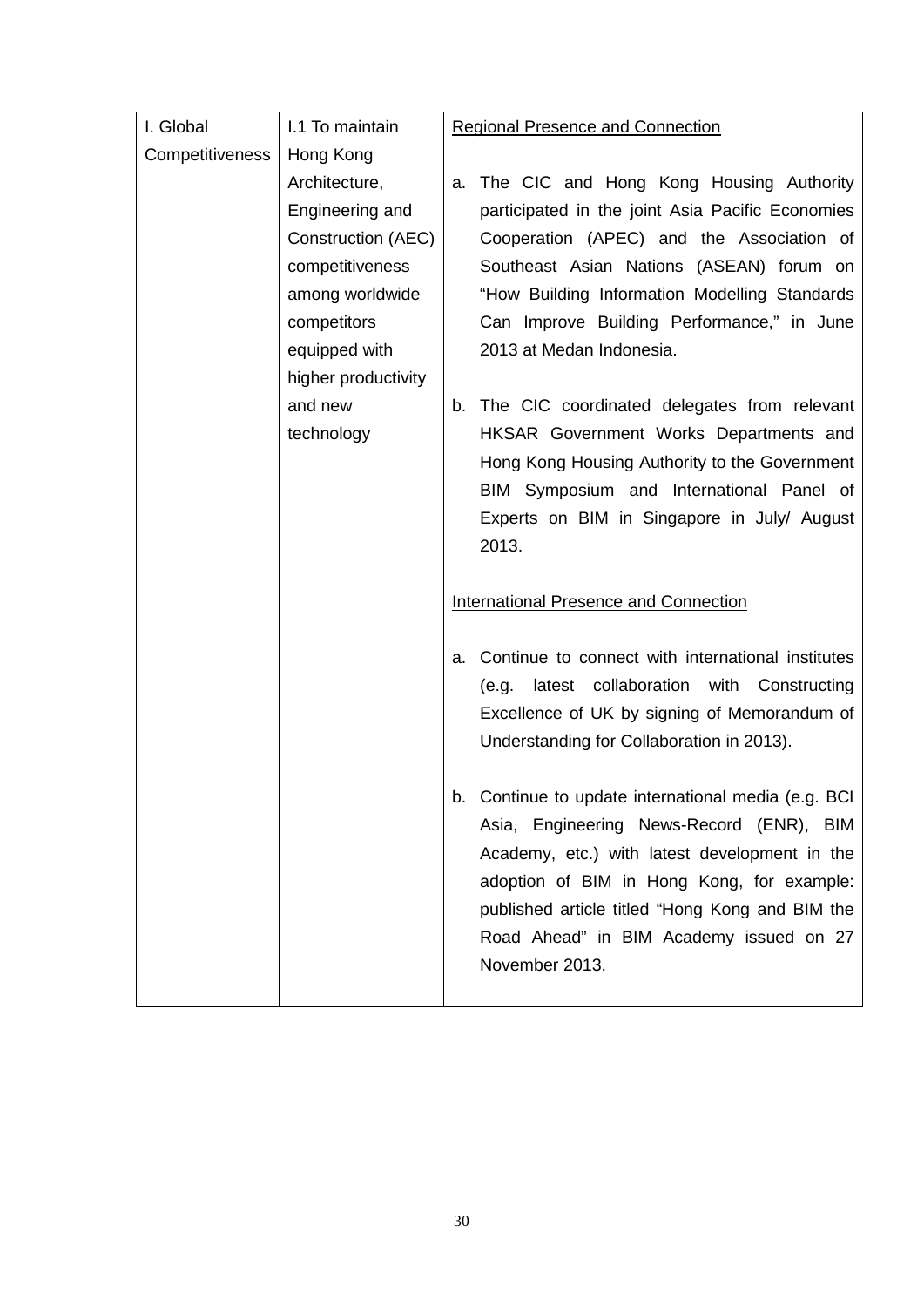### **B. Government**

As early as 2009, some Works Departments began adopting BIM technology for public works projects. The Highways Department pioneered the application of BIM technology in the Tuen Mun Road improvement project, and later utilised it in the Central-Wan Chai Bypass project. Based on this experience and other pilot studies, Works Departments have been extending the use of BIM technology for public works projects. Different projects, with relatively complex building and/or structural requirements, are adopting the use of BIM technology.

In addition, many Works Departments have developed and implemented a BIM staff training plan. By the end of 2014, over 1,000 engineering staff will have received various levels of BIM training.

In addition to using BIM for the design and construction stage, Works Departments would also like to apply BIM for the operation and maintenance stages. In this connection, they are considering to include the requirement to submit as-built BIM models for operation and maintenance (or facility management) in work contracts. Moreover, Works Departments will explore the use of BIM as an asset management tool.

### **C. Public Sector Employers**

With regards to BIM adoption in the public sector and local construction industry, both the Hong Kong Housing Authority (HA) and [Mass Transit Railway](https://www.google.com.hk/search?num=100&c2coff=1&safe=active&q=mass+transit+railway+corp&spell=1&sa=X&ei=oqsvU8OOKcWWiAfYt4DwCg&ved=0CCkQvwUoAA) Corporation (MTRC) are fast movers.

In recent years, the MTRC has already applied BIM to some of its railway projects. The company's next target is to adopt BIM across its property projects and facilities management.

The HA began accumulating its BIM experience in 2006. Currently, it has 21 active BIM projects at various stages of development and procurement. Of these, 5 are at the design stage, 2 at the tender stage, 11 are still under construction, and 3 at the completion stage. From 2014/15, BIM will be applied to all new projects. Other Research and Development (R&D) projects in progress include: quantity take-off from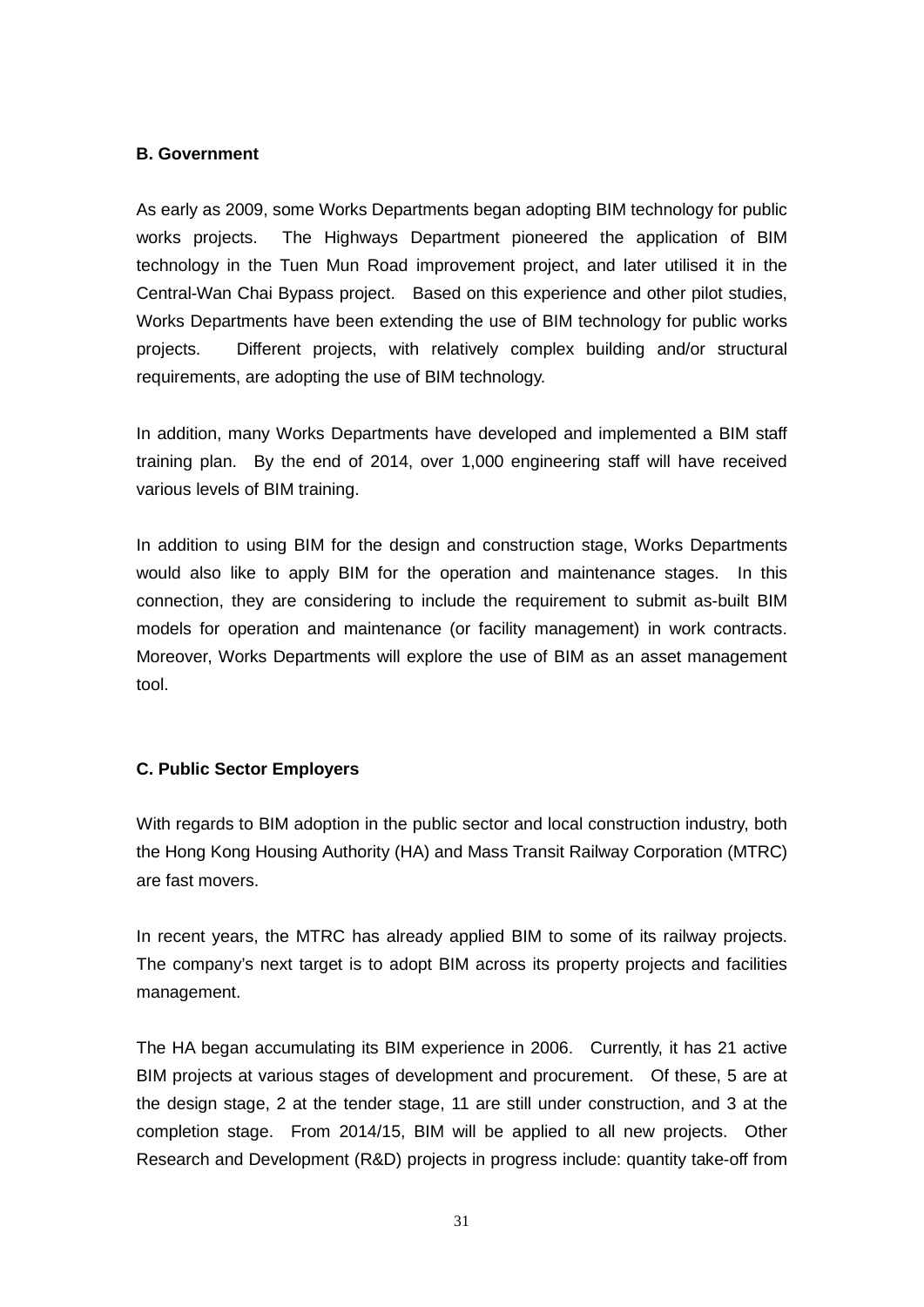the BIM model; the full use of the BIM model for plumbing installation, roof thermal transfer value (RTTV) calculations, glare analysis, and BIM and RFID integration for facilities management; and the integrated use of BIM and GIS for development contextual studies.

In terms of training, over two-thirds (67%) of the HA's professional and technical staff are BIM trained. Training for new staff will continue and existing courses will be restructured to cover managerial topics, the HA's BIM project execution plan and modelling guidelines. To further facilitate the Quantity Take-off (QTO) of structural elements for cash flow forecasts and payments, a new guide that outlines the standard approach of modelling for structural elements is being developed.

With regards to promotional activities, both organizations work very closely with the CIC and support a variety of BIM conferences and seminars.

### **D. Private Sector Employers**

Currently, The Real Estate Developers Association of Hong Kong (REDA) has no BIM policy due to the diversity of its members, which range from large organisations to individual businesses, and their varied opinions. However, some major developers are interested in driving the adoption of BIM and REDA has welcomed them to use the tool in their management process.

#### **E. Professional Organisations**

In addition to regularly providing a wide variety of BIM courses, seminars, and conferences on a wide range of different subjects (e.g. building services, project management, spatial data infrastructure, trade-specific courses and software training), professional organisations focus on BIM in different ways.

Architects are looking at how to manage the contrasting use of BIM between engineers, consultants and contractors. They suggest that profession-specific BIM training (e.g. BIM for architects, BIM for engineers, BIM for surveyors, etc.) is needed.

Surveyors are working closely with the Lands Department on the use of 3D spatial data. A task force has been set up to investigate how to extract accurate data for land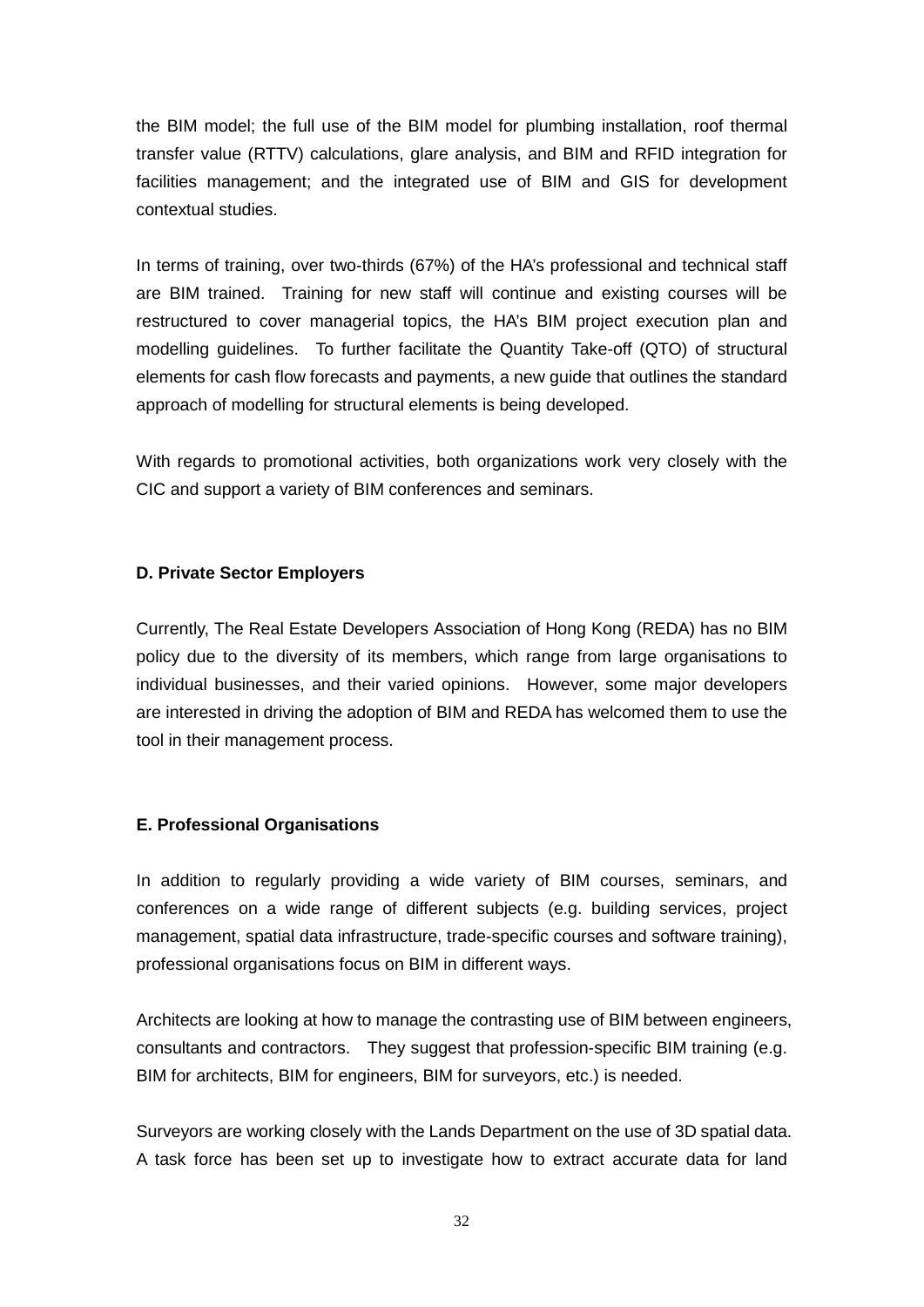surveying and issues related to BIM implementation in GIS (e.g. the lack of interoperability between GIS and BIM tools).

BIM professional organisations are establishing a "BIM Certified Expert" system and refining the education, examination and certification details with the industry. They are promoting the idea of an open BIM standard through the use of Industry Foundation Classes (IFC). The organisations also act as a platform to connect different sectors and academies to share views on how to promote BIM, industry requirements related to complexity, standards and training, and the future use of BIM.

Utilities professionals have recently developed a BIM standard, which is based on the AEC (UK) BIM Standard for utility equipment. A new discipline called "BIM for Infrastructure" was founded on 1 April 2014 and a BIM competition will be organised in 2014.

### **F. Contractors**

Major contractors are aggressively providing their members with BIM training to meet the increasing number of public and private tenders that require BIM capabilities.

Some clients, such as the MTRC, Hong Kong International Airport and Hong Kong Disneyland, have begun to handover the BIM model to the main contractors upon contract award or tender for further development during the construction stage. Works departments are also considering this initiative.

Some clients wish to use BIM model in the construction stage despite BIM is not used in the design. They request contractors to develop a full BIM model from a set of 2D drawings, typically within the first 3 months of contract. The contractor is also responsible for carrying out clash detection. However, the main contractors believe that clash detection should be carried out during the design phase to maximise the value of BIM, instead of handing over this responsibility to the main contractors to manage during the construction phase.

In terms of resources, the majority of contractors are subcontracting their BIM work to local or offshore specialists, while a limited number of larger businesses are setting up their own in-house BIM teams and investing in 4D/ 5D BIM capabilities.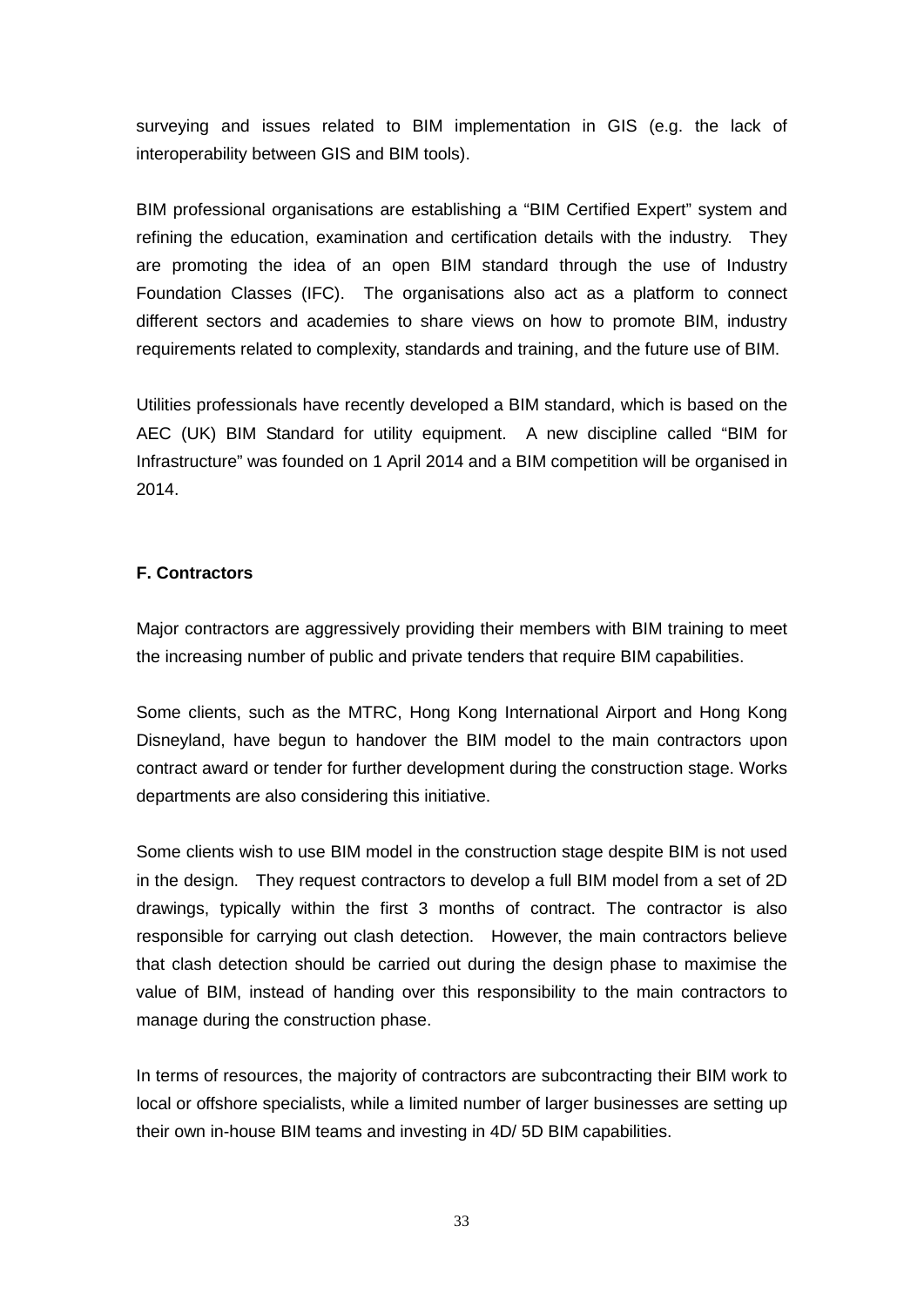The majority of BIM work is either subcontracted or carried out by the main contractor's BIM consultant.

### **G. Academia**

Academic institutions in Hong Kong have been offering a variety of BIM training courses since 2005. Lectures and seminars are regularly conducted to promote BIM from different perspectives, such as international, industrial, etc.

The Hong Kong Polytechnic University, the University of Hong Kong and the Chinese University of Hong Kong are changing their curriculums to include BIM in their undergraduate and postgraduate programmes, as well as conducting research into the use of BIM for RFID, carbon emissions and safety. The universities teach students how to plan and use BIM software, and engage it as part of the collaboration process. In addition, The Hong Kong University of Science and Technology is actively researching the integration of artificial intelligence with BIM for the design of mechanical, electrical and plumbing engineering (MEP) and application of radio-frequency identification (RFID) with BIM for MEP.

The VTC and IVE provide BIM courses as part of their higher diploma programmes and in-service levels targeting BIM technicians and operators. The VTC and IVE also provide tailor made BIM training programmes to businesses depending on the needs of the industry.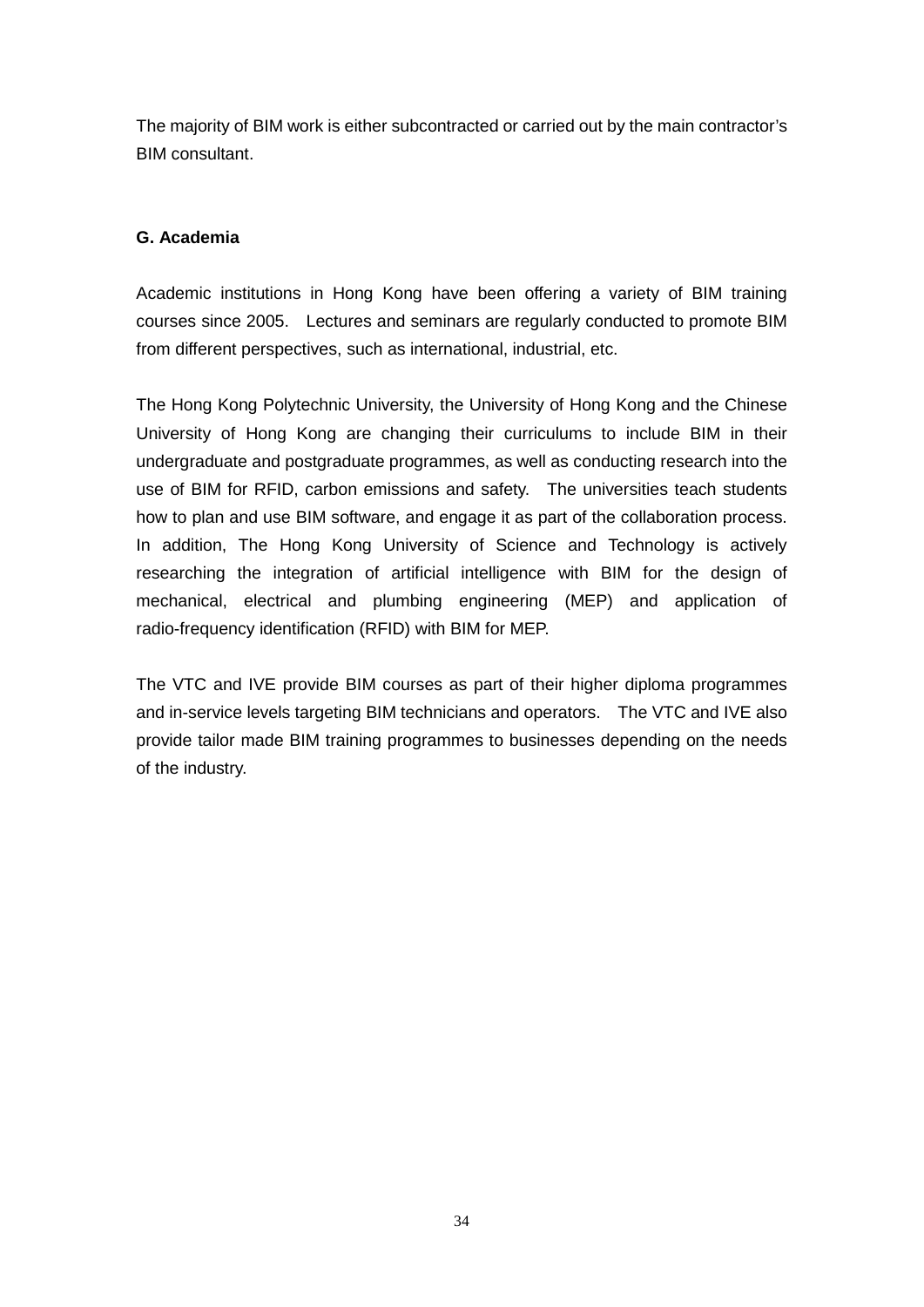# **5. Driving Organisations and Approaches Worldwide**

<span id="page-34-0"></span>Quite a number of countries are working on the enablement of BIM adoption. Their driving organisations and key driving approaches for the adoption of BIM in their respective construction industries are as follows:

| Country    | <b>Driving Organisation</b><br>(Type of Driving | <b>Motivation</b>                                 | <b>Driving Approach and Current</b><br><b>Status</b> |
|------------|-------------------------------------------------|---------------------------------------------------|------------------------------------------------------|
|            | Organisation)                                   |                                                   |                                                      |
| <b>USA</b> | <b>General Services</b>                         | Better project                                    | The General Services Administration                  |
|            | Administration                                  | management for                                    | (GSA) is a pioneer in advocating the                 |
|            | (Government)                                    | spacing planning,                                 | adoption of BIM for public sector                    |
|            |                                                 | project scoping, cost                             | GSA has developed a<br>projects.                     |
|            |                                                 | prediction, energy                                | suite<br>οf<br><b>BIM</b><br>guidelines<br>for       |
|            |                                                 | saving analysis, security                         | submission<br>federal<br>for<br>major                |
|            |                                                 | planning                                          | government projects.                                 |
|            |                                                 | Better quality assurance                          |                                                      |
|            |                                                 | by means of higher                                | has required<br>mandatory<br>BIM<br>It               |
|            |                                                 | compliance, accuracy,                             | for<br>federal<br>submission<br>major                |
|            |                                                 | and efficiency                                    | government building projects since                   |
|            |                                                 |                                                   | 2006.                                                |
|            | Army Corp of Engineers                          | No such information                               | It has required mandatory use of BIM                 |
|            | (Government)                                    |                                                   | for all its projects.                                |
| Canada     | The Institute for BIM in                        | No such information                               | The Institute for BIM in Canada leads                |
|            | Canada                                          |                                                   | and facilitates the coordinated use of               |
|            | (Association)                                   |                                                   | BIM in the design, construction and                  |
|            |                                                 |                                                   | management of the Canadian built                     |
|            |                                                 |                                                   | environment.                                         |
| United     | The Cabinet Office of                           | Cost savings is public                            | The BIM Industry Working Group                       |
| Kingdom    | <b>Government Construction</b>                  | reform measures in the                            | and Government Construction Board                    |
|            | Board                                           | Government                                        | prepared<br>staged<br>BIM<br>have<br>a               |
|            | (Government)                                    | <b>Construction Strategy</b>                      | implementation plan to increase BIM                  |
|            |                                                 | which targets 15-20%                              | use over a five-year period by 2016.                 |
|            |                                                 | efficiency savings                                | By 2016, the Government will require                 |
|            |                                                 | <b>BIM</b> stimulates<br>$\overline{\phantom{a}}$ | mandatory use of BIM in public                       |
|            |                                                 | innovation and growth in                          | procured<br>sector<br>centrally                      |
|            |                                                 | the UK construction                               | construction project.                                |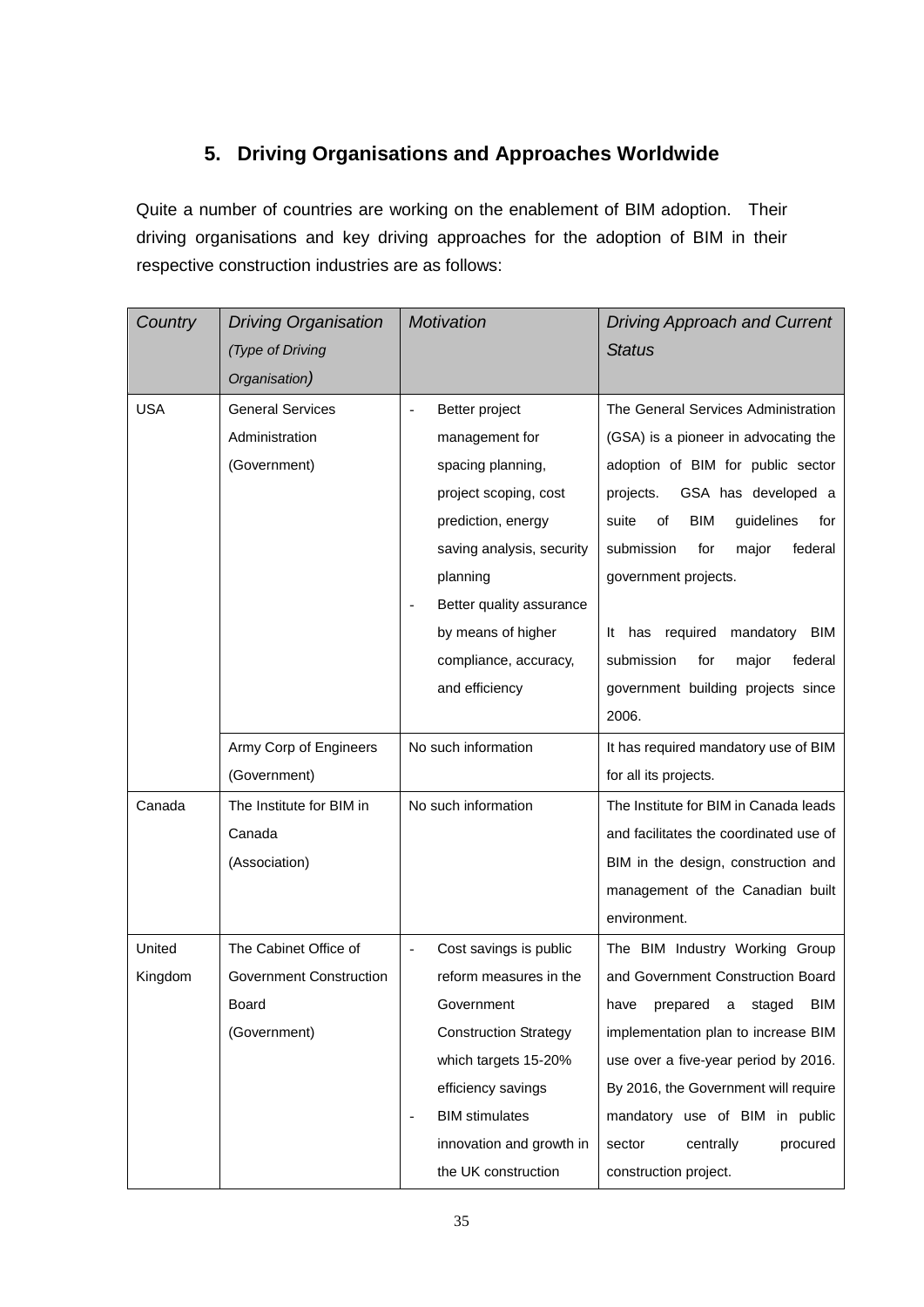| Country     | <b>Driving Organisation</b>                                        | <b>Motivation</b>                                                                                                                                          | <b>Driving Approach and Current</b>                                                                                                                                                                                                      |
|-------------|--------------------------------------------------------------------|------------------------------------------------------------------------------------------------------------------------------------------------------------|------------------------------------------------------------------------------------------------------------------------------------------------------------------------------------------------------------------------------------------|
|             | (Type of Driving                                                   |                                                                                                                                                            | <b>Status</b>                                                                                                                                                                                                                            |
|             | Organisation)                                                      |                                                                                                                                                            |                                                                                                                                                                                                                                          |
|             |                                                                    | sector<br>Increase capability of<br>the UK construction<br>sector                                                                                          | UK has published BIM Standards<br>namely<br>BS1192:2007,<br><b>BS</b><br><b>ISO</b><br>29481-1:2010, BIP 2207.                                                                                                                           |
| Germany     | No centralised<br>collaboration                                    | Mandatory use of BIM<br>from 2017 for project<br>sum > EUR100M<br>Better risk management<br>Improve communication<br>to public and project<br>stakeholders | <b>BIM</b><br>software<br>The<br>market<br>is<br>dominated by home-grown products,<br>and there is not yet widespread<br>adoption of BIM.                                                                                                |
| Denmark     | Individual state clients<br>(The Royal/<br>Government)             | No such information                                                                                                                                        | Danish state clients such as the<br>Palaces & Properties Agency, the<br>Defence Construction Service, and<br>Danish<br>University<br>the<br>Property<br>Agency require mandatory use of<br>BIM for their projects.                       |
| Norway      | Statsbygg<br>(Government)<br>Norwegian Defence                     | to improve efficiency<br>and quality in public and<br>private construction<br>sectors<br>No such information                                               | Norwegian government has<br>The<br>stated its commitment to succeed in<br>BIM adoption in 2010. It requires the<br>use of IFC/ BIM for new buildings.<br>The Agency is running three BIM                                                 |
|             | <b>Estates Agency</b><br>(Government)                              |                                                                                                                                                            | pilot projects.                                                                                                                                                                                                                          |
| Finland     | Senate Properties<br>(property services<br>agency)<br>(Government) | No such information                                                                                                                                        | Finland's state property services<br>agency, Senate Properties, requires<br>the use of BIM for its projects since<br>2007.<br>It requires IFC/ BIM in its projects<br>and intends to have integrated model<br>based operation in future. |
| Netherlands | Rijksgebouwen-dienst<br>(Government)                               | No such information                                                                                                                                        | $\mathbf{1}$<br><b>On</b><br>November<br>2011,<br>the<br>Rijksgebouwen-dienst, the agency<br>within the Dutch Ministry of Housing,                                                                                                       |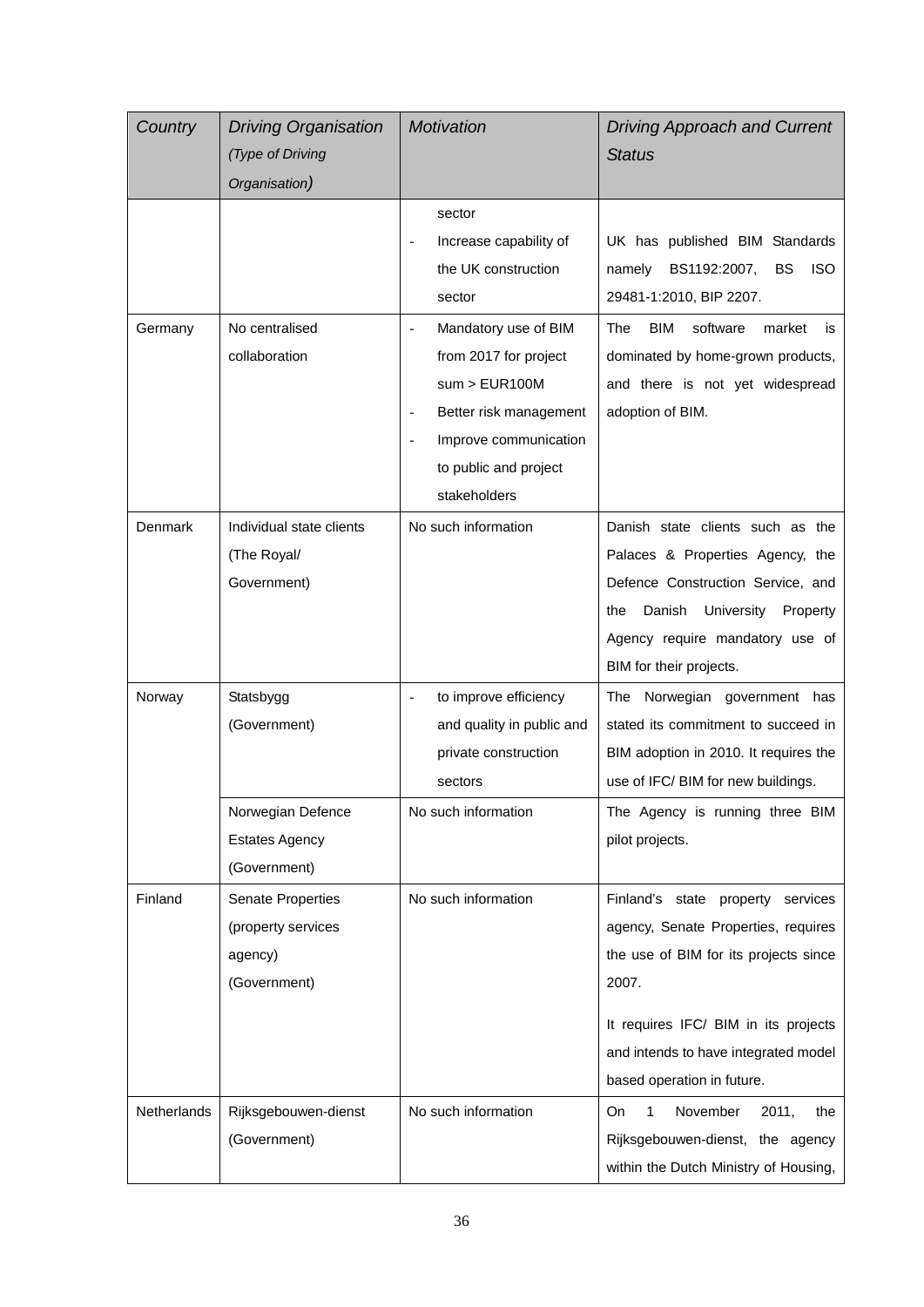| Country   | <b>Driving Organisation</b>        | Motivation                                          | <b>Driving Approach and Current</b>           |
|-----------|------------------------------------|-----------------------------------------------------|-----------------------------------------------|
|           | (Type of Driving                   |                                                     | <b>Status</b>                                 |
|           | Organisation)                      |                                                     |                                               |
|           |                                    |                                                     | Spatial<br>Planning<br>and<br>the             |
|           |                                    |                                                     | Environment that<br>manages                   |
|           |                                    |                                                     | government buildings, introduced the          |
|           |                                    |                                                     | RGD BIMnorm which was updated                 |
|           |                                    |                                                     | on 1 July 2012.                               |
| Iran      | The Iran Building                  | No such information                                 | IBIMA shares knowledge resources              |
|           | <b>Information Modelling</b>       |                                                     | of BIM to support construction                |
|           | Association                        |                                                     | engineering<br>management                     |
|           | (Association)                      |                                                     | decision-making.                              |
| Singapore | <b>Building &amp; Construction</b> | Industry wide adoption                              | <b>BIM</b><br>submission<br>for<br>regulatory |
|           | Authority                          | of BIM by 2015                                      | approval via CORENET is being                 |
|           | (Government)                       | Raise construction                                  | implemented.                                  |
|           |                                    | productivity                                        |                                               |
|           |                                    |                                                     | BIM is used as part of public sector          |
|           |                                    |                                                     | building project procurement.                 |
|           |                                    |                                                     |                                               |
|           |                                    |                                                     | In 2015, BIM submission will be               |
|           |                                    |                                                     | mandatory for new building projects           |
|           |                                    |                                                     | $>$ 5000 m <sup>2</sup> .                     |
| South     | <b>Public Procurement</b>          | No such information                                 | South Korea's Public Procurement              |
| Korea     | Service                            |                                                     | Service made the use of BIM                   |
|           | (Government)                       |                                                     | compulsory for all projects over S\$50        |
|           |                                    |                                                     | million and for all public sector             |
|           |                                    |                                                     | projects by 2016.                             |
| Australia | Organisations such as              | Accelerate the uptake of                            | BIM is starting to take off, but              |
|           | <b>Australian Productivity</b>     | BIM to support uplifting                            | governments<br>and<br>industry                |
|           | Commission, the                    | building sector                                     | associations are being urged to help          |
|           | <b>Australian Construction</b>     | productivity by 20% by                              | speed up the process. The Sydney              |
|           | Industry Forum (ACIF),             | 2020                                                | Opera<br>House<br>excellent<br>is<br>an       |
|           | Australian Procurement &           | Secure better value for<br>$\overline{\phantom{a}}$ | example of how BIM is used in the             |
|           | <b>Construction Council</b>        | money of Government                                 | management of existing buildings.             |
|           | (APCC) & Built                     | capital expenditure                                 |                                               |
|           | <b>Environment Industry</b>        |                                                     |                                               |
|           | <b>Innovation Council</b>          |                                                     |                                               |
|           | (BEIIC)                            |                                                     |                                               |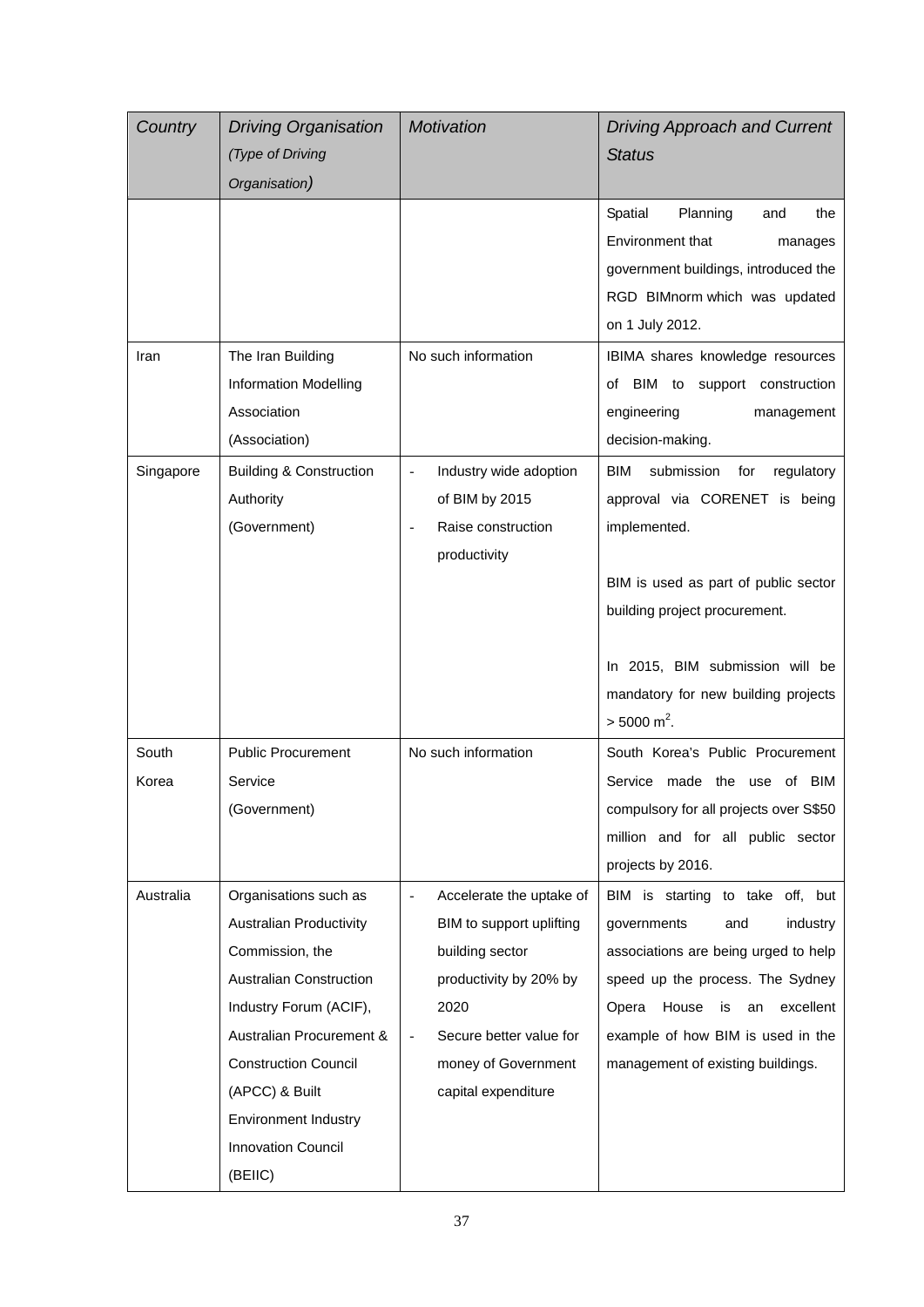| Country     | <b>Driving Organisation</b>     | <b>Motivation</b>                              | <b>Driving Approach and Current</b>  |
|-------------|---------------------------------|------------------------------------------------|--------------------------------------|
|             | (Type of Driving                |                                                | <b>Status</b>                        |
|             | Organisation)                   |                                                |                                      |
|             | are playing a substantial       |                                                |                                      |
|             | role in facilitating the BIM    |                                                |                                      |
|             | collaboration.                  |                                                |                                      |
|             | (Public Organisation)           |                                                |                                      |
| Middle East | <b>Gulf Cooperation Council</b> | Have mandatory BIM<br>$\overline{\phantom{a}}$ | Qatar and Jordan Government take     |
|             | (Association)                   | Deliver productive,<br>$\frac{1}{2}$           | the lead for BIM standards adoption. |
|             |                                 | consistent and high                            | Government is developing<br>UAE      |
|             |                                 | quality work                                   | automated plan checking system.      |
|             |                                 | Manage product life                            | They are building up a regional BIM  |
|             |                                 | cycle and waste stream                         | hub community.                       |
|             |                                 | more efficiently                               |                                      |
|             |                                 | Explore more green                             |                                      |
|             |                                 | opportunity through BIM                        |                                      |
| Mainland    | Government                      | Improve efficiency in                          | They promote the integration of BIM  |
|             |                                 | whole construction                             | application with specific tasks of   |
|             |                                 | industry                                       | Architecture, Engineering and        |
|             |                                 | BIM has been included                          | Construction (AEC) in project life   |
|             |                                 | in the National 12th Five                      | cycle. They are developing           |
|             |                                 | Year Plan.                                     | standards for BIM in project         |
|             |                                 |                                                | management and data exchange.        |
|             | <b>Tsinghua University</b>      | No such information                            | Formulate a BIM framework for        |
|             | (academy)                       |                                                | China.                               |

The adoption of BIM in the construction industry is now a global trend. USA, Canada, the United Kingdom, a number of major European countries, Singapore and South Korea have already required the use of BIM in public construction projects. Some of them have set up agencies (for example: Canadian BIM Council) to manage nation-wide implementation of BIM and the introduction of good practices and standards. A number of countries will even require the mandatory adoption of BIM in near future. They are: USA, the United Kingdom, Germany, Singapore, South Korea, Gulf Cooperation Council, etc.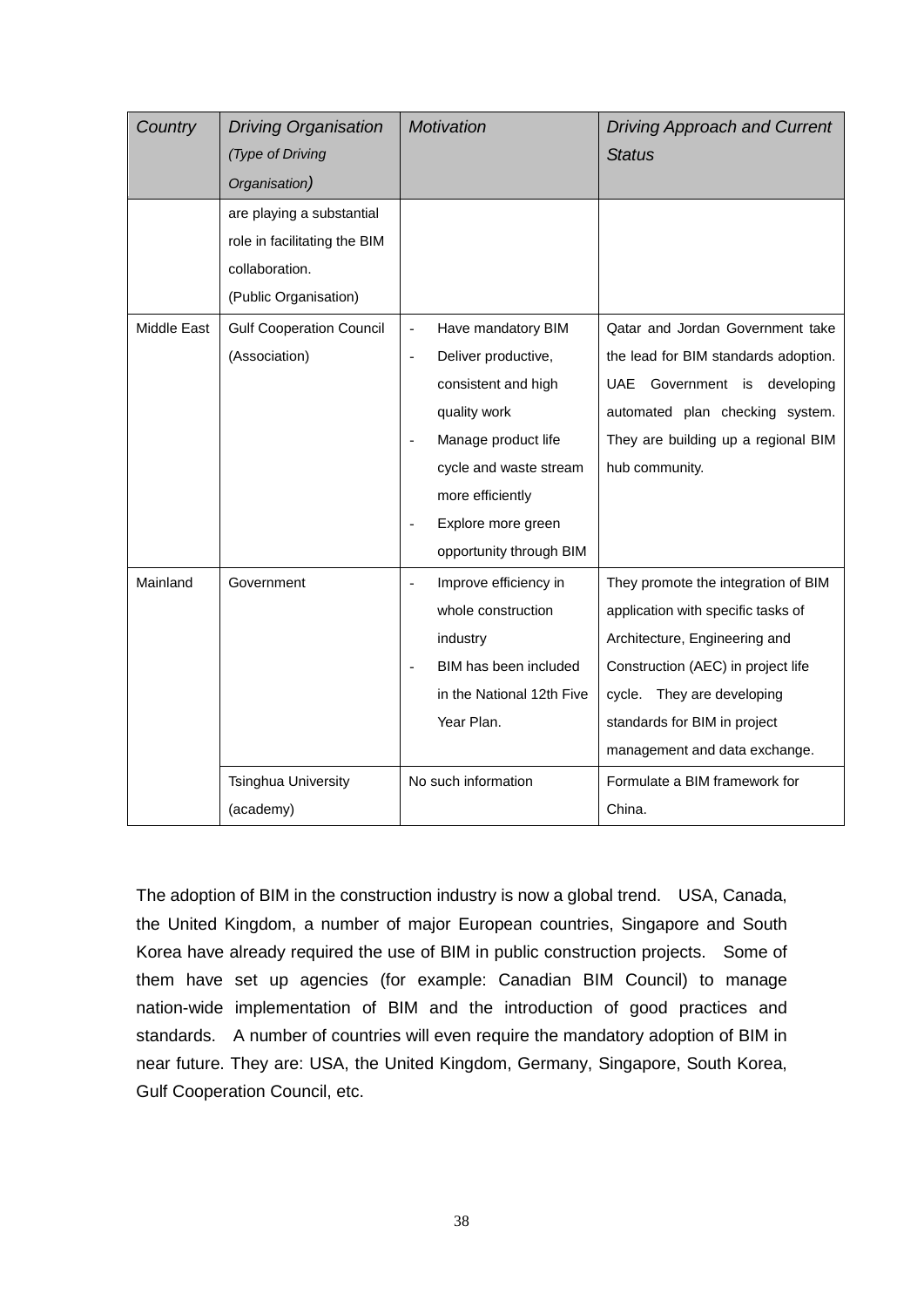The common views on the BIM movement shared globally are:

| <b>Regional Motivation:</b><br><b>National Motivation:</b> | Enhance Architectural, Engineering and Construction (AEC)<br>competitiveness in region by building up regional BIM hub<br>(esp. USA, UK, Singapore, Gulf Cooperation Council)<br>Export construction service via BIM to their region<br>Uplift productivity by better project management,<br>risk<br>management, consistency and quality of output<br>Facilitate cost saving and "value for money" of government<br>capital expenditure<br>Enhance capability of construction in terms of innovation and<br>value-added                              |
|------------------------------------------------------------|------------------------------------------------------------------------------------------------------------------------------------------------------------------------------------------------------------------------------------------------------------------------------------------------------------------------------------------------------------------------------------------------------------------------------------------------------------------------------------------------------------------------------------------------------|
| Strategies of the<br>Adoption:                             | Pull Strategy: Project clients taking the lead so as to create<br>market demand<br>Push Strategy: Increase BIM adoption by changing line of<br>thinking, better understanding, improving knowledge and<br>skill, changing of procurement practice, etc.<br>Promotion of BIM (especially to the top management of<br>project clients)<br>Establishment of BIM infrastructure (e.g. BIM standards,<br>protocol, object library, sharing platform, open BIM for<br>interoperability, etc.)<br>Incentivising BIM adopters<br>International collaboration |
| Key Initiatives:                                           | Setup agency/ task force to steer industry transformation<br>Require BIM or mandate the adoption of BIM<br>Develop BIM roadmap, policy, standards, procurement guide,<br>revision to contract requirement<br>Demonstrate and show case local practice of the adoption of<br>BIM, especially the pros, cons and limitation of the adoption<br>Advance BIM for facilities management                                                                                                                                                                   |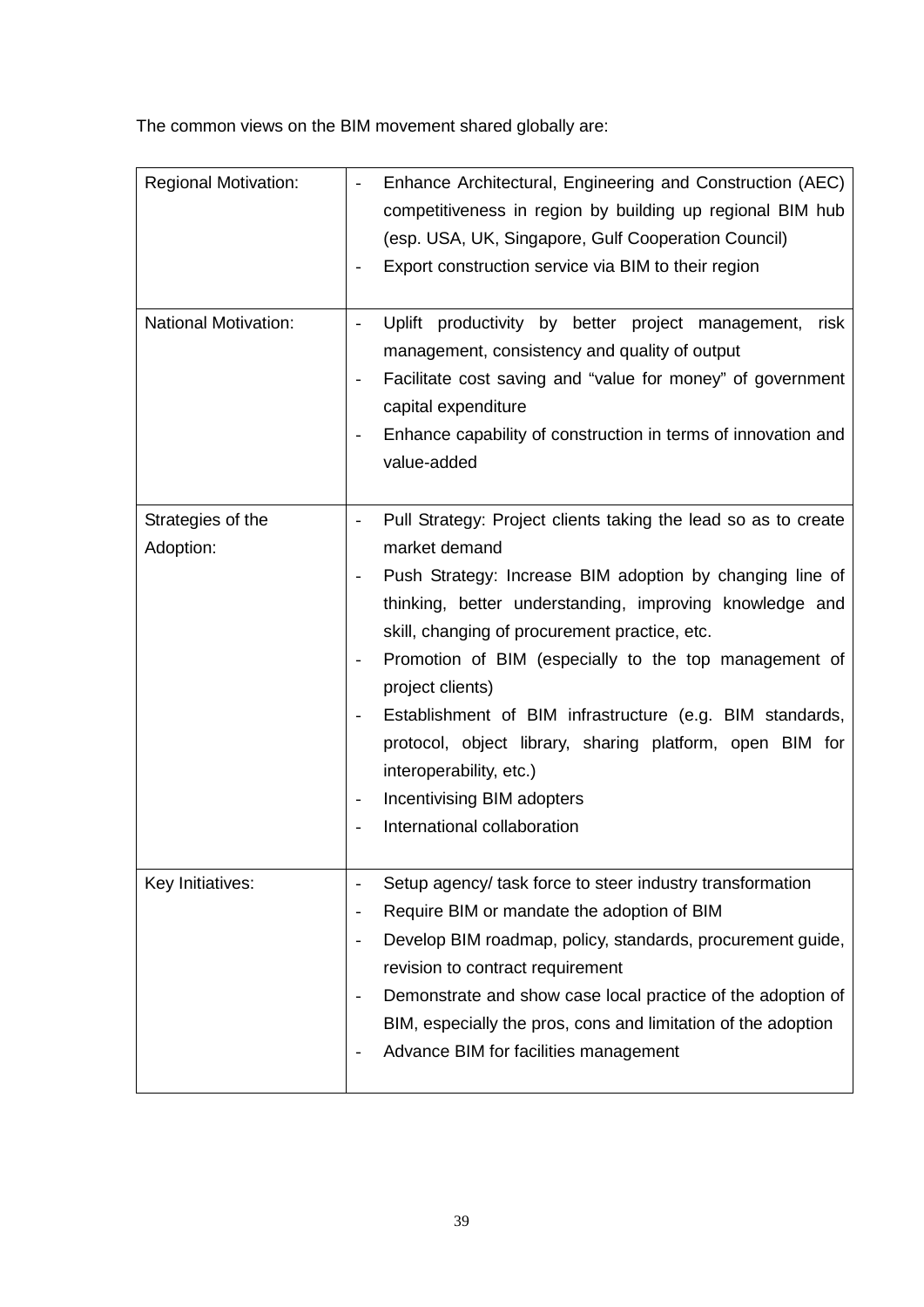# **6. Benefits Brought by the Adoption of BIM**

By adopting BIM in the construction value chain, stakeholders in the construction industry may perceive the following benefits:

| No             | <b>Stakeholder</b>                        | Benefit Brought by the Adoption of BIM                                                                                                                                                                                                                                                                                                                                                                                                                                                                                                                                                                                                                                                                       |
|----------------|-------------------------------------------|--------------------------------------------------------------------------------------------------------------------------------------------------------------------------------------------------------------------------------------------------------------------------------------------------------------------------------------------------------------------------------------------------------------------------------------------------------------------------------------------------------------------------------------------------------------------------------------------------------------------------------------------------------------------------------------------------------------|
| $\mathbf{1}$   | End-user (Community) of<br>infrastructure | improved efficiency of construction and hence<br>$\overline{\phantom{a}}$<br>earlier use of the facility and less disturbance<br>during construction<br>improved understanding of the expected<br>end-result through visualizations and virtual<br>prototypes<br>improved safety and security during operation<br>through early identification of the adequacy of<br>relevant equipment provided                                                                                                                                                                                                                                                                                                             |
| $\overline{2}$ | Infrastructure Owner and<br>Investor      | improved capital investment costs (lower costs<br>and better predictability)<br>improved life cycle costs (lower costs and<br>$\overline{\phantom{a}}$<br>better predictability)<br>improved project schedule<br>$\overline{\phantom{a}}$<br>improved quality-cost ratio (higher quality with<br>$\overline{\phantom{0}}$<br>the same costs or the same quality with lower<br>cost) through better analysis and simulations<br>supporting decision-making<br>improved marketing by better communication<br>$\overline{\phantom{a}}$<br>and service for clients<br>improved safety and security during operation<br>through early identification of the sufficiency of<br>various relevant equipment provided |
| 3              | <b>Facility Manager</b>                   | improved life cycle costs (lower costs and<br>$\overline{\phantom{a}}$<br>better predictability)<br>improved quality-cost ratio through accurate<br>$\overline{\phantom{a}}$<br>and up-to-date as-built and maintenance<br>information<br>improved safety and security during operation                                                                                                                                                                                                                                                                                                                                                                                                                      |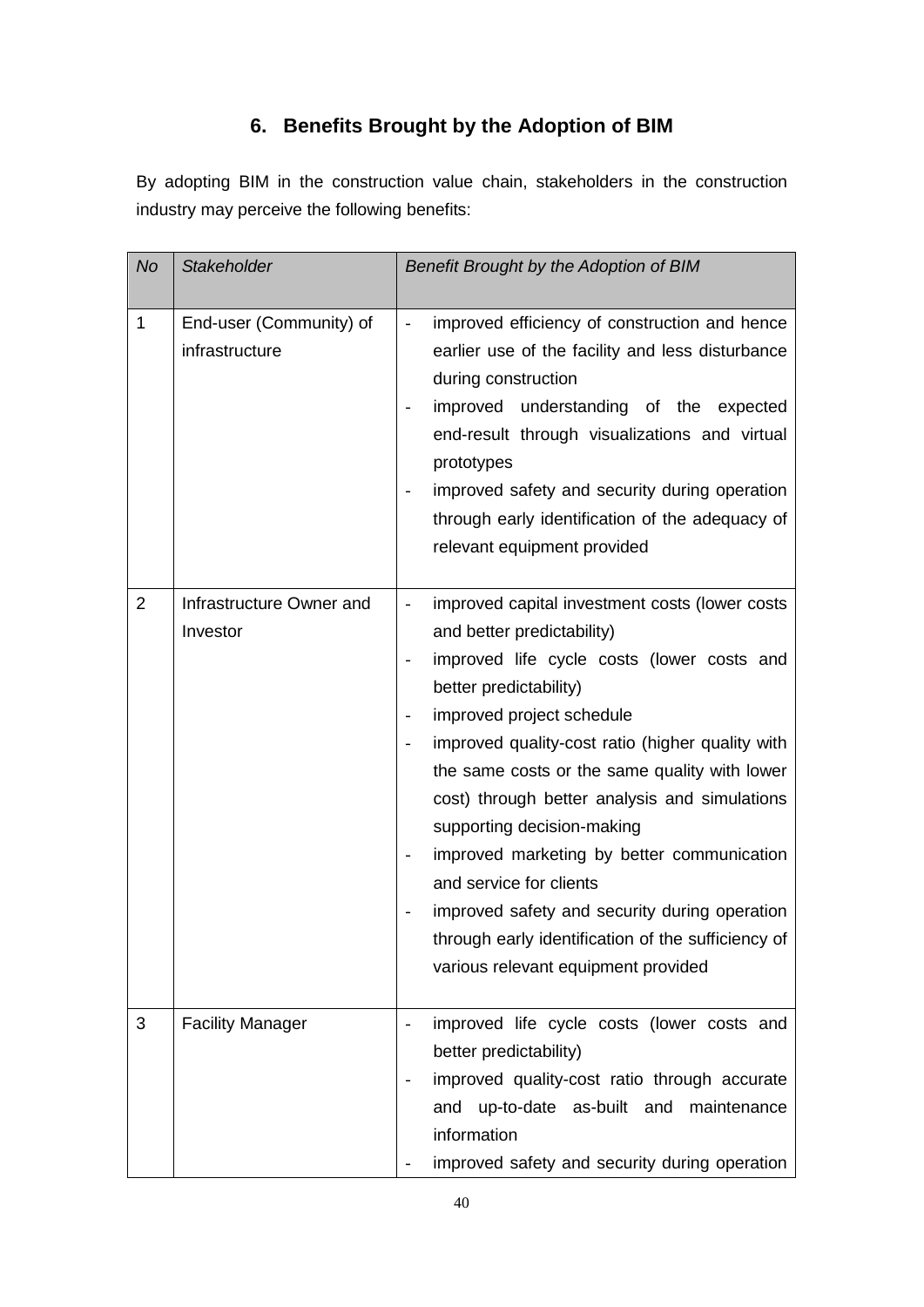| No | <b>Stakeholder</b>                                                     | Benefit Brought by the Adoption of BIM                                                                                                                                                                                                                                                                                                                                                                                                                                                                                                     |
|----|------------------------------------------------------------------------|--------------------------------------------------------------------------------------------------------------------------------------------------------------------------------------------------------------------------------------------------------------------------------------------------------------------------------------------------------------------------------------------------------------------------------------------------------------------------------------------------------------------------------------------|
|    |                                                                        | through early identification of the sufficiency of<br>various relevant equipment provided<br>facilitation<br>addition,<br>of<br>alteration<br>and<br>improvement works at a later stage<br>facilitation of asset management                                                                                                                                                                                                                                                                                                                |
| 4  | Contractor                                                             | improved productivity by efficient information<br>processes within individual tasks and among<br>different tasks during bidding, cost estimation,<br>scheduling, procurement, site activities, etc.<br>improved quality-cost ratio through better<br>productivity and fewer errors<br>mitigated/ avoided risks leading to economic<br>loss<br>improved<br>competitiveness<br>by<br>better<br>communication and service for clients<br>improved project safety and environmental<br>performance                                             |
| 5  | <b>Construction Professional</b><br>(Architect, Engineer,<br>Surveyor) | positive impact on project schedule and cost<br>estimation<br>improved productivity through lesser rework<br>of<br>because<br>changes<br>and<br>contradicting<br>documents<br>improved quality-cost ratio through better<br>$\overline{\phantom{0}}$<br>coordination of different disciplines<br>overcoming of practical difficulties and avoid<br>$\qquad \qquad \blacksquare$<br>contradictory design at early stage<br>improved<br>competitiveness<br>better<br>by<br>$\overline{\phantom{0}}$<br>communication and service for clients |
| 6  | Manufacturer and Supplier<br>of Construction Material<br>and Component | improved market segment through better<br>understanding<br>by<br>professionals<br>the<br>of<br>suitability for particular projects<br>improved productivity and quality-cost ratio by<br>$\qquad \qquad \blacksquare$<br>streamlining the information flows between                                                                                                                                                                                                                                                                        |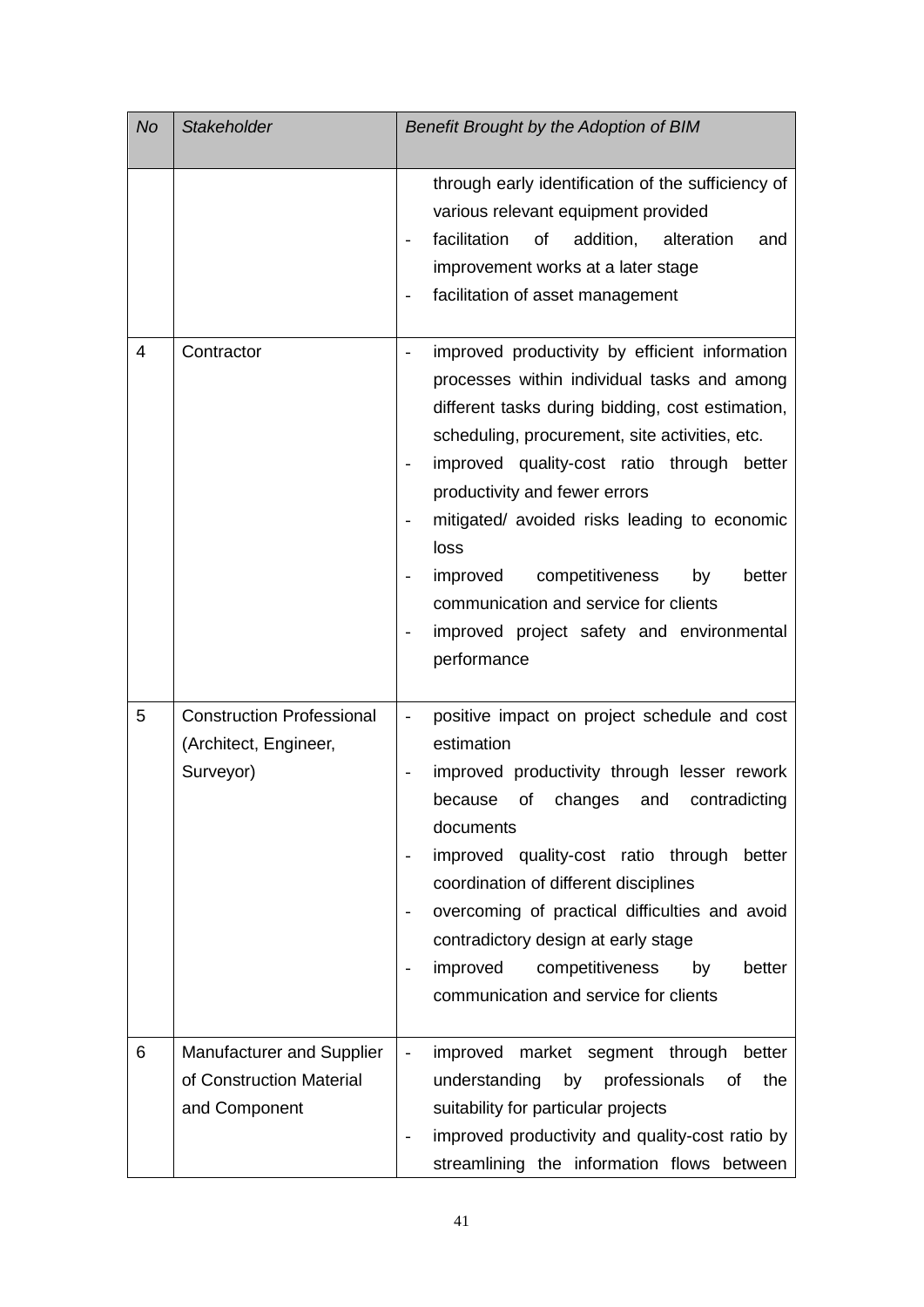| No             | <b>Stakeholder</b> | Benefit Brought by the Adoption of BIM                                                                                                                                                  |  |  |
|----------------|--------------------|-----------------------------------------------------------------------------------------------------------------------------------------------------------------------------------------|--|--|
|                |                    | product<br>requirement<br>and<br>manufacturing<br>processes                                                                                                                             |  |  |
| $\overline{7}$ | Software Industry  | demand<br>for<br>development<br>system<br>and<br>enhanced technology by widespread use of<br><b>BIM</b>                                                                                 |  |  |
| 8              | Insurance Industry | improved quality-cost ratio by reduction of<br>$\overline{\phantom{a}}$<br>financial risk through better information flow<br>and transparency<br>reduction of claims due to unsafe work |  |  |

Note: The above table illustrates the benefits to the stakeholders in the general construction value chain. The benefits for other stakeholders, for example, Council for Sustainable Development, Hong Kong Green Building Council, Committee on Revitalization of Historical Buildings, etc. may be considered for inclusions in future study.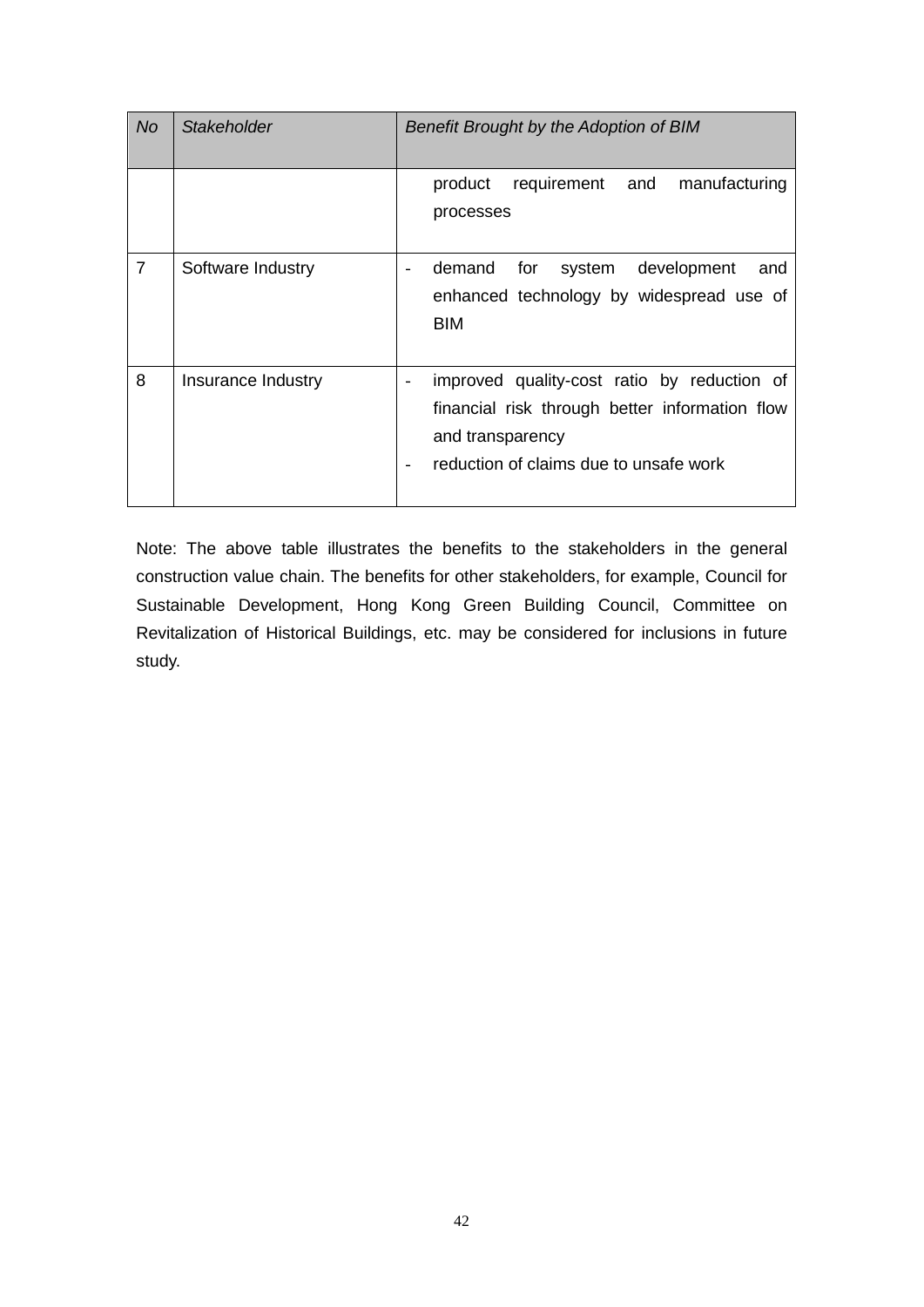# **7. Forces Driving the Adoption of BIM**

The Working Group's views on the forces driving the adoption of BIM are set out below.

### **a. Increase in Productivity and Efficiency**

#### **Project Planning and Decision-Making Support**

- i. In whole-life terms, BIM offers a cost-effective engineering solution at an affordable level of capital investment. BIM minimises management costs, reduces delivery times, cuts waste across processes and lowers the cost of in-service management.
- ii. BIM enables clients to visualise a design, which enhances their understanding. BIM's visualisation capabilities show what different options look like, not only upon completion but before and during the works. Visual representations can help to solicit public support (e.g. District Council consultation, public engagement) and aid decision-making.
- iii. According to a Center for Integrated Facility Engineering (CIFE) survey of overseas construction markets, BIM contributed to 7% reduction in project time. The exact local benefits of BIM may be further explored in a future study.

#### **Management Support**

- iv. BIM unites project participants so that design decisions can be made earlier. Design is no longer sequential; it can occur in conjunction with other processes.
- v. BIM will become a tool for more efficient asset and facilities management. An accurate BIM model provides the necessary information for routine maintenance. It can be updated to reflect additions, alterations and modernisations as needed.
- vi. BIM enables greater use of prefabricated materials and systems to speed up construction while maintaining high quality.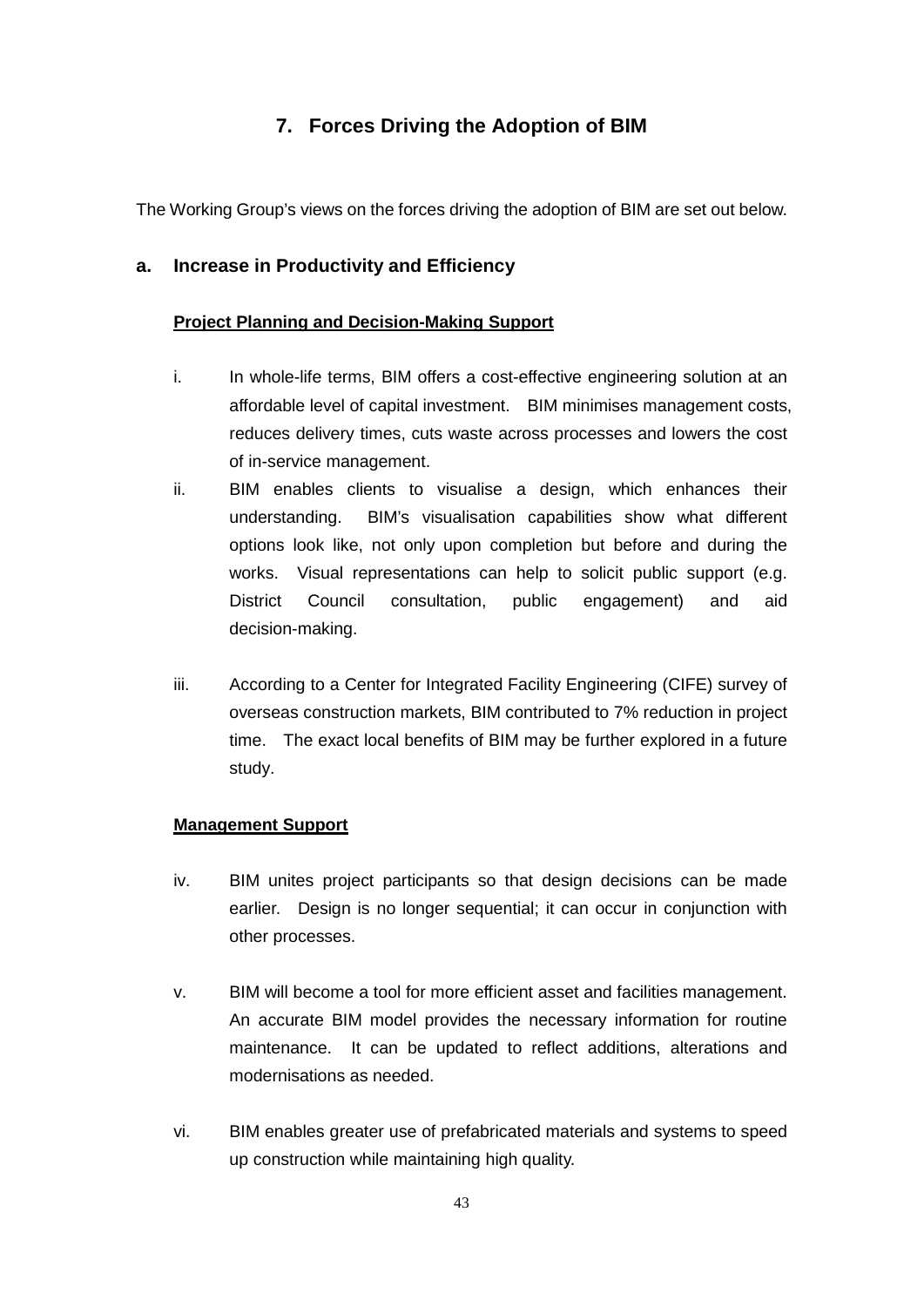#### **Sharing Information**

- vii. With BIM, information is more easily shared, offers added value and can be easily reused, enabling faster and more efficient working processes.
- viii. Architects and design engineers can also benefit from BIM. BIM enables better storage of all design data within a 3D model. 2D plans and drawings can be semi-automatically generated from this model. Architects and engineers can easily make changes to the design, while the drawings and details are updated automatically. A BIM-based drawing production process ensures consistency among a project's many plans and drawings.
- ix. When BIM is correctly aligned with the method of measurements, the programme can generate the necessary quantity of materials for measurement purpose.

## **b. Cost Savings and Waste Reduction**

### **Reduced Number of Requirement Changes**

- i. Cost savings can be achieved by using BIM to check for structural, architectural and building services clashes so as to reduce the number of rework and requirement changes. Construction waste and claim opportunities are consequently reduced.
- ii. As a result of fewer changes, the likelihood of claims, and the time and cost that a client may spend on litigation could be reduced.
- iii. According to a CIFE survey of overseas construction markets, BIM has helped companies to save up to 10% of the contract value through clash detections. The exact local benefits may be further explored in a future study.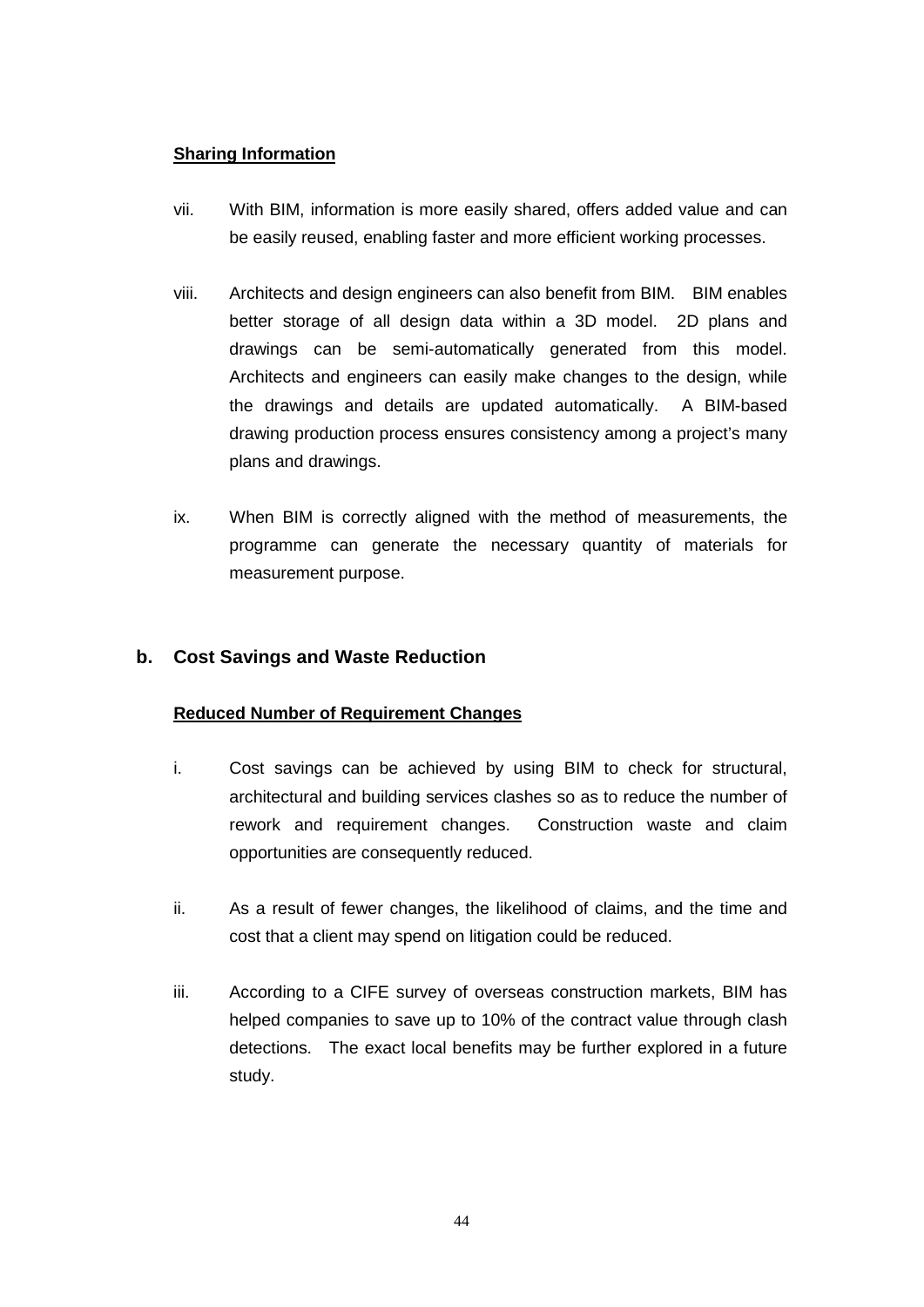### **Sustainable Engineering Solution**

iv. Based on its robust platform for analysis, BIM promotes sustainability. Using a BIM model and simulation programme, a full 3D energy consumption analysis can be performed with a short lead time compared to the long lead time required to produce a traditional 2D model.

#### **Streamlined Procurement**

v. BIM facilitates cross-project bulk purchasing and material inventory control.

### **c. Improved Quality and Integration**

#### **Inter-disciplinary Coordination**

- i. BIM enables significant improvements in inter-disciplinary coordination, leading to a reduction in errors and fewer coordination-based changes during construction. According to a CIFE survey of overseas construction markets, BIM helped to eliminate 40% of unbudgeted changes. The exact local benefits may be further explored in a future study.
- ii. BIM's new relationship models enable efficient cross-management of the numerous interfaces that characterise infrastructure programmes and projects. Multiple interfaces often result in inefficiencies. BIM not only encourages cooperation across boundaries but has the potential to remove boundaries altogether.
- iii. BIM facilitates the fabrication of complex architectural designs by enabling a seamless connection between design and fabrication, expediting the manufacturing and/or fabrication of engineered structural components.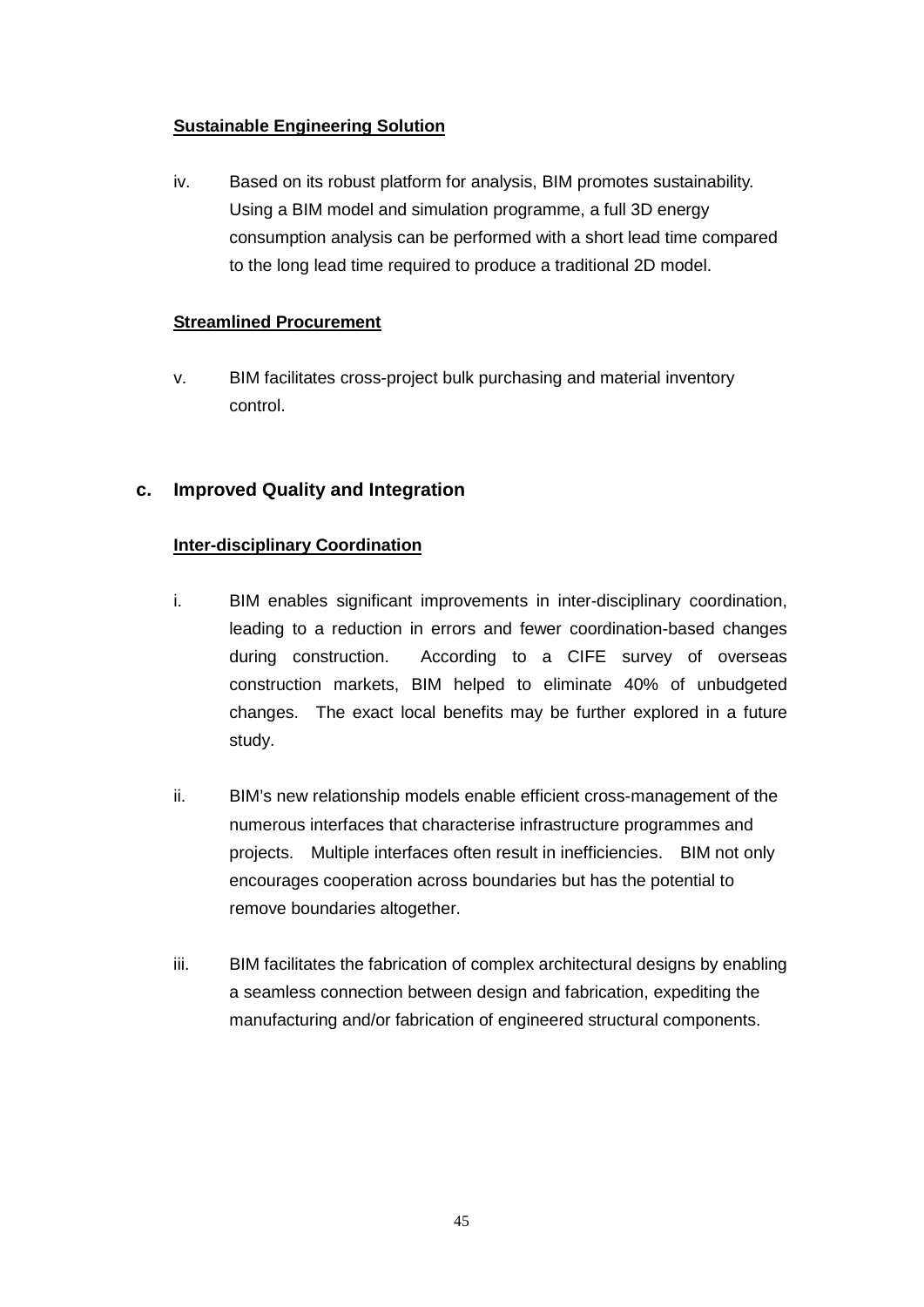#### **Providing Assurance**

- iv. As a project moves into the construction phase, the depth of information contained within a 3D BIM model improves the contractor's ability to understand the design details and resolve problems. It also enables engineers to check the work against the specification and validate any anomalies. The integrated single model promotes continuous review and testing of the design for constructability and potentially for maintenance and operation.
- v. With BIM, project proposals can be rigorously analysed, simulations can be performed quickly and performance can be benchmarked, enabling improved and innovative solutions. In essence, BIM "pre-builds" a project, allowing problems to be addressed as and when found throughout the design process.
- vi. The design, construction and operational information contained in the BIM model can be used throughout the infrastructure life cycle.

## **d. Improving Public Understanding of a Proposal**

i. BIM significantly improves a project team's ability to present the specifics of a design and their intentions to stakeholders and the public, for example, aesthetics, air flow impact, visual impact, traffic impact, sunlight and shadow, etc. Proposals can be better understood by the public through accurate visualisations.

## **e. Better Management Control and Reduced Project Risk**

#### **Project Management**

- i. Using BIM in the design phase makes it possible to monitor requirement changes and design changes throughout the design process.
- ii. BIM systems can produce a "schedule of quantities", enabling the construction sequence to be simulated prior to construction. This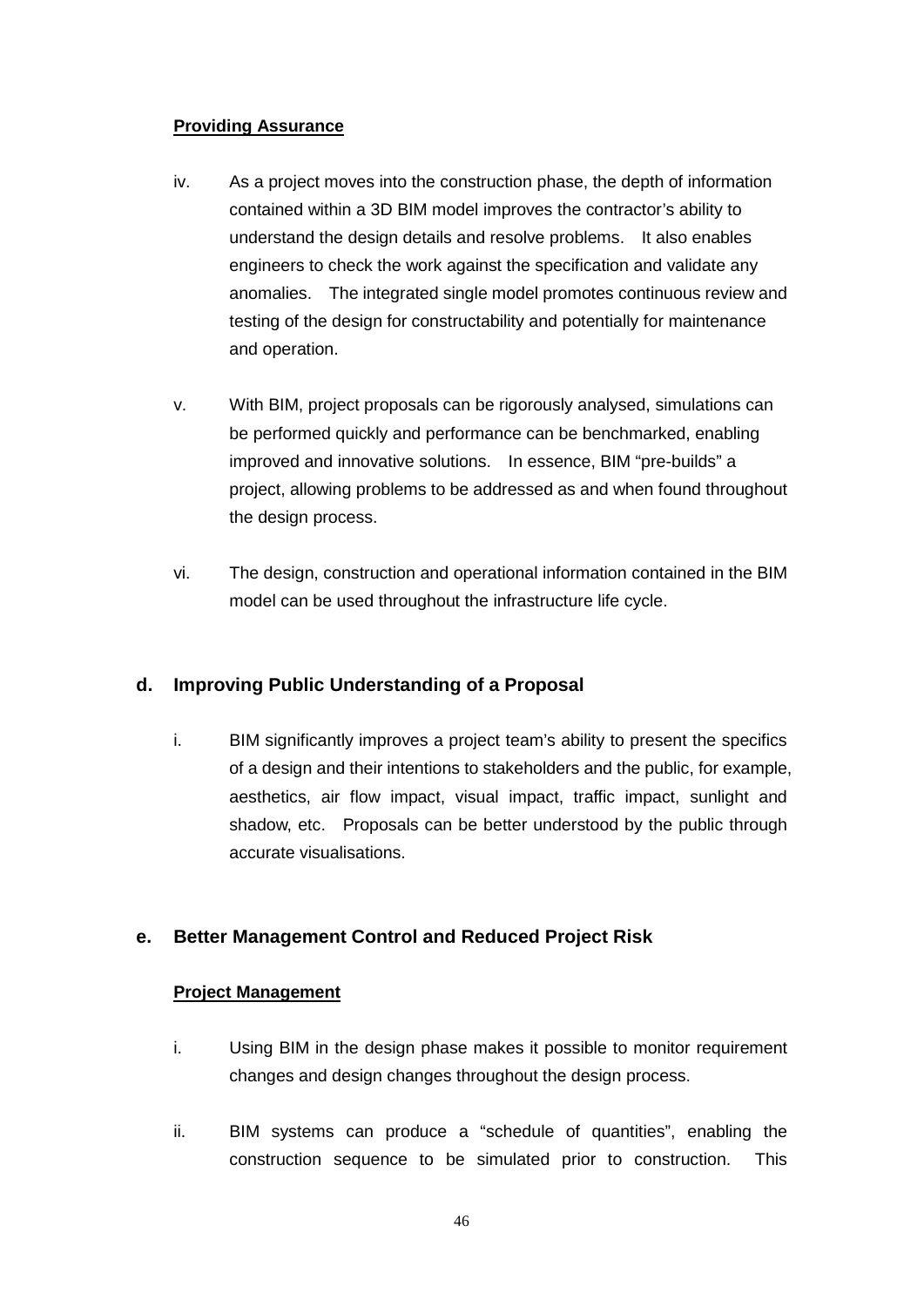facilitates cost management, cash flow management and activity programming for project management.

- iii. Construction with input from many disciplines and project interfaces is a challenge. BIM can help each party to better understand the built environment and facilitate clash resolution among different groups before construction work commences.
- iv. BIM provides previews of the site planning and construction works, assists with the development of a method statement and enhances the understanding of construction safety issues that may arise.

### **Cost Management**

- v. Material quantities are automatically calculated by the BIM model, which can help to assess the cost impact of design changes.
- vi. Performance is more predictable using BIM and the life cycle costs are better understood.
- vii. According to a CIFE survey of overseas construction markets, BIM helps to improve the accuracy of cost estimates by 3% and reduce the time taken to generate cost estimates by 80%. The exact local benefits may be further explored in a future study.

### **f. Initiatives from Public Clients**

Case studies featuring public clients who have successfully implemented new technology and methods will benefit the construction industry. Moving forward, public clients who adopt BIM could help to drive the implementation and development of smart technology. Once the benefits of BIM are appreciated and well recognised, the technology is expected to be self-sustaining.

According to two public clients, the Hong Kong Housing Authority and MTRC, BIM helps them to:

i. Develop a multi-dimensional picture that contains timely information related to a construction project;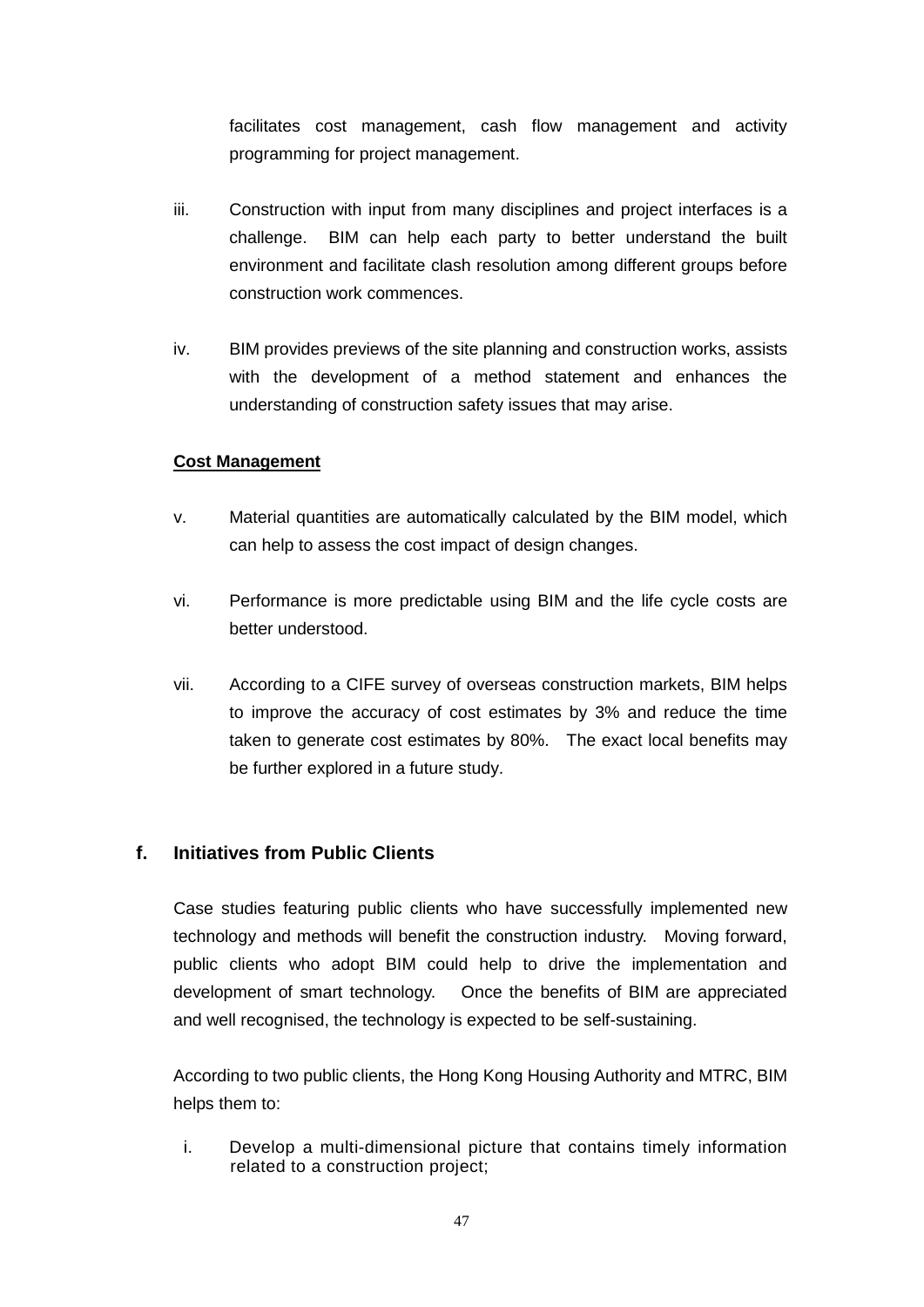- ii. Test a model and quickly generate options for better decision-making in respect of time, cost, process and risk during the planning and design phase to avoid on-site problems;
- iii. Detect upstream design faults, especially clashes, and minimise downstream design changes;
- iv. Provide better site safety management, risk management and safety education;
- v. Provide better financial risk management and minimise financial claims due to variation and delay;
- vi. Unite the relevant disciplines and participants in the construction supply chain at an early design stage, which facilitates coordinated design;
- vii. Facilitate third party and public engagement by improving communication with visual assessments at the planning and design stage.

Public clients responsible for small civil engineering works and small scale building projects can also benefit from BIM in the following areas:

- Provision of accurate 3D coordinates;
- A strong repository of construction information for future retrieval;
- Improvements to site safety;
- Enhanced construction sequence and method;
- Better decision-making with accurate information so as to reduce design changes, rework and wastage, and contractor's claims;
- Reduction in the information lost during the handover from designer to contractor;
- More consistent and standardised exchange of information, inter-organisational communication and team collaboration, which can minimise human error.

Realising the benefits of BIM is not dependent on the nature of the construction project but on:

- The project planning approach;
- The risk management approach;
- The project coordination approach;
- The communication approach across disciplines and along the construction supply chain.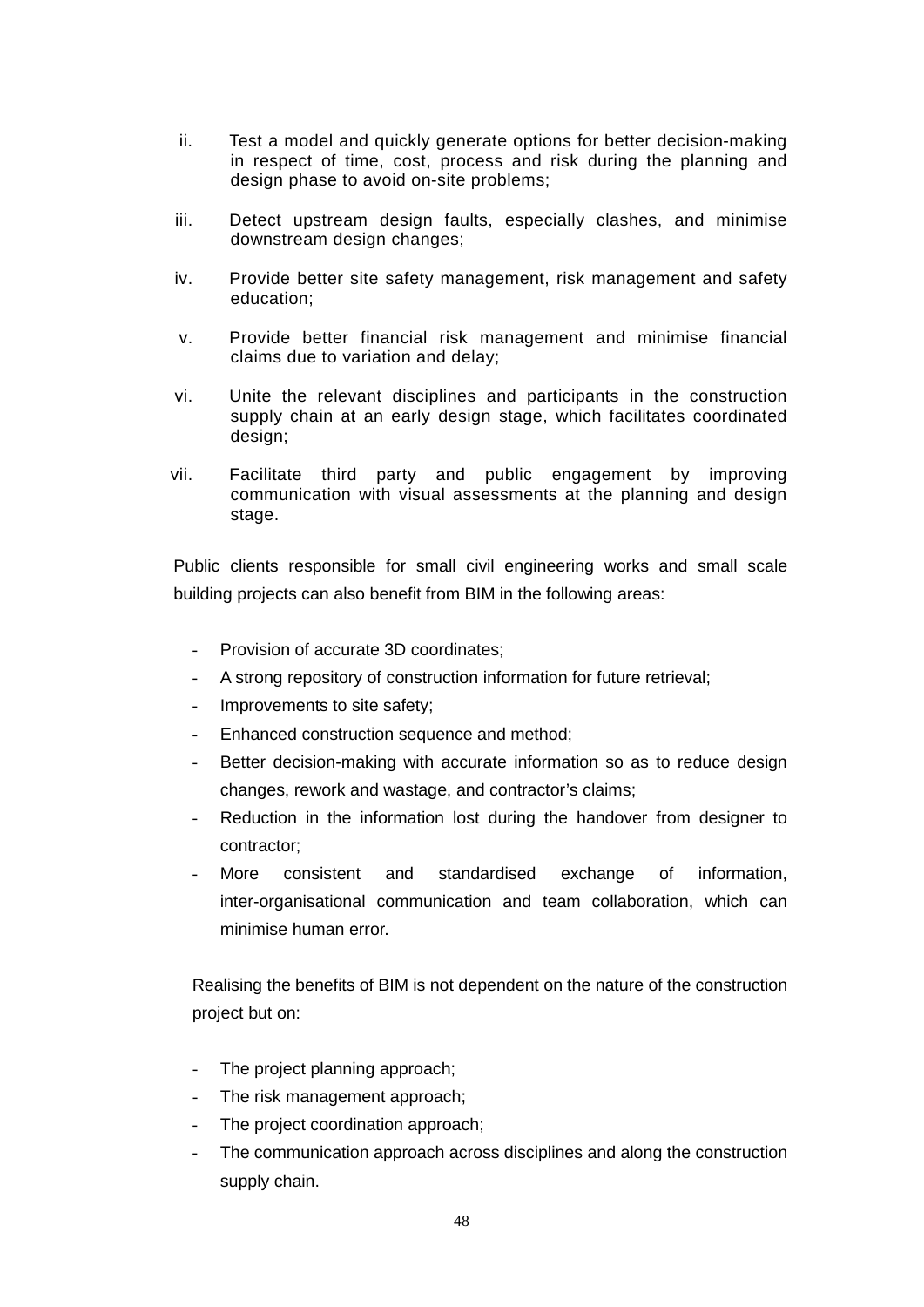### **g. Initiatives by Private Clients**

Clients are in a strong position to unite the different parties involved in a project. All consultants and contractors have the desire to do a better job for their clients and establish a good reputation within the industry. BIM creates significant value across all phases of the project life cycle, especially after the project handover when further advantages can be gained. In addition, clients receive robust operation and maintenance tools that meet their facility's long-term needs. BIM also benefits clients in the following ways:

- i. BIM is the vital link between asset creation and asset management, driving efficiencies throughout the life cycle to release resources for critical infrastructure needs.
- ii. Optimal asset performance is achieved through early virtual prototyping, simulation and the use of "in use" data feedback that aims to reduce asset operation costs.
- iii. Better business outcomes the result of early and collaborative decision-making – and a clearer link between design decisions and cost implications.
- iv. Increase performance predictability through more detailed asset and life cycle planning.
- v. Increase the surety of investment and decision-making by reducing the need to review different datasets at different stages, and improving visualisation with respect to clarity, confidence and risk management.
- vi. Reduce the capital cost of an asset (e.g. reduced overall review cycle, better construction project outcome, etc.) by reducing waste in the construction process.
- vii. The one-stop shop approach adopted by some private clients could easily realise the benefits of using BIM.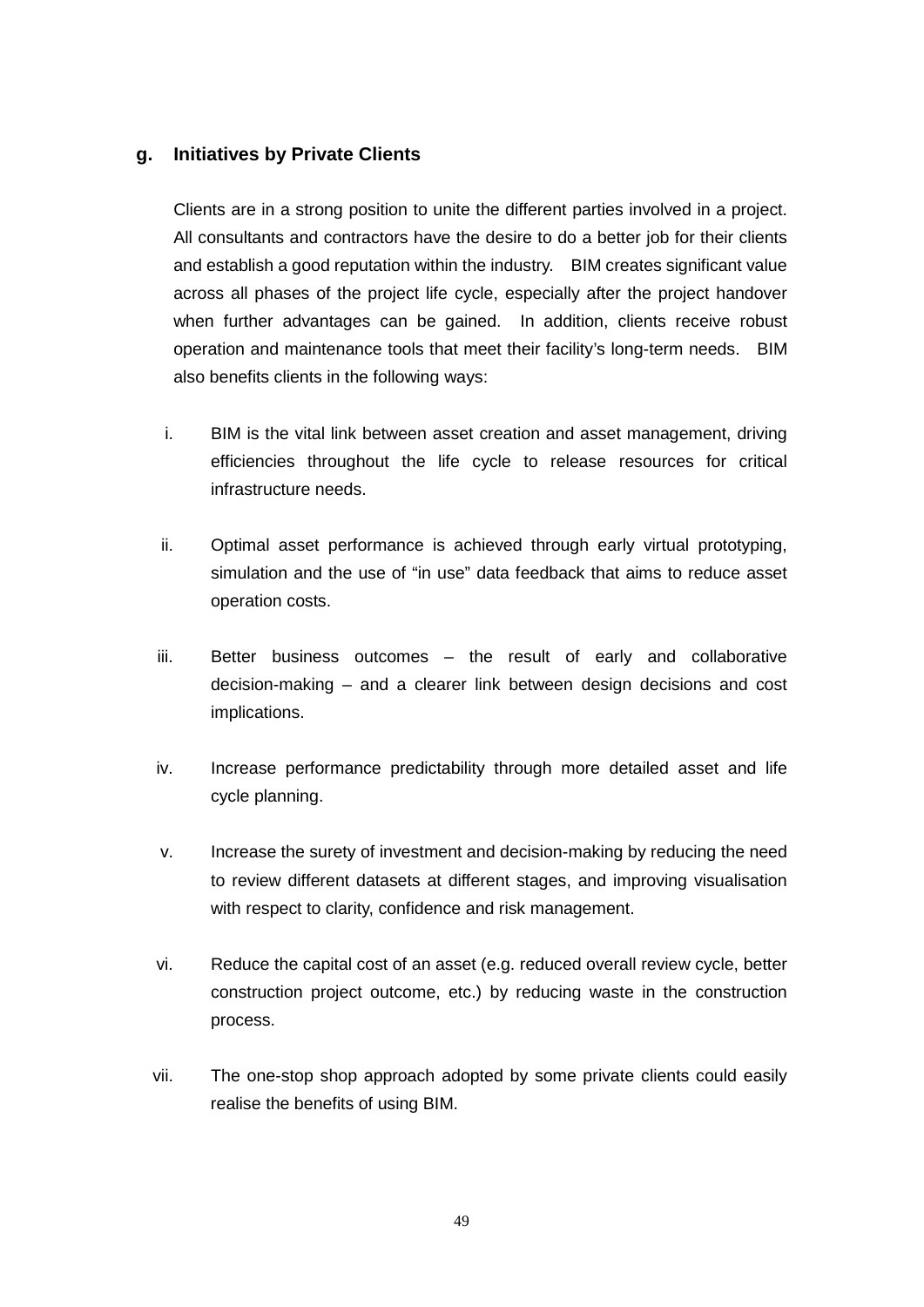## **h. CIC's Initiatives**

As a statutory platform for communication and collaboration among construction industry stakeholders, the CIC has taken the initiative to spearhead the adoption of BIM and keep Hong Kong's construction stakeholders abreast of international standards and developments. The CIC's main goals are:

- i. To represent, support and advocate on behalf of Hong Kong's construction industry and academies to facilitate an environment conducive to the effective deployment of BIM;
- ii. To collaborate and develop best practices for BIM in Hong Kong while maintaining connections to international practitioners;
- iii. To form a collective voice dedicated to BIM.

### **i. Others**

Additional resources related to the driving forces behind the adoption of BIM can be found in, but are not limited to, **Annex C**.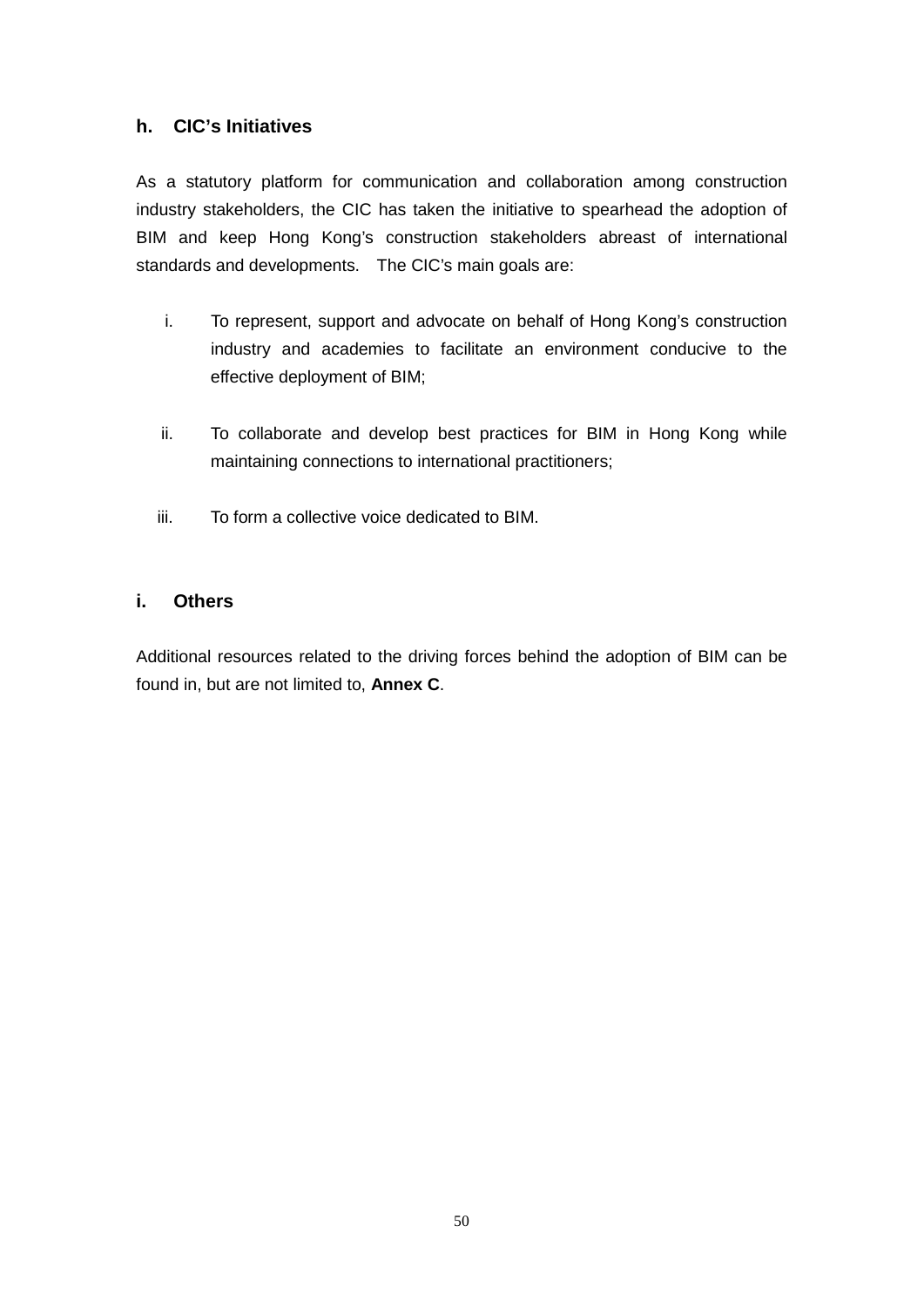# **8. Challenges to BIM Adoption**

Challenges to BIM adoption are summarised as below:

### **a. Standards and Protocols**

The power of BIM lies in its ability to communicate across the entire life cycle of an infrastructure project, from its conception to use for asset management purposes. To this end, a recognised standard is essential to facilitate the application of BIM throughout the infrastructure life cycle. However, current limitations include:

- i. Lack of a common standard and protocol for data interoperability and data management so that BIM models can be efficiently shared between different disciplines. Some countries, including the United Kingdom, the USA and Singapore, have their own common standards and protocols;
- ii. Lack of a process to ensure that all disciplines in a project work from the same data and meet the same standards, requirements and protocols.

### **b. Contract and Submission Requirements**

Currently, standard contracts clearly define and allocate the responsibilities and risks among contracting parties. Prior to BIM adoption, changes are needed to reflect the new shared responsibilities with regards to generating information and aligning duties. Moreover, there is a need to review:

- i. Existing contract provisions to guide the collaborative use of BIM along the supply chain within a construction project;
- ii. Existing contract provisions to steer the collaborative use of BIM and bridge the gap between asset creation and asset management;
- iii. The acceptance of building plans submitted in BIM format by the relevant authorities.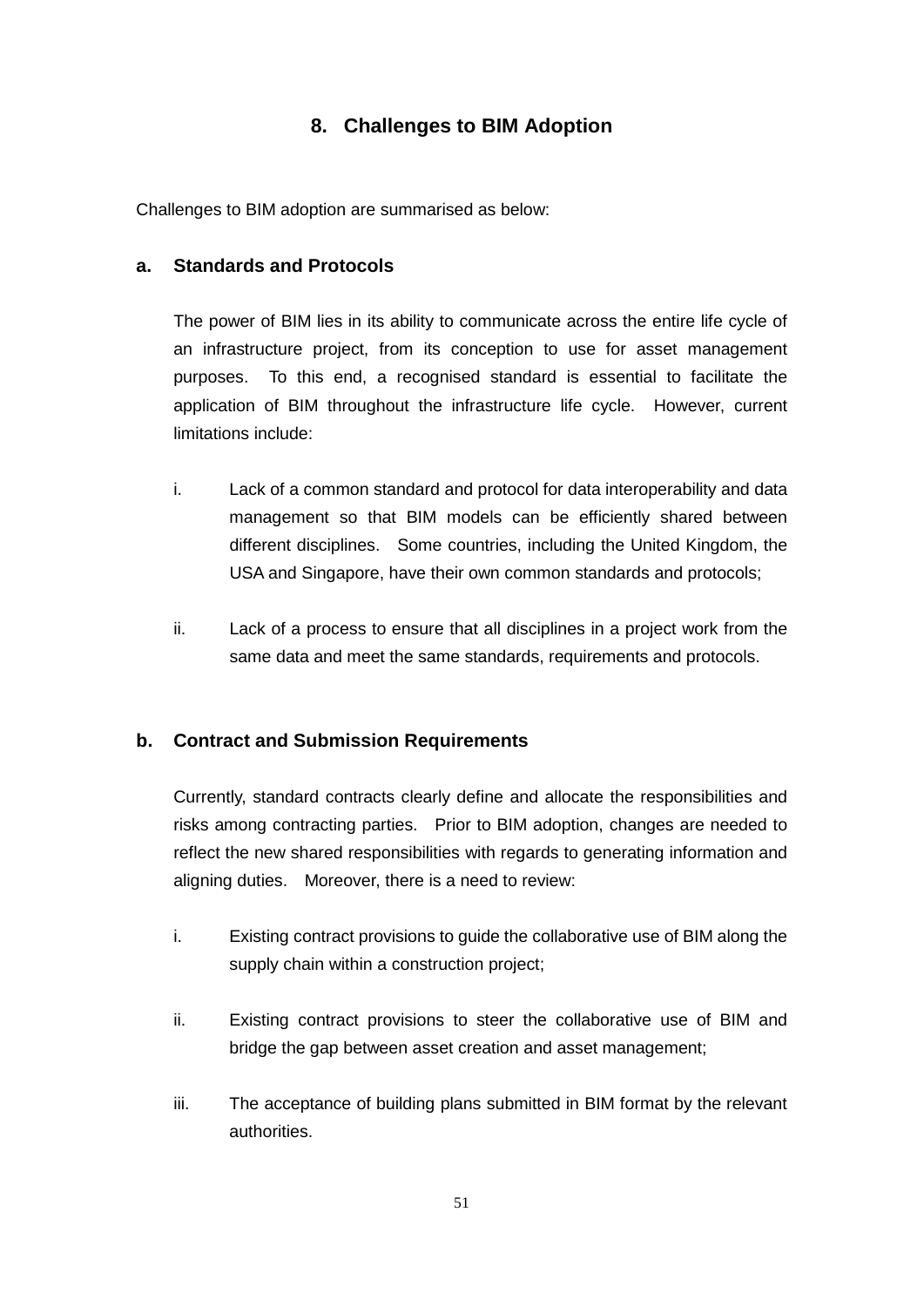## **c. System Compatibility and Data Exchange**

- i. Current BIM software does not support direct and straightforward cross-platform data exchange but functions as a standalone application.
- ii. There is currently no way to create a common data environment.

# **d. Existing Culture and Mindset**

## **Promote a New Working Style**

- i. Project participants may not appreciate the value of collaboration and may not understand the importance of different parties working together on the same project throughout its duration.
- ii. In general, the current discussion surrounding BIM in Hong Kong focuses on its use or design, rather than changing the existing mindset to trigger new BIM-enabled design and construction solutions.
- iii. Individual public clients, developers and building owners are driving a change in mindset in their organisations and project teams to encourage a collaborative approach; however, this will take time. A proactive change programme has been ongoing in the Hong Kong Housing Authority since 2006.

### **Enhancing the Value of Different Disciplines**

- iv. Some participants are concerned that their discipline may lose its value in a construction project that has adopted BIM. In fact, BIM may help participants to execute labour intensive work (e.g. CAD drafting, quantity measurement) thereby freeing participants to focus on value-added work and activities.
- v. To promote the adoption of BIM, a framework is needed to re-assign the roles and responsibilities of individual parties through the construction supply chain.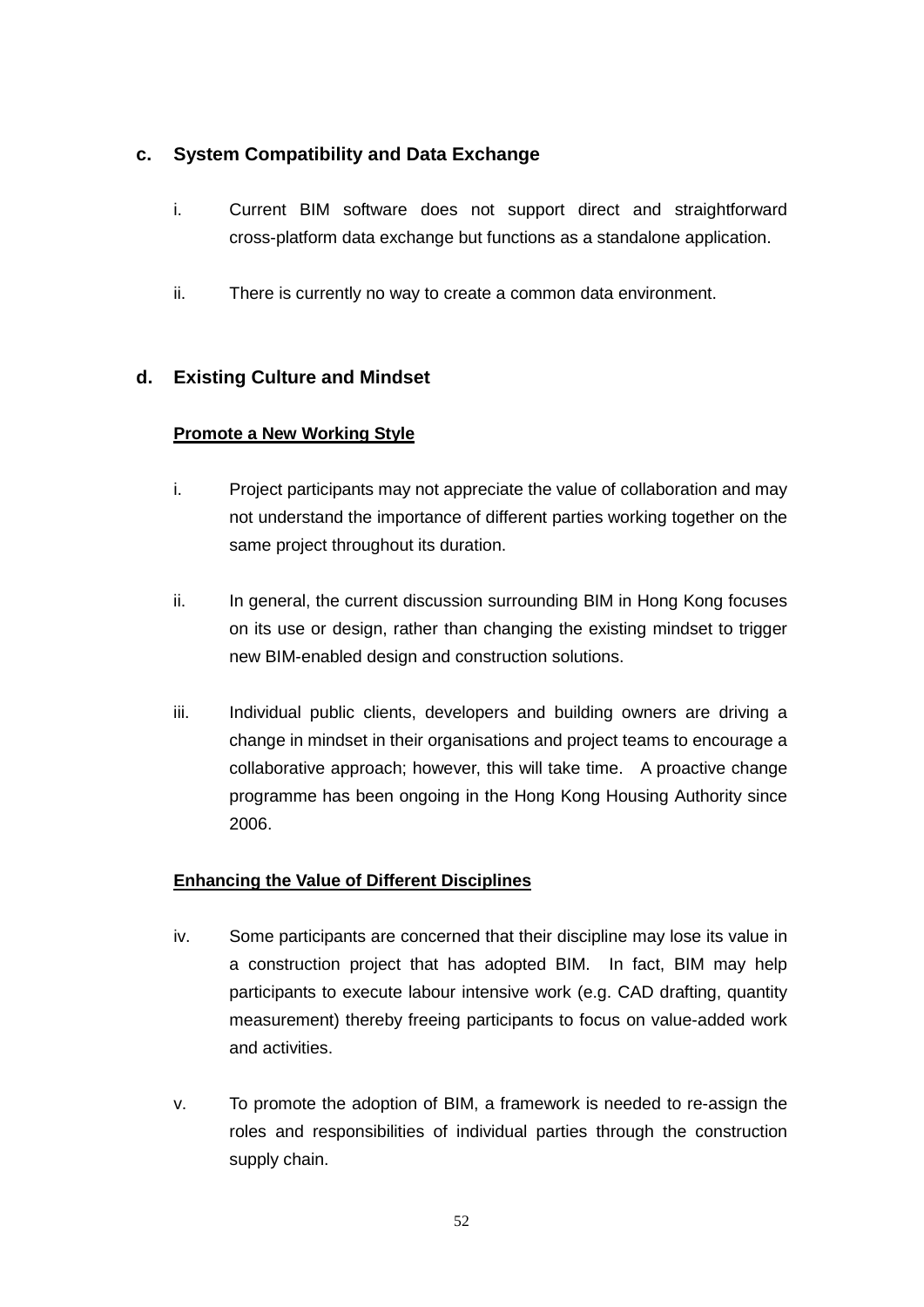## **e. Collaboration, Work Sequence and Procurement Models**

#### **New Work Sequence and Roles**

- i. A BIM model is active throughout the life cycle of a building; it serves the needs of multiple stakeholders at different times and meets a variety of requirements. BIM modelling differs from current practices, where documentation is printed and shared and details are replicated as information passes through different stakeholders, from design to construction to facility management.
- ii. In the future, when BIM is fully integrated across the infrastructure life cycle, both the working process and the role of each stakeholder will differ from current practices.

#### **Procurement and Changing Involvement**

- iii. BIM engages stakeholders earlier by front-loading a project's work schedule, i.e. different stakeholders in the supply chain are involved from an early stage. Current procurement practices do not include different stakeholders in the initial stages of a project.
- iv. BIM may change the traditional definition of design and construction and the order in which different stakeholders are involved in a construction project. Because of the increased ability to share information, over time, traditional barriers will diminish. Those with specific skills, such as structural engineers or construction managers, will still be required in a project that uses BIM, but the nature of their contribution may be different.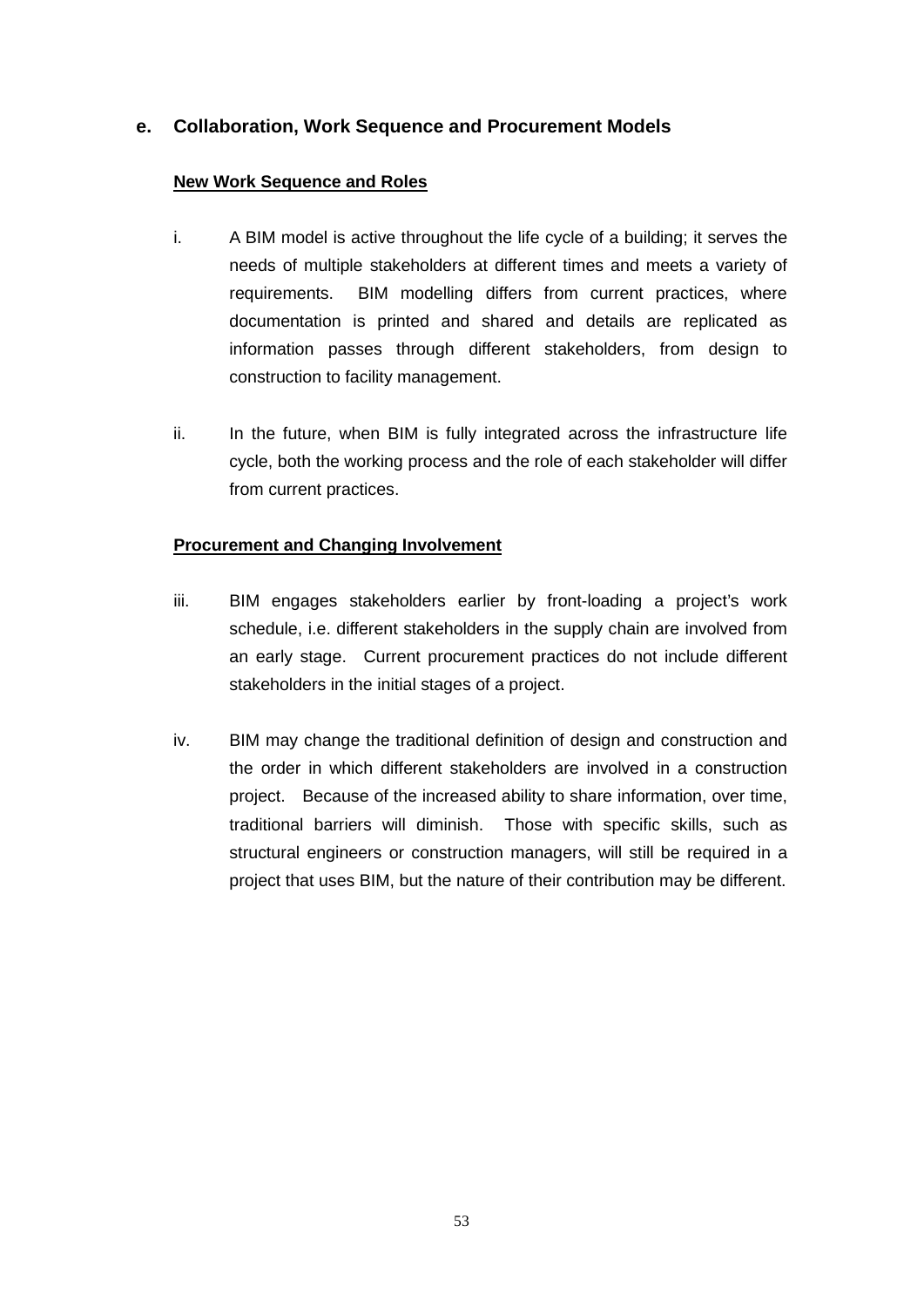## **f. Legal, Rights and Insurance Issues**

#### **Legal and Rights Issues**

- i. Stakeholders are concerned that their liability for any errors and omissions that affect the BIM model will increase and question if fees and contract provisions can properly reflect this, and whether they want to be responsible for this liability.
- ii. There is a lack of relevant contract terms and legal standards that reflect the changes in data ownership, confidential information, risk allocation, and procurement practices that will be affected by the adoption of BIM.

#### **Insurance and Responsibility**

iii. For projects that adopt BIM, the responsibilities of each stakeholder have not been clearly defined and it is therefore difficult to adjust the stakeholder's insurance policies to cover their responsibilities. The insurance industry believes that the adoption of BIM creates uncertainty with regards to financial risk. Without a clear understanding of each stakeholder's responsibilities, insurers may therefore hesitate to expose themselves to unknown levels of risk.

Additional views on the challenges facing the adoption of BIM can be found in, but are not limited to, **Annex E**.

### **g. Investment, Time Cost and Effort**

Adopting BIM incurs initial investment costs related to management and administrative processes, including staff time, hardware, software and training. However, these additional costs may be offset by efficiency and schedule gains.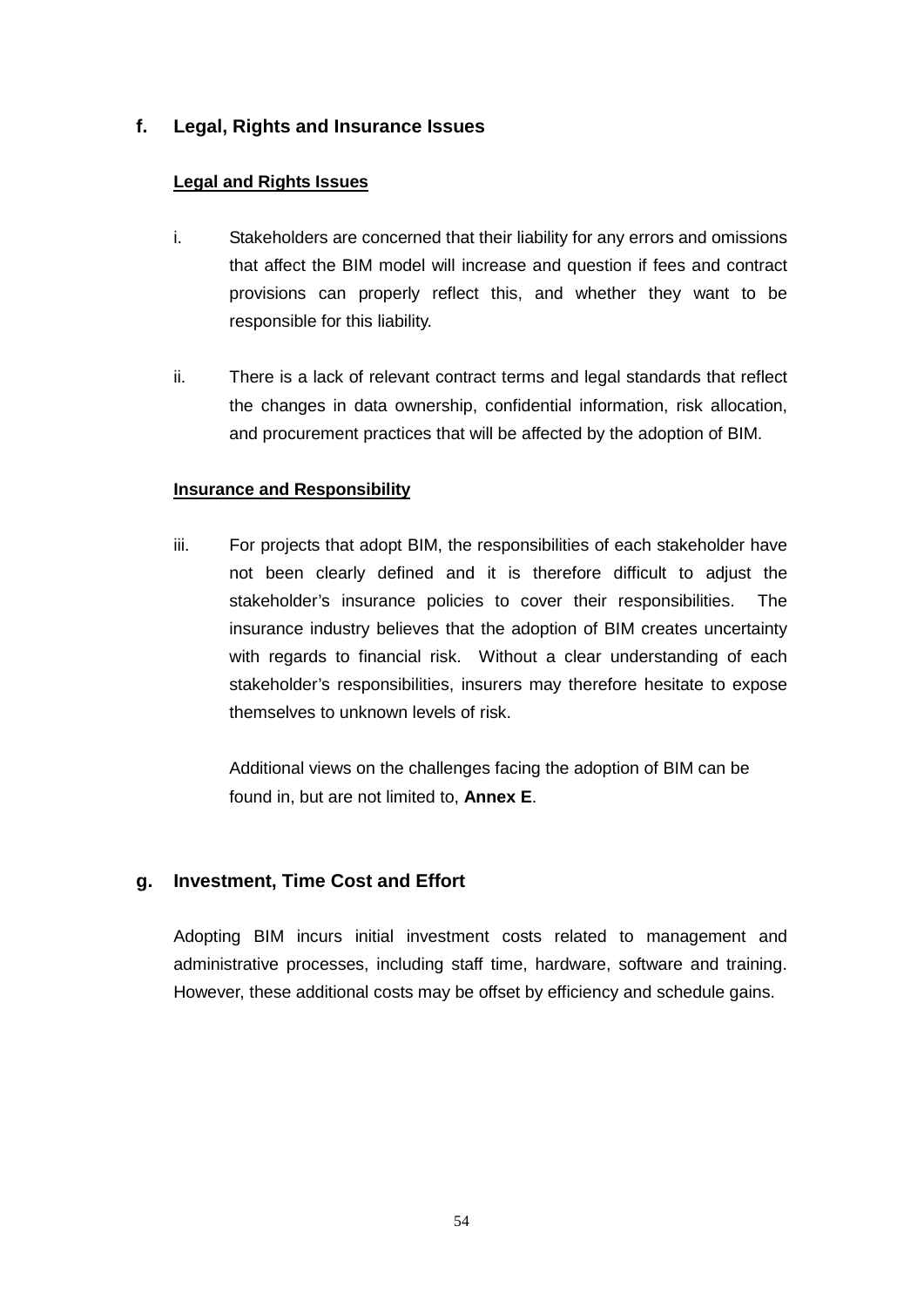## **h. Data Accuracy and Accountability**

#### **Control Mechanisms and Accountability**

- i. During the life cycle of a construction project, different parties will submit or contribute data to the BIM model. Consequently, there are concerns regarding the accuracy and control of data entered into the model and which party is ultimately responsible for any inaccuracies. Requests for complicated indemnities made by BIM users and the offer of limited warranties and disclaimers of liability by designers are essential issues that have yet to be resolved.
- ii. BIM's integrated concept blurs the level of responsibility to the extent that some stakeholders' exposure to risk and liability may increase. For example, the owner of a building files a lawsuit over a perceived design fault. The architects, engineers and other contributors to the BIM model will have to determine who is responsible for the error. The lead professional may be held responsible as a matter of law while finding it difficult to prove the fault of other parties who also contributed data to the BIM model.

### **Data Definition and Technological Interface**

iii. Infrastructure elements, costs and schedules are layered into a BIM model. As a result, managing the interface between different systems becomes an issue. At present, most project management and modelling tools are developed in isolation. It is essential to find a way to link these systems and assign responsibility for the accuracy, completeness and coordination of infrastructure elements, costs and the scheduled import and export of data to/from these individual tools and models.

### **i. Software Localisation**

i. Since most BIM software has been developed based on U.S. or European standards, any design standards included in the software must be reviewed and customised to suit Hong Kong practices. However, this process requires a long lead time, software vendors' commitment and an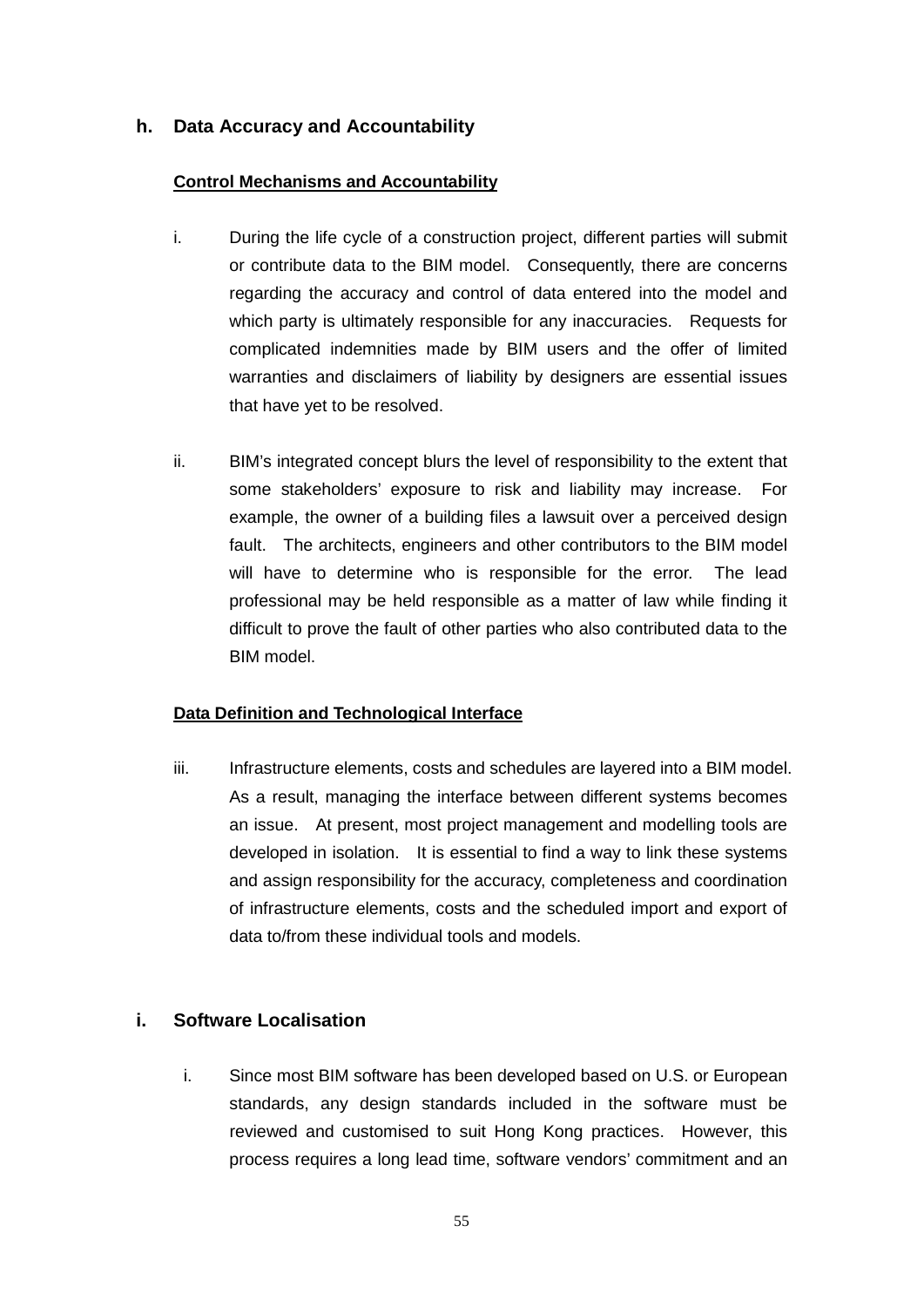industry-wide consensus. Otherwise, third party middleware may be needed to bridge the gap in standards.

# **j. Others**

Additional resources related to the challenges of BIM adoption can be found in, but are not limited to, **Annex C**.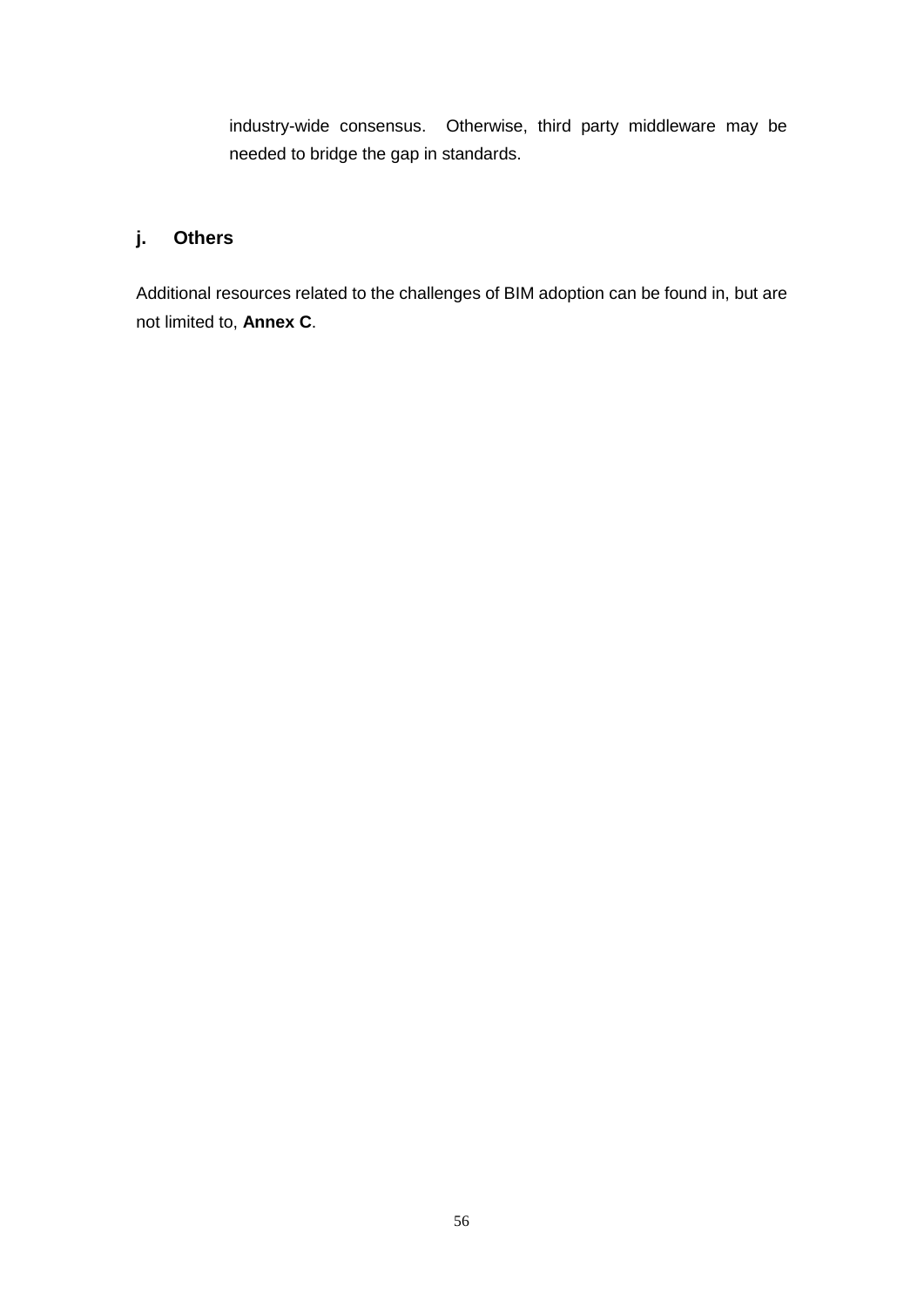# **9. Disciplinary Operational Benefit and Concern**

The following table sets out in broad terms how BIM is perceived by various disciplines and participants in the industry.

|                                            | <b>Regulator</b>                                                                                                                                                                                                                                                                                                                                                                                                             | <b>Client</b>                                                                                                                                                                                                                                                                                                                                                           | <b>Architect</b>                                                                                                                                                                                                                                                                                                                                                                                                                   | <b>Surveyor</b>                                                                                                                                                                                                                                                                                                                                                                                                                                                                     | Civil &                                                                                                                                                                                                                                                                                    | <b>E&amp;M Engineer</b>                                                                                                                                                                                                                                                                                                                                                                                | <b>Contractor</b>                                                                                                                                                                                                                                                                                                                                                                                                                                                                                                                       | <b>Manufacturer/</b>                                                                                                                                                                                                                                                        | <b>Facilities</b>                                                                                                                                                                                                                                                                                                                                                                        |
|--------------------------------------------|------------------------------------------------------------------------------------------------------------------------------------------------------------------------------------------------------------------------------------------------------------------------------------------------------------------------------------------------------------------------------------------------------------------------------|-------------------------------------------------------------------------------------------------------------------------------------------------------------------------------------------------------------------------------------------------------------------------------------------------------------------------------------------------------------------------|------------------------------------------------------------------------------------------------------------------------------------------------------------------------------------------------------------------------------------------------------------------------------------------------------------------------------------------------------------------------------------------------------------------------------------|-------------------------------------------------------------------------------------------------------------------------------------------------------------------------------------------------------------------------------------------------------------------------------------------------------------------------------------------------------------------------------------------------------------------------------------------------------------------------------------|--------------------------------------------------------------------------------------------------------------------------------------------------------------------------------------------------------------------------------------------------------------------------------------------|--------------------------------------------------------------------------------------------------------------------------------------------------------------------------------------------------------------------------------------------------------------------------------------------------------------------------------------------------------------------------------------------------------|-----------------------------------------------------------------------------------------------------------------------------------------------------------------------------------------------------------------------------------------------------------------------------------------------------------------------------------------------------------------------------------------------------------------------------------------------------------------------------------------------------------------------------------------|-----------------------------------------------------------------------------------------------------------------------------------------------------------------------------------------------------------------------------------------------------------------------------|------------------------------------------------------------------------------------------------------------------------------------------------------------------------------------------------------------------------------------------------------------------------------------------------------------------------------------------------------------------------------------------|
|                                            |                                                                                                                                                                                                                                                                                                                                                                                                                              |                                                                                                                                                                                                                                                                                                                                                                         |                                                                                                                                                                                                                                                                                                                                                                                                                                    |                                                                                                                                                                                                                                                                                                                                                                                                                                                                                     | <b>Structural</b>                                                                                                                                                                                                                                                                          |                                                                                                                                                                                                                                                                                                                                                                                                        |                                                                                                                                                                                                                                                                                                                                                                                                                                                                                                                                         | <b>Fabricator</b>                                                                                                                                                                                                                                                           | <b>Manager</b>                                                                                                                                                                                                                                                                                                                                                                           |
|                                            |                                                                                                                                                                                                                                                                                                                                                                                                                              |                                                                                                                                                                                                                                                                                                                                                                         |                                                                                                                                                                                                                                                                                                                                                                                                                                    |                                                                                                                                                                                                                                                                                                                                                                                                                                                                                     | <b>Engineer</b>                                                                                                                                                                                                                                                                            |                                                                                                                                                                                                                                                                                                                                                                                                        |                                                                                                                                                                                                                                                                                                                                                                                                                                                                                                                                         |                                                                                                                                                                                                                                                                             |                                                                                                                                                                                                                                                                                                                                                                                          |
| Individual Discipline Operational Benefits | Set out<br>roadmap and<br>strategy, with<br>the industry's<br>consent to:<br>(a) facilitate<br>greater<br>efficiency and<br>effectiveness<br>of construction<br>supply chains,<br>(b) reduce<br>industry's<br>asset costs<br>and achieve<br>greater<br>operational<br>efficiency,<br>(c) assist in<br>the creation of<br>a forward<br>-thinking<br>platform on<br>which the<br>industry can<br>base to<br>achieve<br>growth. | Better tool for<br>coordinated<br>data across a<br>broad<br>consultant and<br>contractor<br>team.<br>Potentially, a<br>faster and less<br>expensive<br>design/<br>construction<br>process.<br>3D<br>visualization to<br>enable internal<br>and public<br>communication<br>A "living model"<br>for the<br>centralised<br>adapting library<br>for facility<br>management. | Robust tool for<br>enhanced client<br>and team<br>understanding<br>of design<br>options.<br>- Integrated<br>platform for<br>inter-disciplinar<br>y coordination,<br>with much<br>stronger<br>potential for<br>identifying<br>conflicts and<br>errors before<br>construction.<br>Less rework,<br>because<br>everyone can<br>understand the<br>design earlier,<br>costs are known<br>earlier and<br>clashes are<br>detected earlier. | <b>Quantity Surveying</b><br>Reduce time<br>spending on<br>measurement &<br>quantification.<br>Speed up cost<br>estimate, BQ,<br>taking off.<br>Remove<br>inaccuracies that<br>creep into human<br>measurement.<br>Opportunity to<br>offer higher value<br>service & more<br>creative service<br><b>Land Surveying</b><br>- Accurate spatial<br>data of the terrain<br>model ensure the<br>design matches<br>with the actual<br>site situation and<br>thus reduce<br>redesign work. | Visualization<br>tool enabling<br>earlier<br>collaboration<br>with architect.<br>Significant<br>capabilities<br>and tools for<br>inter-disciplinar<br>y coordination.<br><b>BIM</b> model<br>forms basis of<br>analytical<br>programmes,<br>speeding the<br>design<br>feedback<br>process. | - Visualization<br>tool enabling<br>earlier<br>collaboration<br>with architect.<br>Significant<br>capabilities and<br>tools for<br>interdisciplinary<br>coordination.<br>- Ability to<br>integrate<br>mechanical<br>systems and<br>maintenance<br>data.<br><b>BIM</b> model<br>forms basis of<br>analytical<br>programmes<br>such as energy<br>studies,<br>speeding the<br>design feedback<br>process. | <b>Main Contractor</b><br>- Ability to "inherit"<br>usable data which<br>can be sorted as<br>desired, and used for<br>quantity surveys,<br>estimates, project<br>management/cost<br>records, etc.<br>Platform for 4D<br>modelling,<br>construction<br>scheduling, and<br>constructability<br>analysis.<br>- Visualization tool for<br>subcontractor<br>marketing, bid<br>packaging, and<br>coordination.<br>Subcontractor<br>More usable<br>information during<br>bidding, transferable to<br>preparation of bids and<br>work planning. | - Ability to<br>integrate<br>existing data<br>with<br>manufacturin<br>g/ fabrication<br>technology,<br>saving<br>significant<br>data creation/<br>input effort.<br>Platform for<br>4D<br>modelling,<br>construction<br>scheduling,<br>and<br>constructabili<br>ty analysis. | Construction<br>ends with<br>true "living" as<br>built.<br><b>BIM</b> model<br>becomes facility<br>management<br>database and<br>management<br>tool. Flexible<br>and changeable<br>over time.<br>A living, more<br>accurate tool for<br>(i) code<br>compliance<br>checking; (ii)<br>asset<br>management;<br>(iii) capital cost<br>projections; (iv)<br>square footage<br>and space data. |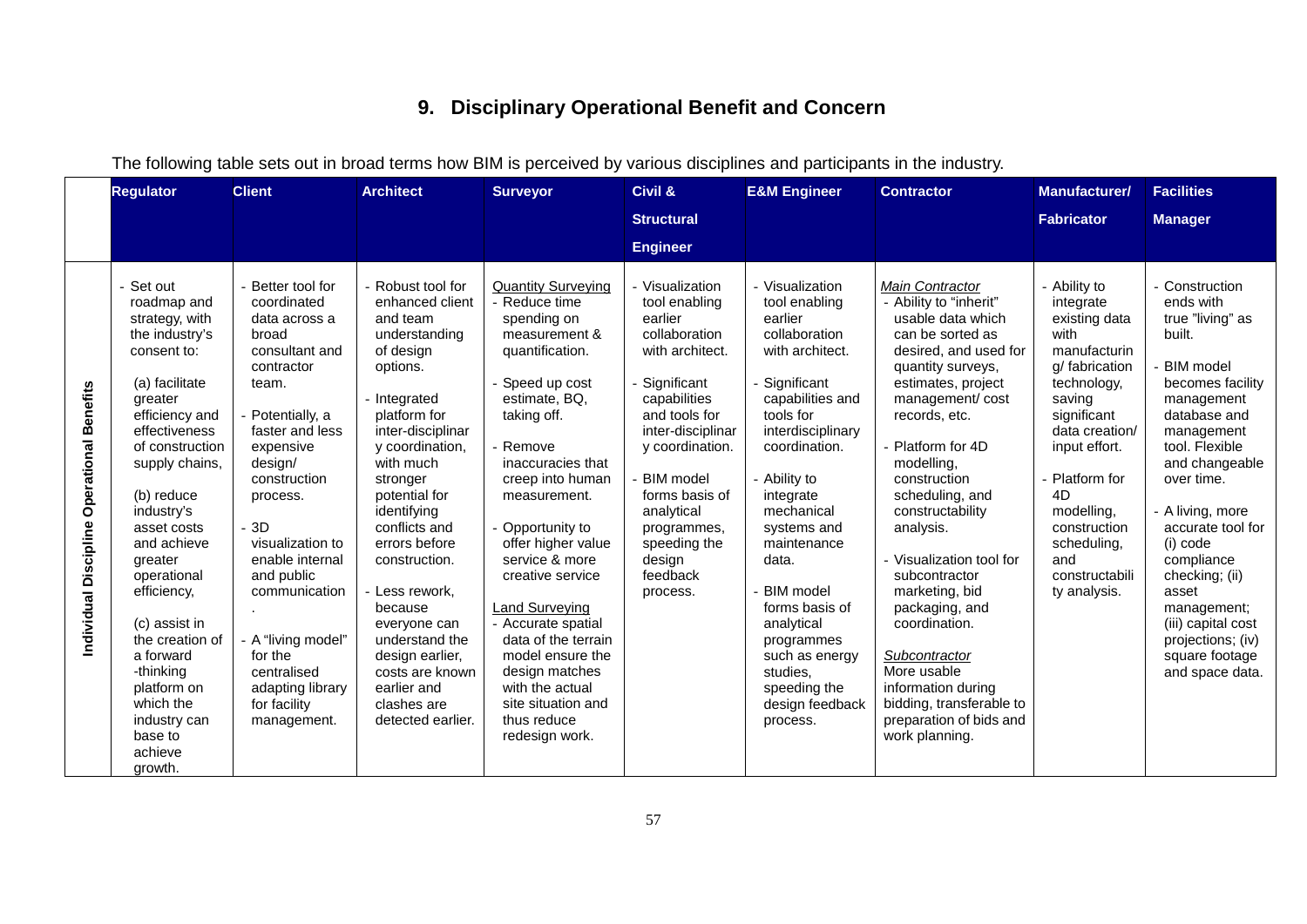|                                            | <b>Regulator</b>                                                                                                                                                                                                                                                                                                                                                                                                                                                            | <b>Client</b>                                                                                                                                                                                                                                                                                                                                                                                                                             | <b>Architect</b>                                                                                                                                                                                                                                                                                                                                                                                                                             | <b>Surveyor</b>                                                                                                                                                                                                                                                                                                                                                                                                                                                                                                                                                                           | Civil &                                                                                                                                                                                                                                                                                                                                                                                                                    | <b>E&amp;M Engineer</b>                                                                                                                                                                                                                                                                                                                                                      | <b>Contractor</b>                                                                                                                                                                                                                                                                                                                                                                                                                                          | <b>Manufacturer/</b>                                                                                                                                                                                                                                      | <b>Facilities</b>                                                                                                                                                                                                                                                                                                         |
|--------------------------------------------|-----------------------------------------------------------------------------------------------------------------------------------------------------------------------------------------------------------------------------------------------------------------------------------------------------------------------------------------------------------------------------------------------------------------------------------------------------------------------------|-------------------------------------------------------------------------------------------------------------------------------------------------------------------------------------------------------------------------------------------------------------------------------------------------------------------------------------------------------------------------------------------------------------------------------------------|----------------------------------------------------------------------------------------------------------------------------------------------------------------------------------------------------------------------------------------------------------------------------------------------------------------------------------------------------------------------------------------------------------------------------------------------|-------------------------------------------------------------------------------------------------------------------------------------------------------------------------------------------------------------------------------------------------------------------------------------------------------------------------------------------------------------------------------------------------------------------------------------------------------------------------------------------------------------------------------------------------------------------------------------------|----------------------------------------------------------------------------------------------------------------------------------------------------------------------------------------------------------------------------------------------------------------------------------------------------------------------------------------------------------------------------------------------------------------------------|------------------------------------------------------------------------------------------------------------------------------------------------------------------------------------------------------------------------------------------------------------------------------------------------------------------------------------------------------------------------------|------------------------------------------------------------------------------------------------------------------------------------------------------------------------------------------------------------------------------------------------------------------------------------------------------------------------------------------------------------------------------------------------------------------------------------------------------------|-----------------------------------------------------------------------------------------------------------------------------------------------------------------------------------------------------------------------------------------------------------|---------------------------------------------------------------------------------------------------------------------------------------------------------------------------------------------------------------------------------------------------------------------------------------------------------------------------|
|                                            |                                                                                                                                                                                                                                                                                                                                                                                                                                                                             |                                                                                                                                                                                                                                                                                                                                                                                                                                           |                                                                                                                                                                                                                                                                                                                                                                                                                                              |                                                                                                                                                                                                                                                                                                                                                                                                                                                                                                                                                                                           | <b>Structural</b>                                                                                                                                                                                                                                                                                                                                                                                                          |                                                                                                                                                                                                                                                                                                                                                                              |                                                                                                                                                                                                                                                                                                                                                                                                                                                            | <b>Fabricator</b>                                                                                                                                                                                                                                         | <b>Manager</b>                                                                                                                                                                                                                                                                                                            |
|                                            |                                                                                                                                                                                                                                                                                                                                                                                                                                                                             |                                                                                                                                                                                                                                                                                                                                                                                                                                           |                                                                                                                                                                                                                                                                                                                                                                                                                                              |                                                                                                                                                                                                                                                                                                                                                                                                                                                                                                                                                                                           | <b>Engineer</b>                                                                                                                                                                                                                                                                                                                                                                                                            |                                                                                                                                                                                                                                                                                                                                                                              |                                                                                                                                                                                                                                                                                                                                                                                                                                                            |                                                                                                                                                                                                                                                           |                                                                                                                                                                                                                                                                                                                           |
| Individual Discipline Operational Concerns | - Can BIM truly<br>provide benefits<br>to the industry?<br>- What to achieve<br>through BIM?<br>- Will the software<br>development<br>obstruct the<br>development of<br>the construction<br>industry?<br>Any proprietary<br>problem?<br>unfair play?<br>disrupt<br>competition?<br>- Will Hong Kong<br>AEC lose<br>competitiveness<br>to the global<br>competitors if<br>they do not have<br>the BIM skillset?<br>- What are the<br>industry's<br>expectation and<br>needs? | Can BIM provide<br>budget and cost<br>control?<br>Will the data be<br>maintained and<br>remain at high<br>quality? Was it<br>100% accurate<br>to begin with?<br>Will consultants<br>and in-house<br>staff know how<br>to use and apply<br>the technology?<br>How can the<br>BIM model be<br>used within the<br>client's<br>organisation for<br>other activities,<br>such as<br>workflow/<br>activity<br>modelling in the<br>built spaces? | Will more project<br>control be ceded<br>to other<br>disciplines,<br>particularly<br>contractor?<br>- How are<br>traditional<br>contract<br>documents<br>coordinated and<br>produced?<br>Using BIM to its<br>advantage<br>requires more<br>effort in early<br>stages. Will<br>this be paid, and<br>so how?<br>- How does the<br>architect<br>manage<br>efficiently the<br>many additional<br>collaborators in<br>the early design<br>phases? | <b>Quantity Surveying</b><br>- What & how to<br>develop skill &<br>process needed to<br>integrate BIM & QA<br>process?<br>Is there method &<br>standard for model<br>development and the<br>level of details<br>required?<br>- Can model be<br>configured to<br>construction method<br>for deriving BQ?<br>- How to filter model<br>data for checking<br>that they comply with<br>rules?<br>Land Surveying<br>- Integration of BIM<br>and Geographic<br><b>Information System</b><br>(GIS) is necessary.<br>However, the tools<br>and data<br>interoperability are<br>not well developed. | - Will the<br>software<br>programmes<br>be truly<br>interoperable,<br>allowing the<br>link for<br>analytical and<br>calculation<br>tools to be<br>used<br>seamlessly?<br>- Will the extra<br>effort required<br>in early stages<br>be<br>compensated?<br>- If structural<br>BIM data is<br>transferred to<br>manufacturers<br>and<br>fabricators.<br>what are the<br>contractual,<br>risk, and<br>compensation<br>effects? | - With the<br>migration of data<br>responsibility to<br>contractor, will<br>engineers end<br>up working for<br>the contractors?<br>- Will the software<br>programmes be<br>truly<br>interoperable,<br>allowing the link<br>for analytical<br>and calculation<br>tools to be used<br>seamlessly?<br>- Will the extra<br>effort required in<br>early stages be<br>compensated? | - Will the<br>contractor be<br>able to obtain<br>the model data<br>in a usable<br>format as a<br>basis for<br>further<br>development<br>(shop<br>drawings,<br>$etc.$ )?<br>- What are the<br>risks of owning<br>the data, and<br>will the<br>contractor be<br>paid<br>appropriately,<br>especially<br>given the<br>"inheriting" of<br>data from the<br>architect and<br>engineering<br>team and<br>passing it on to<br>the facility<br>management<br>team? | - Will<br>fabricators be<br>able to obtain<br>the model<br>data in<br>usable format<br>as a basis for<br>further<br>development,<br>especially<br>given actual<br>and potential<br>legal barriers<br>during the<br>bidding and<br>construction<br>phases? | Will the facility<br>management<br>team inherit a<br>model that truly<br>reflects as-builts<br>and will they be<br>able to keep the<br>model updated?<br>How adaptable<br>will the model be<br>in future years<br>as the model<br>must<br>incorporate<br>renovations,<br>maintenance,<br>etc.? Will this be<br>expensive? |

Source: BIM: A Marketing Primer and Call to Action (Note: some enhancements have been added to these two tables as per Hong Kong's local situation)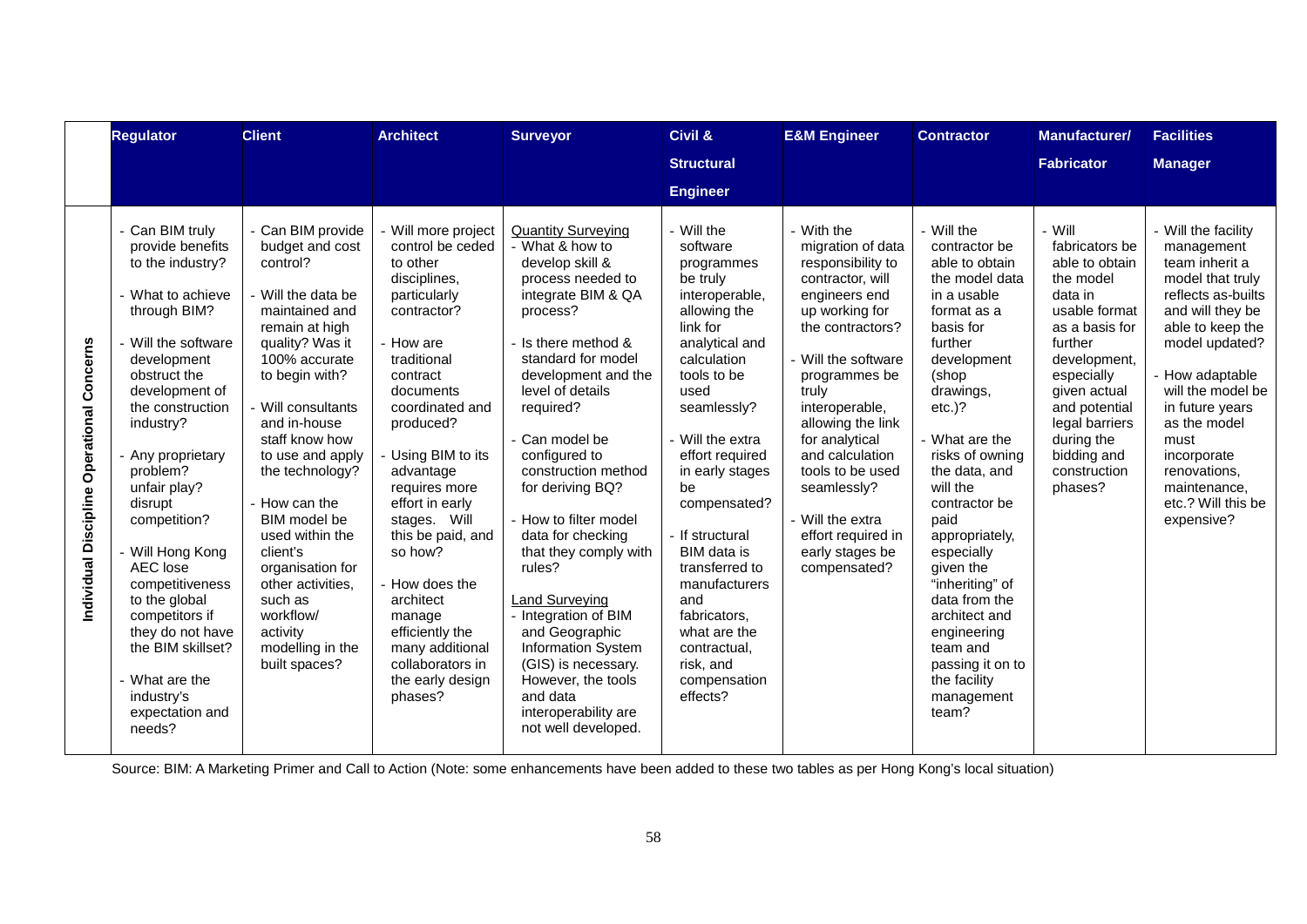# **10. The Roadmap and Strategic Implementation Plan**

To successfully implement BIM, attention must be paid to two key areas: the BIM data model and BIM working process. Taking into account value, benefit, issue and concern, the following recommendations have been developed to help to guide the successful implementation of BIM in Hong Kong. A timeline is intentionally not included in this version of the study as it can only be proposed after industry-wide acceptance and understanding of BIM have been achieved.

## **A. Collaboration**

| <b>Initiative No:</b> | A.1                                                                                                                                                                                                                                                                               |
|-----------------------|-----------------------------------------------------------------------------------------------------------------------------------------------------------------------------------------------------------------------------------------------------------------------------------|
| Perspective:          | Collaboration                                                                                                                                                                                                                                                                     |
| Initiative:           | To set up an industry-recognised coordinating body to foster collaboration<br>locally and internationally                                                                                                                                                                         |
| Activity:             | Act as the central body to lead change and facilitate implementation<br>work alongside a communication strategy.                                                                                                                                                                  |
|                       | Promote the adoption of BIM throughout the construction supply chain<br>in Hong Kong.                                                                                                                                                                                             |
|                       | Realise the industry's expectations and requirements of<br>BIM<br>$\overline{\phantom{a}}$<br>practitioners and initiate curriculum changes in academic institutes to<br>raise the industry's BIM capability.                                                                     |
|                       | Foster local collaboration across industry bodies and institutions in<br>order to develop and promote the necessary standards, protocols,<br>practices, legal frameworks and educational programmes according to<br>an industry-accepted implementation plan, timeline and scale. |
|                       | Foster international collaboration to develop a global view of standards<br>$\overline{\phantom{m}}$<br>such as best practice and shared practice.                                                                                                                                |
|                       | Integrate and reconcile design and construction stakeholders, who aim<br>projects faster, with operation and<br>maintenance<br>advance<br>to                                                                                                                                      |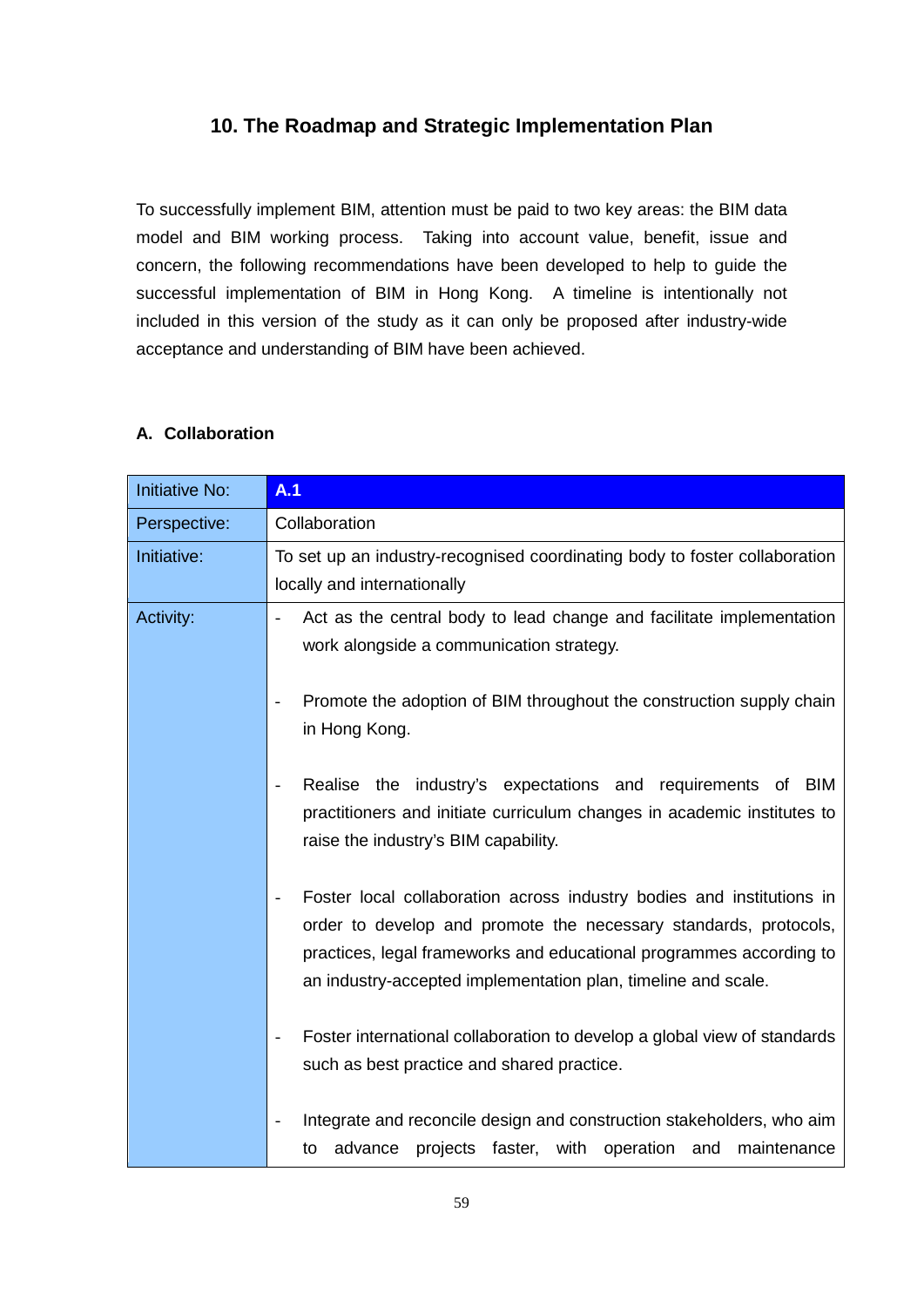|                        | stakeholders, who wish to inject more items or provisions into a design.                         |
|------------------------|--------------------------------------------------------------------------------------------------|
|                        | Operate a library for case studies, shared documents and standards,<br>$\overline{\phantom{a}}$  |
|                        | best practice, etc. under a single portal.                                                       |
|                        |                                                                                                  |
|                        | Establish an expert hub to share the latest developments, standards,<br>$\overline{\phantom{a}}$ |
|                        | best practice and knowledge for international operations.                                        |
|                        |                                                                                                  |
| Suggested              | CIC.                                                                                             |
| <b>Action Parties:</b> |                                                                                                  |

| <b>Initiative No:</b>               | A.2                                                                                                                                                                                                                                                                                                                                                                                                                                                         |
|-------------------------------------|-------------------------------------------------------------------------------------------------------------------------------------------------------------------------------------------------------------------------------------------------------------------------------------------------------------------------------------------------------------------------------------------------------------------------------------------------------------|
| Perspective:                        | Collaboration                                                                                                                                                                                                                                                                                                                                                                                                                                               |
| Initiative:                         | To promote project-wide collaboration along the project supply chain                                                                                                                                                                                                                                                                                                                                                                                        |
| Activity:                           | Redefine the work process and role of each participant to prepare for<br>$\overline{\phantom{a}}$<br>the full integration of BIM across the relevant processes. Jobs, roles<br>and responsibilities should also be redefined accordingly.<br>BIM<br>will affect contractual and<br>Integrated<br>process<br>issues.<br>$\overline{\phantom{a}}$<br>Collaborative effort is needed to study this impact and suggest<br>solutions to tackle these challenges. |
| Suggested<br><b>Action Parties:</b> | Leading: HKIBIM and building SMART Hong Kong<br>Participants: Public and private clients, professional organisations (HKIA,<br>HKIS, HKIE, AAP, ACEHK, ACQS, HKCA, HKFEMC, etc.)                                                                                                                                                                                                                                                                            |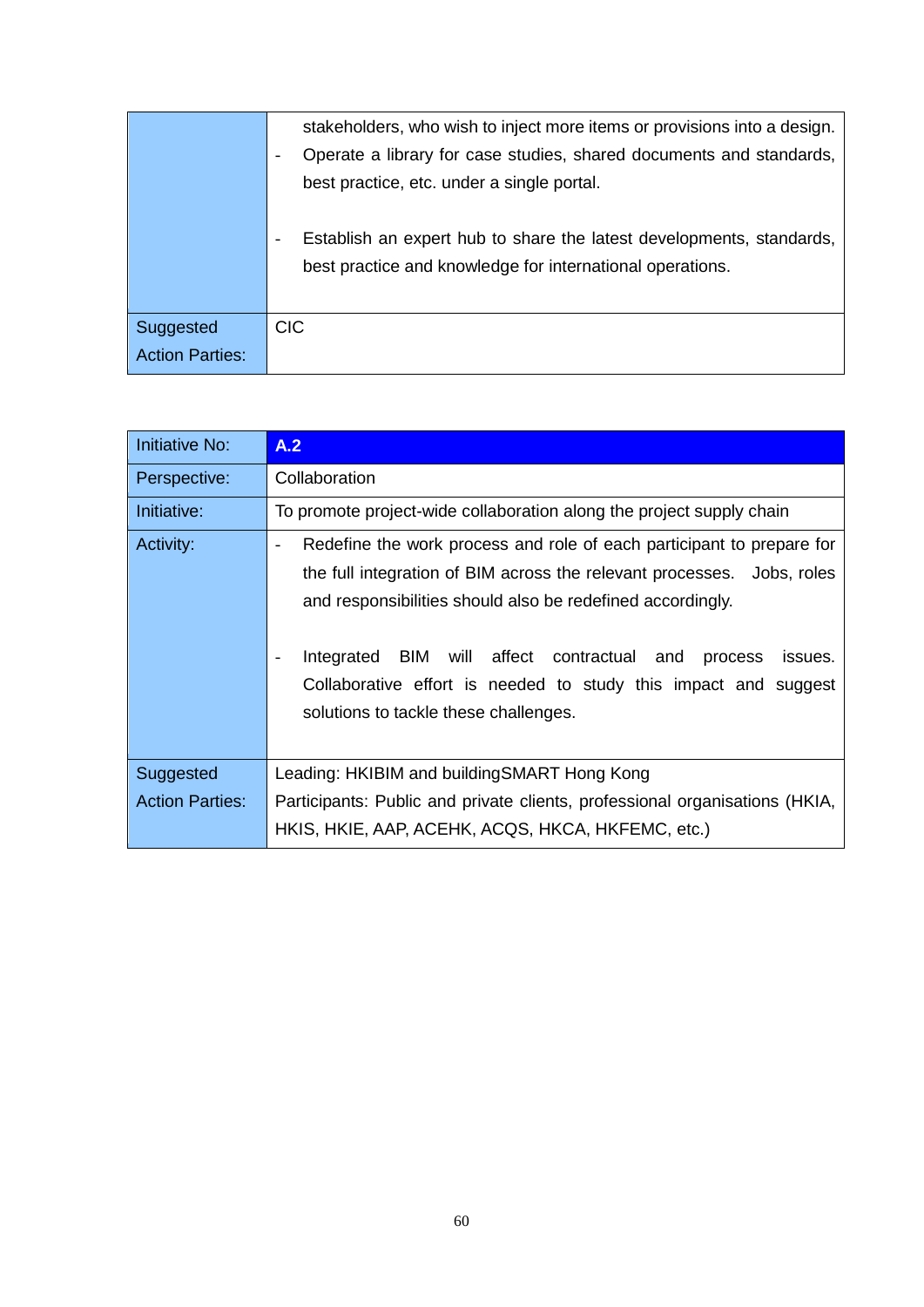| <b>Initiative No:</b>  | A.3                                                                                                                                                                                                                                              |
|------------------------|--------------------------------------------------------------------------------------------------------------------------------------------------------------------------------------------------------------------------------------------------|
| Perspective:           | Collaboration                                                                                                                                                                                                                                    |
| Initiative:            | To appoint a BIM Manager in construction project team                                                                                                                                                                                            |
| Activity:              | Consider the need for a BIM Manager who is responsible for BIM<br>$\overline{\phantom{a}}$<br>project strategy, developing a BIM execution plan, auditing BIM,<br>coordinating inter-disciplinary BIM, content creation and maintenance,<br>etc. |
|                        | The BIM Manager would be responsible for communicating and<br>developing an integration mindset and whole life cycle systems<br>mindset among project participants.<br>Develop the BIM Manager's professional standards.                         |
| Suggested              | Leading: CIC                                                                                                                                                                                                                                     |
| <b>Action Parties:</b> | Participants: HKIBIM, buildingSMART Hong Kong and training institutes                                                                                                                                                                            |
|                        |                                                                                                                                                                                                                                                  |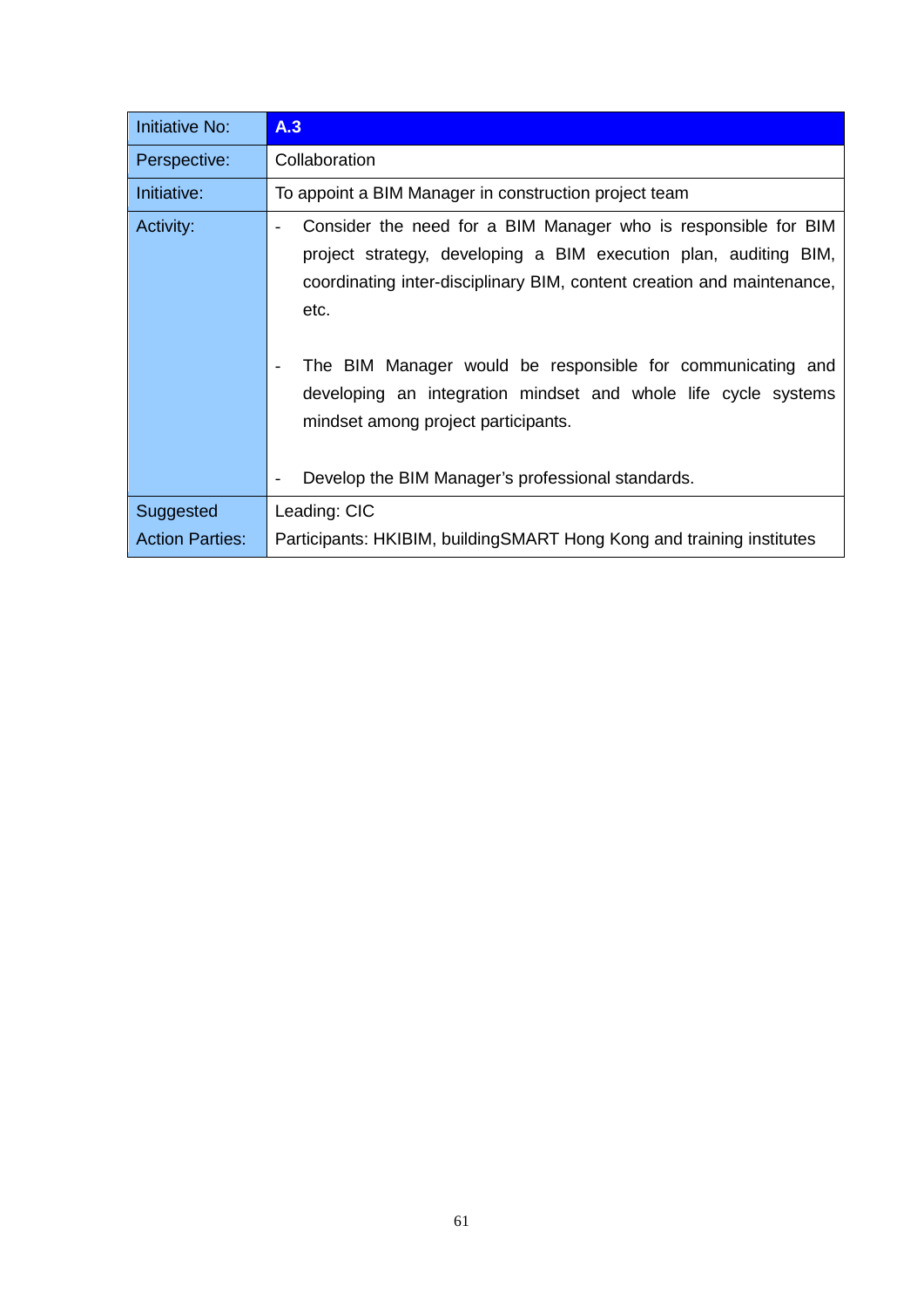### **B. Incentive and Proven Benefit**

| <b>Initiative No:</b>  | B.1                                                                                                                                                                                                                                                                                                    |
|------------------------|--------------------------------------------------------------------------------------------------------------------------------------------------------------------------------------------------------------------------------------------------------------------------------------------------------|
| Perspective:           | Incentive and Proven Benefit                                                                                                                                                                                                                                                                           |
| Initiative:            | To encourage public and private clients to take the lead                                                                                                                                                                                                                                               |
| Activity:              | Enable top management to understand the benefits of BIM and<br>prepare their organisation to adopt BIM.<br>Allocate resources and engage BIM service providers to help key<br>$\overline{\phantom{a}}$<br>organisation and construction firms to introduce BIM.                                        |
|                        | Launch pilot projects (including, but not limited to, civil engineering,<br>$\overline{\phantom{a}}$<br>building, and design and build works) with BIM utilised by all<br>participants across the whole project life cycle.<br>Explore ways to incentivise the use of BIM in public and private sector |
|                        | projects.                                                                                                                                                                                                                                                                                              |
| Suggested              | Leading: CIC                                                                                                                                                                                                                                                                                           |
| <b>Action Parties:</b> | Participants: Public and private clients                                                                                                                                                                                                                                                               |

| <b>Initiative No:</b> | B.2                                                                                                                                                                                                 |
|-----------------------|-----------------------------------------------------------------------------------------------------------------------------------------------------------------------------------------------------|
| Perspective:          | Incentive and Proven Benefit                                                                                                                                                                        |
| Initiative:           | To develop a collection of client initiatives that demonstrate clear and<br>proven benefits                                                                                                         |
| Activity:             | Collect experiences and feedback from project clients who have used<br>$\overline{\phantom{a}}$<br>BIM to manage projects, assets and the various participants in the<br>construction supply chain. |
|                       | Explore and demonstrate the quantitative benefits of adopting BIM with<br>respect to project costs as well as the operating cost of an<br>organisation.                                             |
|                       | Illustrate how BIM can support a project in terms of standards,<br>procurement, collaboration, work processes, benefits and issues, etc.                                                            |
|                       | Advance a client's ability to outline specific BIM requirements and work                                                                                                                            |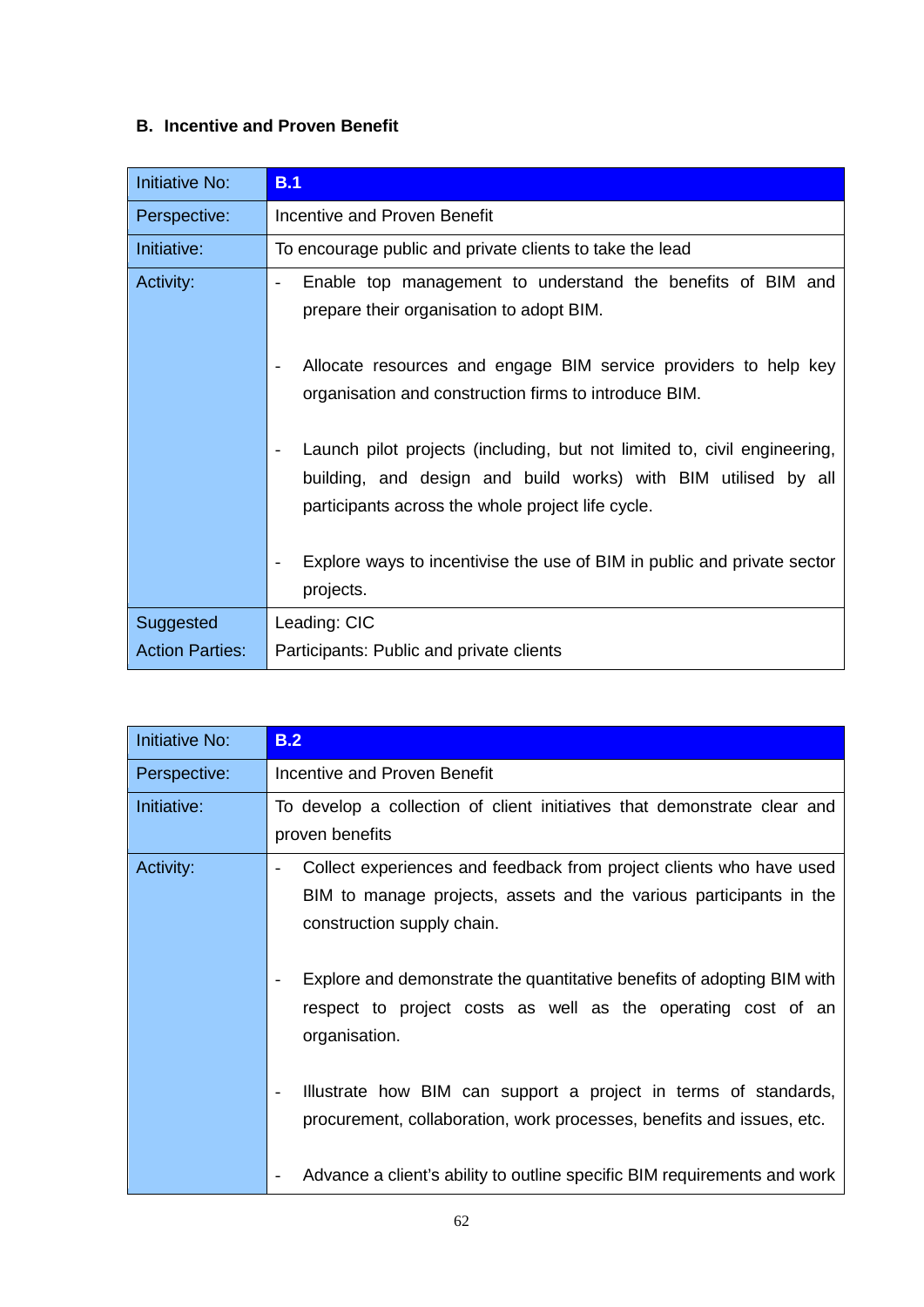|                        | with a BIM enabling team.          |
|------------------------|------------------------------------|
|                        |                                    |
| Suggested              | buildingSMART Hong Kong and others |
| <b>Action Parties:</b> |                                    |
|                        |                                    |

| <b>Initiative No:</b>               | <b>B.3</b>                                                                                                                                                                                                                                                                                                                                                                                                                                                                                                                                                                                                                                                              |
|-------------------------------------|-------------------------------------------------------------------------------------------------------------------------------------------------------------------------------------------------------------------------------------------------------------------------------------------------------------------------------------------------------------------------------------------------------------------------------------------------------------------------------------------------------------------------------------------------------------------------------------------------------------------------------------------------------------------------|
| Perspective:                        | <b>Incentive and Proven Benefit</b>                                                                                                                                                                                                                                                                                                                                                                                                                                                                                                                                                                                                                                     |
| Initiative:                         | To develop a collection of case studies for other stakeholders that<br>demonstrate the benefits of BIM                                                                                                                                                                                                                                                                                                                                                                                                                                                                                                                                                                  |
| Activity:                           | Collect experiences and feedback from users who have adopted BIM<br>to manage projects, assets and the various participants in the<br>construction supply chain.<br>Advise and share the most updated real operations methods<br>and<br>$\overline{\phantom{a}}$<br>innovative ideas to improve the operations model in a strategic<br>approach with practitioners.<br>Establish a platform for practitioners in the construction industry to<br>communicate the real operations model and take part in information<br>sharing.<br>Explore and demonstrate the benefits of adopting BIM.<br>Illustrate how BIM can work in the life cycle of an infrastructure project. |
|                                     |                                                                                                                                                                                                                                                                                                                                                                                                                                                                                                                                                                                                                                                                         |
| Suggested<br><b>Action Parties:</b> | building SMART Hong Kong and others                                                                                                                                                                                                                                                                                                                                                                                                                                                                                                                                                                                                                                     |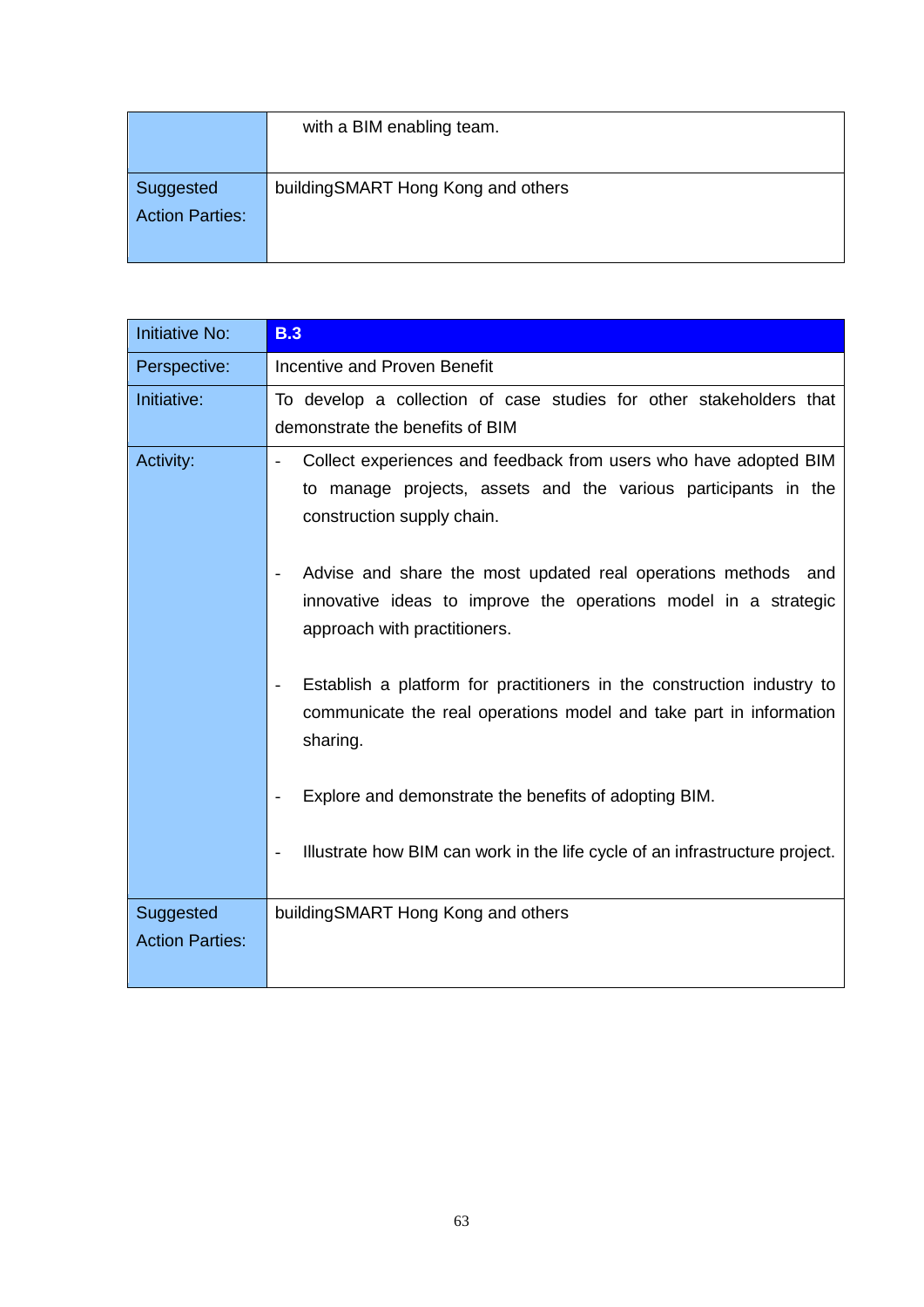| Initiative No:         | <b>B.4</b>                                                                                                                                                                                                                                                                                                                                                                          |
|------------------------|-------------------------------------------------------------------------------------------------------------------------------------------------------------------------------------------------------------------------------------------------------------------------------------------------------------------------------------------------------------------------------------|
| Perspective:           | Incentive and Proven Benefit                                                                                                                                                                                                                                                                                                                                                        |
| Initiative:            | To provide support to small scale companies                                                                                                                                                                                                                                                                                                                                         |
| Activity:              | Encourage the use of BIM among small and medium enterprises<br>$\overline{\phantom{a}}$<br>(SME). SMEs may wish to apply for government funding to enable<br>this transformation. Resources are illustrated in <b>Annex D</b> .<br>Coordinate with the relevant authorities to provide subsidised training<br>$\overline{\phantom{a}}$<br>programmes to teach BIM technical skills. |
| Suggested              | <b>CIC</b>                                                                                                                                                                                                                                                                                                                                                                          |
| <b>Action Parties:</b> |                                                                                                                                                                                                                                                                                                                                                                                     |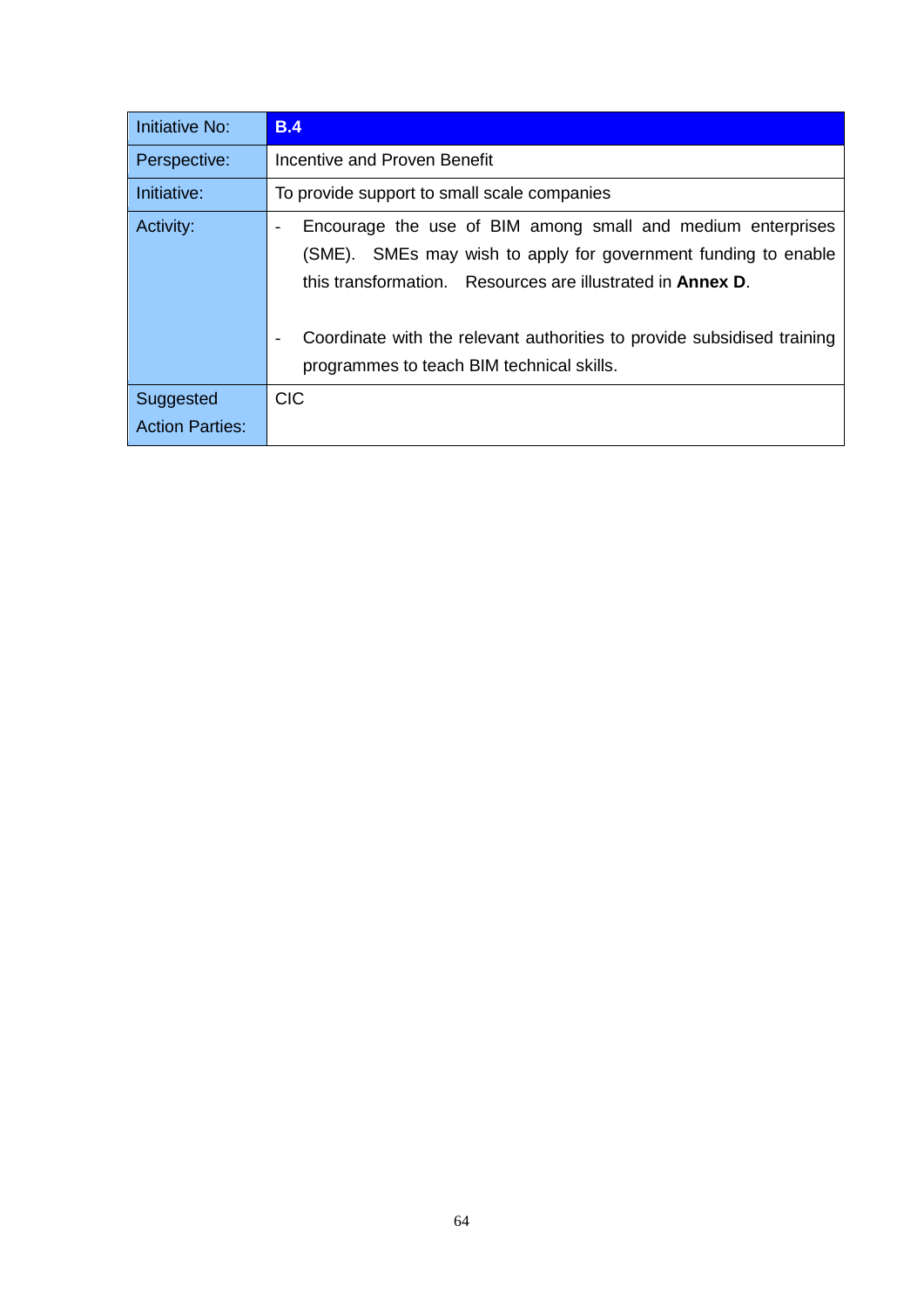# **C. Standards and Common Practices**

| <b>Initiative No:</b>               | C.1                                                                                                                                                                                                                                                                                                                                                                                                                                                                                                                                                                                                                                                                                                                                               |
|-------------------------------------|---------------------------------------------------------------------------------------------------------------------------------------------------------------------------------------------------------------------------------------------------------------------------------------------------------------------------------------------------------------------------------------------------------------------------------------------------------------------------------------------------------------------------------------------------------------------------------------------------------------------------------------------------------------------------------------------------------------------------------------------------|
| Perspective:                        | <b>Standards and Common Practices</b>                                                                                                                                                                                                                                                                                                                                                                                                                                                                                                                                                                                                                                                                                                             |
| Initiative:                         | To establish delivery standards and common practices                                                                                                                                                                                                                                                                                                                                                                                                                                                                                                                                                                                                                                                                                              |
| Activity:                           | Build a reference document that provides a unified BIM standard,<br>methodology, convention and the required level of detail so that it can<br>be easily applied to different projects with reasonable modifications.<br>Build a reference document that provides guidance on how to<br>implement BIM at a project level throughout the project life cycle.<br>Define a family of BIM components and their attributes for quantity<br>$\overline{\phantom{a}}$<br>surveying and analysis. The aim is not to develop an industry-wide<br>components library.<br>Bridge the Hong Kong standards and shared practices with those of<br>$\overline{\phantom{a}}$<br>regional practitioners (e.g. Singapore's Building and Construction<br>Authority). |
| Suggested<br><b>Action Parties:</b> | CIC's Task Group for Preparation of Hong Kong BIM Standards                                                                                                                                                                                                                                                                                                                                                                                                                                                                                                                                                                                                                                                                                       |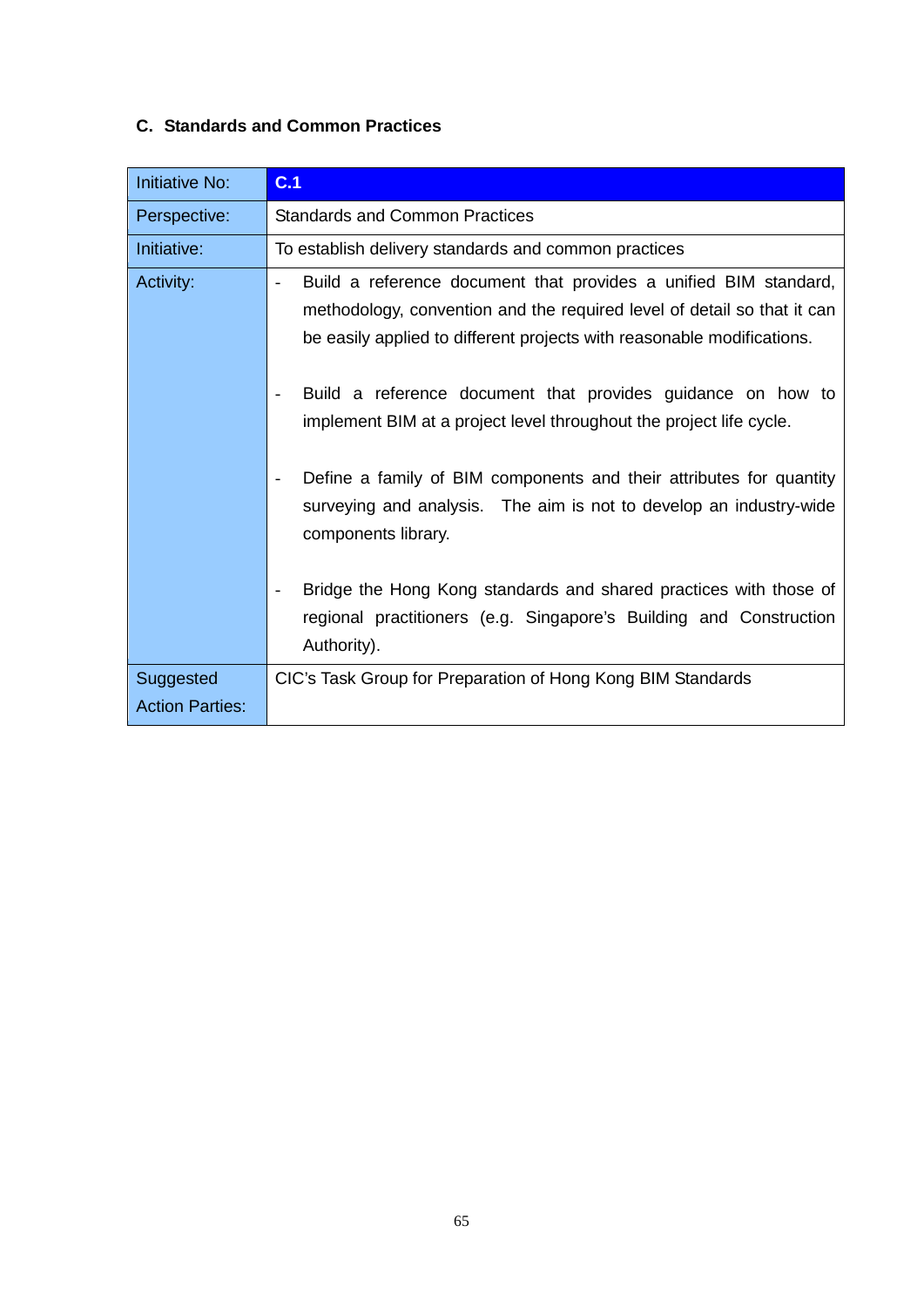# **D. Legal and Insurance**

| <b>Initiative No:</b>               | D.1                                                                                                                                                                                                                   |
|-------------------------------------|-----------------------------------------------------------------------------------------------------------------------------------------------------------------------------------------------------------------------|
| Perspective:                        | Legal and Insurance                                                                                                                                                                                                   |
| Initiative:                         | To review procurement practices and contract provisions                                                                                                                                                               |
| Activity:                           | Review each discipline's current contract agreements, procurement<br>system and scope of work to enable the cooperative use of BIM among<br>the different parties of a construction project.                          |
|                                     | Review the Standard Method of Measurements (SMM) and link them<br>with BIM.                                                                                                                                           |
|                                     | Define the amount of BIM data to be included in a construction<br>contract.                                                                                                                                           |
|                                     | Define appropriate clauses to incorporate BIM data and models into a<br>construction contract.                                                                                                                        |
|                                     | Review current procurement practices, approval and<br>payment<br>practices for works-in-progress.                                                                                                                     |
|                                     | Formulate and establish standards or guidelines for procuring BIM<br>services, including the scope of service, outlined deliverables at each<br>stage, terms and conditions, fee structure and payment schedule, etc. |
| Suggested<br><b>Action Parties:</b> | HKIS and ACQS to coordinate with public and private clients                                                                                                                                                           |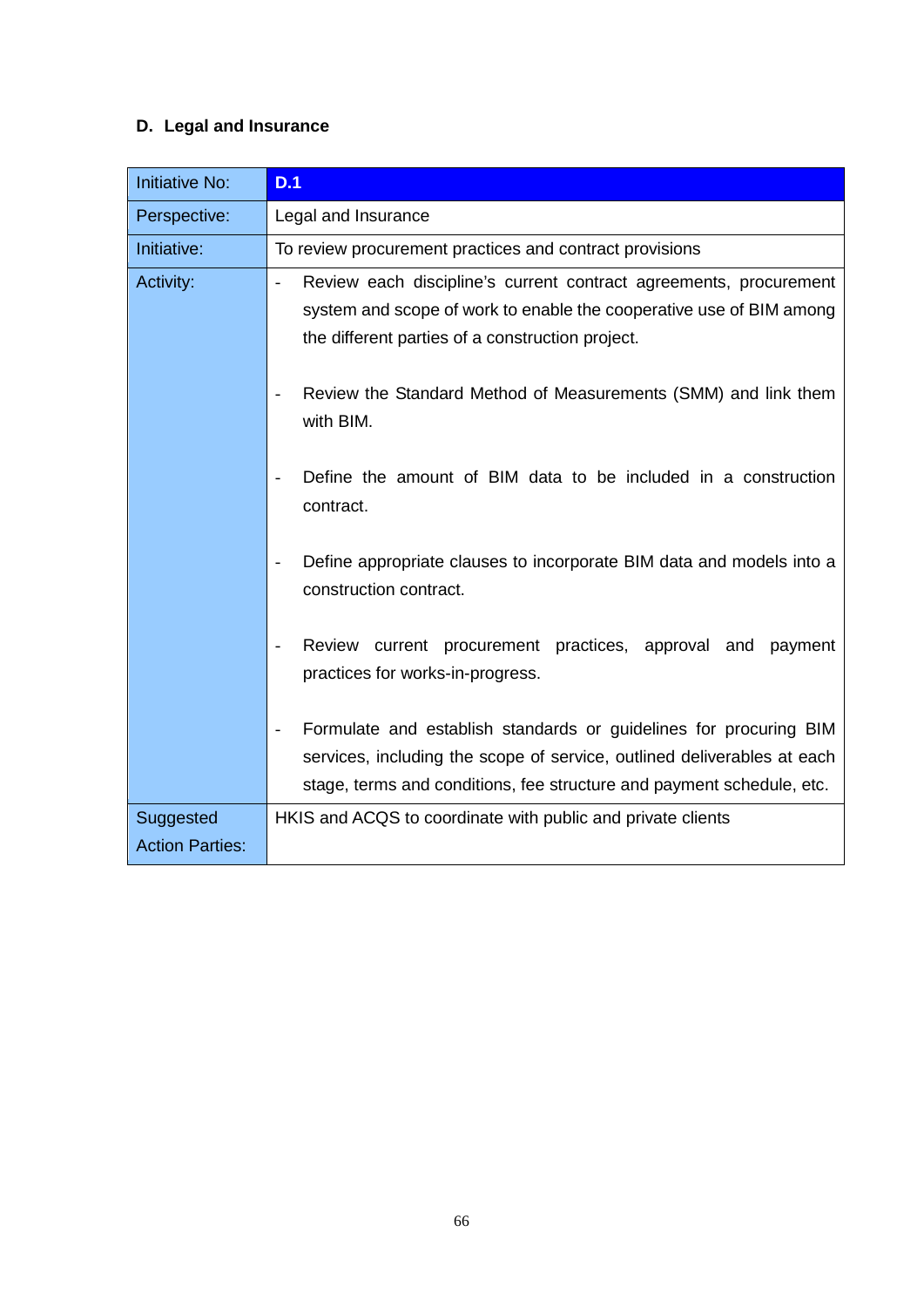| Initiative No:         | D.2                                                                                                                                     |
|------------------------|-----------------------------------------------------------------------------------------------------------------------------------------|
| Perspective:           | Legal and Insurance                                                                                                                     |
| Initiative:            | To review IP rights and data ownership                                                                                                  |
| Activity:              | Review the legal principles governing Intellectual Property (IP) rights<br>and how they apply to information held in a BIM environment. |
|                        | Review data and information ownership and sharing.                                                                                      |
|                        | Review accountability for using or updating data and information.                                                                       |
|                        | Review ownership and usage as well as liability, which may affect<br>$\overline{\phantom{a}}$<br>insurance policies.                    |
| Suggested              | CIC to carry out desktop research to review current practices in Singapore,                                                             |
| <b>Action Parties:</b> | the United Kingdom and Mainland China.                                                                                                  |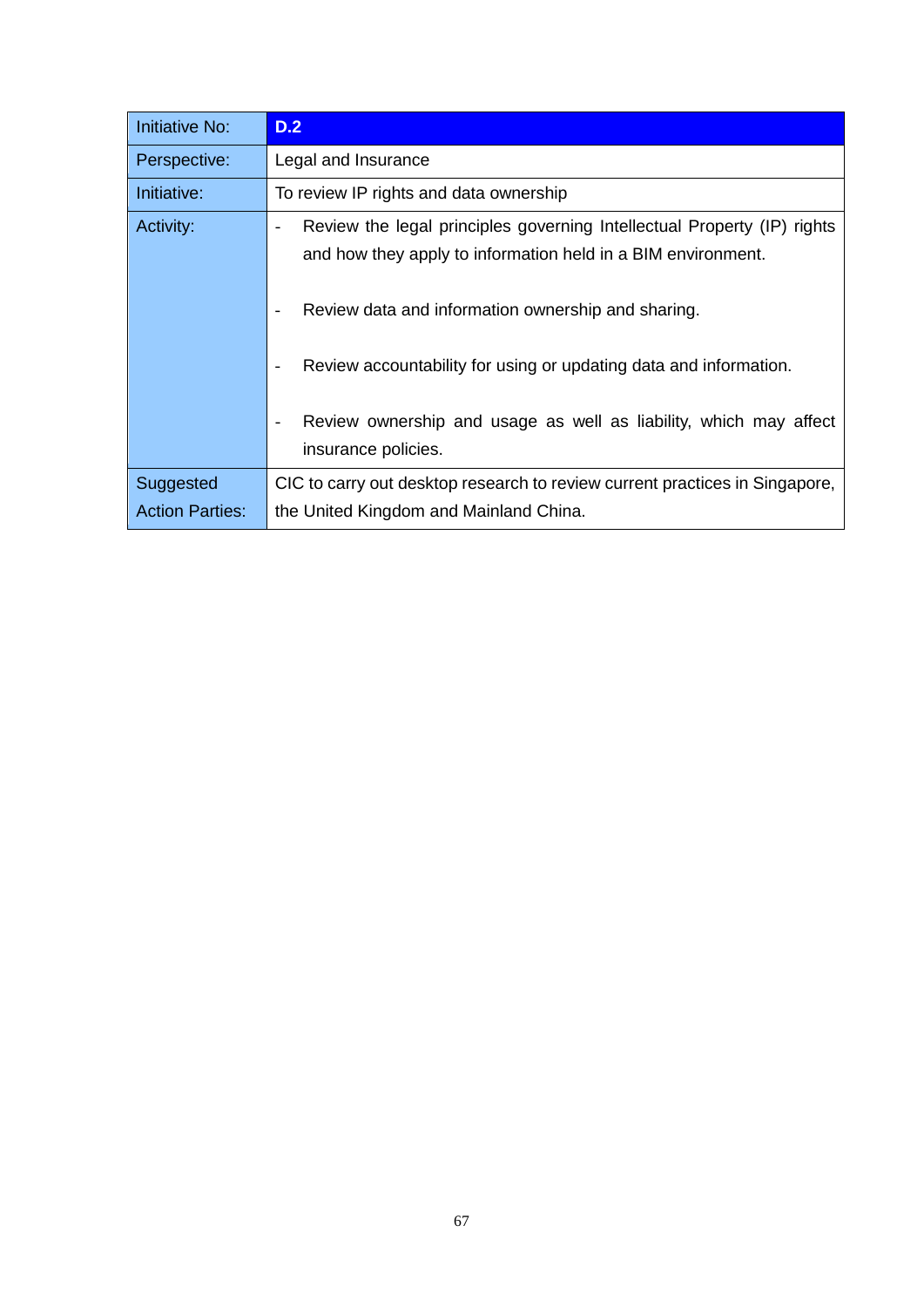# **E. Information Sharing and Handover**

| <b>Initiative No:</b>               | E.1                                                                                                                                                                                                                                                                                                                                                                                                                                                                                                                                                                                                                                                                                                                                  |
|-------------------------------------|--------------------------------------------------------------------------------------------------------------------------------------------------------------------------------------------------------------------------------------------------------------------------------------------------------------------------------------------------------------------------------------------------------------------------------------------------------------------------------------------------------------------------------------------------------------------------------------------------------------------------------------------------------------------------------------------------------------------------------------|
| Perspective:                        | Information Sharing and Handover                                                                                                                                                                                                                                                                                                                                                                                                                                                                                                                                                                                                                                                                                                     |
| Initiative:                         | To establish a management framework that facilitates the collaborative<br>production of architectural, engineering and construction information                                                                                                                                                                                                                                                                                                                                                                                                                                                                                                                                                                                      |
| Activity:                           | Creating a single repository of BIM data for the complete supply chain<br>of an individual project may not be practical (as per the AEC (UK) BIM<br>Standard), as each discipline requires its own BIM model to deliver its<br>contractual obligation.  Instead of a single model for common use, it is<br>more beneficial to create a common data environment for each project.<br>Information for each discipline would be created in a specific area.<br>Once checked, approved and signed-off, individual BIM models could<br>be released to the shared area, which is accessible by the parties<br>participating in the project.<br>Suggest a mechanism to control and manage an inter-disciplinary<br>common data environment. |
|                                     | Maintaining the integrity and relevance of information or data is an<br>$\overline{\phantom{a}}$<br>important aspect of retaining its value and benefit to users.<br>Proper<br>data storage, data sharing, access permissions and updating<br>responsibilities should be considered in detail. Guidelines are needed<br>to help participants maintain and manage data in order to retain<br>accurate and up-to-date asset records.                                                                                                                                                                                                                                                                                                   |
|                                     | Develop a data exchange methodology for all participants along the<br>construction supply chain to: (a) Improve the information retrieval and<br>exchange process; (b) Enhance the quality and scope of information<br>delivered by the supply chain; and (c) Increase data integrity.                                                                                                                                                                                                                                                                                                                                                                                                                                               |
| Suggested<br><b>Action Parties:</b> | Leading: HKIBIM and buildingSMART Hong Kong<br>Participants: Public and private clients, professional organisations (HKIA,<br>HKIS, HKIE, ACEHK, AAP, HKCA, HKFEMC, etc.)                                                                                                                                                                                                                                                                                                                                                                                                                                                                                                                                                            |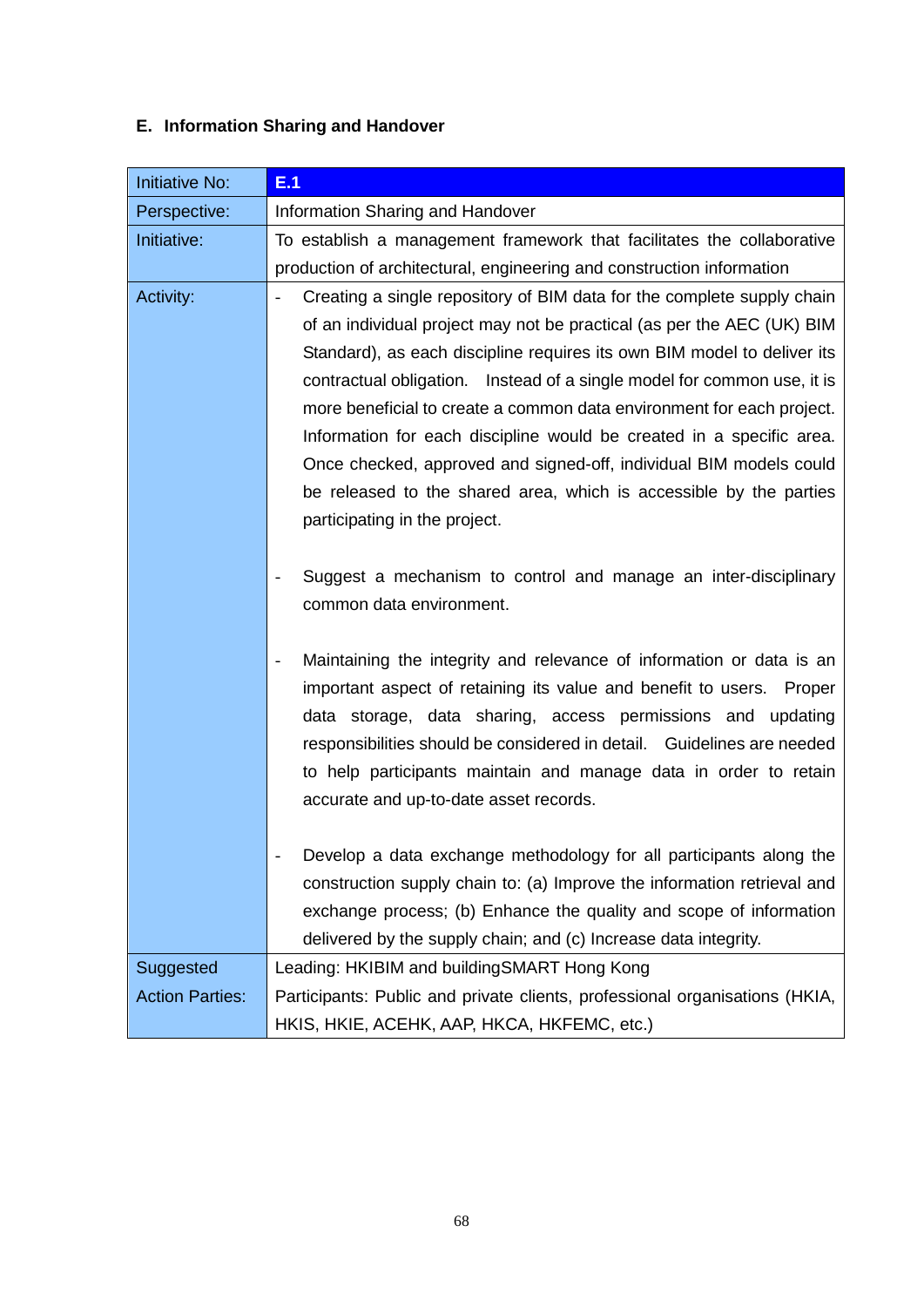# **F. Promotion and Education**

| <b>Initiative No:</b>  | F.1                                                                                                                                                                                                                                              |
|------------------------|--------------------------------------------------------------------------------------------------------------------------------------------------------------------------------------------------------------------------------------------------|
| Perspective:           | <b>Promotion and Education</b>                                                                                                                                                                                                                   |
| Initiative:            | To offer institutional support and execute promotional activities                                                                                                                                                                                |
| Activity:              | Professional organisations can help to further implement BIM by<br>$\overline{\phantom{a}}$<br>promoting the technology and its advantages to clients.                                                                                           |
|                        | Professional organisations can help to expand the implementation of<br>$\overline{\phantom{a}}$<br>BIM by promoting the technology and its advantages to its members<br>and marshalling members' responses to the challenges of adopting<br>BIM. |
|                        | Forge consensus and support among organisations with a view to<br>working together to advance the industry's capacity and capabilities.                                                                                                          |
|                        | Engage the top management of clients with the concept of BIM, as<br>they are in the best position to drive adoption. Clearly explain the<br>benefits of BIM to their organisation.                                                               |
| Suggested              | Leading: CIC                                                                                                                                                                                                                                     |
| <b>Action Parties:</b> | Participants: Professional organisations                                                                                                                                                                                                         |

| <b>Initiative No:</b> | F <sub>2</sub>                                                                                                                                                                                                                                                                                                                                                                                                                                                                                            |
|-----------------------|-----------------------------------------------------------------------------------------------------------------------------------------------------------------------------------------------------------------------------------------------------------------------------------------------------------------------------------------------------------------------------------------------------------------------------------------------------------------------------------------------------------|
| Perspective:          | <b>Promotion and Education</b>                                                                                                                                                                                                                                                                                                                                                                                                                                                                            |
| Initiative:           | To expedite the development of BIM capacity and capabilities                                                                                                                                                                                                                                                                                                                                                                                                                                              |
| Activity:             | In the long-term, universities and training institutes need to provide<br>sufficient training options featuring a variety of technical modules, such<br>as BIM management and R&D at various levels. Sample courses<br>could include a BIM CPD course, BIM certificate course, BIM diploma<br>course, etc. Academic institutions may consider including BIM<br>courses as part of the relevant curriculums for degrees and diplomas.<br>Extend BIM training from construction-related programmes to other |
|                       | engineering and computer science programmes.                                                                                                                                                                                                                                                                                                                                                                                                                                                              |
|                       | Design and offer suitable training covering three functions:                                                                                                                                                                                                                                                                                                                                                                                                                                              |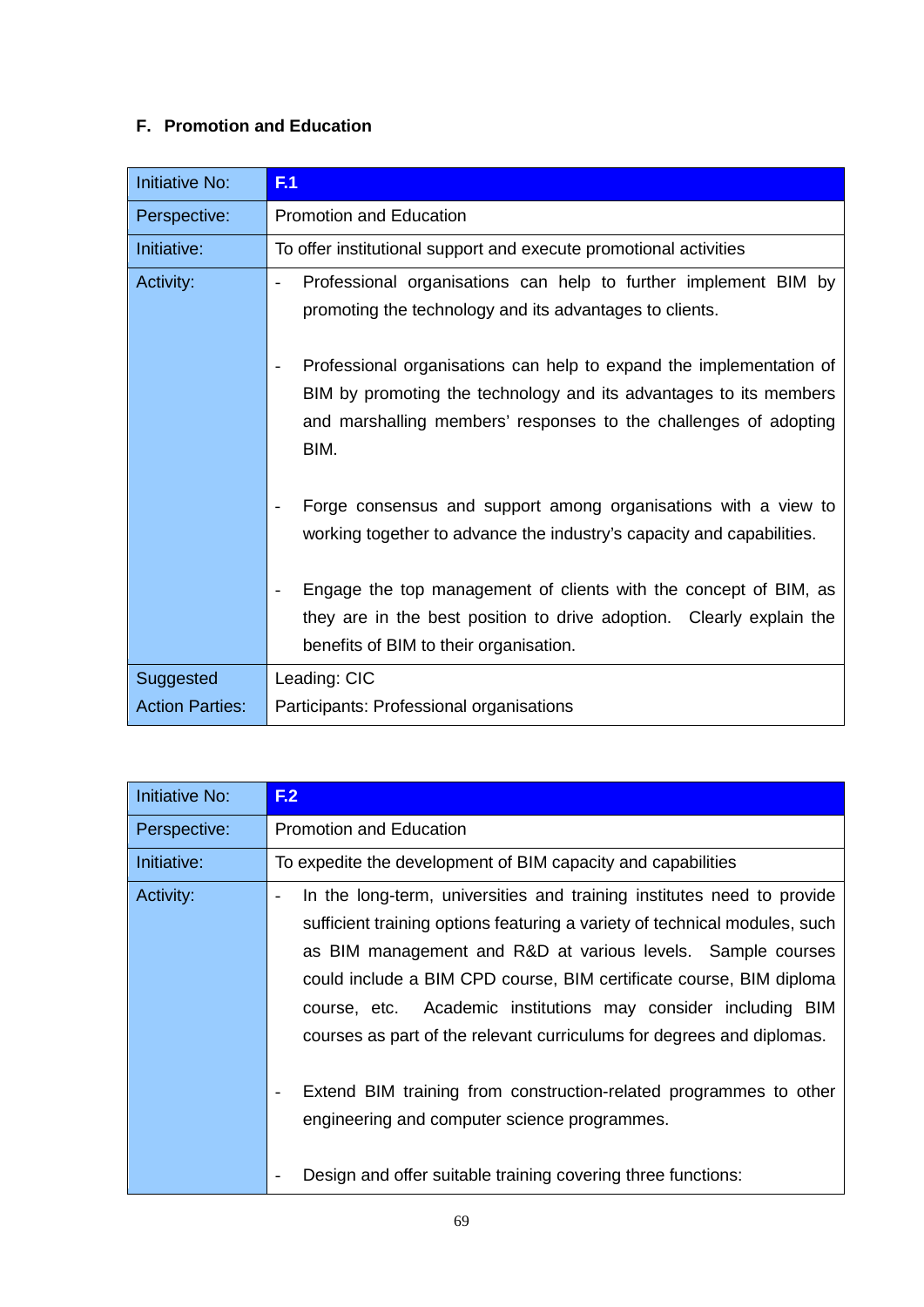|                        | (a) BIM model development;                                                                                                                                                                                             |
|------------------------|------------------------------------------------------------------------------------------------------------------------------------------------------------------------------------------------------------------------|
|                        | (b) BIM model management;                                                                                                                                                                                              |
|                        | (c) Using built BIM models.                                                                                                                                                                                            |
|                        | Offer comprehensive and systematic training courses for new BIM<br>$\qquad \qquad -$<br>positions, particularly BIM Managers and BIM Modellers.                                                                        |
|                        | Initiate a train-the-trainer programme to cascade training efforts to<br>$\overline{\phantom{a}}$<br>individual companies.                                                                                             |
|                        | Sponsor and steer long-term research on required initiatives.<br>$\overline{\phantom{0}}$                                                                                                                              |
|                        | Implement a fast-track BIM training programme for in-service<br>$\overline{\phantom{a}}$<br>professionals and management staff to understand BIM from a<br>management perspective rather than a technical perspective. |
|                        | In-service professionals should be trained to use BIM themselves<br>$\overline{\phantom{a}}$<br>instead of relying on BIM consultants.                                                                                 |
| Suggested              | Leading: CIC                                                                                                                                                                                                           |
| <b>Action Parties:</b> | Participants: HKIBIM and training institutes, professional organisations,                                                                                                                                              |
|                        | public and private clients                                                                                                                                                                                             |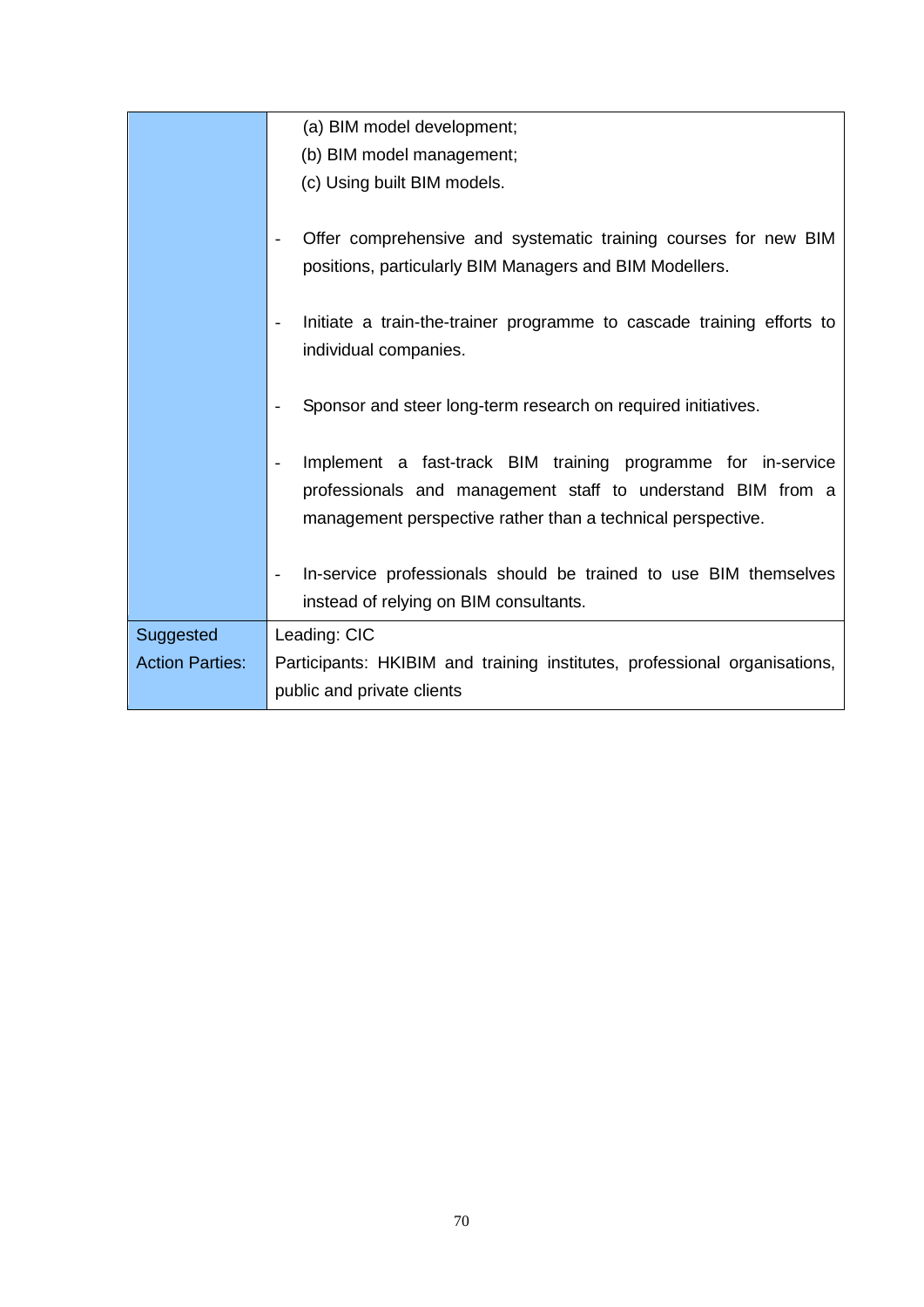| <b>Initiative No:</b>  | F <sub>13</sub>                                                                                                                                                                                                                                                                                                                                                                                                                                                                                                                                                                                                                                                                                                    |
|------------------------|--------------------------------------------------------------------------------------------------------------------------------------------------------------------------------------------------------------------------------------------------------------------------------------------------------------------------------------------------------------------------------------------------------------------------------------------------------------------------------------------------------------------------------------------------------------------------------------------------------------------------------------------------------------------------------------------------------------------|
| Perspective:           | <b>Promotion and Education</b>                                                                                                                                                                                                                                                                                                                                                                                                                                                                                                                                                                                                                                                                                     |
| Initiative:            | To expedite of the industry's capacity and capability to integrate<br>infrastructure project management and infrastructure asset management                                                                                                                                                                                                                                                                                                                                                                                                                                                                                                                                                                        |
| Activity:              | In the long-term, universities and training institutes should consider<br>$\blacksquare$<br>adding infrastructure project management and infrastructure asset<br>management courses to their degree and diploma curriculums.<br>Implement a fast-track training programme for in-service professionals<br>and management staff to understand integration from a management<br>perspective instead of a technical perspective. For example, offer<br>cross training and rotational schemes to encourage<br>mutual<br>understanding between different teams.<br>Explore the possibility of providing of on-the-job training, which<br>provides professionals and technicians with practical experience using<br>BIM. |
| Suggested              | Universities, training institutes, professional organisations, public and                                                                                                                                                                                                                                                                                                                                                                                                                                                                                                                                                                                                                                          |
| <b>Action Parties:</b> | private clients                                                                                                                                                                                                                                                                                                                                                                                                                                                                                                                                                                                                                                                                                                    |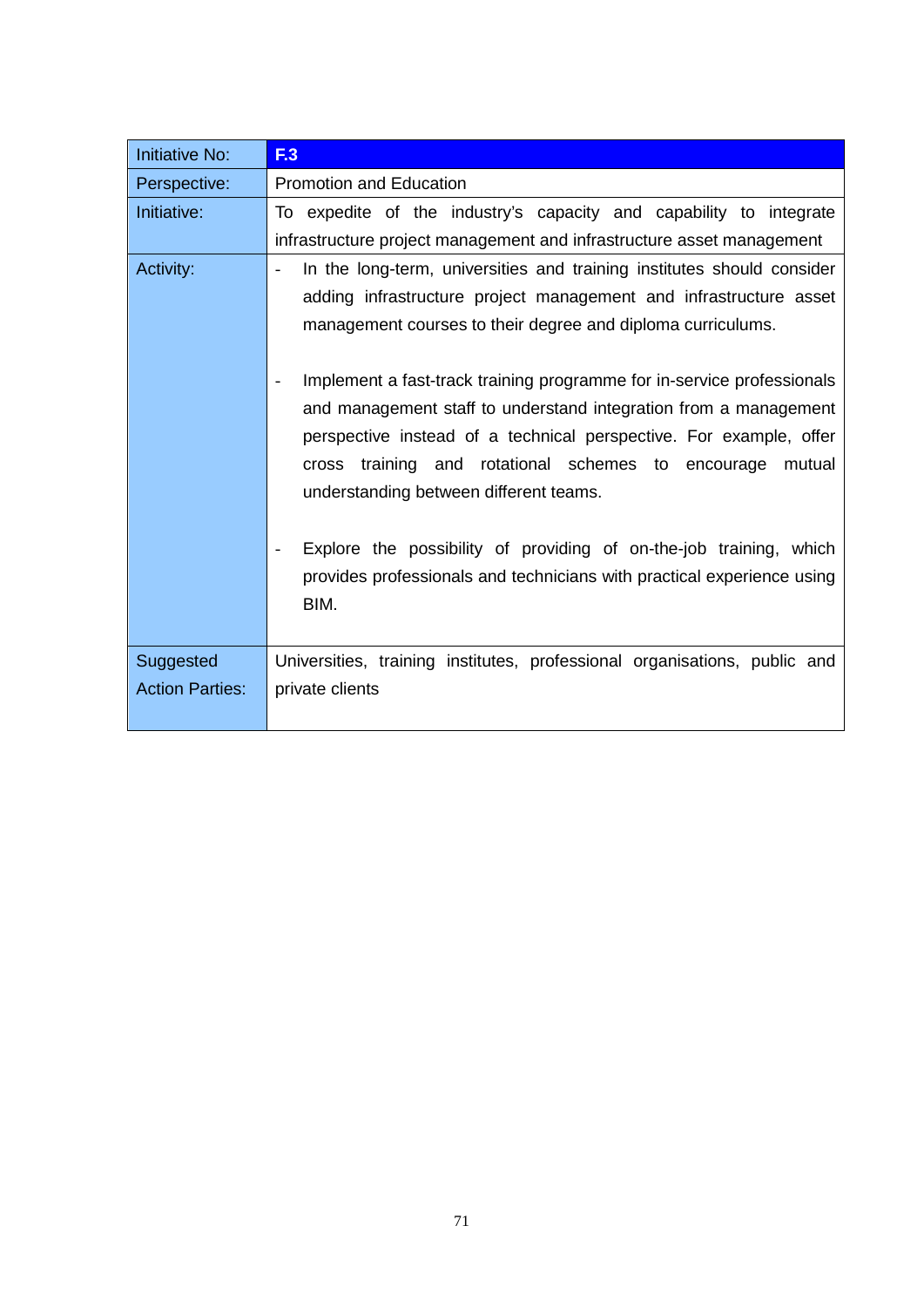| <b>Initiative No:</b>               | G <sub>1</sub>                                                                                                                                                                                                                                                                                          |
|-------------------------------------|---------------------------------------------------------------------------------------------------------------------------------------------------------------------------------------------------------------------------------------------------------------------------------------------------------|
| Perspective:                        | <b>Compliant BIM Tool</b>                                                                                                                                                                                                                                                                               |
| Initiative:                         | To enable and ensure sufficient digital capability and vendor support                                                                                                                                                                                                                                   |
| Activity:                           | An integrated BIM system relies on compatible data formats, i.e. the<br>$\overline{\phantom{a}}$<br>ability to merge models from various sources and especially different<br>BIM systems. To improve this process, efforts must be made to<br>develop open technology (or middleware) and data formats. |
|                                     | Software providers should ensure that design standards are localised<br>to suit Hong Kong practices.                                                                                                                                                                                                    |
|                                     | Software providers should ensure that within the BIM system, there is a<br>$\overline{\phantom{a}}$<br>modelling function that enables users to produce the final construction<br>documents.                                                                                                            |
|                                     | Software providers should facilitate the integration between BIM and<br>$\overline{\phantom{a}}$<br>downstream system applications to fulfil the needs of facilities<br>management and frontline maintenance staff.                                                                                     |
|                                     | Introduce more BIM system providers in Hong Kong to provide greater<br>$\overline{\phantom{a}}$<br>choice and promote competition, with the aim of: (a) avoiding a<br>monopoly created by a limited choice of vendors; and (b) maintaining<br>quality services and systems.                             |
|                                     | Relevant authority's practice notes concerning the submission of<br>building plans in AutoCAD/ Microstation format for GFA checking may<br>need to be revised to accept the submission of building plans in BIM<br>format.                                                                              |
| Suggested<br><b>Action Parties:</b> | Leading: HKIBIM<br>Participants: Public and private clients, professional organisations (HKIA,<br>HKIS, HKIE, ACEHK, AAP, HKCA, HKFEMC, etc.)                                                                                                                                                           |

# **G. Sufficient Digital Capability and Vendor Support**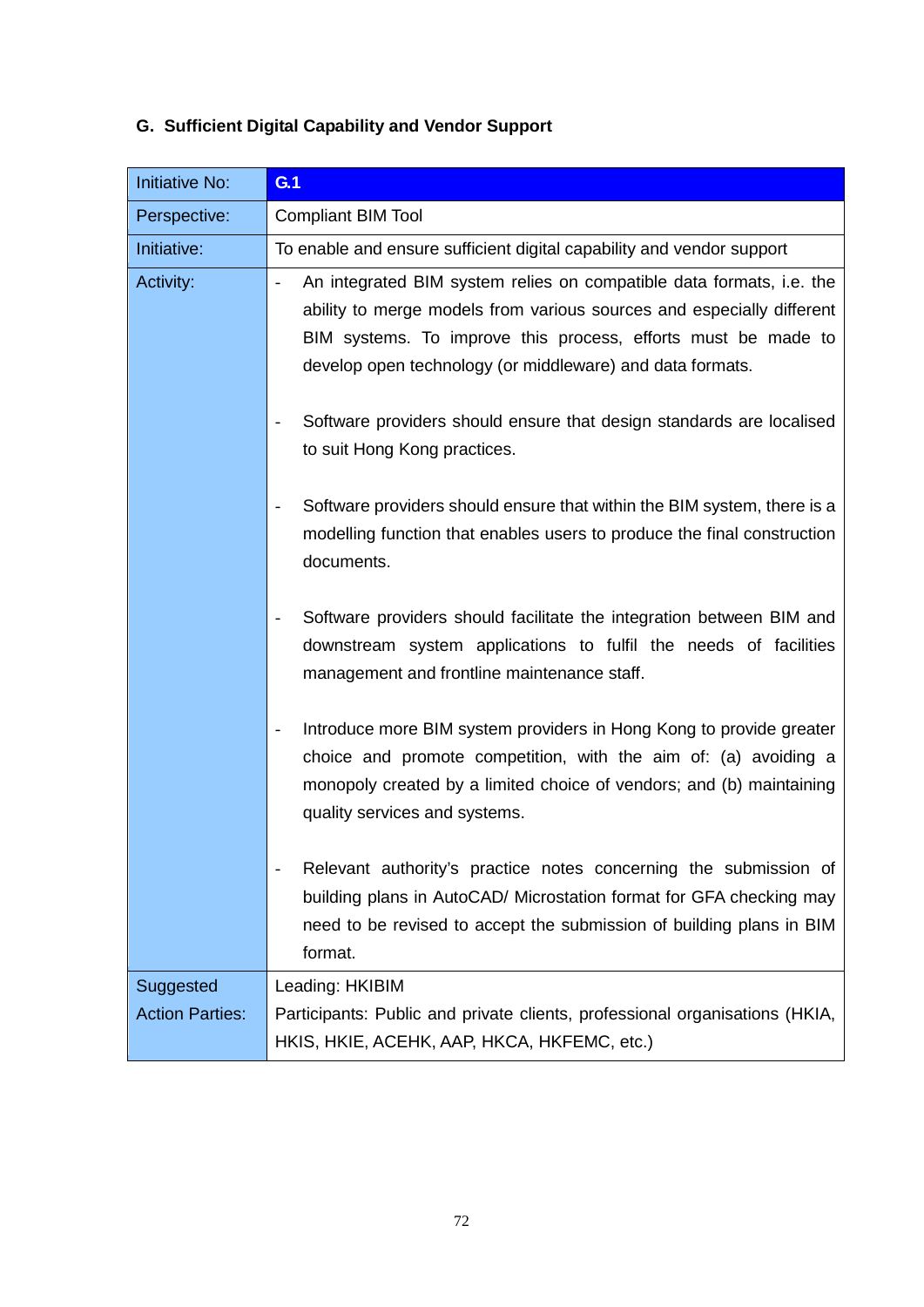# **H. Risk Management**

| <b>Initiative No:</b>  | H.1                                                                                                                                                                                                                                                                                                                                                                                             |
|------------------------|-------------------------------------------------------------------------------------------------------------------------------------------------------------------------------------------------------------------------------------------------------------------------------------------------------------------------------------------------------------------------------------------------|
| Perspective:           | Audit and Risk Management                                                                                                                                                                                                                                                                                                                                                                       |
| Initiative:            | To adopt a strategic risk management process for BIM implementation                                                                                                                                                                                                                                                                                                                             |
| Activity:              | Commission a risk assessment for BIM implementation at a project<br>$\overline{\phantom{a}}$<br>and corporate level. The purpose of the risk assessment is to identify<br>possible risk areas and determine how they can be mitigated<br>individually and collectively to reduce and marginalise potential<br>problems following the adoption of BIM-enabled technologies and<br>collaboration. |
|                        | Commission a legal service to draft BIM-specific contractual provisions<br>(avoiding the aggressive use of disclaimers, indemnification and<br>non-reliance clauses) that aim to eliminate, limit or manage the risks<br>associated with BIM.                                                                                                                                                   |
| Suggested              | CIC to carry out desktop research to review current practices in Singapore,                                                                                                                                                                                                                                                                                                                     |
| <b>Action Parties:</b> | the United Kingdom and Mainland China.                                                                                                                                                                                                                                                                                                                                                          |

# **I. Global Competitiveness**

| Initiative No:         | 1.1                                                                                         |
|------------------------|---------------------------------------------------------------------------------------------|
| Perspective:           | <b>Global Competitiveness</b>                                                               |
| Initiative:            | To maintain the competitiveness of the Hong Kong Architecture,                              |
|                        | Engineering and Construction (AEC) industry in the face of worldwide                        |
|                        | players, who are equipped with greater productivity and new technology                      |
| Activity:              | Review and monitor global trends and the latest construction<br>$\overline{\phantom{a}}$    |
|                        | technology and keep Hong Kong's construction industry updated.                              |
|                        |                                                                                             |
|                        | Facilitate skills, knowledge and experience sharing between the<br>$\overline{\phantom{a}}$ |
|                        | international market and Hong Kong market.                                                  |
|                        |                                                                                             |
| Suggested              | <b>CIC</b>                                                                                  |
| <b>Action Parties:</b> |                                                                                             |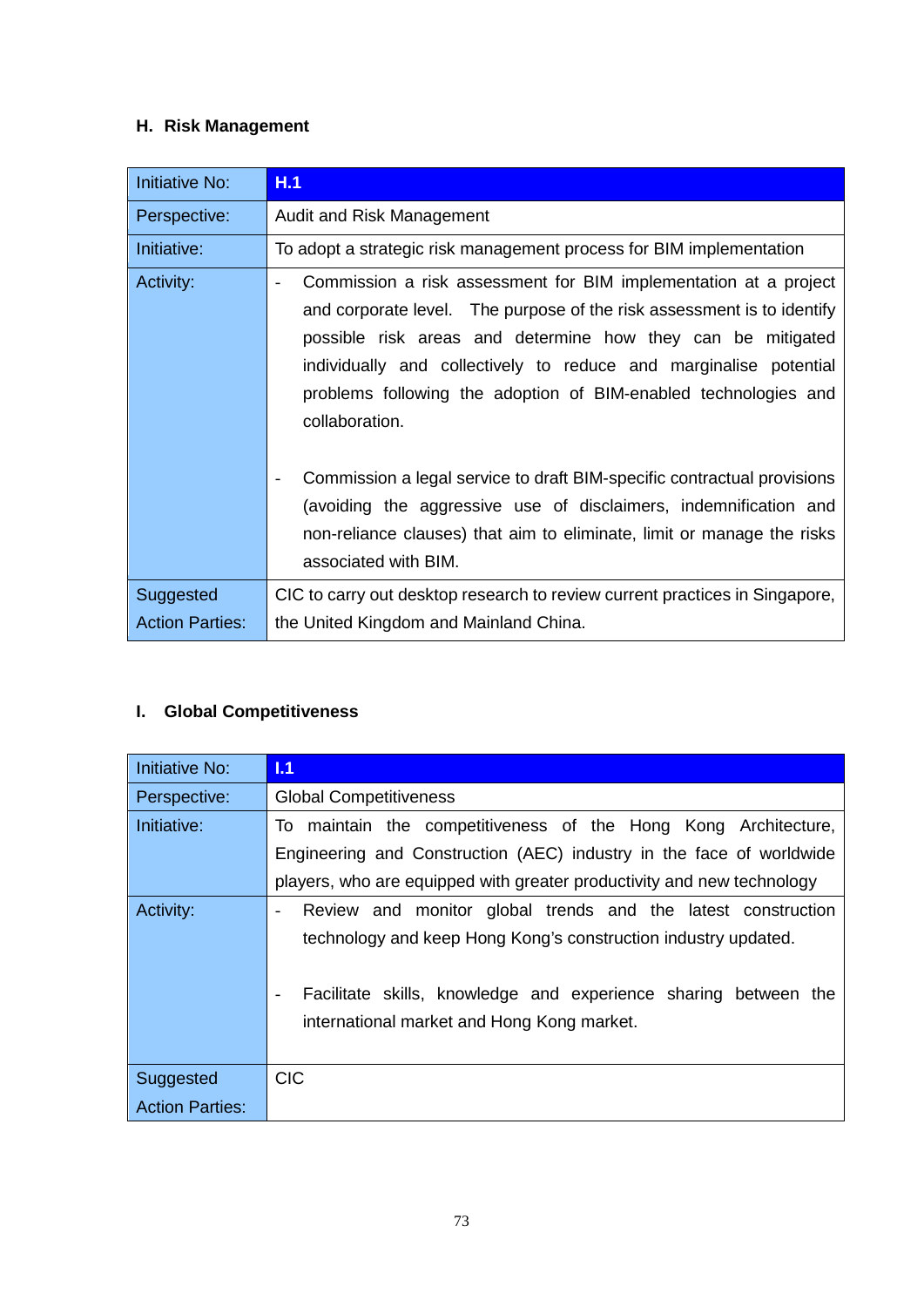#### **11. The Next Steps**

In order to address the needs of high priority stakeholders and drive the wider adoption of BIM in Hong Kong, the Working Group has suggested the following possible actions:

#### **No. Major Concern to be Addressed Possible Action**

1. Some clients do not possess the expertise to define deliverables, state their expectations and define the scope of BIM in their projects.

Provide clients with industry-approved standards, specifications, shared practices or reference documents. The Hong Kong Housing Authority, MTRC and other developers may wish to share their own standards or requirements for the industry's reference.

- 2. BIM adoption and use are mainly driven by client demand. However, some major clients have no plans to adopt BIM. Major clients need to become familiar with BIM and prepare for adoption.
- 3. Quite a few of top management of Architecture, Engineering and Construction (AEC) companies, management. developers and some clients may not fully understand the nature of BIM or its benefits. Share the benefits of BIM and cultivate an understanding of BIM among top
- 4. To devise suitable educational Initiate a curriculum change to develop programmes, academic institutions the industry's BIM capabilities. need to understand:
	- a. The industry's expectations and requirements of BIM Managers and Modellers; to the relevant courses.

The CIC requests to work closely with academic institutes to drive changes

b. The role and responsibilities of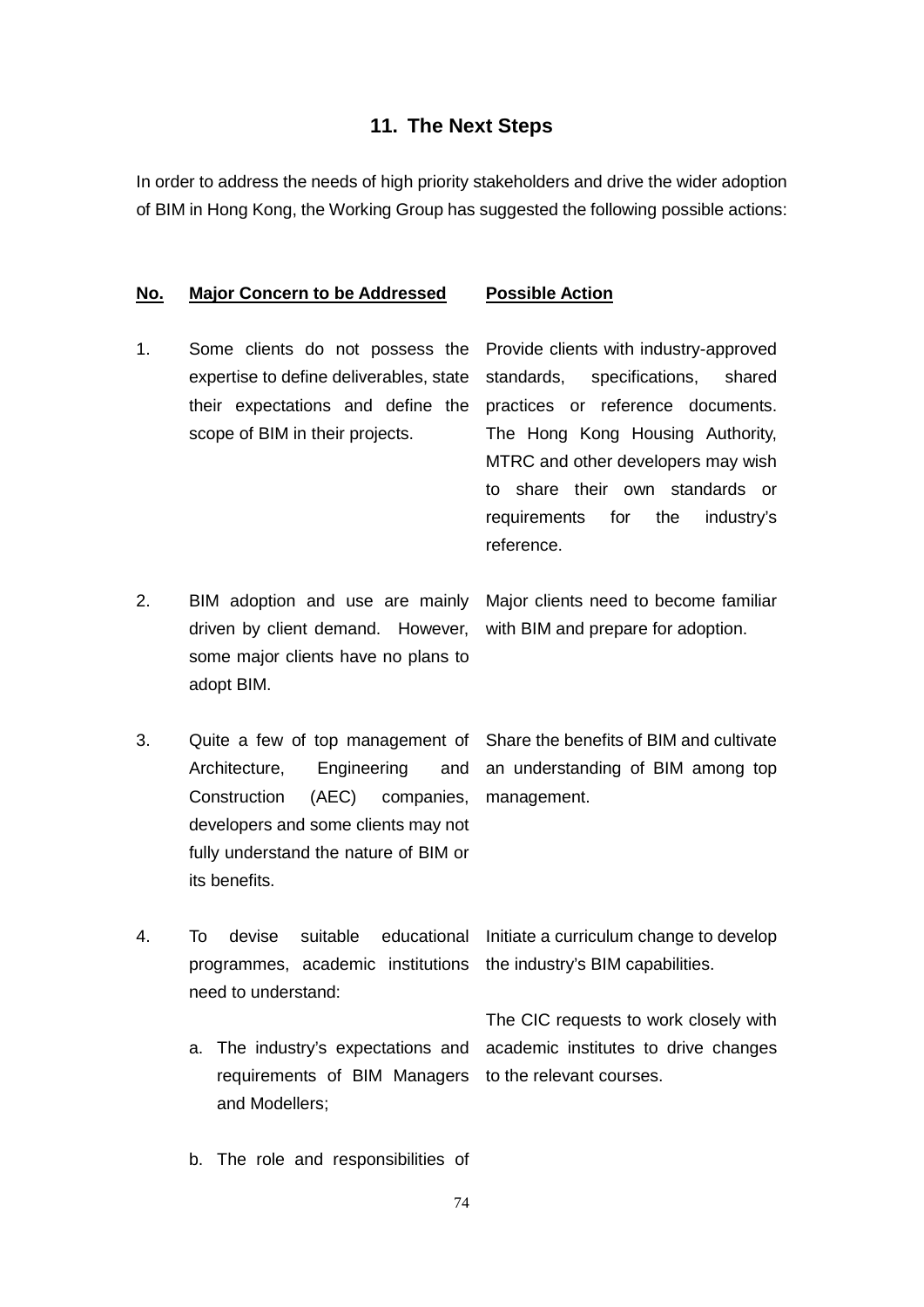BIM Managers and Modellers at work or in a construction project.

In response to the suggested actions, the Working Group recommends that three key initiatives are implemented immediately:

- (a) **ESTABLISHMENT OF STANDARDS** Devise a set of standards or specifications to facilitate the wider use of BIM in construction projects. Standards should include, but are not limited to: (i) Project Execution Plan; (ii) Modelling Methodology; (iii) Level of Detail; and (iv) Component Presentation Style and Data Organisation. The scope should include, but not be limited to architectural, structural, civil engineering, and MEP BIM models in stages of conceptual, preliminary design, detailed design, construction and as-built;
- (b) **PROMOTION** Carry out promotions targeting industry stakeholders who are not familiar with the use and benefits of BIM, or who are observers or new to the idea of adopting BIM, especially the top management of major project clients. As the key drivers of BIM adoption, it is important that these stakeholders appreciate the benefits of BIM and prepare their organisation to adopt BIM. Promotion should not be limited to local practitioners but also include regional and international practices;
- (c) **TRAINING** Develop the industry's BIM capacity by driving curricular change in construction-related and computer science academic programmes, and provide BIM training in three areas: BIM model development; management of BIM; and use of BIM models.

Accordingly, a task group has been set up to focus on identifying and steering the development of standards, specifications, shared practices and reference documents that will help the industry to adopt BIM. The members of the Task Group on Establishment of Industry Standard are set out in **Annex B**.

Moreover, the CIC can play an active role collaborating with current BIM users to promote BIM. The CIC can produce publications to disseminate news related to BIM, share the updates and progress of industry stakeholders, organise BIM-related events (e.g. seminars and conferences), and arrange visits and exchanges with overseas organisations.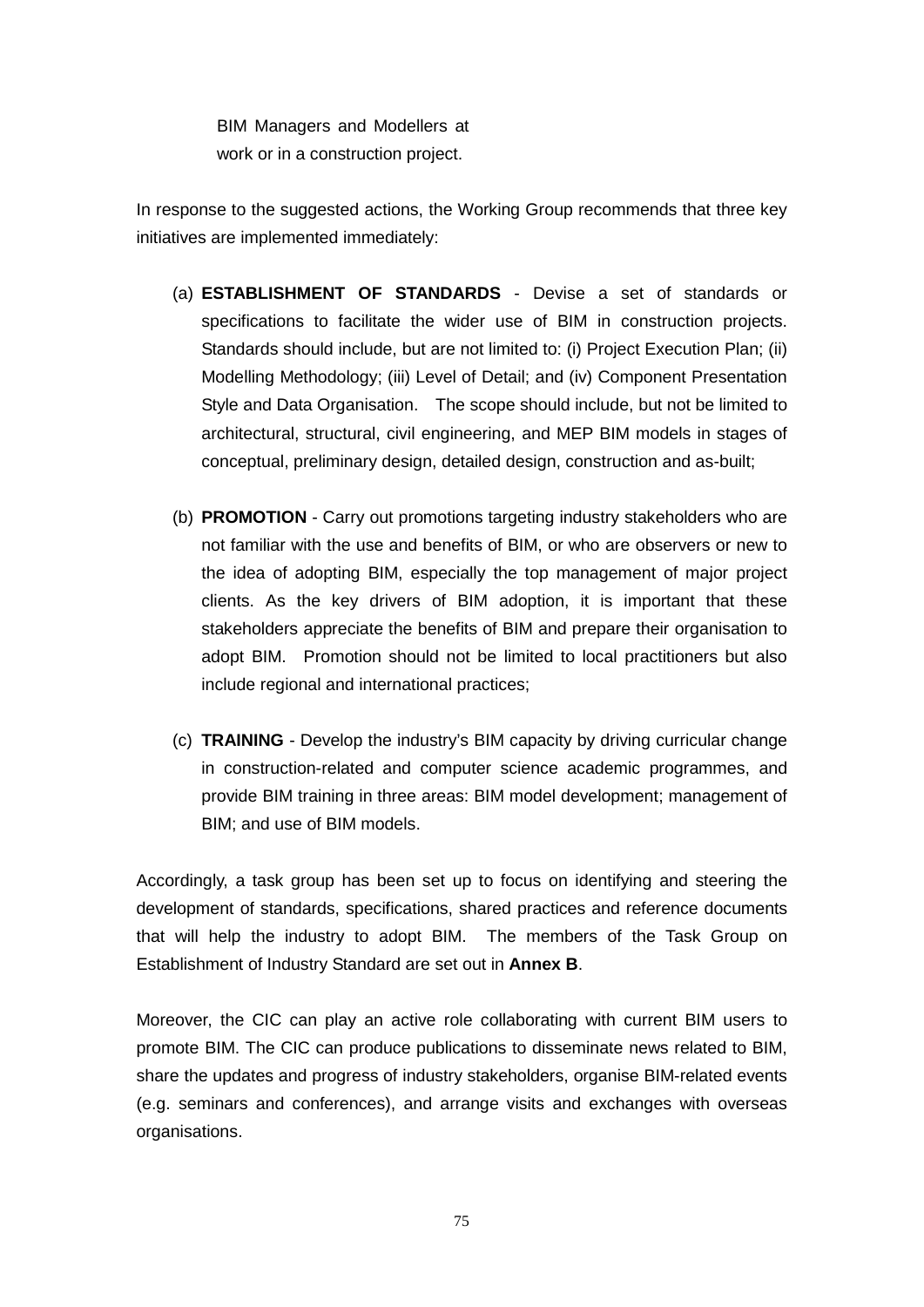The CIC will continue to participate in regional official meetings with a view to creating more opportunities for collaboration within the region as well as Mainland China. The CIC maintains its commitment to working with international institutes and updating international media channels with the latest developments related to BIM adoption in Hong Kong

The CIC also continues to collaborate with training institutes including universities, the IVE and VTC, professional organisations, and the CIC's own training academy to develop an industry-wide training framework and coordinated training programmes. Furthermore, with the concerted support of professional organisations, in particular the HKIBIM, the CIC is tentatively planning to set up a "Registration and Accreditation Service" to outline the qualification framework for BIM professionals, to accredit BIM training programmes and courses, and to provide a recognised register of BIM professionals.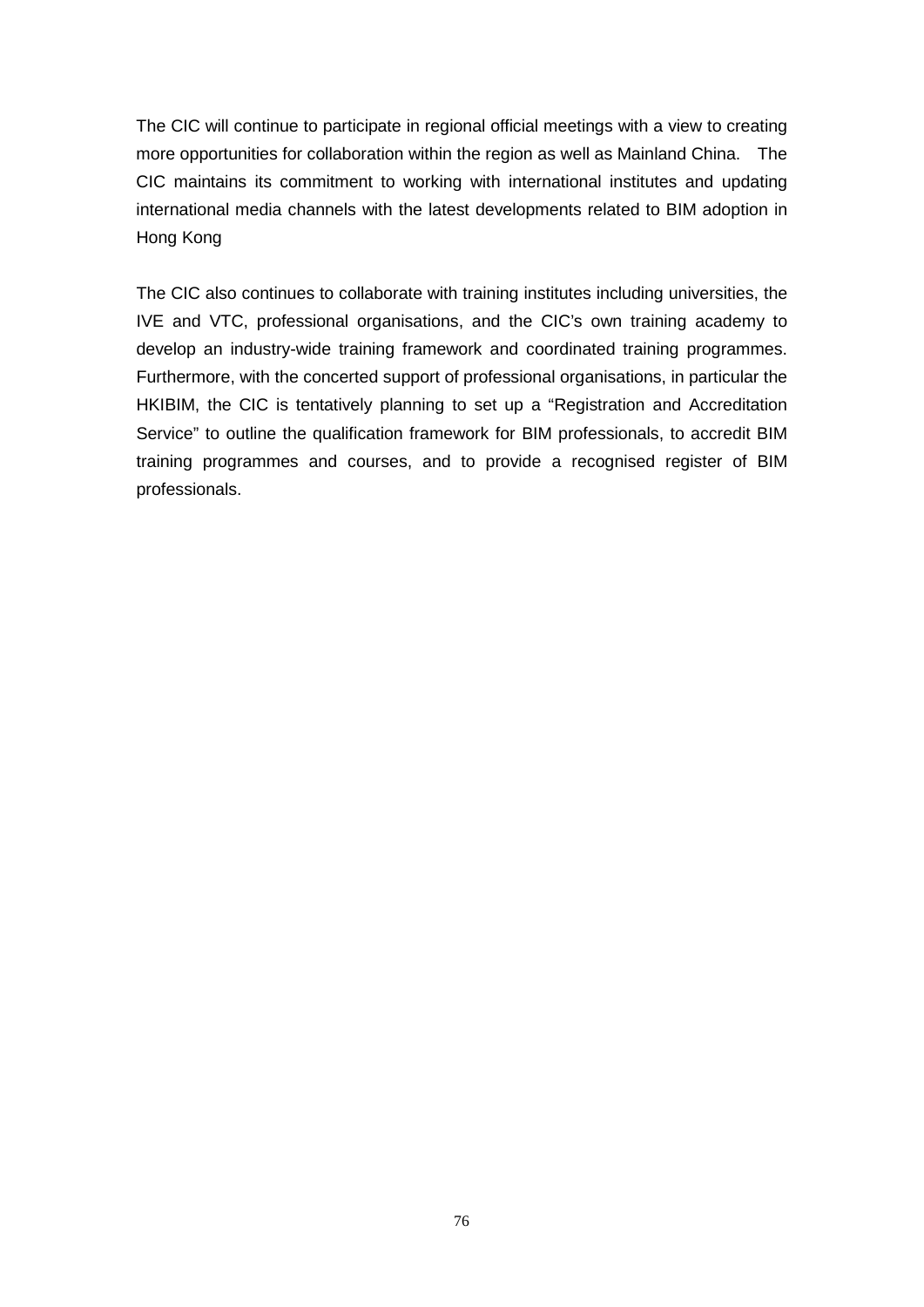# **12. Going Forward**

The Reference Material summarises current knowledge and experience shared amongst the Members of the Working Group in the use of BIM.

While relevant stakeholders are invited to make reference to the initiatives set out in the afore-mentioned chapters for follow-up actions as they consider appropriate, further reviews or discussions on some focused areas or topics with reference to the suggested initiatives and activities can help promote the adoption of BIM in Hong Kong.

The CIC is recommended to centralise the updates from Hong Kong's construction industry regarding the progress of the adoption of the BIM in Hong Kong; and provide/ share these updates and the initiatives taken as-needed. Meanwhile, update to the Section "Updates on the Progress of the BIM Adoption in Hong Kong" in Chapter 4 of this Reference Material will be carried out on an as-needed basis.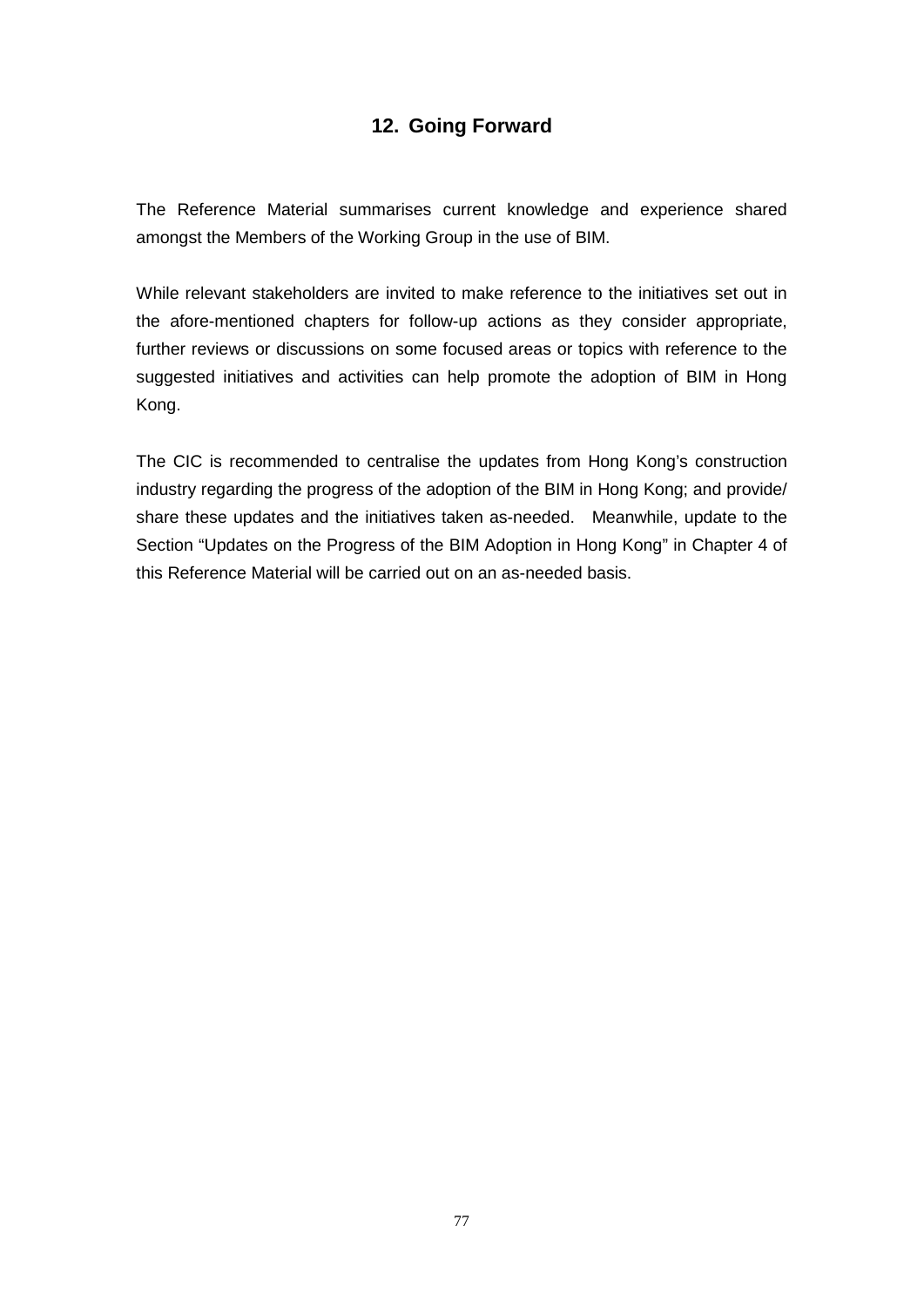**[Intentionally Leave Blank]**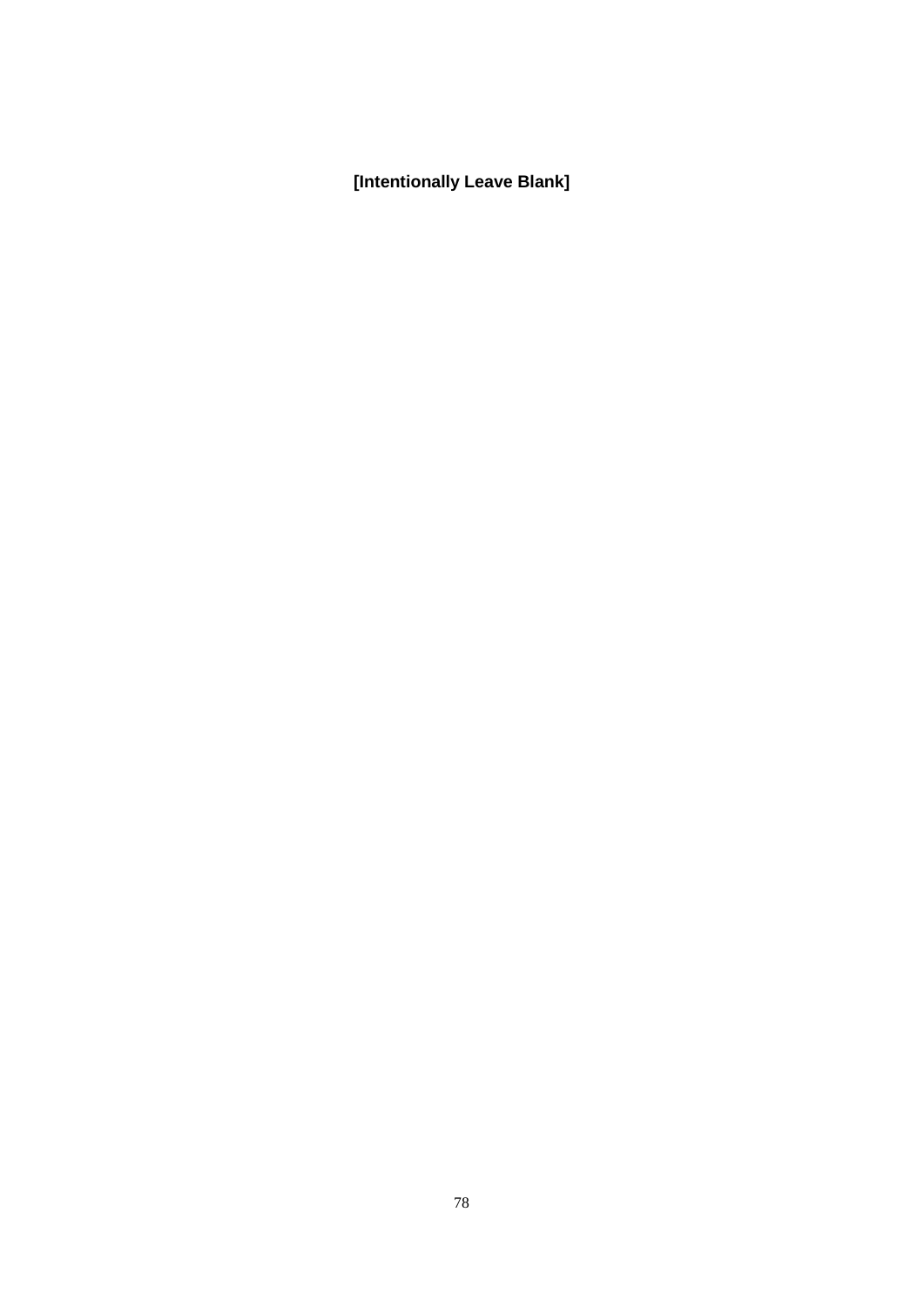#### **Annex A**

# **Membership List of the Working Group on Roadmap for BIM Implementation**

**Chairperson** 

# Ms. Ada FUNG **Hong Kong Housing Authority (HKHA)** Members Representative of: Mr. Willis AU YEUNG The Hong Kong Federation of Electrical and Mechanical Contractors (HKFEMC) Mr. Bond CHOW Highways Department (HyD) Dr. Benny CHOW The Hong Kong Green Building Council (HKGBC) Ir. CHAN Chi Ming **Hong Kong Institute of Vocational** Education (IVE) Mr. CHEUNG Kwong Wing The Association of Architectural Practices (AAP) Mr. Clement CHUNG The Association of Consulting Engineers of Hong Kong (ACEHK) Mr. Desmond CHOI Chu Fan Hong Kong General Building Contractors Association (HKGBCA) Ir. Ronan COLLINS British Chamber of Commerce (BCC) Mr. Michael KWOK Hong Kong Institute of Architects (HKIA) Mr. Simon KWOK Hong Kong Institute of Surveyors (HKIS) - Land Surveying Mr. LAM Kuen Development Bureau (DevB)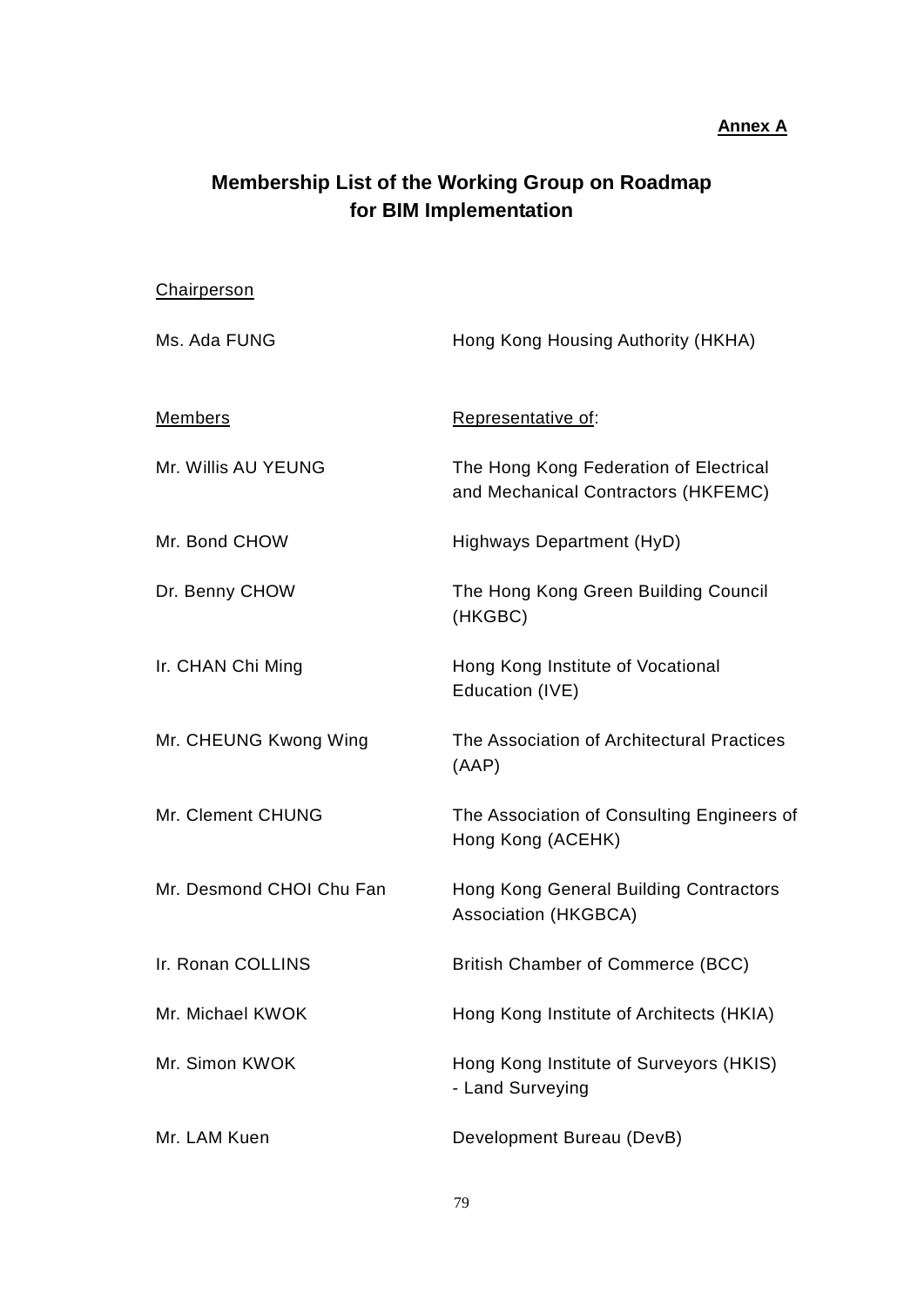| <b>Members</b>            | Representative of:                                                    |
|---------------------------|-----------------------------------------------------------------------|
| Mr. Francis LEUNG         | The Association of Consulting Engineers of<br>Hong Kong (ACEHK)       |
| Prof. Heng LI             | The Hong Kong Polytechnic University<br>(HKPU)                        |
| Mr. Kevin LI              | Architectural Services Department<br>(ArchSD)                         |
| Mr. Stephen John LUMB     | Hong Kong Construction Association<br>(HKCA)                          |
| Mr. David MAK             | Hong Kong Housing Authority (HKHA)                                    |
| Mr. Andrew MEAD           | <b>MTR Corporation (MTRC)</b>                                         |
| Ir. NG Chun Keung         | Hong Kong Institute of Utility Specialist<br>(HKIUS)                  |
| Mr. Sammy NG              | building SMART Hong Kong (bsHK)                                       |
| Dr. Steven Shi Fan POON   | Hong Kong Institution of Engineers (HKIE)                             |
| Prof. S.M. ROWLINSON      | University of Hong Kong<br>(Department of Real Estate & Construction) |
| Prof. Marc Aurel SCHNABEL | The Chinese University of Hong Kong<br>(CUHK)                         |
| Dr. Stewart WAN           | Hong Kong Institute of Building Information<br>Modelling (HKIBIM)     |
| Dr. Wei PAN               | University of Hong Kong<br>(Department of Civil Engineering)          |
| Mr. Ronnie WONG           | <b>Buildings Department (BD)</b>                                      |
| Mr. WONG Chi Kwong        | Hong Kong Institution of Engineers (HKIE)                             |
| Mr. Joe Kam Fai WU        | Hong Kong Institute of Surveyors (HKIS)<br>- Quantity Surveying       |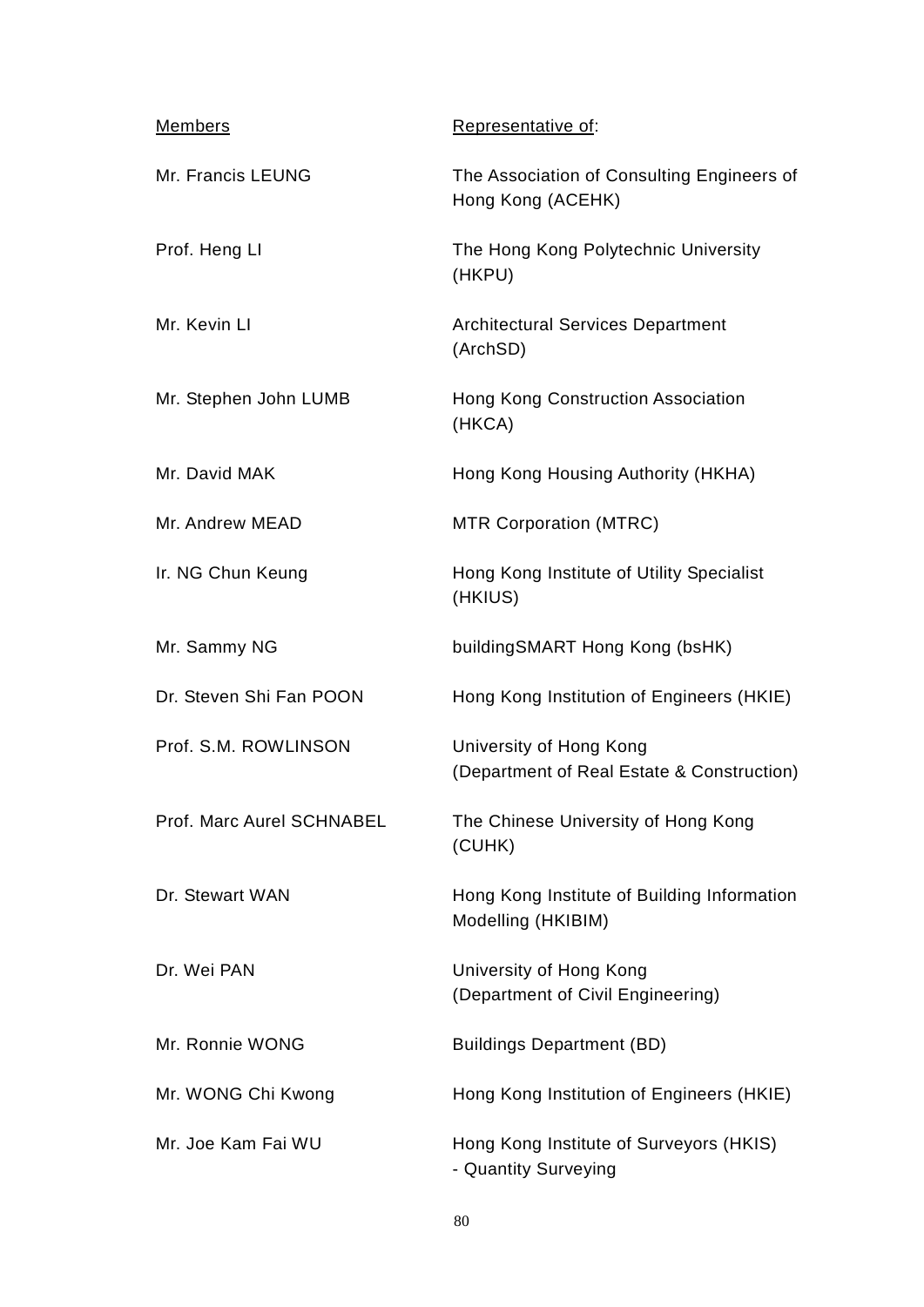| Members                  | Representative of:                                              |
|--------------------------|-----------------------------------------------------------------|
| Mr. David Kai Cheung YAU | The Real Estate Developers Association of<br>Hong Kong (REDA)   |
| Mr. YIP Yin Yung         | Hong Kong Institute of Surveyors (HKIS)<br>- Building Surveying |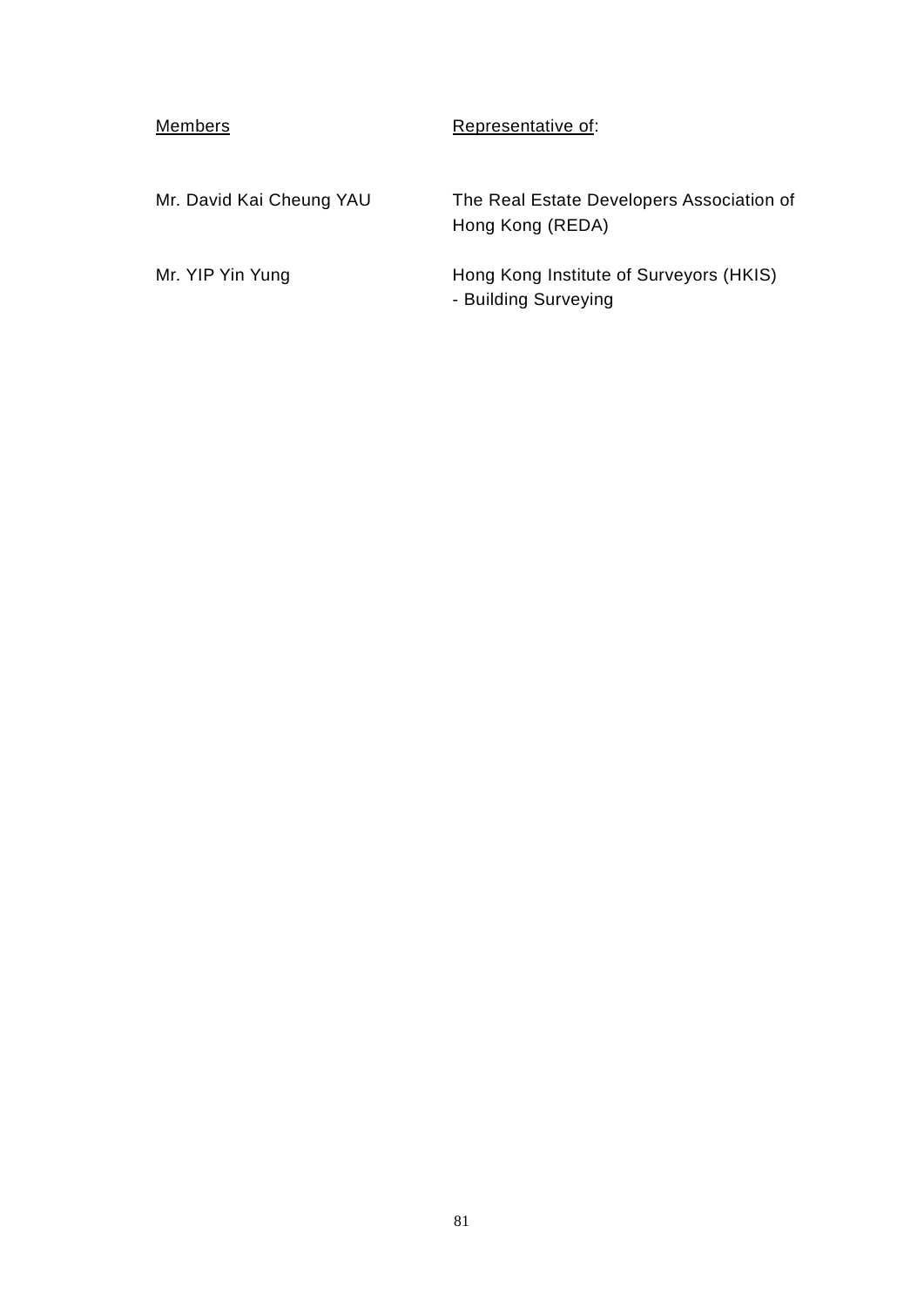## **Annex B**

# **Membership List of the Task Group on Establishment of Industry Standard**

| <b>Members</b>                          | Representative of:                                                |
|-----------------------------------------|-------------------------------------------------------------------|
| Mr. David Chi Keung CHAN                | The Association of Architectural Practices (AAP)                  |
| Mr. Clement CHUNG                       | The Association of Consulting Engineers of Hong<br>Kong (ACEHK)   |
| Dr. Benny CHOW                          | The Hong Kong Green Building Council (HKGBC)                      |
| Mr. Michael KWOK                        | Hong Kong Institute of Architects (HKIA)                          |
| Mr. LAM Kuen                            | Development Bureau (DevB)                                         |
| Mr. Francis LEUNG                       | Hong Kong Institute of Building Information<br>Modelling (HKIBIM) |
| Mr. Stephen XIA                         | The Association of Consulting Engineers of Hong<br>Kong (ACEHK)   |
| Mr. David MAK                           | Hong Kong Housing Authority (HKHA)                                |
| Mr. Joe Kam Fai WU                      | Hong Kong Institute of Surveyors (HKIS)<br>- Quantity Surveying   |
| Mr. Stewart MACFARLANE/<br>Mr. Harry WU | <b>MTR Corporation (MTRC)</b>                                     |
| Mr. David Kai Cheung YAU                | The Real Estate Developers Association of Hong<br>Kong (REDA)     |
| Mr. WONG Chi Kwong                      | Hong Kong Institution of Engineers (HKIE)                         |
| Mr. Ronnie WONG                         | <b>Buildings Department (BD)</b>                                  |

# Convenor and Secretary

CIC Secretariat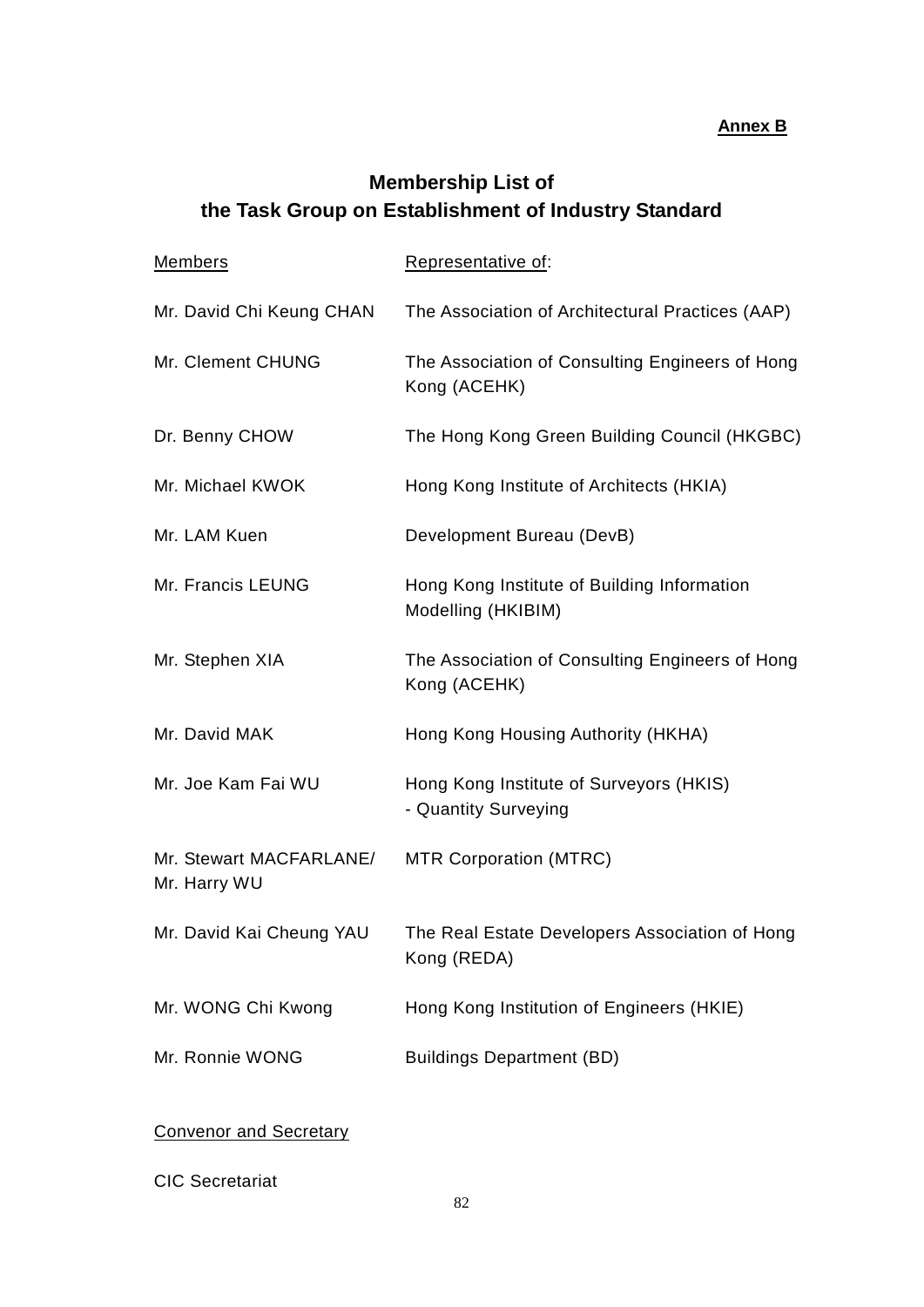## **References**

## Driving Forces of the Adoption

- *AEC (UK) BIM Standard* (2009).
- *AEC (CAN) BIM Protocol (2012).*
- Associated General Contractors of America, *"AGC Guide to BIM".*
- Australian Institute of Architects, Consult Australia, Autodesk*, "BIM In Australia" (2010).*
- *BIM User Guide for Development and Construction Division of Hong Kong Housing Authority* (2009).
- *Cabinet Office,* Department of Business, Innovation and Skills, UK Government (2011), *"BIM: The UK Government Value Proposition".*
- Center for Integrated Facility Engineering, Stanford University (2008), *"Applications of BIM and Hurdles for Widespread Adoption of BIM".*
- Center for Infrastructure and Construction Industry Development (2012) *"RIVANS for TAM" Workshop".*
- CRC Construction Innovation (2007), *"Business Drivers for BIM".*
- David Matthews (2011), *"Rise of the Machines: BIM and QSs".*
- Department of Business, Innovation and Skills, UK Government (2011), *"A Report for the Government Construction Client Group BIM Working Party Strategy Paper".*
- The Government of the United Kingdom (2012), *"Industrial Strategy: Government and Industry in Partnership"*.
- M. Betts et al., Global Construction Perspectives and Oxford Economics, London, UK, (March 2011) *"Global Construction 2020, A Global Forecast for the Construction Industry Over the Next Decade to 2020".*
- McGraw Hill (2008), *"SmartMarket Report on BIM: Transforming Design and Construction to Achieve Greater Industry Productivity".*
- McGraw Hill Construction (2012), *"The Business Value of BIM for Infrastructure".*
- National Institute of Building Sciences (2007), *"National Building Information Standard".* Salman Azhar, Michael Hein and Blake Sketo (2007) *"BIM: Benefit, Risks and Challenges".*
- N. W. Young et al., McGraw Hill Construction, New York, NY, USA, (2008) *"SmartMarket Report on Building Information Modeling: Transforming Design and Construction to Achieve Greater Industry Productivity".*
- Singapore Building and Construction Authority (2011), *"BCA BIM Roadmap"*
- Ted Sive and Matt Hays (2007) *"BIM: A Marketing Primer and Call to Action".*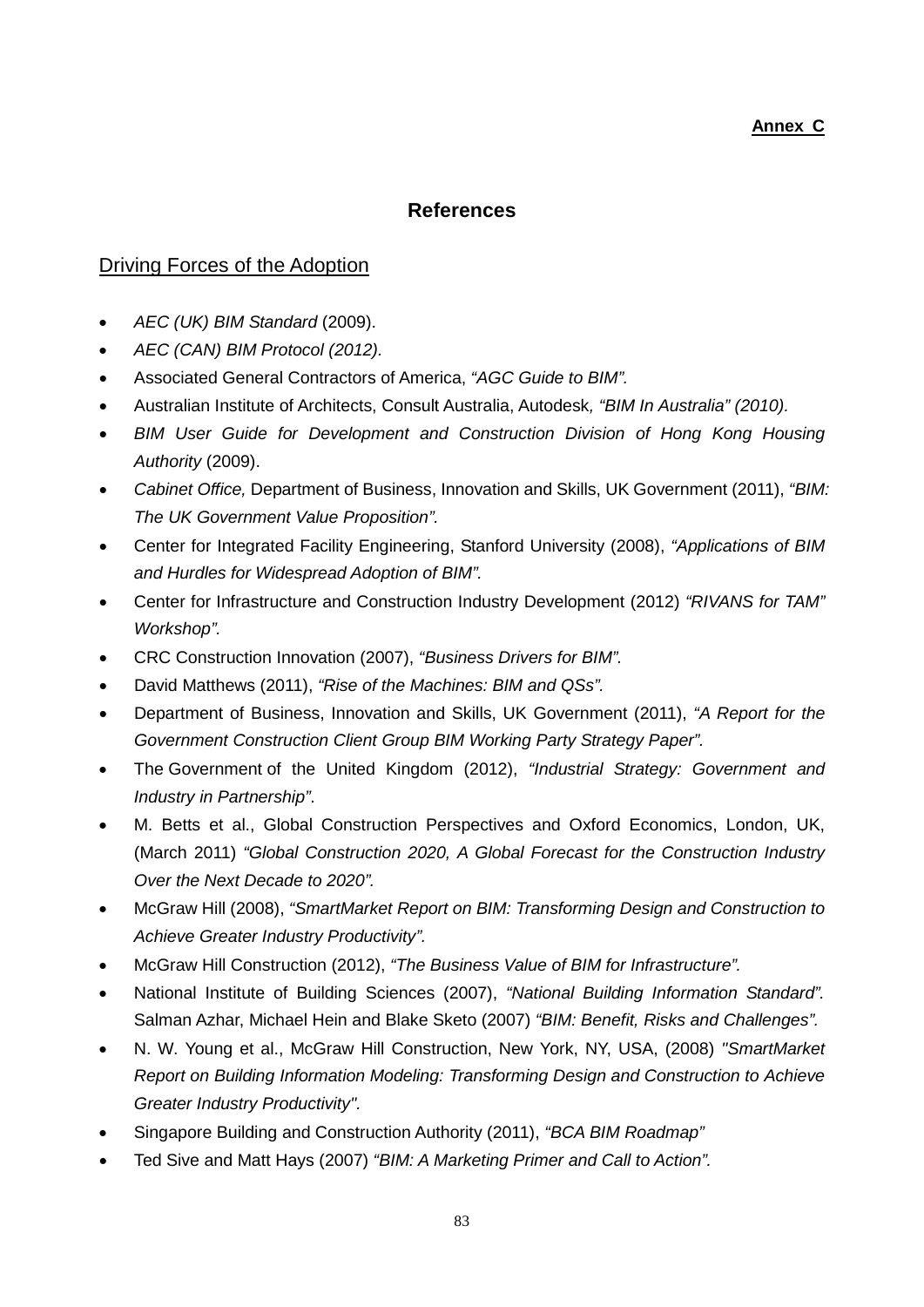- [http://www.theconstructionindex.co.uk](http://www.theconstructionindex.co.uk/) (2011), *"BIM? Never Heard of it."*
- http://www.bimtaskgroup.org
- http://en.wikipedia.org/

# Challenges of the Adoption

- Hang Li, The Hong Kong Polytechnic University (2011), *"Challenges of Using Virtual Construction to Improve Productivity".*
- Howard W. Ashcraft, Jr. Esquire "Implementing BIM: A Report from the Field on Issues and Strategies". The  $47<sup>th</sup>$  Annual Meeting of Invited Attorneys.
- <http://www.architectsjournal.co.uk/comment/legalese-the-problem-with-bim/8617331.article>
- [http://www.constructionlawsignal.com/by-subject/design-and-technology/worlds-first-bim-cla](http://www.constructionlawsignal.com/by-subject/design-and-technology/worlds-first-bim-claim/) [im/](http://www.constructionlawsignal.com/by-subject/design-and-technology/worlds-first-bim-claim/)
- <http://chrisdpayne.wordpress.com/2012/05/08/why-do-i-have-a-problem-with-bim-in-fm/>
- <http://construction.about.com/od/Trends/a/Building-Information-Modeling-Risks.htm>
- <http://ecmweb.com/design/growing-pains>
- <http://www.thenbs.com/topics/bim/articles/bimMappingOutTheLegalIssues.asp>
- <http://www.sciencedirect.com/science/article/pii/S1877705813008308>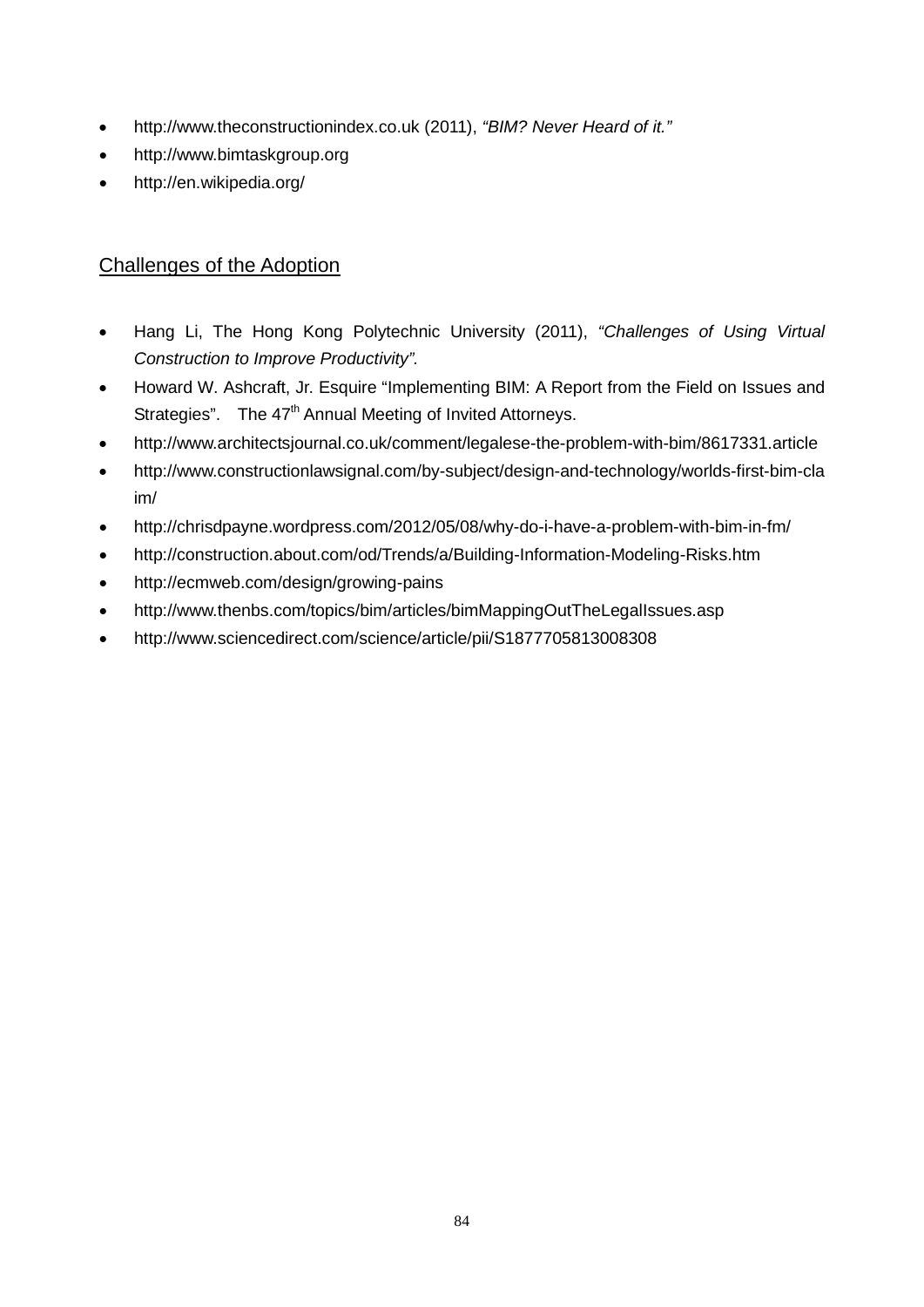# **Resources of Government Funding Support for SMEs for the Adoption of Technology**

There are various government funding support schemes to assist SMEs for the adoption of technology in Hong Kong. The information provided in this section is a summary *for reference only*.

- a) **SME Loan Guarantee Scheme** The Scheme is offered by the Trade and Industry Department (TID) to profit making SMEs to help them to secure loans from the participating lending institutions for installation & equipment, working capital needs. Details of the scheme are in **Annex D.1**.
- b) **New Technology Training Scheme** This scheme under the Innovation and Technology Commission (ITC) is provided to SMEs to assist their staff trained in a new technology that would be useful to their business. The scheme provide up to 50% training fee subsidy to the applicants. Details of the scheme are in **Annex D.2**.
- c) **Small Enterprise Research Assistance Fund** The Fund is offered for technology entrepreneurs and SMEs to carry out Research and Development (R&D) on innovation and technology. Funding support of up to HK\$6M will be provided on a dollar-for-dollar matching basis. Details of the scheme are in **Annex D.3**.
- d) There are other schemes such as University Industry Collaboration Fund, SME Export Marketing Fund, SME Development Fund, General Support Programme Fund which may also provide assistance to SMEs to adopt technology. Details of these schemes are in **Annex D.4**.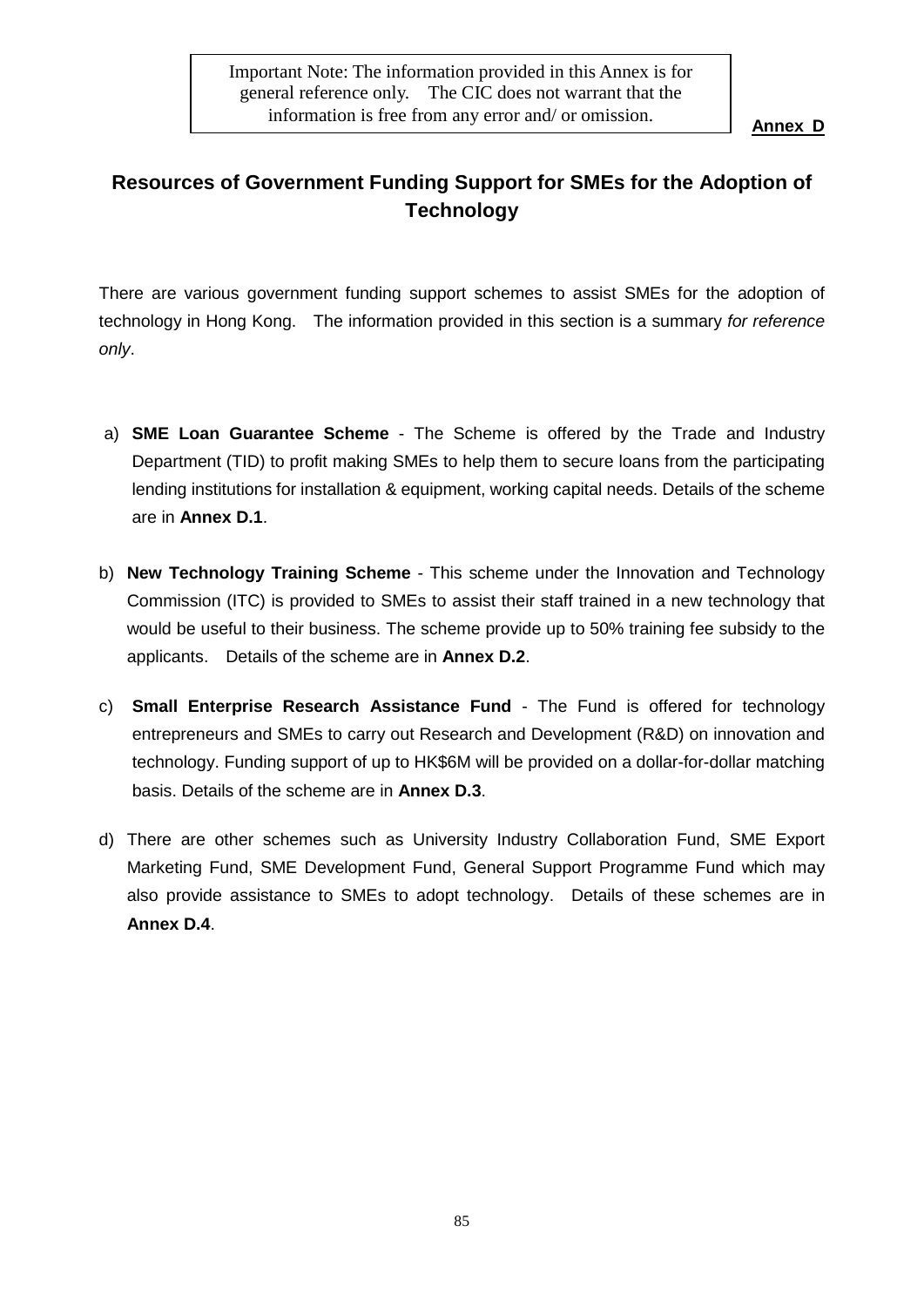# SME Loan Guarantee Scheme by TID

#### Provisions

- It aims at assisting SMEs in enhancing productivity and competitiveness;
- It helps SME to secure loans from the participating lending institutions for acquiring business installation & equipment, meeting working capital needs of general business uses.

#### Eligibility of Application

The organisation should be profit making business in Hong Kong.

#### Funding Scheme

- Amount of guarantee is 50% of the approved loan, cap at HK\$ 6M;
- The guarantee period is up to a maximum of five years, counting from the first drawdown date of the loan;
- The offered interest rate will be subject to assessment of applicant's business nature and financial strength by the lending institution.

#### Remarks

- According to conversation with Trade & Industry Department enquiry hotline (Phone: 2398 5129, Email: sgs\_enquiry@tid.gov.hk), this scheme is applicable for SMEs for the purpose of adoption of new Software technology such as BIM technology.

#### Reference Link

http://www.smefund.tid.gov.hk/english/sgs/sgs\_objective.html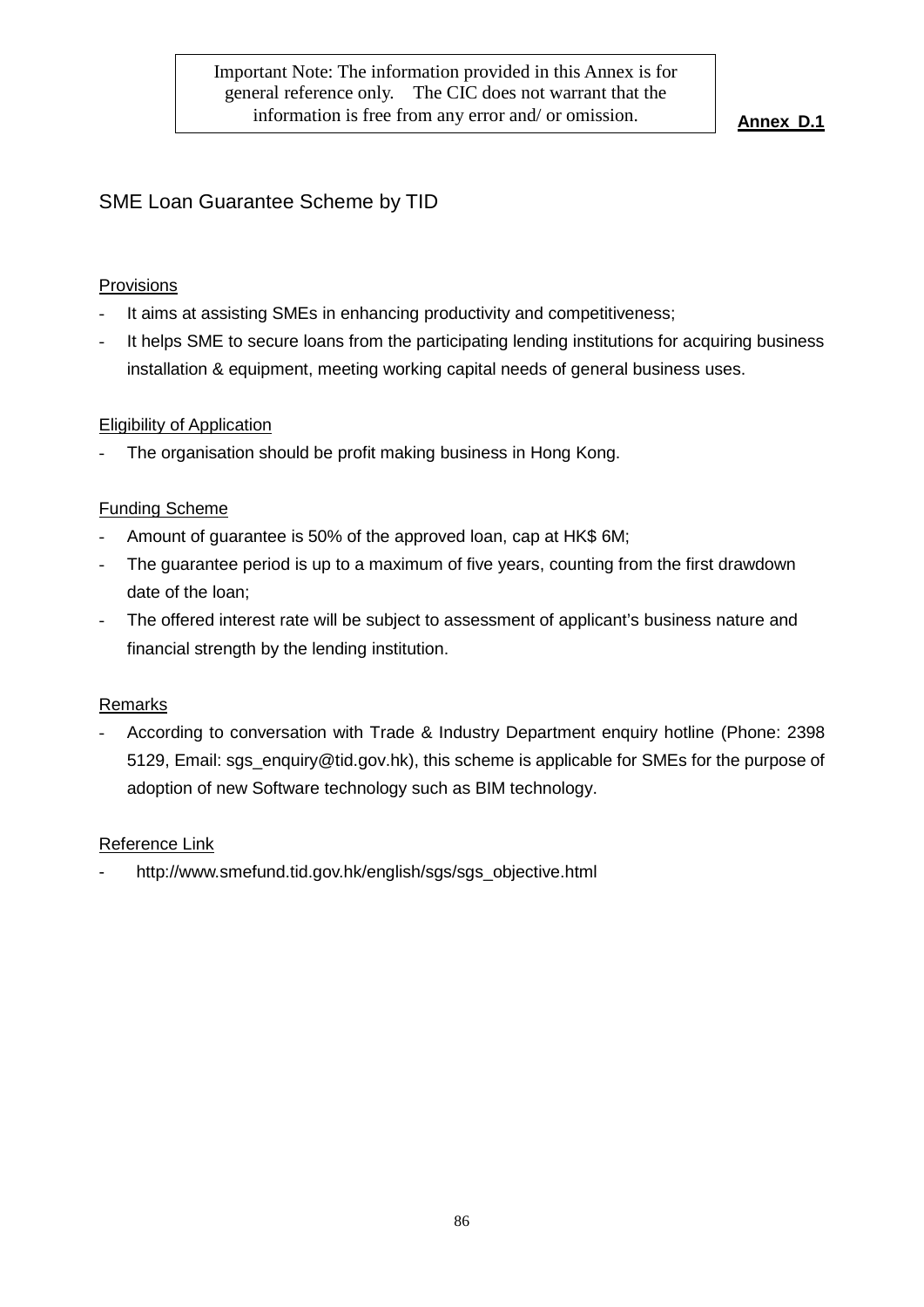# New Technology Training Scheme by ITC

#### Provisions

It aims to provide assistance to companies with their staff trained in a new technology that would be useful to their business. New technologies include those which are not widely applied in Hong Kong and the absorption and application of which will significantly benefit Hong Kong.

#### Eligibility of Application

- The organisation should be non-government / non-subvented organisation in Hong Kong to acquire a new technology for commercial application; and
- The staff to be trained should be permanent resident sponsored by employer.

#### Funding Scheme

- Subsidize at most 50% of course fee:
- The exact terms and conditions such as amount of subsidy; number of staff registered for course per SME is subject to agreement between course provider and Vocational Training Council (VTC as course administrator).

#### Remarks

According to conversation with HK Innovation and Technology Commission enquiry hotline (phone: 2836 1212, email: fred@vtc.edu.hk), this scheme is applicable for SMEs training in new technology such as BIM technology which are not widely applied in Hong Kong and the absorption and application of which will significantly benefit Hong Kong.

#### Reference Link

- http://www.itc.gov.hk/en/funding/ntts.htm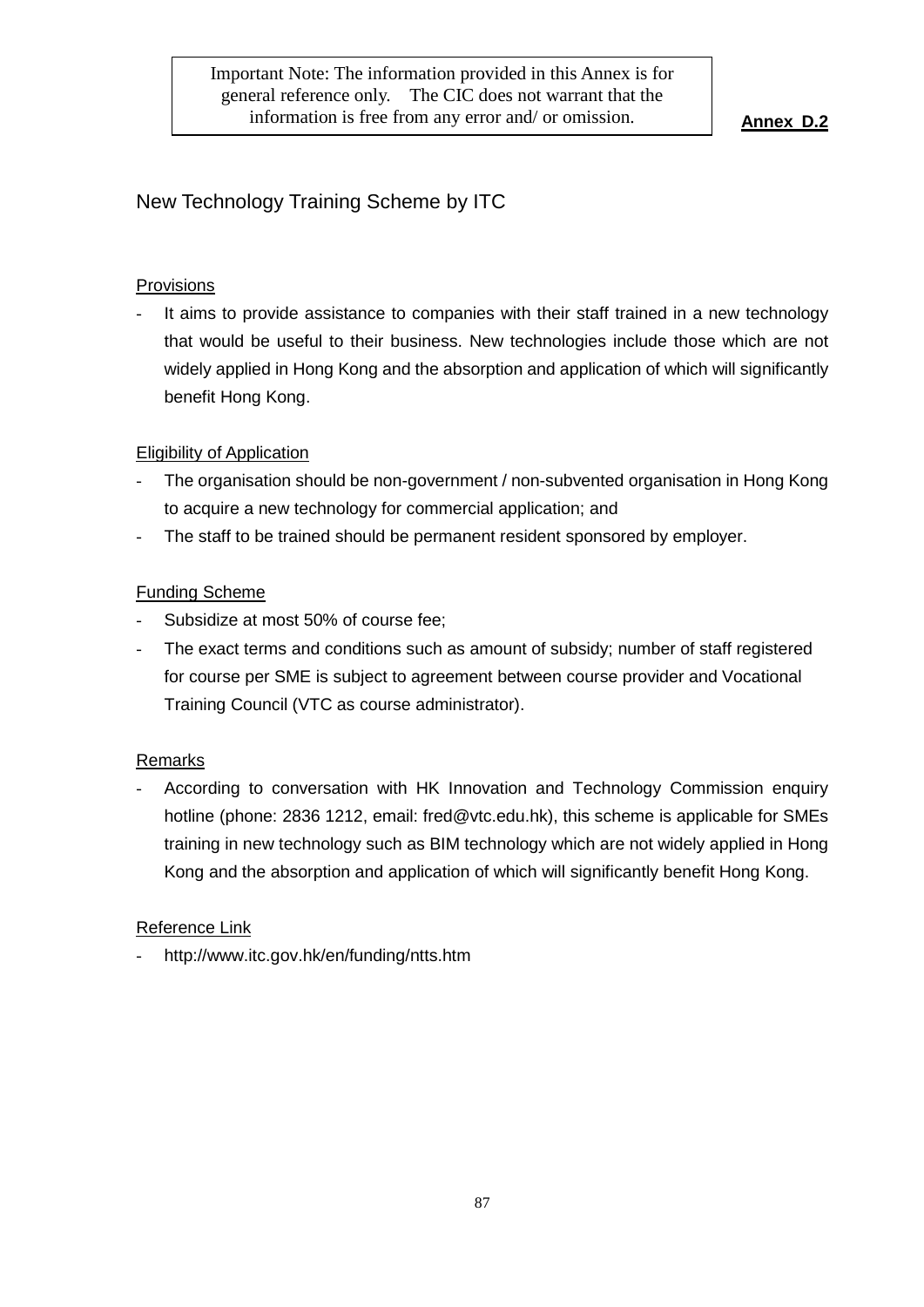# Small Enterprise Research Assistance Fund by ITC

#### Provisions

- A programme which provides funding support to technology entrepreneurs and small enterprises to carry out Research and Development (R&D) on innovation and technology.

## Eligibility of Application

- The organisation should be incorporated in Hong Kong under the Companies Ordinance (Cap. 32);
- The organisation should be less than 100 employees;
- $\;$  The organisation should not be a large company<sup>[1](#page-87-0)</sup>; and
- The organisation should not be a subsidiary of or significantly owned/controlled by a large company.

## Funding Scheme

 $\overline{a}$ 

- For projects approved for funding, funding support of up to HK\$6M will be provided on a dollar-for-dollar matching basis;
- Project period should not be longer than 2 years;
- The recipient company will hold all intellectual property rights arising from the project:
- The funding will be recouped if the project is able to generate revenue or the recipient company is able to attract third-party investment;
- Projects with a project period of 12 months or longer can apply for financial assistance under the Internship Programme<sup>[2](#page-87-1)</sup> to hire additional staff. Each project can hire up to 2 interns;

<span id="page-87-0"></span><sup>&</sup>lt;sup>1</sup>A "large company" generally means a company that meets one of the following criteria: a)a publicly listed company; b)a positive cashflow generated from operating activities in the ordinary and usual course of business of at least HK\$20M in aggregate for the two most recent financial years; or c) has a market cap (or company asset) of at least HK\$100M.

<span id="page-87-1"></span><sup>&</sup>lt;sup>2</sup>The Research and Development (R&D) Cash Rebate Scheme aims to reinforce the research culture among private companies and encourage them to establish stronger partnership with designated local public research institutions. Under the Scheme, a company will receive a cash rebate equivalent to 30% of its expenditure in two types of applied R&D projects –a)projects under the Innovation and Technology Fund (ITF) (ITF projects); and b)projects funded entirely by the companies and conducted by the designated local public research institutions ("Partnership projects").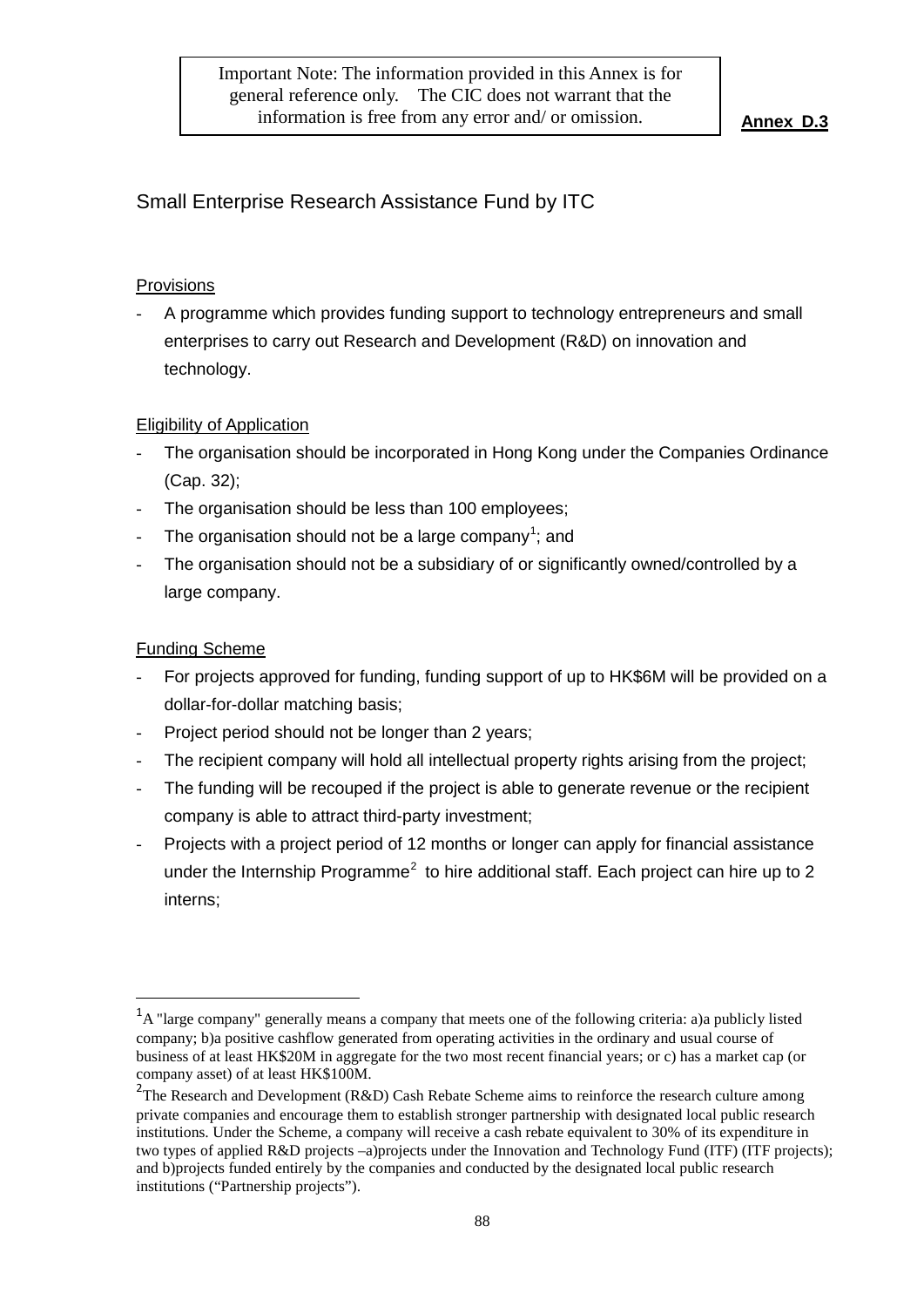Important Note: The information provided in this Annex is for general reference only. The CIC does not warrant that the information is free from any error and/ or omission.

The recipient company can also apply for the Research and Development Cash Rebate Scheme<sup> $\hat{ }$ </sup> to receive a cash rebate of up to 30% of the company's financial contribution to the project;

#### Reference Link

- Small Entrepreneur Research Assistance Programme (SERAP) <http://www.itf.gov.hk/l-eng/SERAP.asp>
- GSP Internship Programme <http://www.itf.gov.hk/l-eng/GSP-ip.asp>
- Research and Development Cash Rebate Scheme <http://www.itc.gov.hk/en/funding/crs.htm>
- Public Sector Trial Scheme <http://www.itf.gov.hk/l-eng/PSTS.asp>

Note: ^ The Public Sector Trial Scheme provides funding support for production of prototypes/samples and conducting of trial schemes in the public sector to facilitate and promote the realisation and commercialisation of R&D results under ITF projects.The prototypes/samples and the trial schemes should aim to facilitate the development of new products not already available in the market currently, and employing the R&D results/deliverables of the completed ITF projects.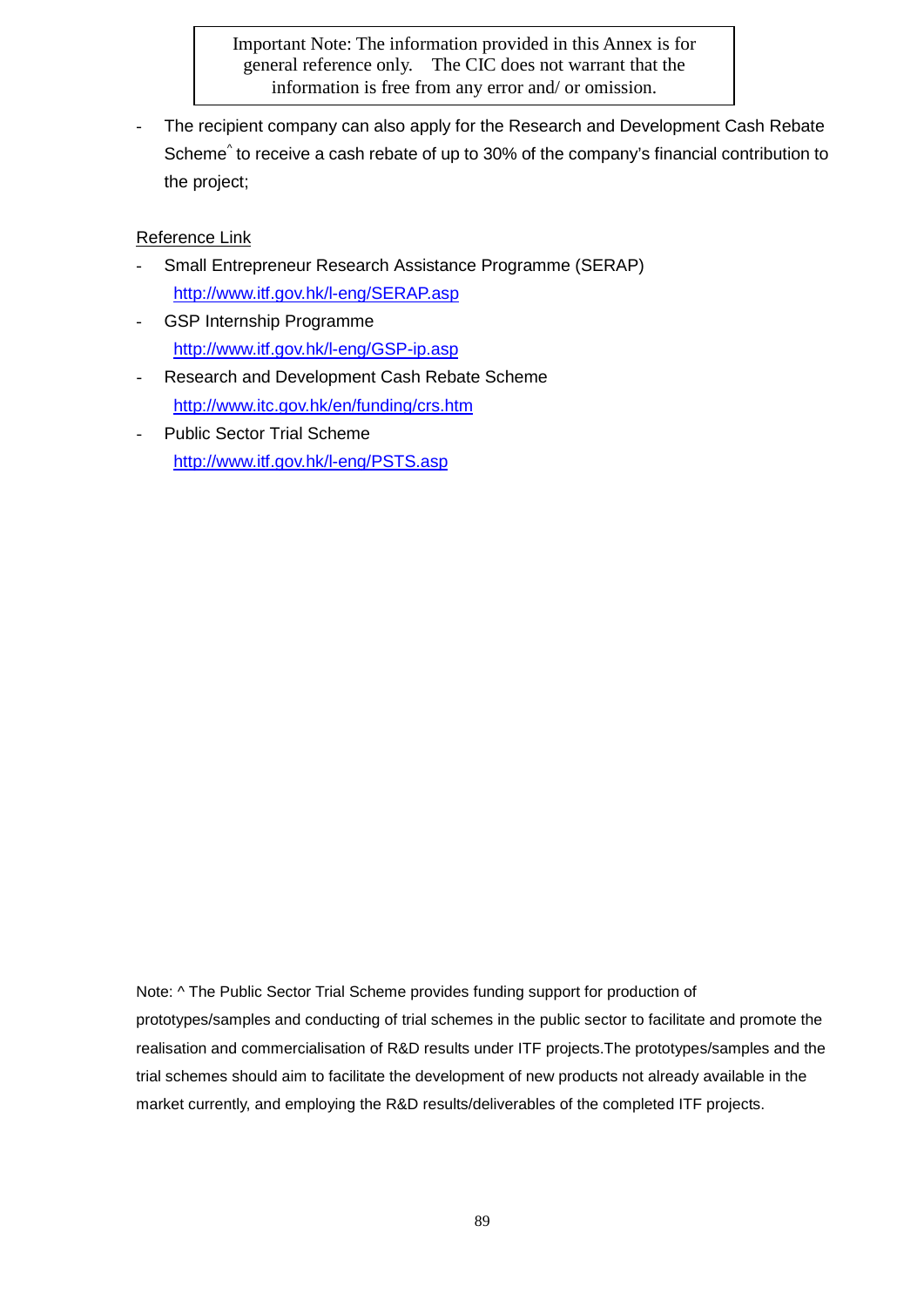# Other potential/reference SMEs schemes in Hong Kong

# A) University Industry Collaboration Fund by ITC

#### Provisions

- It aims to stimulate private sector interest in Research and Development (R&D) through leveraging the knowledge and resources of universities. The emphasis is on close collaboration between private companies and universities in HK. There are three schemes under this programme:
	- Teaching Company Scheme (TCS) –provide graduate students from university;
	- Matching Grant for Joint Research –include researcher from university;
	- Industrial Research Chair scheme chaired by researcher from university in natural science or engineering fields.

## Eligibility of Application

- The organisation should be incorporated in Hong Kong; and
- The organisation should engage in commercial activities as the applicant and a local university as the partner.

## Funding Scheme

- Up to HK\$ 30M, exceed HK\$ 30M need Hong Kong Legislative Council Finance Committee approval;
- For TCS, contribute each graduate up to HK\$ 7,500 monthly, cap to HK\$ 180,000 for project;
- For other 2 schemes, project cost covers the university's project related expenses. Company bears no less than 50% of the project cost.

#### Reference Link

- http://www.itf.gov.hk/l-eng/UICP.asp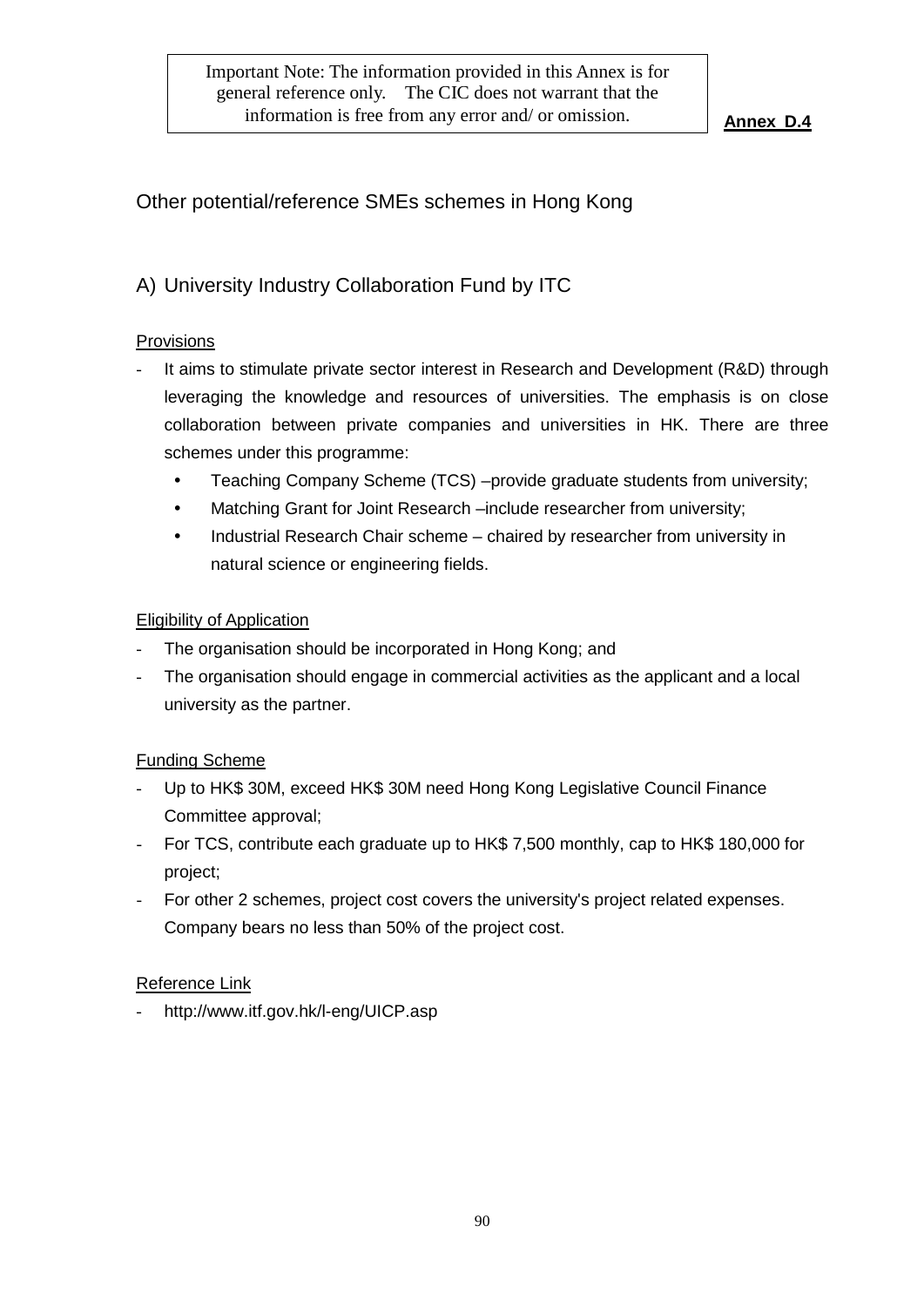Important Note: The information provided in this Annex is for general reference only. The CIC does not warrant that the information is free from any error and/ or omission.

# B) SME Export Marketing Fund by TID

## Provisions

It aims at helping SMEs to expand business through participation in export promotion activities.

# Eligibility of Application

The organisation should be profit making business in Hong Kong participating in export promotion activities.

# Funding Scheme

- 50% of total expenditures, cap at HK\$ 50,000;
- Cumulative amount up to HK\$ 200,000.

## Reference Link

http://www.smefund.tid.gov.hk/english/emf/emf\_objective.html

# C) SME Development Fund by TID

## **Provisions**

It aims at providing financial support to projects carried out by non-profit organisations operating as support organisations, trade and industrial organisations, professional bodies or research institutes to enhance the competitiveness of Hong Kong's SMEs in general or SMEs in specific sectors.

## Eligibility of Application

The organisation should be non-profit organisations (professional bodies, research institutes, etc.).

## Funding Scheme

- 90% of total project expenditure, cap at HK\$ 2M.

## Reference Link

- http://www.smefund.tid.gov.hk/english/sdf/sdf\_intro.html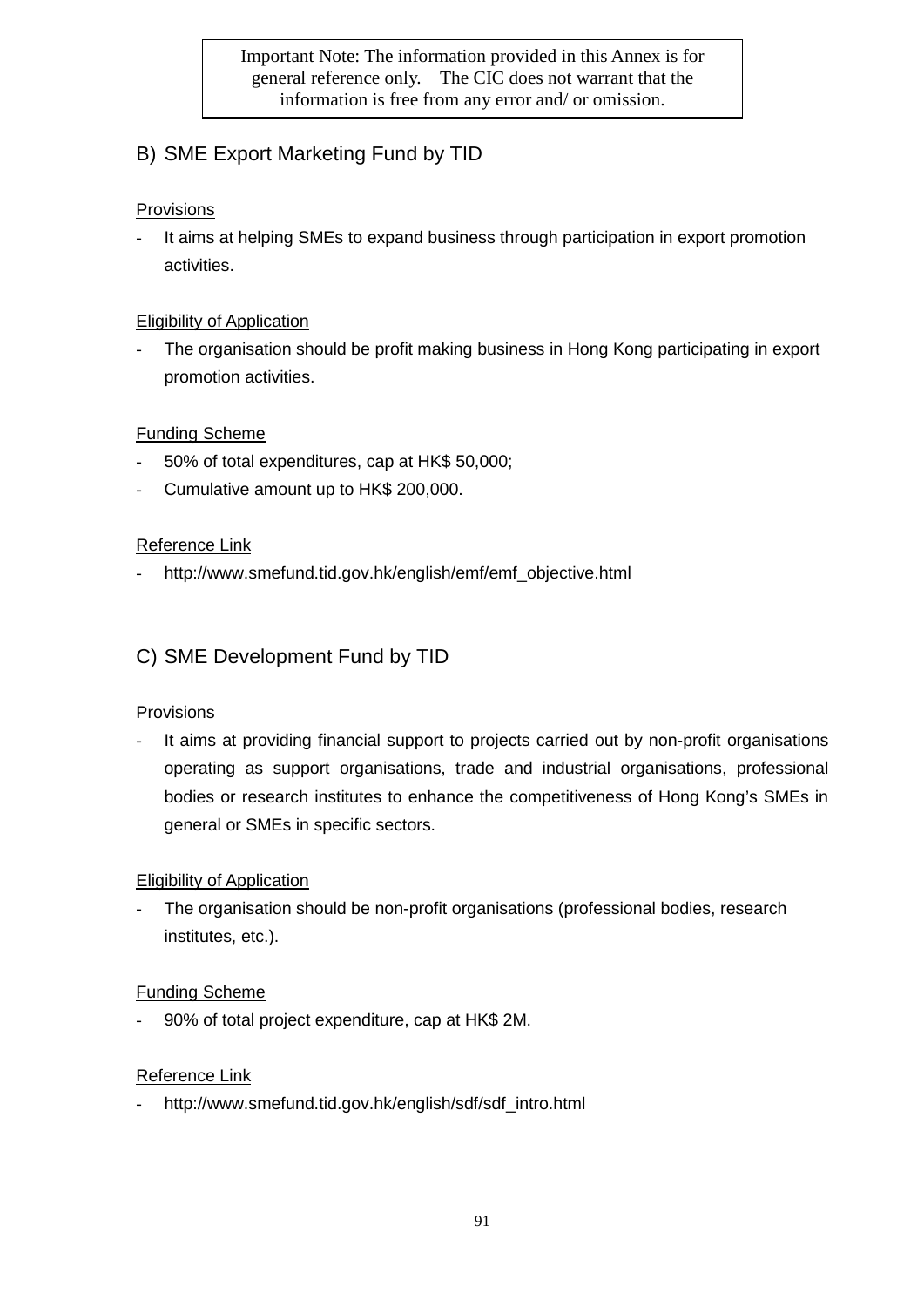Important Note: The information provided in this Annex is for general reference only. The CIC does not warrant that the information is free from any error and/ or omission.

# D) General Support Programme Fund by ITC

## Provisions

It is a programme for non-R&D projects that contribute to the upgrading and development of industries as well as fostering an innovation and technology culture in Hong Kong. Projects to be supported under this programme may include conferences, exhibitions, seminars, workshops, promotional events, studies and surveys, youth activities, events or projects to support platform building / upgrading of industry, etc. In general, this programme will not support projects for promotion of products/services of a specific commercial entity.

## Eligibility of Application

The organisation should be non-profit making trade and industry organisation, charity organisation such as district council, university or institute.

## Funding Scheme

- Up to HK\$ 21M for each approved project;
- Exceed HK\$ 21M need Hong Kong Legislative Council Finance Committee approval

#### Reference Link

http://www.itf.gov.hk/l-eng/GSP.asp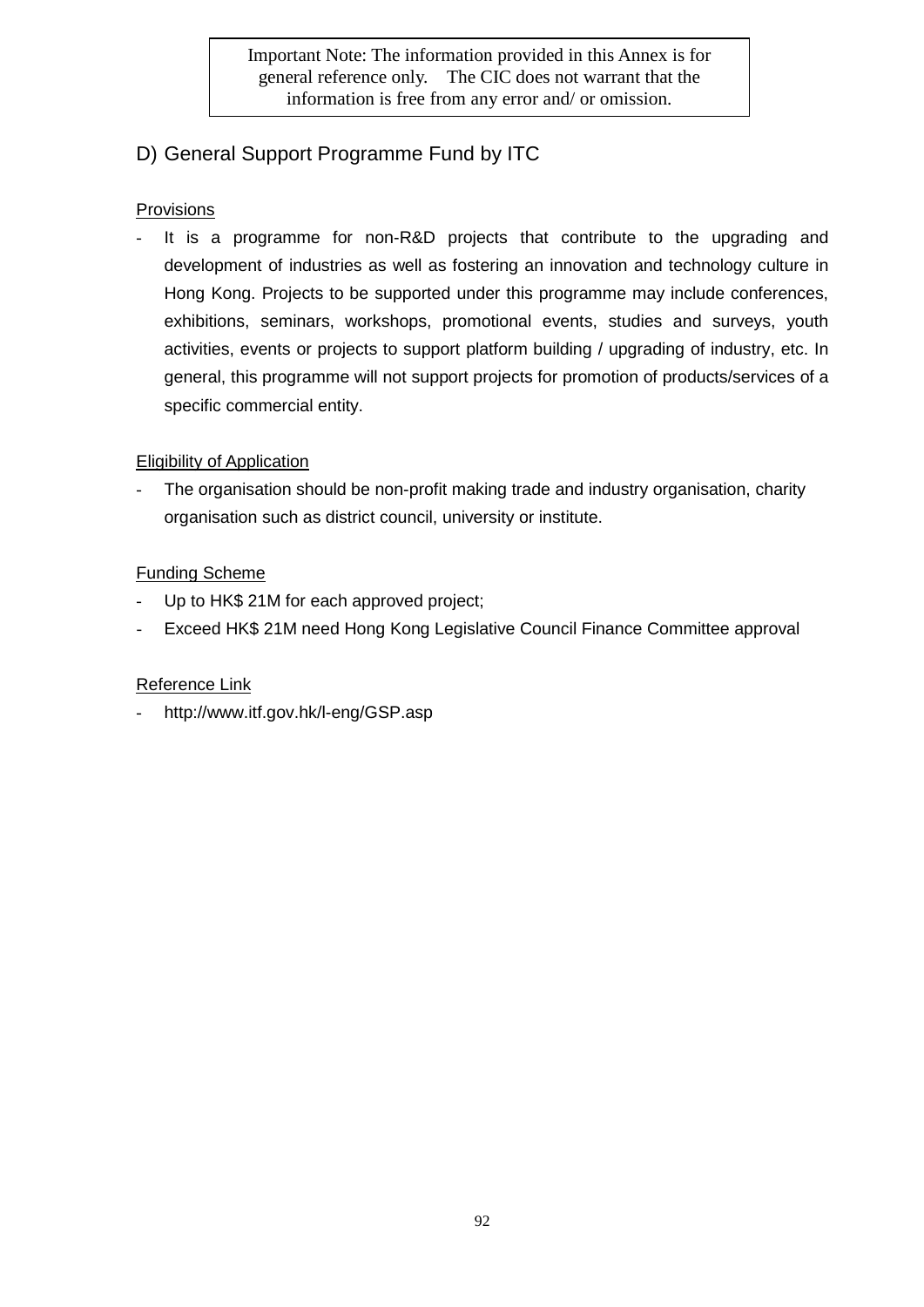#### **Annex E**

#### **Further Views on Legal Issues Associated with BIM**

#### **i. Legal Implication and Intellectual Property Right Issues Associated with BIM**

Speakers in the CIC Conference 2013 held on 29 November 2013 (The Speaker) thought the legal risks facing employers and consultants included duty of care, ownership and insurance.

#### *Duty of Care*

An employer expects a consultant to take reasonable skill and care in the delivery of design and professional services. With all the benefits of BIM, there is a potential to alter the duty of care and the delivery of it.

However, in the long term, quality may decrease as designers try to cascade down their obligation to others (e.g. sub-contractors, sub-consultants) through joint venture or sub-consultation, especially in sophisticated projects where there are large pyramids of consultancy. This may create ambiguity in the responsibility of error checking when information is passing around each other or integrated together as a centralized BIM model. And as a result, risk emerges in the delivery of service. This is something consultants will have to be aware of as the practice evolves.

#### *Ownership*

Ownership of a design has traditionally been the property of the designer subject to a licence, given to the owner, to use that design for a certain purposes. However, BIM is capable of providing a wealth of information of not just the initial project but the longer term operation and maintenance of an asset. How the model develops during the project, who puts what into the design, and who retains ownership of that knowledge are issues that need to be clarified to avoid disputes. The eventual BIM after delivery of a project will be the product of the input from many sources. The giving up of that control and possession is an important consideration.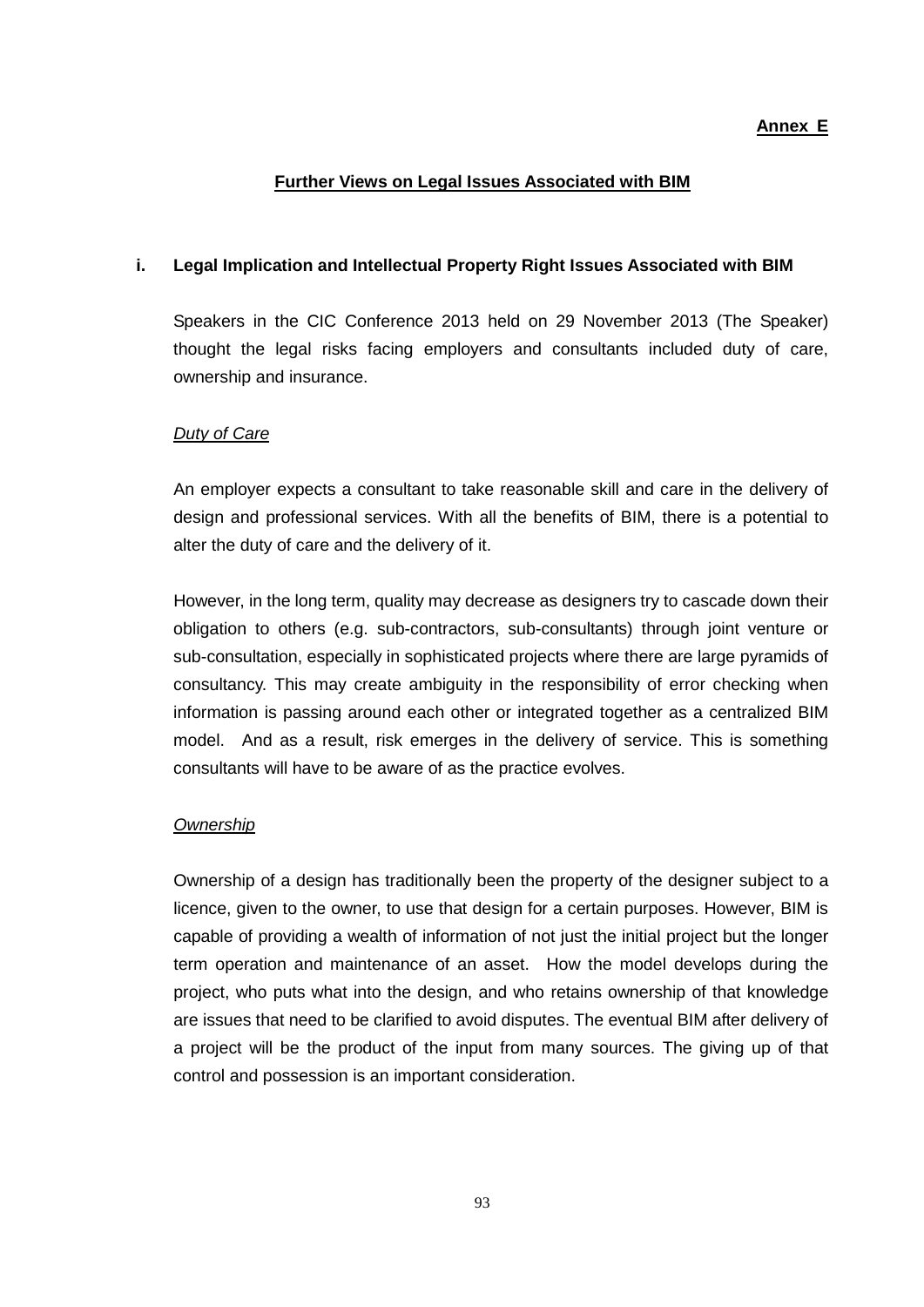#### *Insurance*

In regards to insurance, there is as yet no consistent policy language developed by the insurance industry that deals with the insurable or uninsurable parts of BIM. Given the collaborative nature of BIM, the issue of insurance remains a grey area. If a problem from the design arises, being able to track where it originated and where it was solved also remains a consideration.

#### *Intellectual Property Rights*

In terms of ownership of intellectual property rights (IPR) in BIM, it is also an area that can lead to disputes given the free flow of information into a model from various sources. A subcontractor's detail design information can easily end up in the hand of his/ her competitor when he/ she transfers the BIM model over to the owner. It was advised that provisions should be made in a contract to track the input in a design as it may result in extra fees entitlement if some IPR are handed over in a project. The UK has set up some protocols regarding IPR which may be worth considering in the Hong Kong context.

The most pressing issue for contractors in Hong Kong grappling with BIM is the identification of clashes in design. A lot of the contracts place an obligation on contractors for a specific time to identify clashes and to deal with them such that claim opportunity can be secured.

The key issue is for the various parties to understand what they are delivering, who is responsible for different stages in the BIM development, and whether BIM is just for the delivery of the project or for the ongoing operation and maintenance.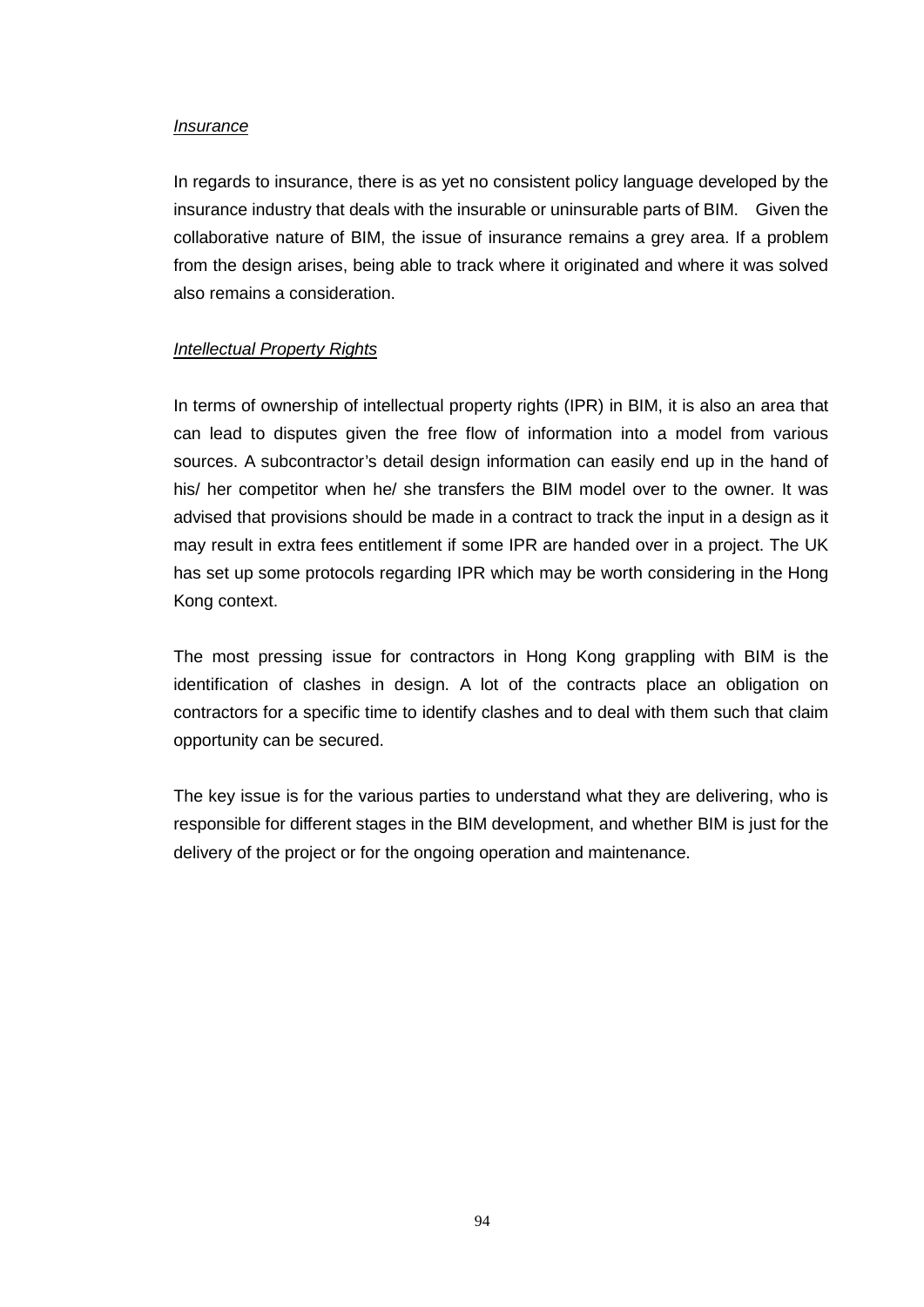#### **ii. No Unfair Competition in the AEC Family due to Adoption of BIM**

Anti-competitive practices in Hong Kong have been subject to a lot of dialogue over the past few years. However, there is no legislation or common law rule in Hong Kong in operation as yet which prohibits anti-competitive conduct. This will change when the conduct rules of the Competition Ordinance come into effect in late 2014.

The Competition Ordinance will have two conduct rules. The first is driven towards the pricing issue and beyond that to an undertaking which might give effect to an agreement that a concerted practice or association of companies may have the effect of distorting or restricting competition in Hong Kong. The second relates to any undertaking of abuse of market power or the restricting or distorting of competition in Hong Kong through nefarious conduct.

There was a distinction to be drawn between something that is anti-competitive in legal terms and something that is just not fair, and it will be quite a challenge to test anti-competitive conduct under the conduct rules. In terms of BIM skills available in the market, Hong Kong is quite well served, and no evidence of unfair practices.

BIM takes off in the market, dominant players may emerge and this is where monopolistic practices could occur and breach the conduct rules. He advised the way to keep the ground level was to ensure BIM was open and accessible in terms of information, guidance and training.

Singapore has not experienced any unfair practices in regards to BIM as the country has adopted an open approach to BIM, allowing for the free exchange of information, with government support. Given the open nature of BIM in terms of standards and data flow unfair practices are unlikely to occur, even if there is a dominant player in the market.

The strategy in Singapore had been to engage and collaborate with solution providers whether they were dominant or not. By working closely with vendors they have been able to come out with suitable BIM programmes and address technical issues. Unfair competition was not an issue in Singapore as the government structure doesn't allow for it.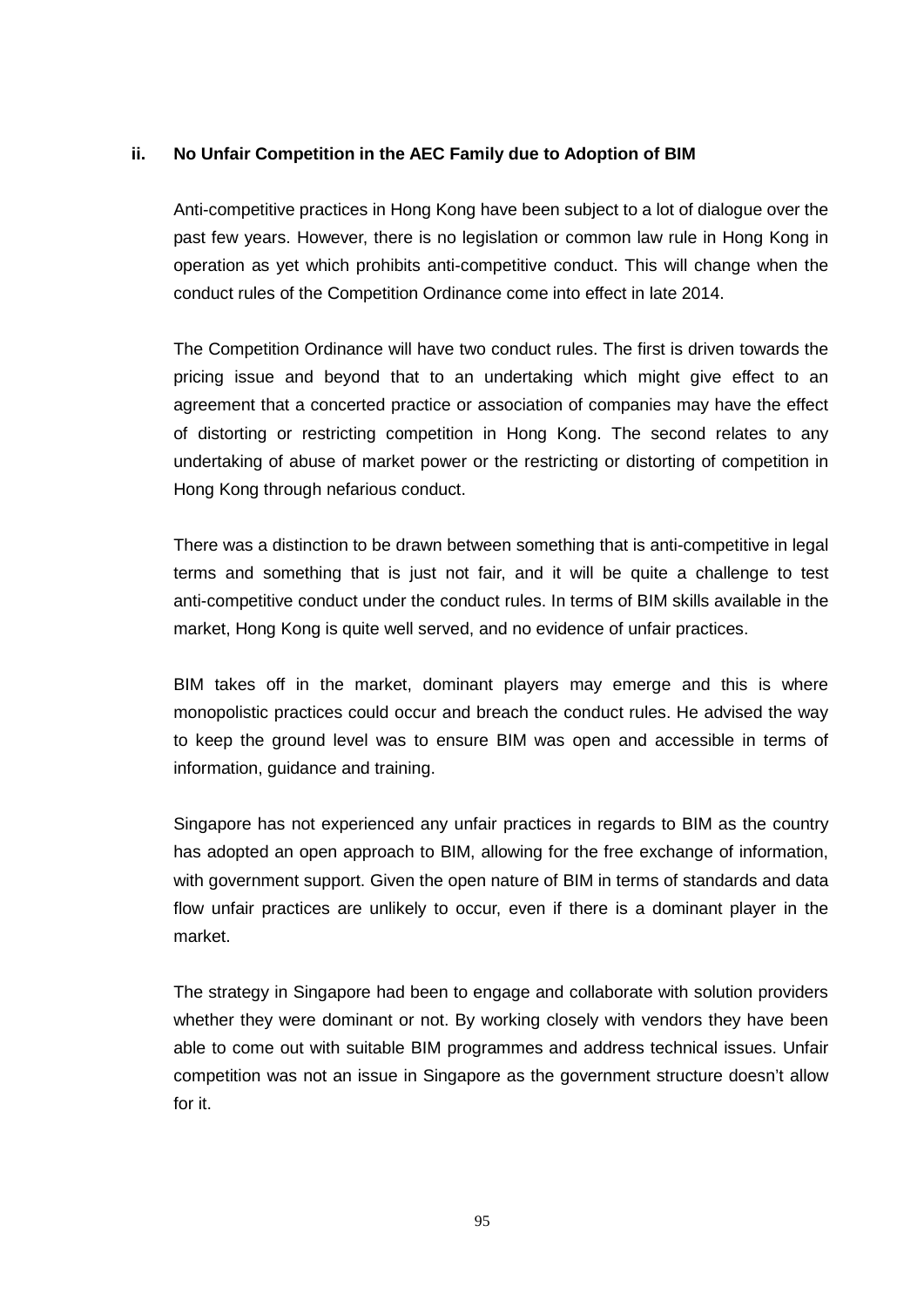When a BIM requirement was introduced to public works projects 10 years ago it faced fierce opposition from the industry. However, based on a survey done a year ago, more than 70% of firms are adopting BIM in USA. Adopting BIM on an open standards basis improves productivity and smart building technology.

In order to promote fair play and competition it is important that there is a BIM standard so different systems can talk to one another. If BIM technology is to be mandatory there has to be more than one or two vendors that can provide the technology to ensure fair competition.

BIM will soon become a required technology, a trend that has been driven by the Hong Kong Housing Authority. As we are now living in a '3D' world it is easier to visualise BIM from designers through to the frontline workers. By bringing everything to the public and making it accessible, this will drive the use of BIM and by having open systems will ensure that there is fair competition in Hong Kong.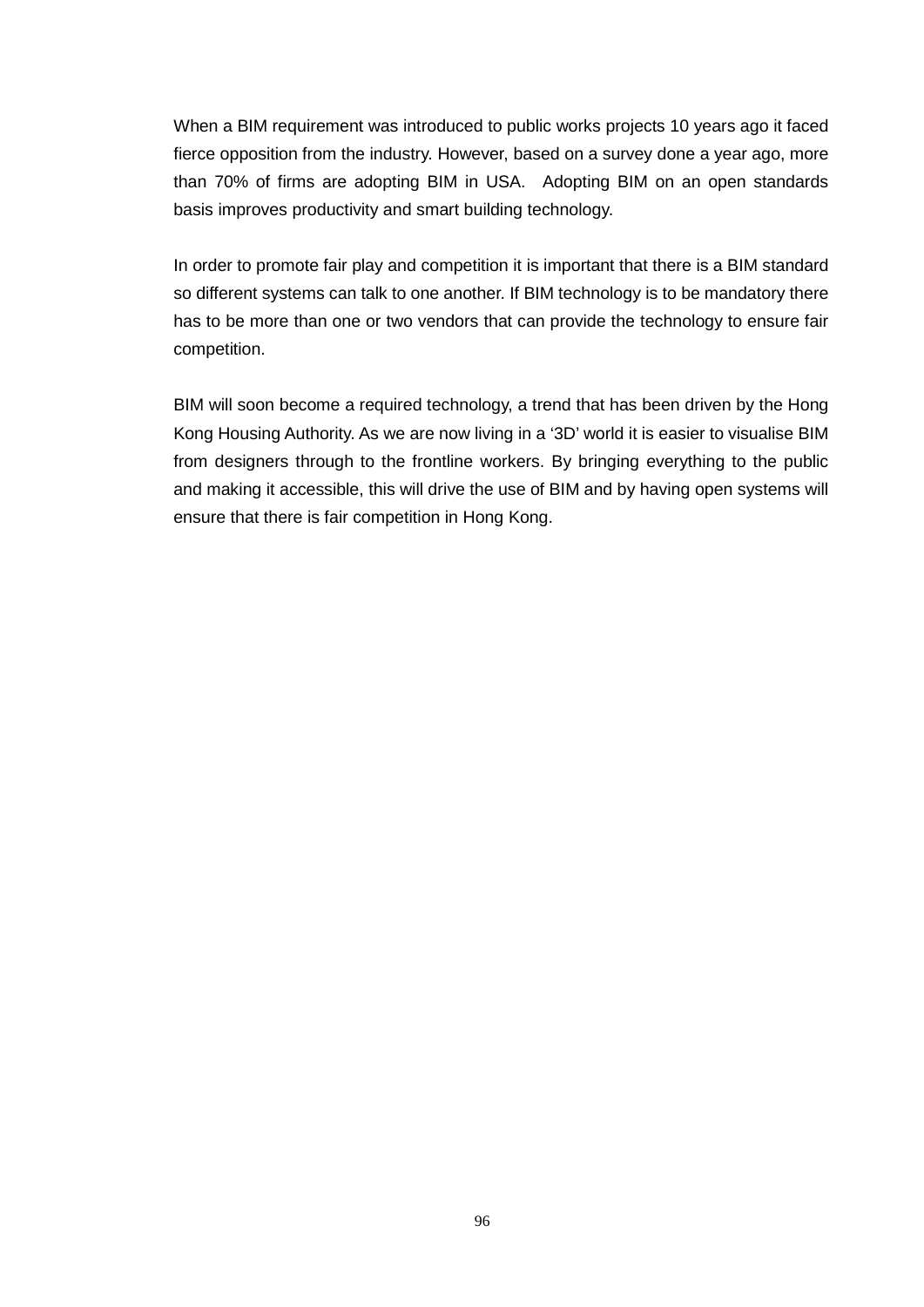**[Intentionally Leave Blank]**